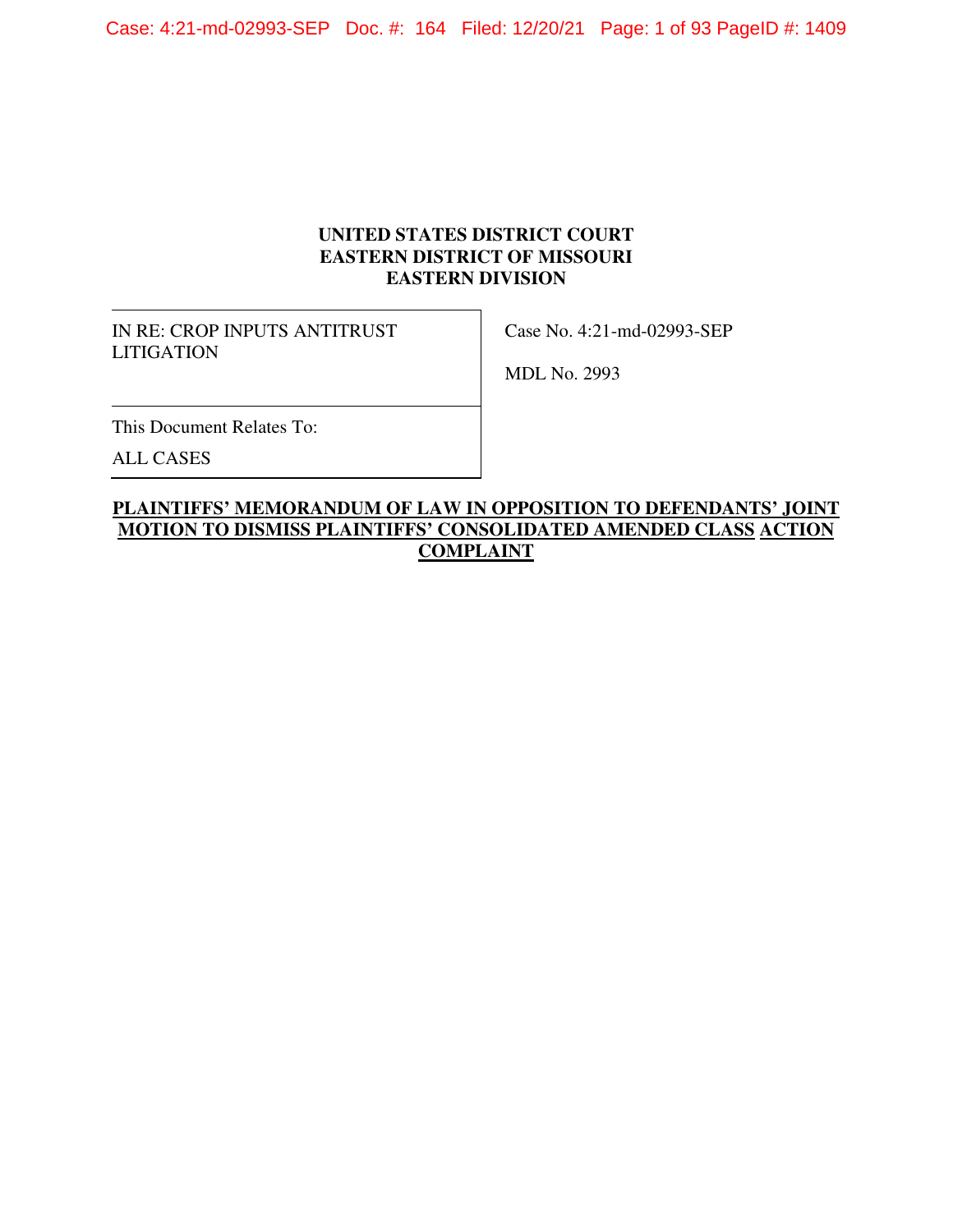# TABLE OF CONTENTS

| A.        |    |                |                                                                                    |
|-----------|----|----------------|------------------------------------------------------------------------------------|
|           | 1. |                | Each Group of Defendants was Motivated to Join the Conspiracy5                     |
|           | 2. |                | Defendants Used Trade Organizations and Publications to Maintain Their             |
|           |    |                | III. PLAINTIFFS PROPERLY PLEAD A CONSPIRACY TO BOYCOTT THE ECOMMERCE               |
| A.        |    |                | Plaintiffs Adequately Allege Circumstantial Evidence of a Conspiracy11             |
|           | 1. |                | Plaintiffs' Parallel Conduct Allegations Support a Plausible Conspiracy. 12        |
|           |    | a.             |                                                                                    |
|           |    | b.             | Defendants, Through Trade Organizations, Perpetuated the                           |
|           | 2. |                | Plaintiffs' Plus-Factor Allegations Support a Plausible Conspiracy. 15             |
|           |    | a.             | Defendants Acted Against Rational Economic Self-Interest 16                        |
|           |    | b.             | Defendants Had Ample Opportunity To Conspire. 18                                   |
|           |    | $\mathbf{c}$ . | The Relevant Market for Crop Inputs is Highly Concentrated19                       |
|           |    | d.             | Defendants' Conduct Is Under Governmental Investigation20                          |
|           |    | e.             | Defendants Have a History of Committing Antitrust Violations22                     |
| <b>B.</b> |    |                | Plaintiffs' Allegations of Collective Conduct are Proper and Sufficiently Pled. 23 |
|           |    |                | IV. PLAINTIFFS HAVE STANDING TO PURSUE THEIR ANTITRUST CLAIMS25                    |
|           |    |                | V. DEFENDANTS' CONTINUING VIOLATION AND FRAUDULENT CONCEALMENT                     |
| А.        |    |                |                                                                                    |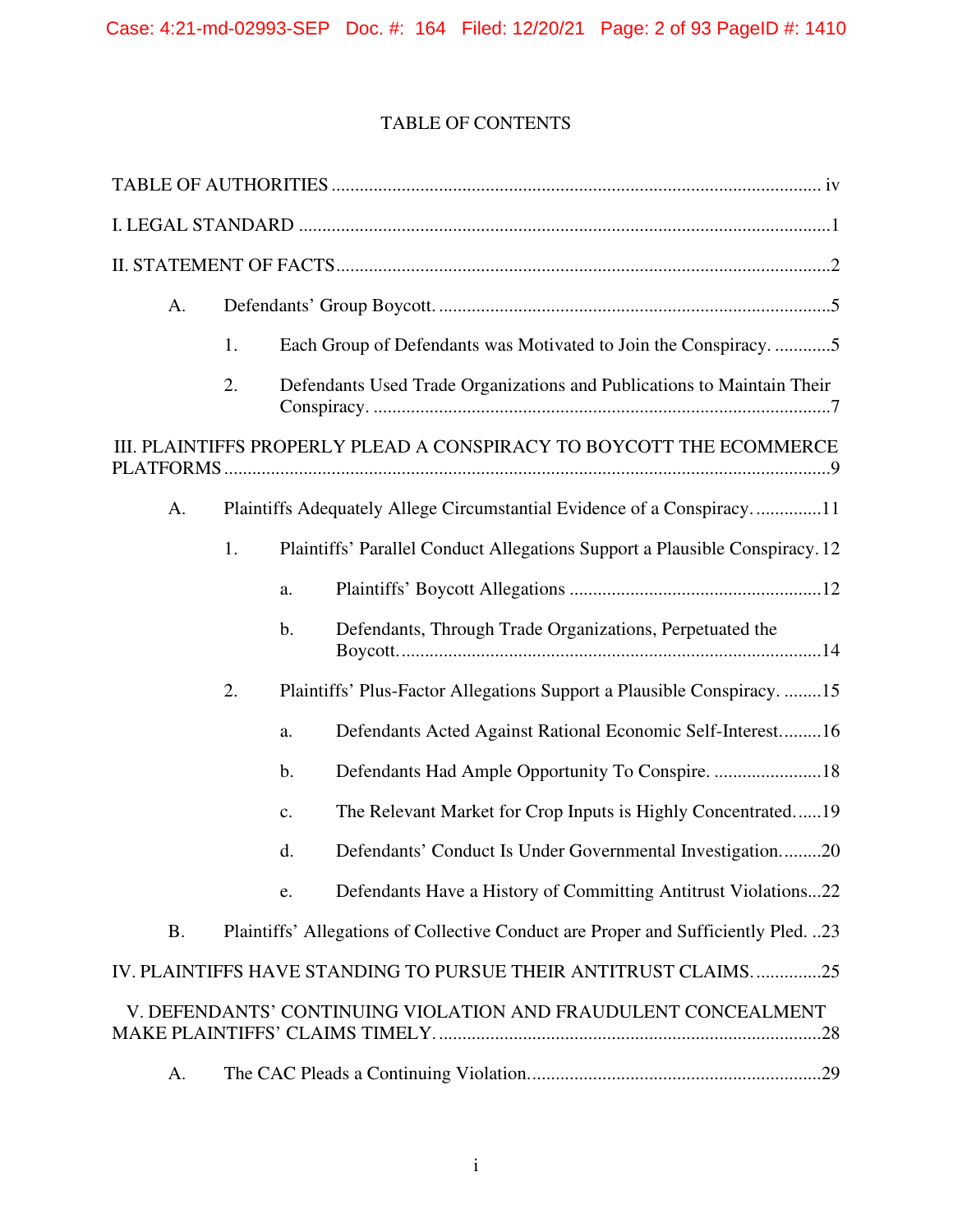| <b>B.</b> |    | Any Applicable Statute of Limitations is Tolled by Defendants' Fraudulent                                                                      |
|-----------|----|------------------------------------------------------------------------------------------------------------------------------------------------|
|           | 1. | Defendants Concealed Their Violations from Plaintiffs33                                                                                        |
|           | 2. | Plaintiffs Did Not Discover Their Claims Until 2020. 34                                                                                        |
|           | 3. |                                                                                                                                                |
|           |    |                                                                                                                                                |
| A.        |    | Plaintiffs Plead Mail/Wire Fraud Predicate Acts with Sufficient Particularity37                                                                |
| <b>B.</b> |    | Defendants' Long-Running and Ongoing Actions Demonstrate a Pattern of                                                                          |
| C.        |    | Long-Term Relationships and Collective Efforts Constitute a RICO Enterprise41                                                                  |
| D.        |    | Plaintiffs Have Standing as the Direct and Foreseeable Victims of the Conspiracy.                                                              |
|           |    | VII. DEFENDANTS' STATE-SPECIFIC ARGUMENTS ARE WITHOUT MERIT46                                                                                  |
| A.        |    | Plaintiffs Plausibly Allege a Conspiratorial Agreement to Restrain Trade46                                                                     |
|           | 1. | Plaintiffs' Allegations of Defendants' Conspiracy is Sufficient to State a<br>Claim Under the State Antitrust and Consumer Protection Laws. 46 |
|           | 2. | Plaintiffs Are Not Required to Plead the Specific Elements of Each State's                                                                     |
| <b>B.</b> |    | Plaintiffs Sufficiently Allege Facts Demonstrating They Have Standing. 47                                                                      |
| $C$ .     |    | Plaintiffs Have Adequately Alleged Each of Their State Antitrust Law Claims47                                                                  |
|           | 1. | Plaintiffs Complied with the Applicable Filing Notice Requirements47                                                                           |
|           | 2. | Plaintiffs Allege Intrastate Misconduct or Substantial Intrastate Effects. .48                                                                 |
| D.        |    | Plaintiffs Have Adequately Alleged Their State Consumer Protection Act Claims.                                                                 |
|           | 1. | Plaintiffs Complied with the Relevant Notice Requirements51                                                                                    |
|           | 2. | Plaintiffs Sufficiently Allege Their State Consumer Protection Claims. 51                                                                      |
| Ε.        |    | Plaintiffs Adequately Allege Their Unjust Enrichment Claims. 57                                                                                |
|           | 1. | Unjust Enrichment Constitutes an Independent Cause of Action57                                                                                 |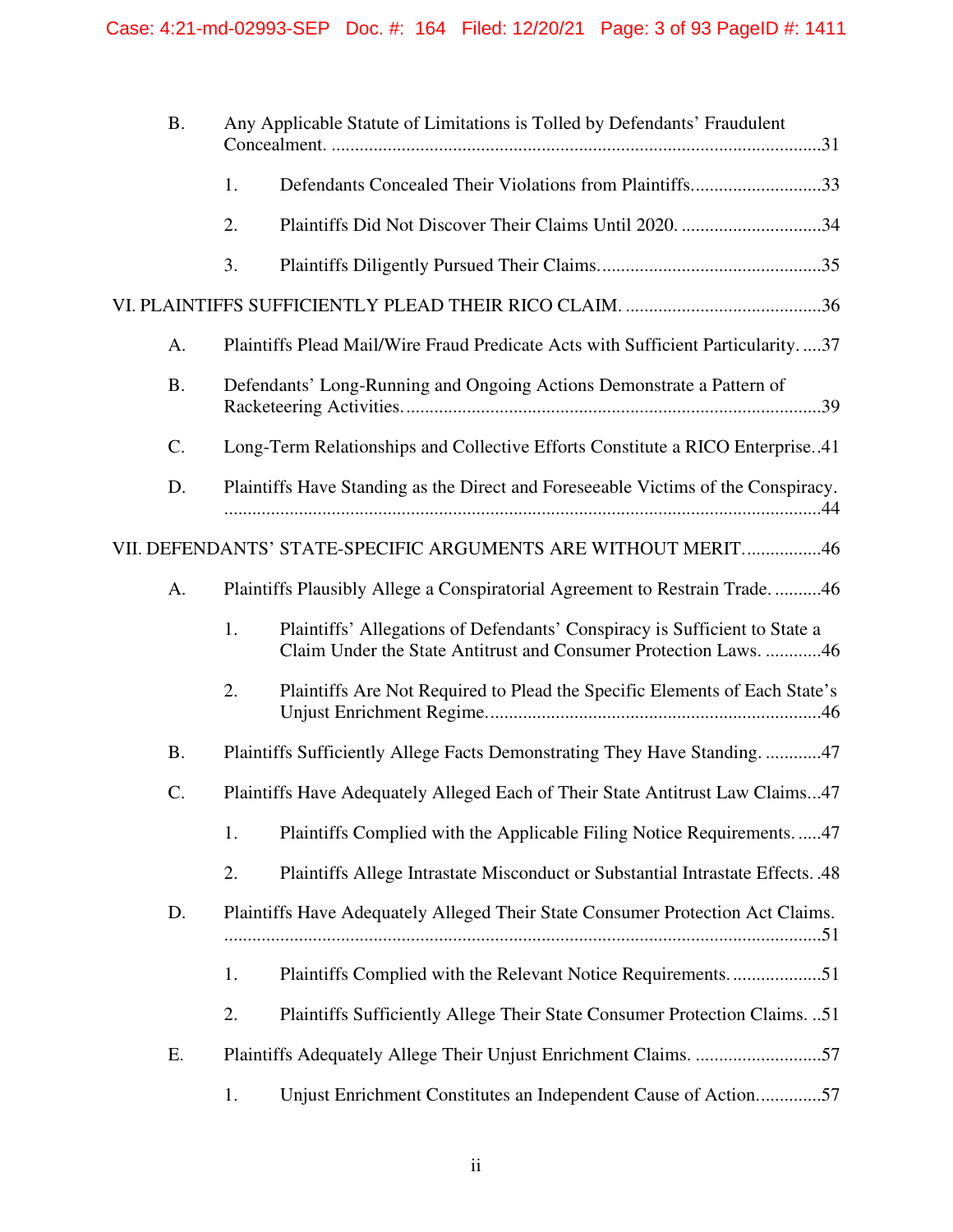|    | 2. | Plaintiffs May Plead Both Equitable and Legal Remedies58                        |
|----|----|---------------------------------------------------------------------------------|
|    | 3. | Inadequate Consideration Does Not Defeat Unjust Enrichment Claims59             |
| F. |    | Conferral of a Direct Benefit is Not Required for the Unjust Enrichment Claims. |
| G. |    |                                                                                 |
| H. |    |                                                                                 |
|    | 1. | Plaintiffs Adequately Allege Their Individual Article III Standing. 64          |
|    | 2. | Plaintiffs Allege They Suffered the Same Type of Injury as the Proposed         |
|    | 3. | The Court Should Defer Further Analysis Until Class Certification69             |
|    |    |                                                                                 |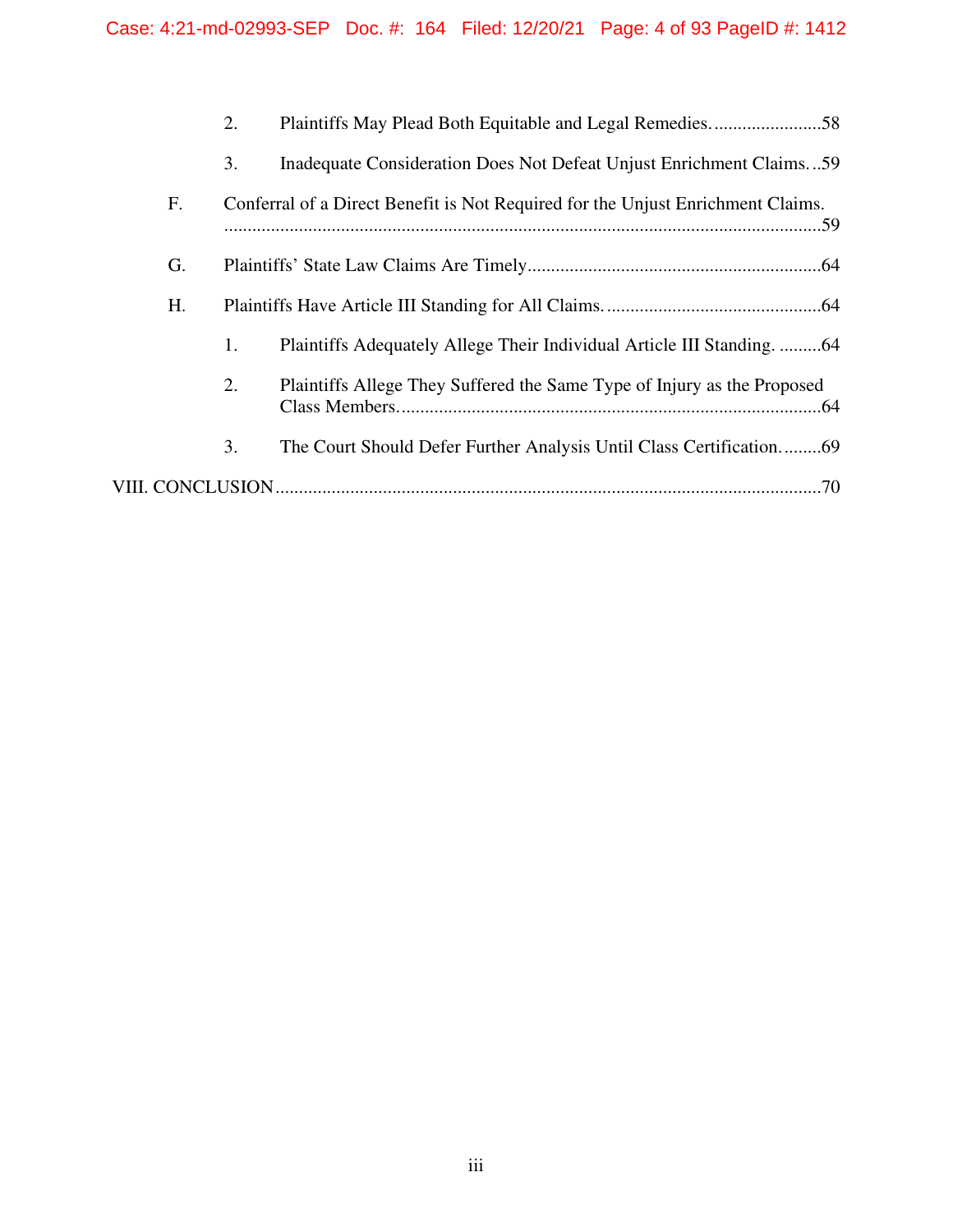# **TABLE OF AUTHORITIES**

**Page(s)** 

| <b>CASES</b>                                           |
|--------------------------------------------------------|
| A & M Supply v. Microsoft Corp.,                       |
| Abecassis v. Wyatt,                                    |
| Abels v. Farmers Commodities Corp.,                    |
| Aguilar v. PNC Bank, N.A.,                             |
| Aladdin Elec. Assocs. v. Town of Old Orchard Beach,    |
| Alaska Elec. Pension Fund v. Bank of Am. Corp.,        |
| Allstate Ins. Co. v. Linea Latina de Accidentes, Inc., |
| Allstate Ins. Co. v. Plambeck,                         |
| Amchem Prods., Inc. v. Windsor,                        |
| Anderson v. Travelex Ins. Servs., Inc.,                |
| Ashcroft v. Iqbal,                                     |
| Atlas Piling Driving Co. v. DiCon Fin. Co.,            |
| Babyage.com, Inc. v. Toys "R" Us, Inc.,                |
| Bailey v. Glover,                                      |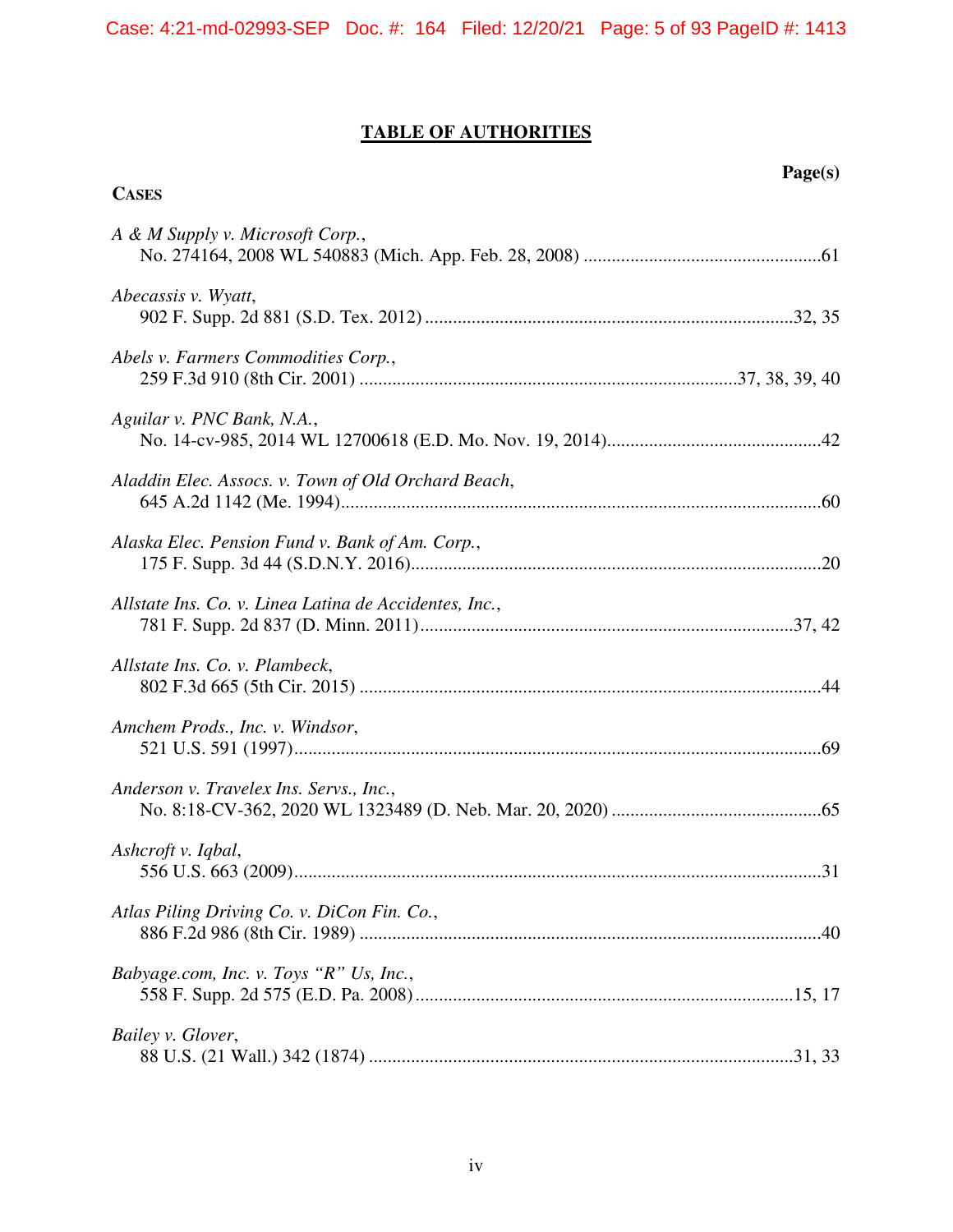| Bandy v. Gibson,                           |
|--------------------------------------------|
| Baptist Health v. Murphy,                  |
| Bell Atl. Corp. v. Twombly,                |
| Blitz v. Monsanto Co.,                     |
| Boyle v. $U.S.,$                           |
| Bray v. Bank of Am., N.A.,                 |
| Bridge v. Phoenix Bond & Indem. Co.,       |
| Brooks v. Ross,                            |
| Brunswick Corp. v. Pueblo Bowl-O-Mat, Inc. |
| Buchta v. Air Evac EMS, Inc.,              |
| Carrier Corp v. Outokumpu Oyj,             |
| CGC Holding Co. v. Broad and Cassel,       |
| Champagne Metals v. Ken-Mac Metals, Inc.,  |
| Clapper v. Amnesty Int'l USA,              |
| Cleary v. Philip Morris Inc.,              |
| Cole v. Hewlett Packard Co.,               |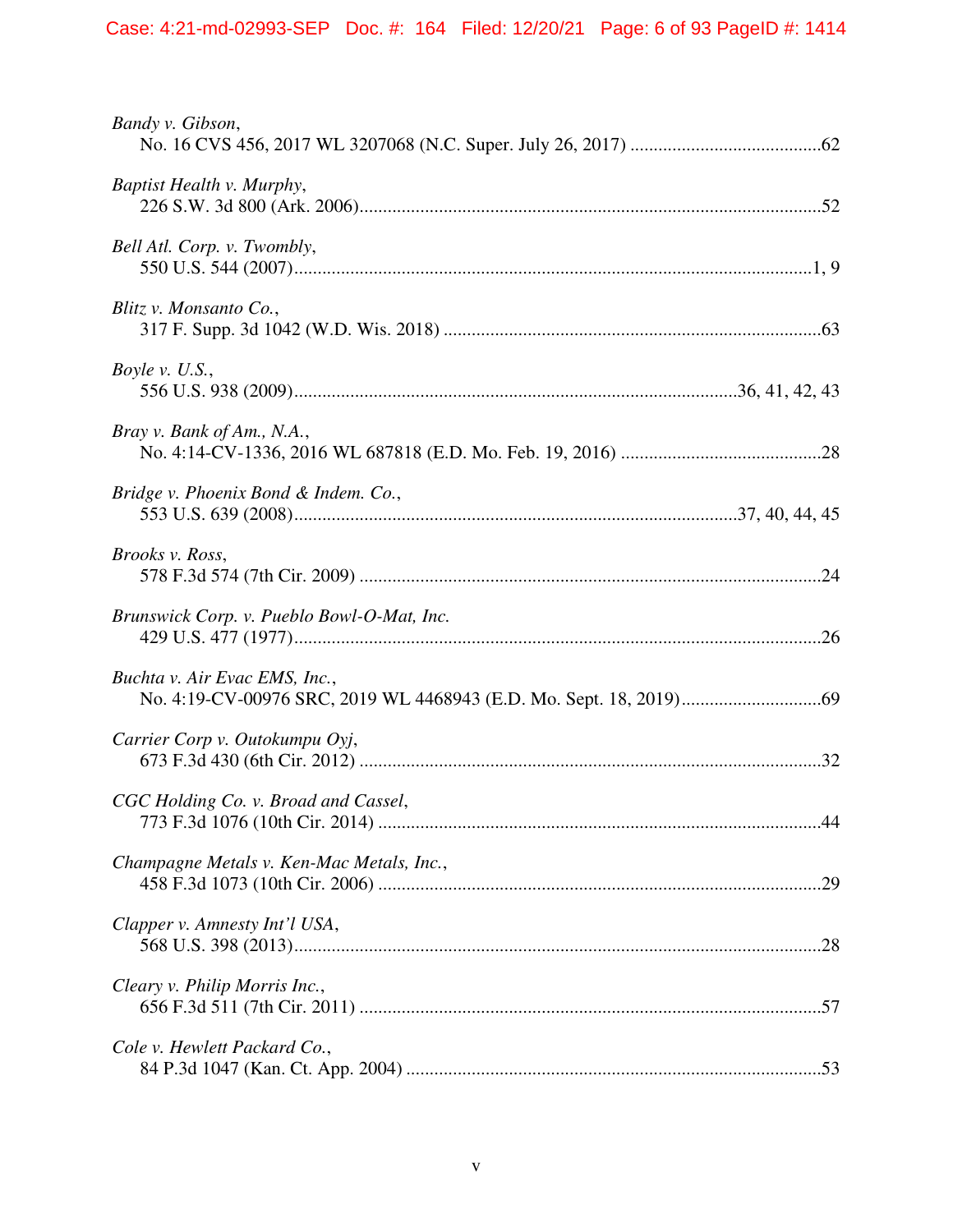| Cont'l Ore Co. v. Union Carbide & Carbon Corp.,                  |  |
|------------------------------------------------------------------|--|
| Cottrell v. Alcon Labs.,                                         |  |
| Craftsmen Limousine, Inc. v. Ford Motor Co.,                     |  |
| Crest Constr. II v. Doe,                                         |  |
| Custom Hair Designs by Sandy v. Cent. Payment Co., LLC ("CPAY"), |  |
| Double D Spotting Serv., Inc. v. Supervalu, Inc.,                |  |
| Doyel v. McDonald's Corp.,                                       |  |
| Dunlap v. Hinkle,                                                |  |
| E-Shops Corp. v. U.S. Bank Nat'l Ass'n,                          |  |
| Edwards v. Nat'l Milk Producers Fed'n,                           |  |
| Effler v. Pyles,                                                 |  |
| Embree Construction Group, Inc. v. Rafcor, Inc.,                 |  |
| Emergency Physicians Integrated Care v. Salt Lake Cty.,          |  |
| Emirat AG v. High Point Printing LLC,                            |  |
| Energizer Brands, LLC v. Procter & Gamble Co.,                   |  |
| ES Dev., Inc. v. RWM Enters., Inc.,                              |  |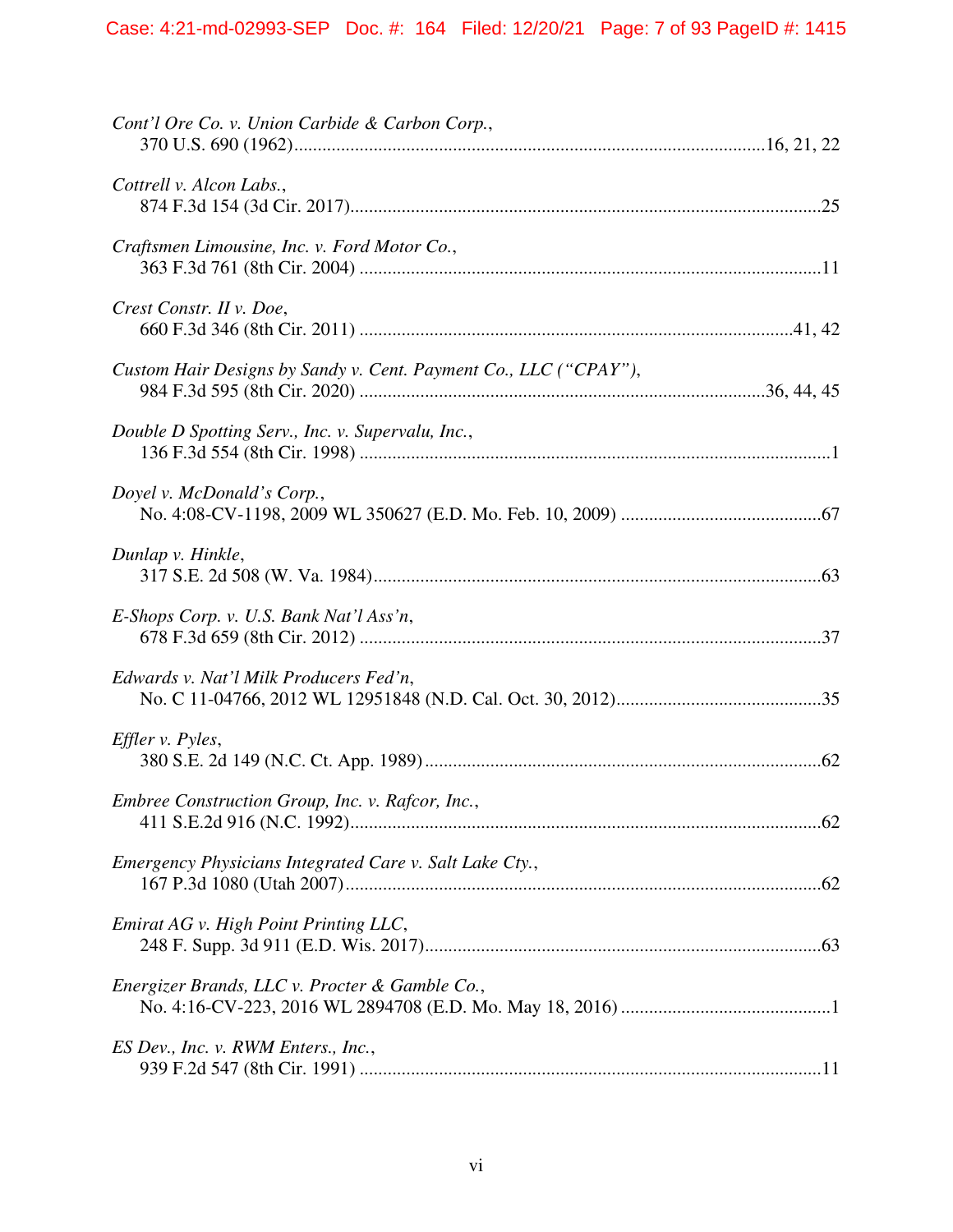| Estate of Johnson v. Melvin Rose, Inc.,                |
|--------------------------------------------------------|
| Evergreen Partnering Grp. v. Pactiv Corp.,             |
| Fallick v. Nationwide Mut. Ins. Co.,                   |
| Fox v. Ritz-Carlton Hotel Co., L.L.C.,                 |
| Freeman Industries, LLC v. Eastman Chemical Co.,       |
| Freeman v. Toyota Motor Sales, USA, Inc.,              |
| Ghirardo v. Antonioli,                                 |
| Grasso Enters., LLC v. Express Scripts, Inc.,          |
| Greenwald v. Chase Manhattan Mortg. Corp.,             |
| H.J. Inc. v. Nw. Bell Tel. Co.,                        |
| Haley Paint Co. v. E.I. Dupont De Nemours & Co.,       |
| Handeen v. Lemaire,                                    |
| Haz-Mat Response, Inc. v. Certified Waste Servs. Ltd., |
| Hemi Grp., LLC v. City of New York, N.Y.,              |
| Hennegan v. Pacifico Creative Serv., Inc.              |
| HM Compounding Servs., Inc. v. Express Scripts, Inc.,  |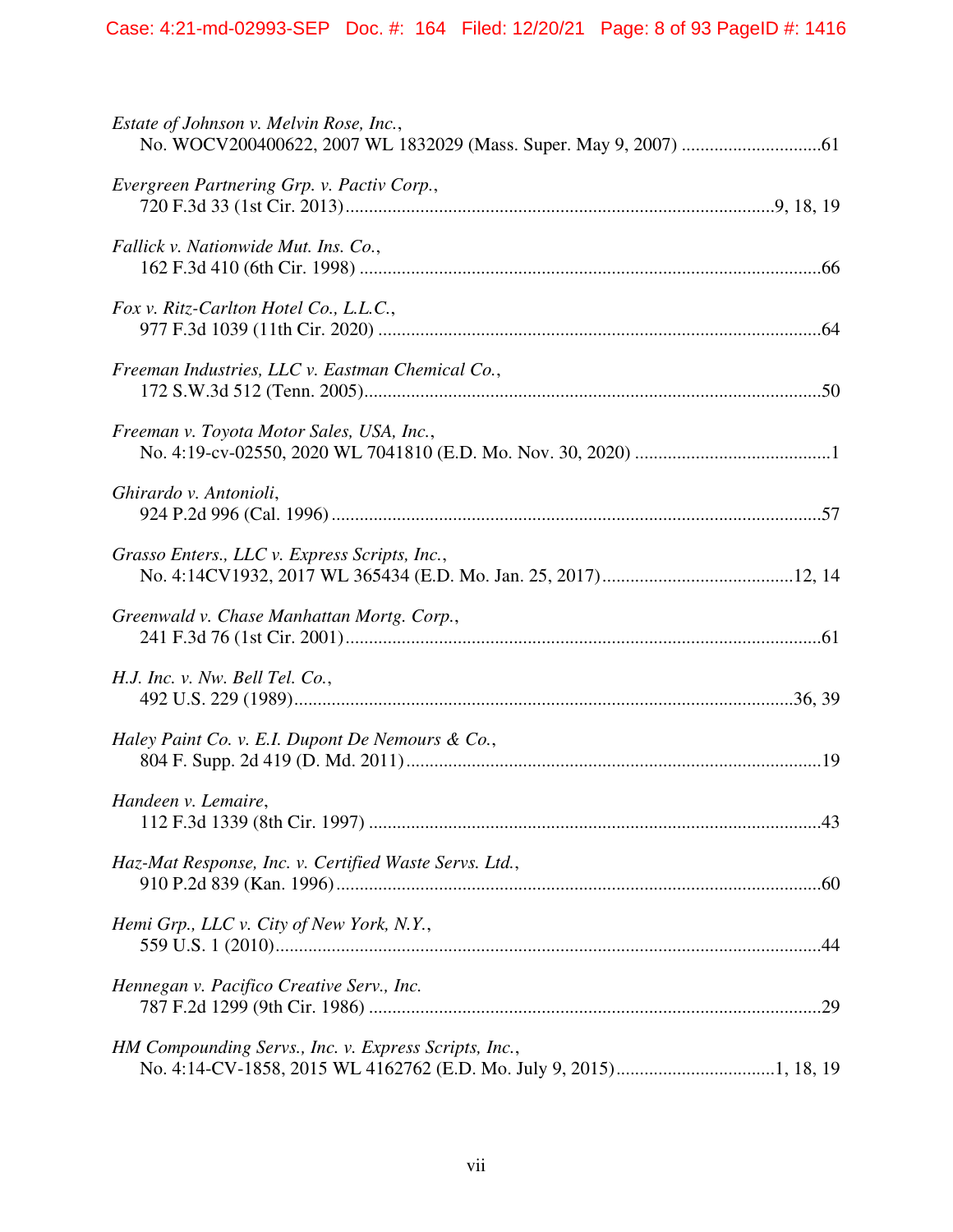| Holmes v. Sec. Inv. Prot. Corp.,                                                                           |
|------------------------------------------------------------------------------------------------------------|
| In re Aftermarket Filters Antitrust Litig.,                                                                |
| In re Animation Workers Antitrust Litig.,                                                                  |
| In re Asacol Antitrust Litig.,                                                                             |
| In re Auto. Parts Antitrust Litig.,                                                                        |
| In re Auto. Parts Antitrust Litig.,                                                                        |
| In re Auto. Parts Antitrust Litig.,                                                                        |
| In re Auto. Parts Antitrust Litig.,<br>No. 12-md-02311, 2014 WL 4272772 (E. D. Mich. Aug. 29, 2014) 32, 35 |
| In re Automotive Parts Antitrust Litigation,                                                               |
| In re Broiler Chicken Antitrust Litig.,                                                                    |
| In re Bulk Popcorn Antitrust Litig.,                                                                       |
| In re Bulk Popcorn Antitrust Litig.,                                                                       |
| In re Carrier IQ, Inc., Consumer Privacy Litig.,                                                           |
| In re Chocolate Confectionary Antitrust Litig.,                                                            |
| In re Chocolate Confectionary Antitrust Litig.,                                                            |
| In re Chocolate Confectionary Antitrust Litigation,                                                        |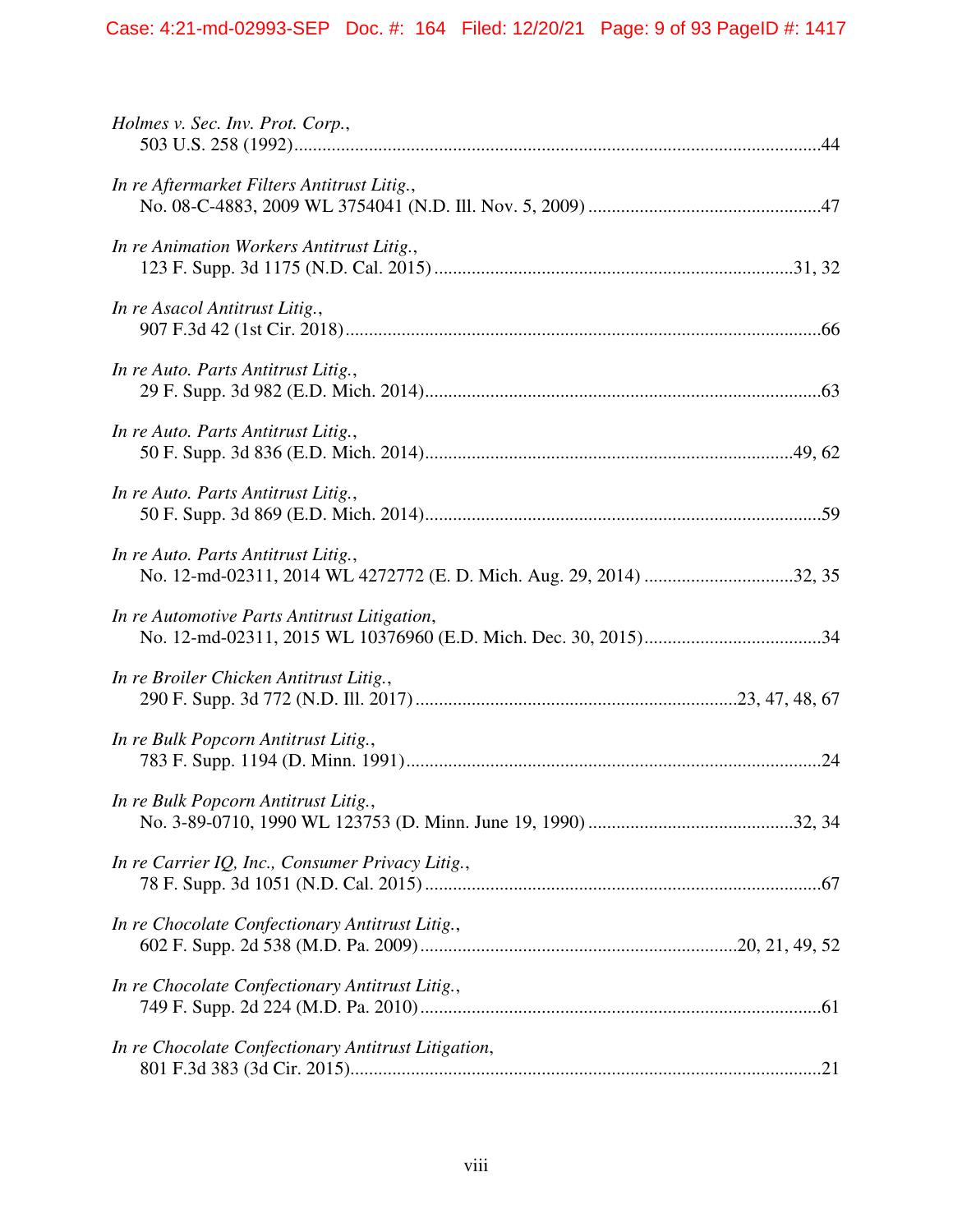| In re Credit Default Swaps Antitrust Litig.,                  |  |
|---------------------------------------------------------------|--|
| In re Dealer Mgmt. Sys. Antitrust Litig.,                     |  |
| In re Delta/AirTran Baggage Fee Antitrust Litig.,             |  |
| In re Digital Music Antitrust Litig.,                         |  |
| In re Domestic Airline Travel Antitrust Litig.,               |  |
| In re Elevator Antitrust Litig.,                              |  |
| In re EpiPen Direct Purchaser Litig.,                         |  |
| In re EpiPen Mktg., Sales Practices and Antitrust Litig.,     |  |
| In re Equifax, Inc., Customer Data Sec. Breach Litig.,        |  |
| In re Fasteners Antitrust Litig.,                             |  |
| In re Flash Memory Antitrust Litig.,                          |  |
| In re Flonase Antitrust Litig.,                               |  |
| In re Generic Pharms. Pricing Antitrust Litig.,               |  |
| In re Graphics Processing Units Antitrust Litigation,         |  |
| In re Hard Disk Drive Suspension Assemblies Antitrust Litig., |  |
| In re Int. Rate Swaps Antitrust Litig.,                       |  |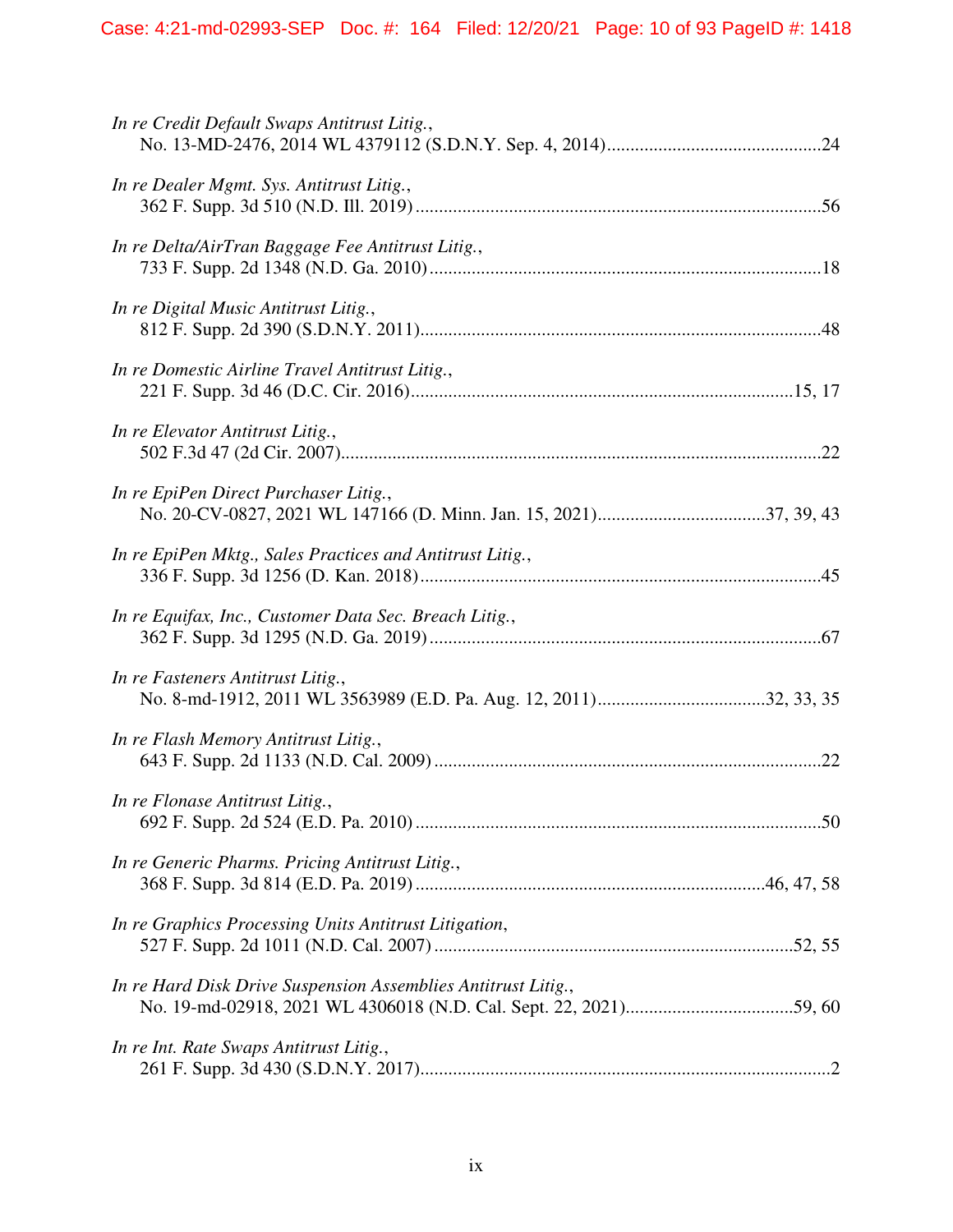| In re JUUL Labs Inc., Mktg., Sales Practices, and Prods. Liab. Litig., |  |
|------------------------------------------------------------------------|--|
| In re K-Dur Antitrust Litig.,                                          |  |
| In re Keurig Green Mountain Single-Serve Coffee Antitrust Litig.,      |  |
| In re Lidoderm Antitrust Litigation,                                   |  |
| In re Liquid Aluminum Sulfate Antitrust Litig.,                        |  |
| In re Loestrin 24 FE Antitrust Litig.,                                 |  |
| In re Mercedes-Benz Anti-Trust Litig.,                                 |  |
| In re Mexican Government Bonds Antitrust Litigation,                   |  |
| In re Nat. Gas Commodity Litig.,                                       |  |
| In re New Motor Vehicles Canadian Export Antitrust Litig.,             |  |
| In re Niaspan Antitrust Litig.,                                        |  |
| In re Opana ER Antitrust Litig.,                                       |  |
| In re Packaged Ice Antitrust Litig.,                                   |  |
| In re Packaged Seafood Prod. Antitrust Litig.,                         |  |
| In re Polyurethane Foam Antitrust Litig.,                              |  |
| In re Pool Prods. Distrib. Mkt. Antitrust Litig.,                      |  |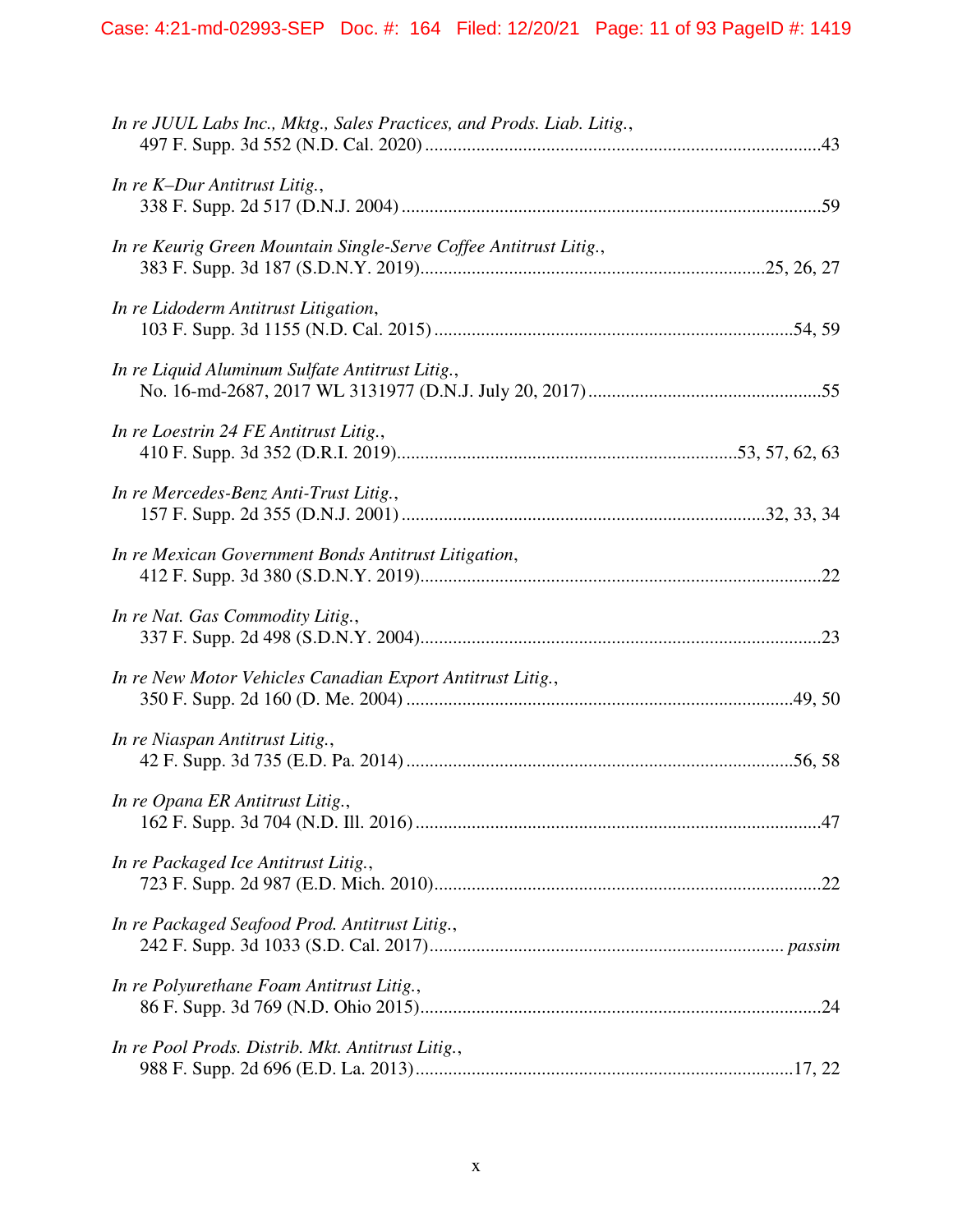| In re Pork Antitrust Litig.,                                              |  |
|---------------------------------------------------------------------------|--|
| In re Pre-Filled Propane Tank Antitrust Litig.,                           |  |
| In re Processed Egg Prods. Antitrust Litig.,                              |  |
| In re Solodyn (Minocycline Hydrochloride) Antitrust Litig.,               |  |
| In re Static Random Access Memory (SRAM) Antitrust Litig.,                |  |
| In re Suboxone (Buprenorphine Hydrochloride & Naloxone) Antitrust Litig., |  |
| In re SuperValu, Inc.,                                                    |  |
| In re Text Messaging Antitrust Litig.,                                    |  |
| In re TFT-LCD (Flat Panel) Antitrust Litig.,                              |  |
| In re TFT-LCD (Flat Panel) Antitrust Litig.,                              |  |
| In re Wholesale Grocery Prods. Antitrust Litig.,                          |  |
| In re Xyrem (Sodium Oxybate) Antitrust Litig.,                            |  |
| In re Zetia (Ezetimibe) Antitrust Litig.,                                 |  |
| Insulate SB, Inc. v. Advanced Finishing Sys., Inc.,                       |  |
| Iowa League of Cities v. Env't Prot. Agency,                              |  |
| Johnson v. Ross,                                                          |  |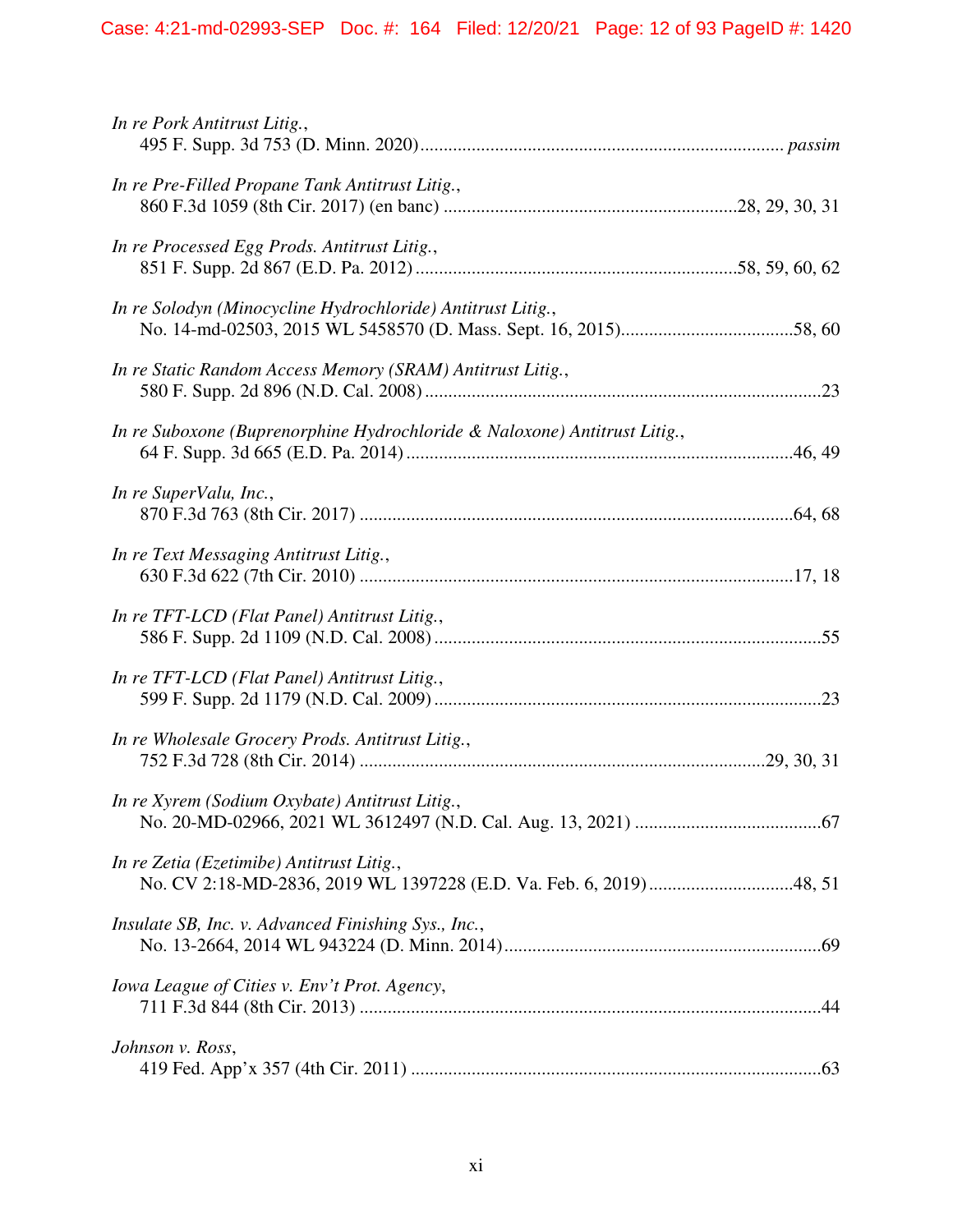| Kammer Asphalt Paving Co. v. East China Twp. Schools, |  |
|-------------------------------------------------------|--|
| Kansas City, Mo. v. Fed. Pac. Elec. Co.,              |  |
| Kleen Prods., LLC v. Packaging Corp. of Am.,          |  |
| Klehr v. A.O. Smith Corp.,                            |  |
| Knapp v. Hobbs,                                       |  |
| Langan v. Johnson & Johnson Consumer Cos., Inc.,      |  |
| Larey v. Allstate Prop. and Cas. Co.,                 |  |
| Lau v. Constable,                                     |  |
| Litovich v. Bank of Am. Corp.,                        |  |
| Luckey v. Alside, Inc.,                               |  |
| Marks v. CDW Computer Ctrs., Inc.,                    |  |
| Martinez v. Wexford Health Servs., Inc.,              |  |
| Massachusetts v. Mylan Labs.,                         |  |
| Mayor of Baltimore v. Actelion Pharms. Ltd.,          |  |
| McAteer v. Target Corp.,                              |  |
| Merkle v. Aetna Health, Inc.,                         |  |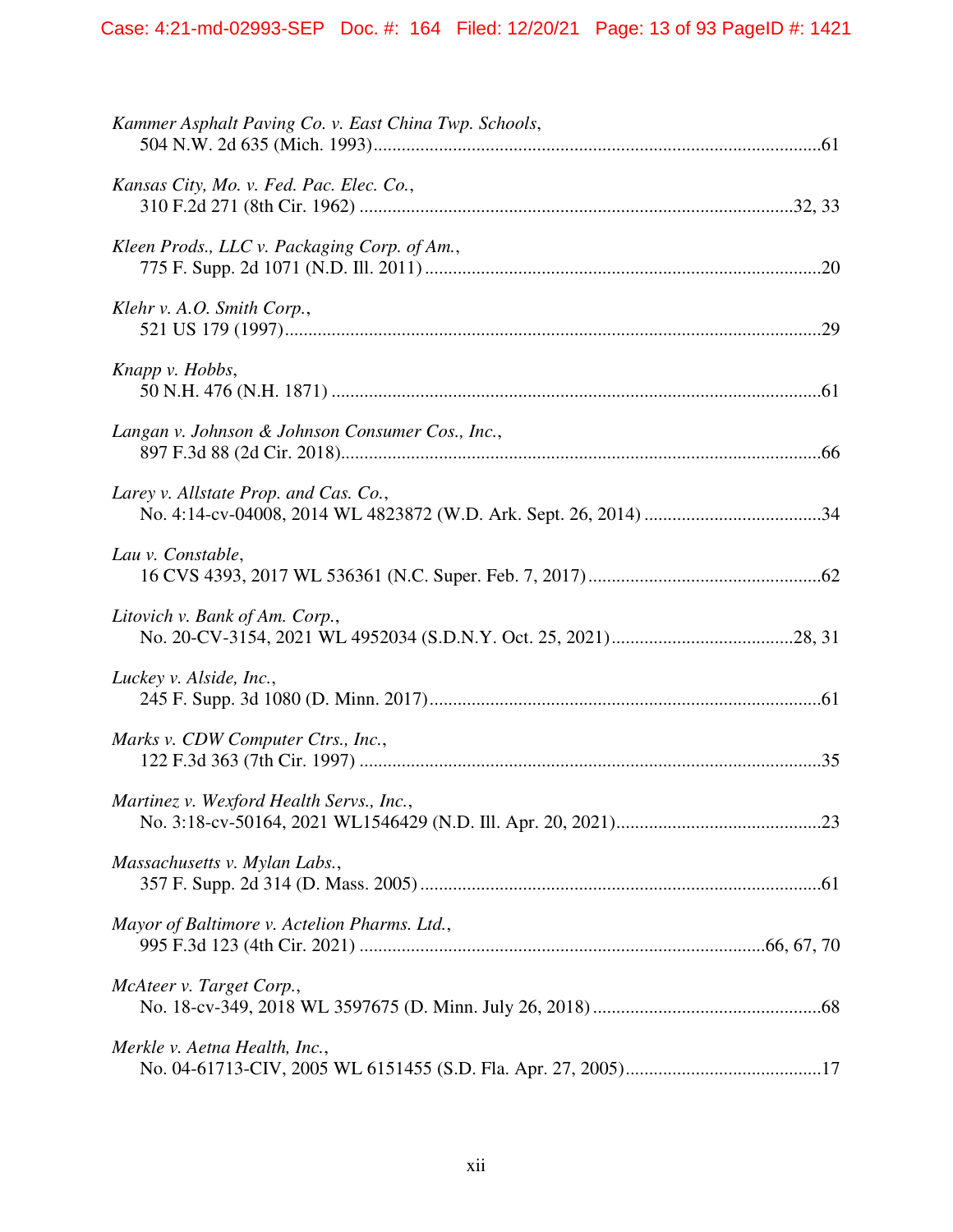| Miami Prods. & Chem. Co. v. Olin Corp.,<br>Nos. 1:19-CV-00385, 1:19-CV-00975, 1:19-CV-00990, 2021 WL 2588090 |  |
|--------------------------------------------------------------------------------------------------------------|--|
| Moehrl v. Nat'l Ass'n of Realtors,                                                                           |  |
| Molock v. Whole Foods Mkt. Grp., Inc.,                                                                       |  |
| Moore v. Compass Group USA, Inc.,                                                                            |  |
| Morrison v. YTB Intern., Inc.,                                                                               |  |
| Morton's Mkt., Inc. v. Gustafson's Dairy, Inc.,                                                              |  |
| New Prime, Inc. v. Eaton Corp.,                                                                              |  |
| Nitro Distributing Inc. v. Alticor, Inc.,                                                                    |  |
| NTD I, LLC v. Alliant Asset Mgmt. Co. LLC,                                                                   |  |
| Oakley v. Coast Prof'l, Inc.,                                                                                |  |
| Olstad v. Microsoft Corp.,                                                                                   |  |
| Osborn v. Visa, Inc.,                                                                                        |  |
| Owens Corning v. R.J. Reynolds Tobacco Co.,                                                                  |  |
| Pacamor Bearings, Inc. v. Minebea Co.,                                                                       |  |
| Painters and Allied Trades Dist. Council 82 Health Care Fund v. Takeda Pharm.<br>$Co.$ Ltd.,                 |  |
|                                                                                                              |  |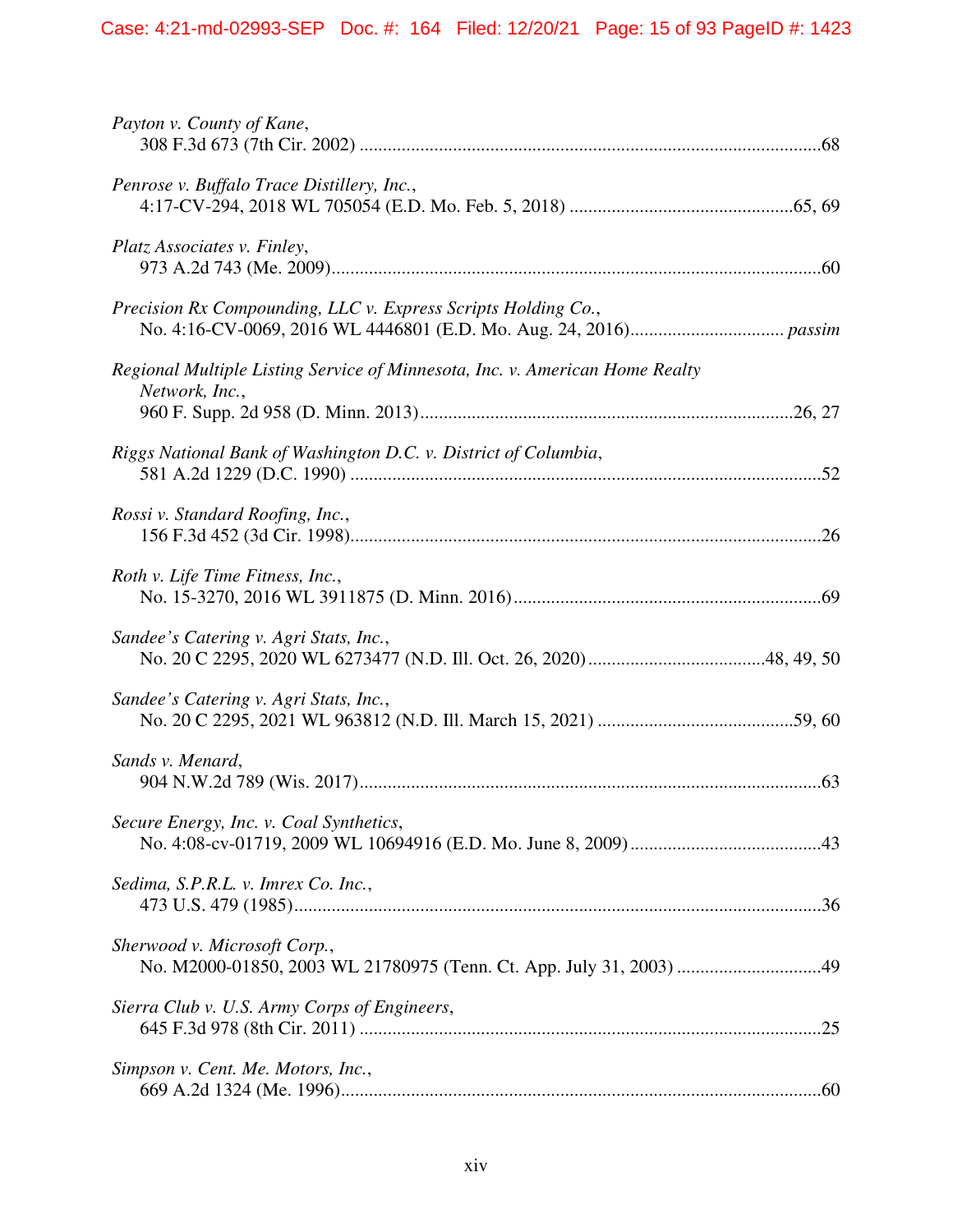| Sitzer v. Nat'l Ass'n of Realtors,             |  |
|------------------------------------------------|--|
| Smith v. United States,                        |  |
| Southeast Mo. Hosp. v. C.R. Bard, Inc.,        |  |
| Spires v. Hosp. Corp. of Am.,                  |  |
| Staley v. Gilead Scis., Inc.,                  |  |
| Starr v. Sony BMG Music Entertainment,         |  |
| Summerhill v. Terminix, Inc.,                  |  |
| Target Corp. v. LCH Pavement Consultants, LLC, |  |
| Tera Grp., Inc. v. Citigroup, Inc.,            |  |
| TMT Mgmt. Grp. v. U.S. Bank Nat'l Assoc.,      |  |
| Torres v. SGE Mgmt., LLC,                      |  |
| United States v. Earles,                       |  |
| United States v. Bame,                         |  |
| United States v. Fiorito,                      |  |
| United States v. Garcia,                       |  |
| United States v. Hutchinson,                   |  |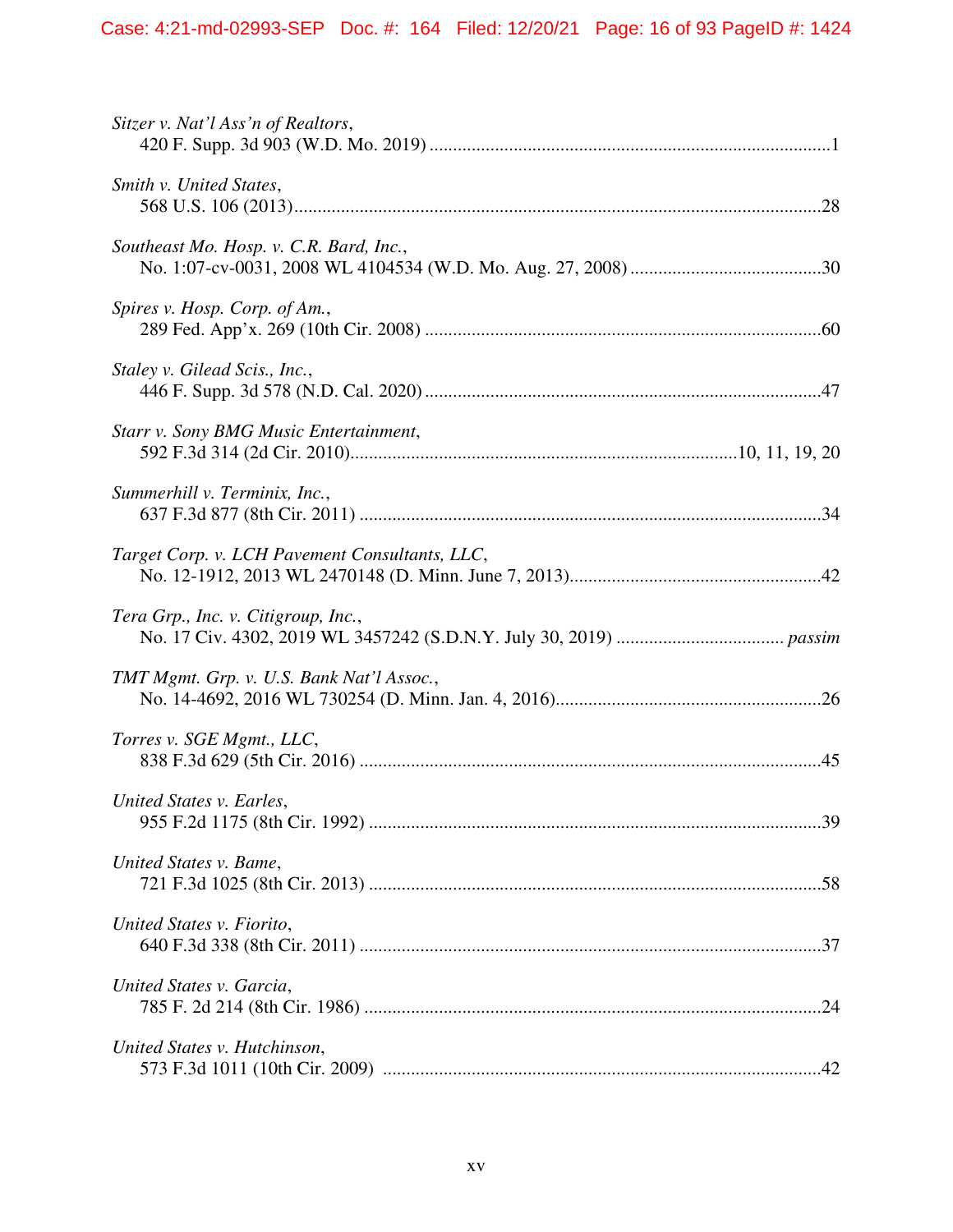| United States v. Patten,                        |
|-------------------------------------------------|
| United States v. Socony-Vacuum Oil Co.,         |
| United States v. Turkette,                      |
| Wal-Mart Stores, Inc. v. Dukes,                 |
| Willis Elec. Co. v. Polygroup Macau Ltd. (BVI), |
| Wright v. Genesee Cty.,                         |
| Young v. Wells Fargo & Co.,                     |
| Zenith Radio Corp. v. Hazeltine Research, Inc., |
| <b>RULES</b>                                    |
|                                                 |
|                                                 |
|                                                 |
|                                                 |
|                                                 |
| <b>STATUTES</b>                                 |
|                                                 |
|                                                 |
|                                                 |
|                                                 |
|                                                 |
|                                                 |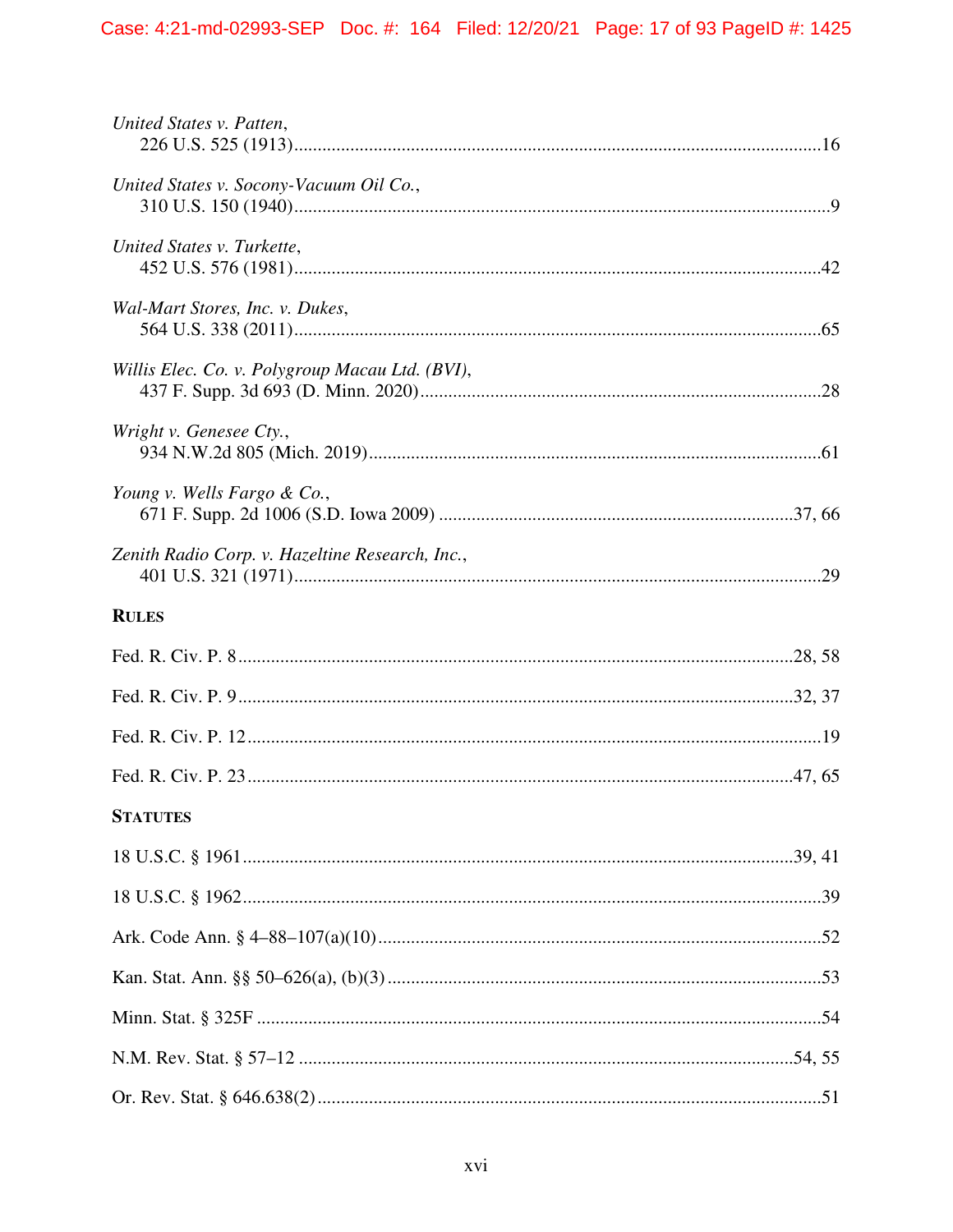| <b>OTHER AUTHORITIES</b>                                                       |
|--------------------------------------------------------------------------------|
| 2021 West Virginia Senate Bill No. 5, West Virginia Eighty-Fifth Legislature - |
| 7AA Charles Alan Wright, Arthur R. Miller & Mary Kay Kane, Federal Practice    |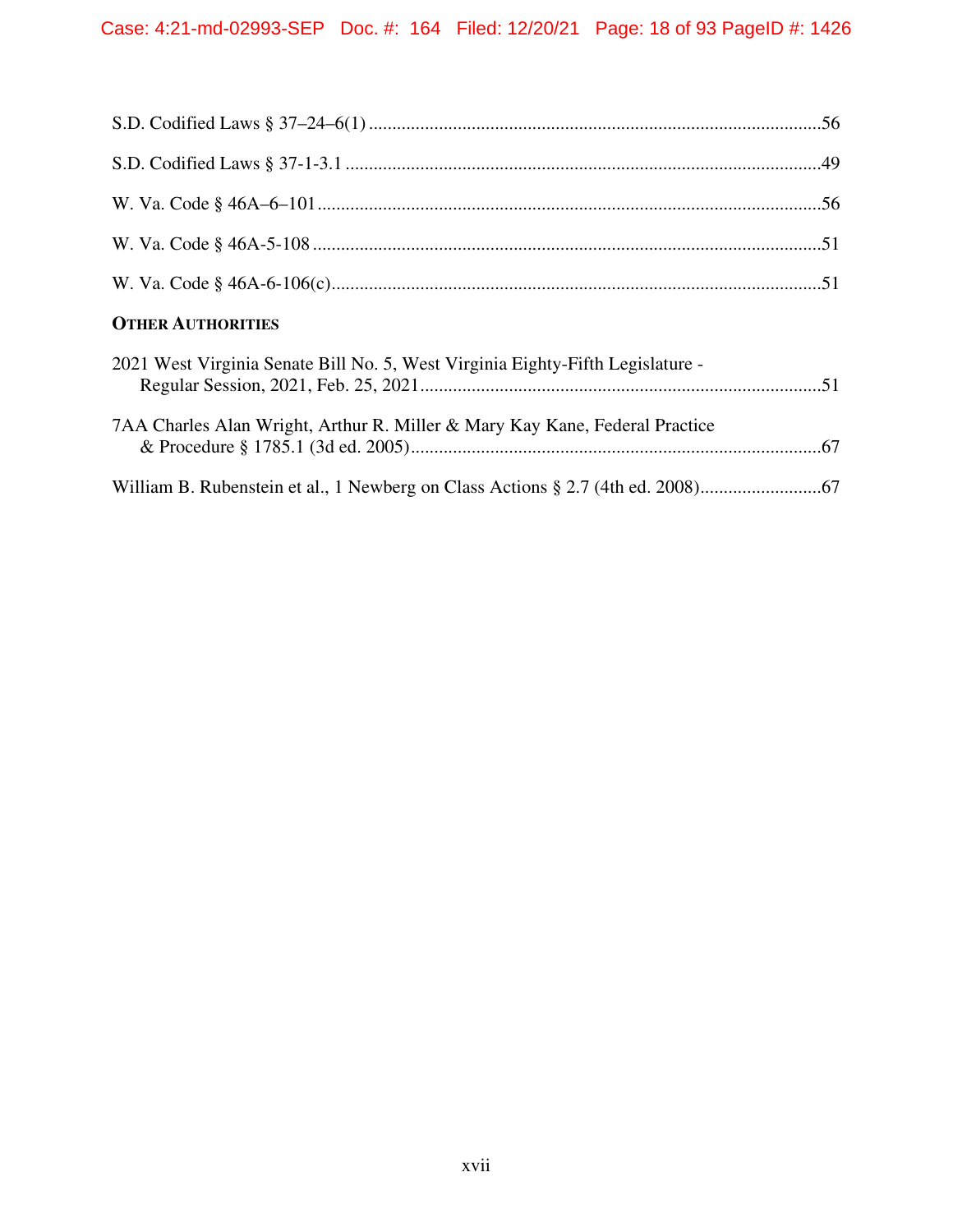### **I. LEGAL STANDARD**

A complaint need only contain "enough facts to state a claim to relief that is plausible on its face" and there is no "heightened fact pleading of specifics." *Bell Atl. Corp. v. Twombly*, 550 U.S. 544, 570 (2007).<sup>1</sup> The inquiry is not "whether the plaintiff will ultimately prevail" but whether a plaintiff should be allowed to present evidence of their claim. *Freeman v. Toyota Motor Sales, USA, Inc.*, No. 4:19-cv-02550, 2020 WL 7041810, at \*1 (E.D. Mo. Nov. 30, 2020).

Antitrust claims need only "raise a reasonable expectation that discovery will reveal evidence of illegal agreement." *Twombly*, 550 U.S. at 556. No allegations of a "formal or explicit agreement" are required; the complaint is sufficient if it plausibly shows the defendants shared "a unity of purpose or a common design and understanding, or a meeting of the minds." *Sitzer v. Nat'l Ass'n of Realtors*, 420 F. Supp. 3d 903, 911-12 (W.D. Mo. 2019). Since "proof of illegal conduct lies largely in the hands of the alleged antitrust conspirators," *Double D Spotting Serv., Inc. v. Supervalu, Inc.*, 136 F.3d 554, 560 (8th Cir. 1998), courts are hesitant to dismiss actions "before the parties have had an opportunity for discovery." *HM Compounding Servs., Inc. v. Express Scripts, Inc.*, No. 4:14-CV-1858, 2015 WL 4162762, at \*3 (E.D. Mo. July 9, 2015).

A complaint referring to co-conspirators collectively is sufficient if it alleges a "basis for holding the individual defendants liable." *Energizer Brands, LLC v. Procter & Gamble Co.*, No. 4:16-CV-223, 2016 WL 2894708, at \*2 (E.D. Mo. May 18, 2016); *see also NTD I, LLC v. Alliant Asset Mgmt. Co. LLC*, No. 4:16CV1246, 2017 WL 605324, at \*10 (E.D. Mo. Feb. 15, 2017). Rather than "detailed 'defendant by defendant' allegations," a complaint should allege that each defendant "joined the conspiracy and played some role in it." *Moehrl v. Nat'l Ass'n of Realtors*,

<sup>&</sup>lt;sup>1</sup> Unless otherwise noted, all internal quotation marks and citations are omitted from case citations.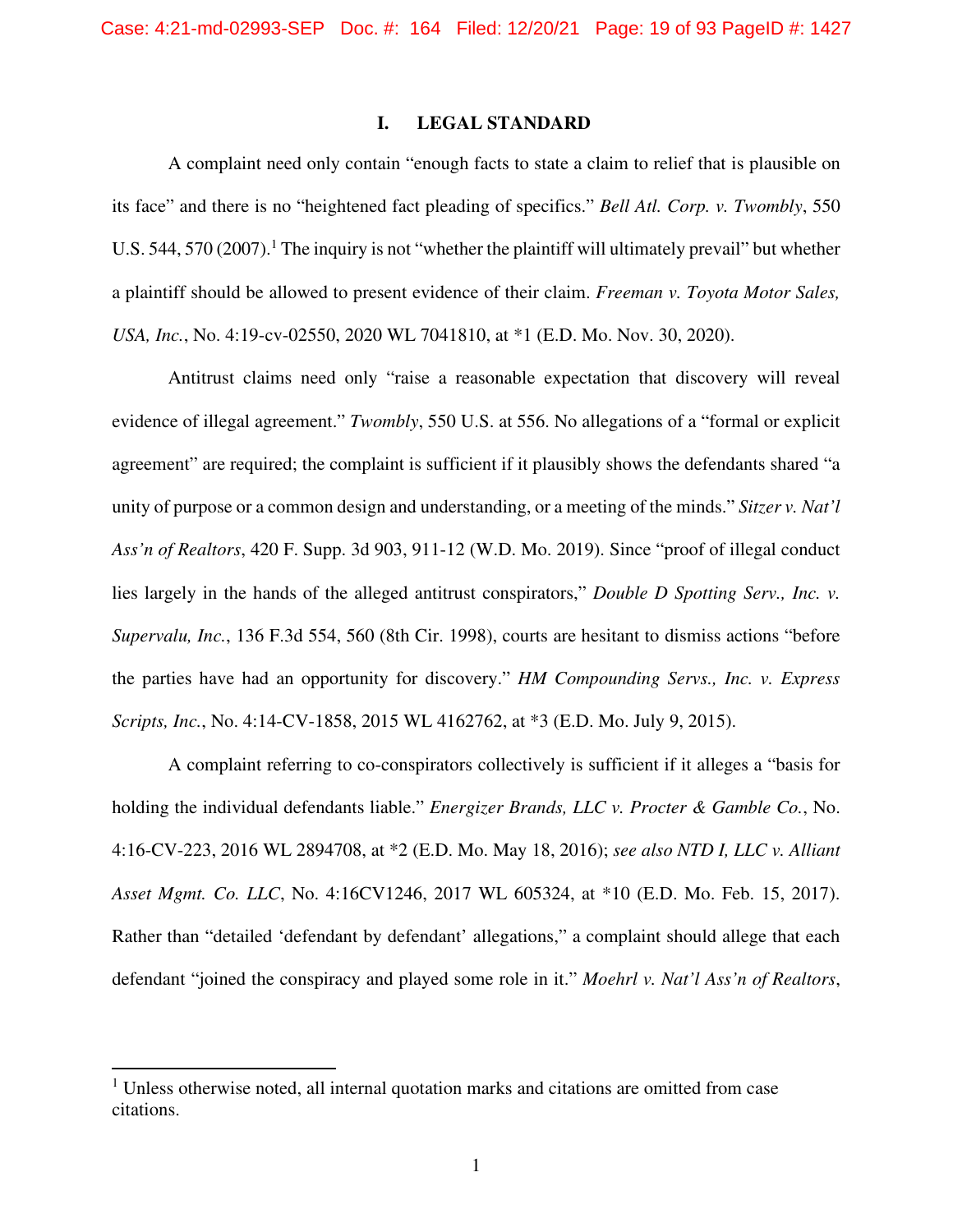492 F. Supp.3d 768, 777 (N.D. Ill. 2020). "[I]t is natural" for a plaintiff alleging a "collective boycott" to allege "factual allegations collectively." *In re Int. Rate Swaps Antitrust Litig.*, 261 F. Supp. 3d 430, 478 (S.D.N.Y. 2017). Only if the complaint fails to provide a defendant with "fair notice of what the claim is and the grounds on which it rests" are the allegations insufficient. *Tera Grp., Inc. v. Citigroup, Inc.*, No. 17 Civ. 4302, 2019 WL 3457242, at \*11 (S.D.N.Y. July 30, 2019).

### **II. STATEMENT OF FACTS**

The United States Crop Inputs market exceeds \$65 billion.  $(\mathbb{I}4.)^2$  Farmers' profits have not kept pace with the quickly-rising prices of Crop Inputs, with 80% of farmers reporting in 2018 that their costs continued to increase; many farmers now cannot pay their outstanding operating debts. (¶¶6, 67.) Meanwhile, the tiered network of manufacturers, wholesalers, and retailers that sell Crop Inputs to farmers work closely to protect and maximize their profits.  $(\mathbb{I} \mathbb{I} \mathbb{I} \mathbb{I} \mathbb{I} \mathbb{I} \mathbb{I} \mathbb{I} \mathbb{I} \mathbb{I} \mathbb{I} \mathbb{I} \mathbb{I} \mathbb{I} \mathbb{I} \mathbb{I} \mathbb{I} \mathbb{I} \mathbb{I} \mathbb{I} \mathbb{I} \mathbb{I} \mathbb{I} \mathbb{I} \mathbb{I}$ 

Manufacturers sell Crop Inputs only through wholesalers, manufacturer-owned retailers, or licensed "authorized retailers." (¶70). Wholesalers purchase branded Crop Inputs from manufacturers and sell them to retailers, and the retailers operate networks that sell the Crop Inputs to the end users, farmers. (¶¶56-59, 60-65.) The major players, although ostensibly competitors, regularly work together through trade organizations to collectively defend their profitability and market power. (¶84.) Trade organizations like CropLife America ("CropLife") and the Agricultural Retailers Association ("ARA") aggressively defend its members' interests. (¶85.) CropLife's PACE Advisory Council includes "heads of major ag retailers, market suppliers,

<sup>&</sup>lt;sup>2</sup> All " $\mathbb{I}$ " references are to the Consolidated Amended Complaint (Dkt. No. 104 (the "CAC")).

<sup>&</sup>lt;sup>3</sup> There are three categories of Defendants alleged in the CAC: "Manufacturer Defendants," the "Wholesaler Defendants," and the "Retailer Defendants" and are defined in ¶5 of the CAC.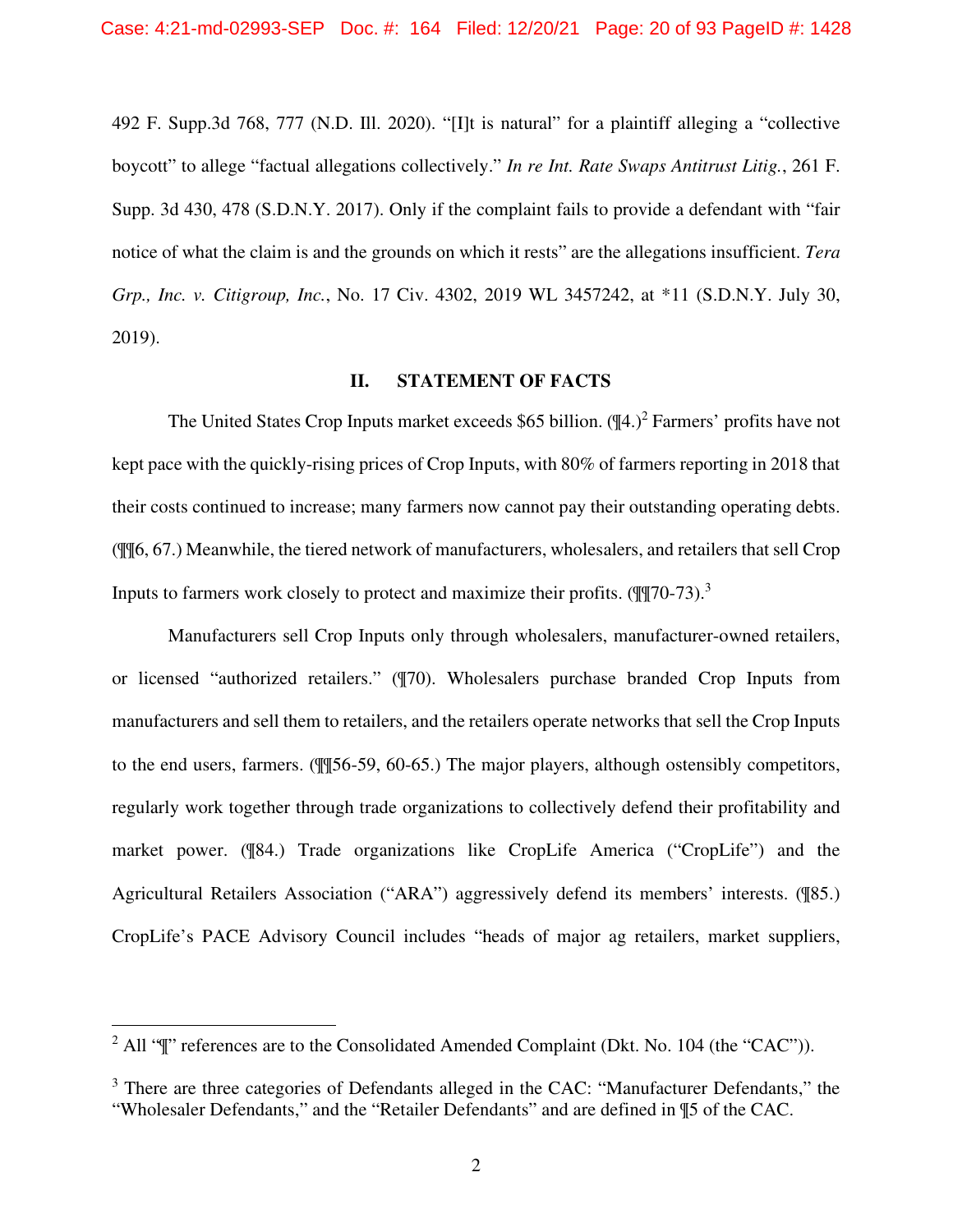equipment makers, and other agricultural analysts." (¶82.) The ARA's board of directors is chaired by an employee of Defendant Growmark and includes board members from Defendants Nutrien, CHS, Winfield Solutions, Corteva, Bayer, BASF, and Syngenta, among others. (¶85.) There is not a single farmer or farmer's group on CropLife's board of directors, which is entirely made up of representatives from large manufacturers, distributors, and retailers. (¶80.) These trade organizations organize committees and conferences, and issue industry publications such as CropLife Magazine. (¶¶81, 86.) They also serve as the public mouthpiece for the industry when their members face businesses, government investigations, or court decisions that are antagonistic. (*See, e.g.*, ¶84.) CropLife and the ARA have chosen to neither represent nor protect farmers' interests. (¶80.)

Farmers have historically been ill-positioned to compare prices of Crop Inputs, which are often sold bundled with other products and services under a single price. (¶76.) Pricing in the Crop Inputs industry is intentionally opaque. (*¶*72.) This allows manufacturers to employ tactics like repackaging and selling seeds that have been on the market for years under new names for higher prices. *Id*. Even where competing manufacturers' products serve the same purpose or include the same active ingredients as competitors', the traditional Crops Inputs' retail system has made it nearly impossible to compare prices between products. (¶94.) The contractual relationships between the traditional players in the Crop Inputs market further contribute to this opacity. Manufacturer Defendants mandate strict price confidentiality from authorized retailers, preventing the retailers from disclosing manufacturers' prices, incentives, rebates, or commissions offered by the manufacturers to the authorized retailers. (*¶*71.) Likewise, Wholesaler Defendants' contracts with authorized retailers contain similar confidentiality mandates and prevent the retailers from telling customers how much other customers are paying for the same Crop Inputs. (*¶*73.)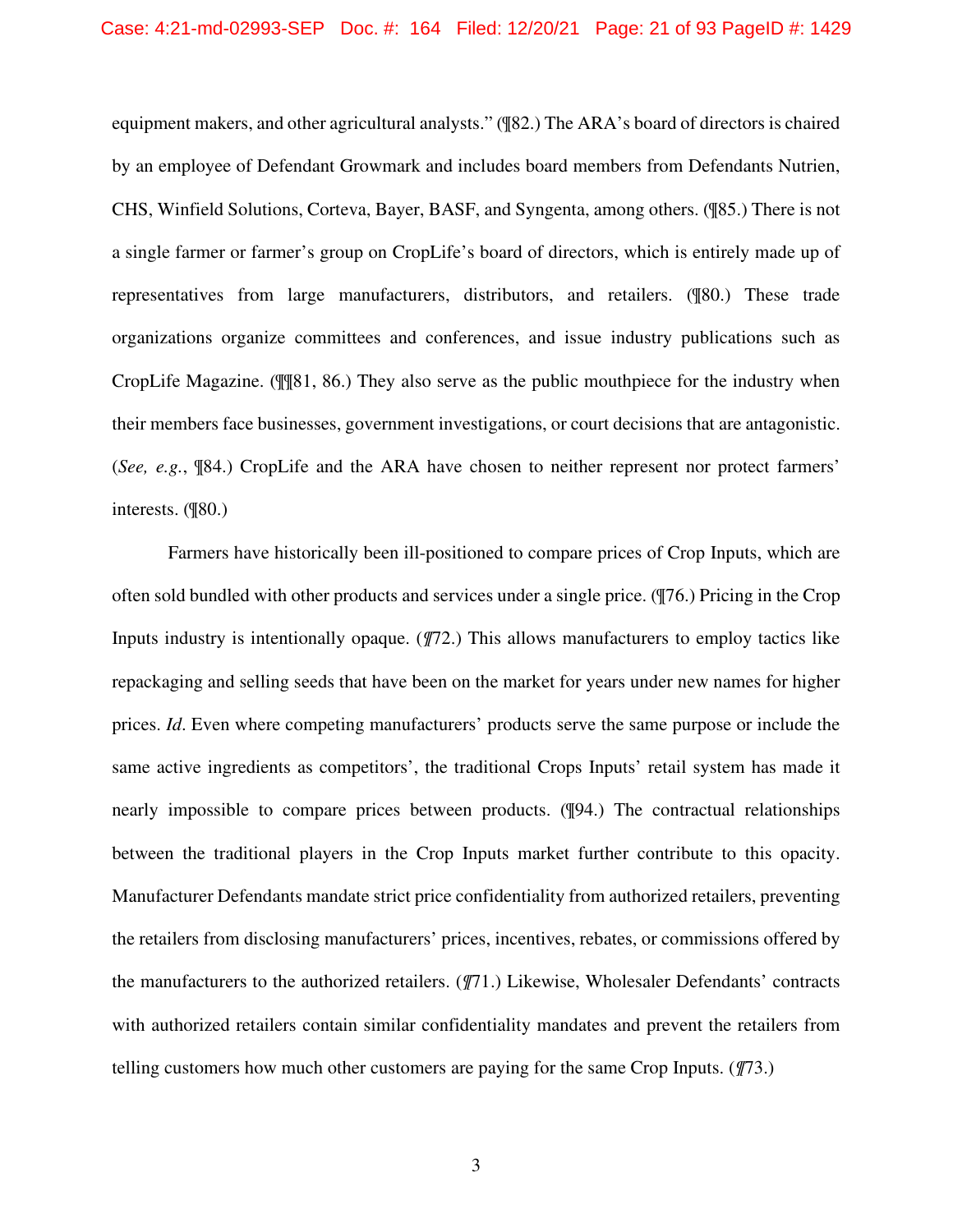Around 2014, new ecommerce sales platforms for Crop Inputs disrupted the traditional tiered system and began selling Crop Inputs and related performance data directly to farmers. (¶7.) Farmer's Business Network ("FBN") and Agroy, Inc. began offering pricing comparisons allowing farmers to view what others were paying for the same Crop Inputs. (*Id*.) This transparency also gave farmers the ability to see which products were interchangeable and comparison shop between virtually identical products. (¶76.) An additional benefit of these platforms was the ability to purchase Crop Inputs sold as single products, unbundled with other warranties or services. (*Id*.) The information gave farmers leverage—something they lacked in the traditional tiered system: (*Id*.) Sellers of Crop Inputs were left with no choice but to compete on prices in these ecommerce systems, which helped level the playing field for farmers. Unsurprisingly, thousands of farmers signed up to receive Crop Inputs data and to access FBN's sales platform. (*¶*75.)

The success of these platforms was seen as nothing less than an existential threat by the traditional industry participants. CropLife Magazine decried the "devil known as price transparency" and stated that "[g]rowers were not really as interested in buying and selling and storing product as they were in printing price lists off the Internet and waving them in their retailer's faces." (¶81.) Publications of other Defendant-associated organizations reported that the price transparency on ecommerce platforms enabled farmers to negotiate with Crop Inputs Retailers and decrease profit margins on these products. (¶76.) The issue of ecommerce's threat to profitability dominated talk at CropLife meetings. (¶82.) In 2018, CropLife's Magazine reported warnings from retailers that "ag retailers need to get proactive" in dealing with the threat. (¶83.) Defendants soon heeded that call, implementing a multi-level group boycott of the ecommerce platforms aimed at eliminating the serious threat posed to Defendants' bottom line. (¶8.)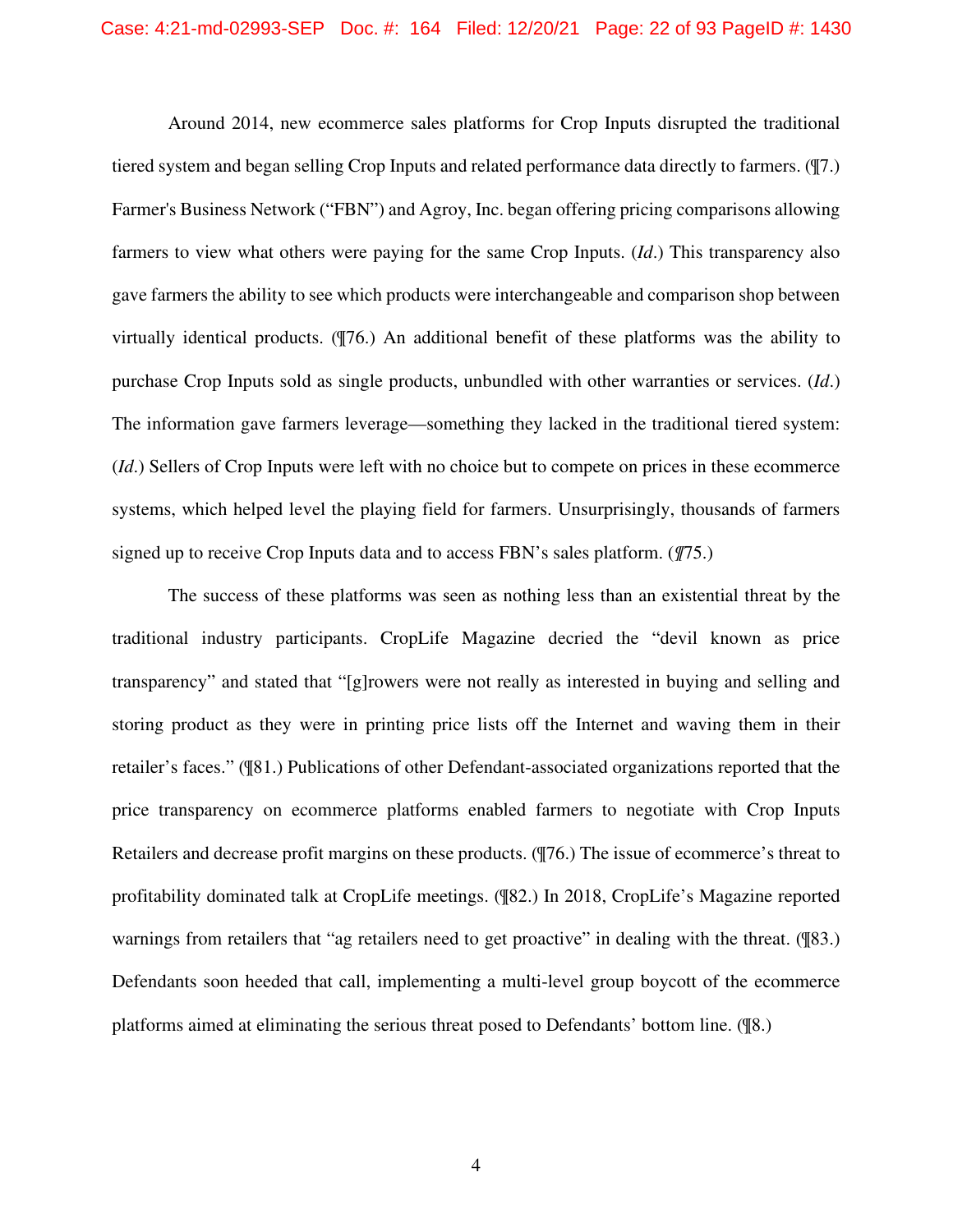### **A. Defendants' Group Boycott.**

Seeing the success of the ecommerce platforms and their imminent threat to the traditional system of sales, Defendants took action to stamp out this competition. (¶8.) As early as 2014, Defendants at each level of the distribution chain agreed to boycott the ecommerce platforms. (¶96.) Manufacturer and Wholesaler Defendants refused to sell to the ecommerce platforms, offering pretextual excuses for their refusal. (*Id*.) Defendants also began making baseless suggestions that FBN was selling counterfeit Crop Inputs and "was lining the pockets of investors and big data companies like Google." (¶¶97, 77.) Without Defendants' products to sell to farmers, the ecommerce platforms were effectively neutralized as a threat to the existing Crop Inputs market structure. (¶9.)

Defendants conspired with the goal of eliminating the transparency ecommerce platforms provided, leverage that threatened the viability of the current opaque and highly profitable distribution structure. (*¶*¶69, 71, 76.) Through this conspiracy, Defendants were able to charge supracompetitive prices that farmers were forced to pay.<sup>4</sup>  $($ <sup>4</sup> $($ 4.) Defendants' conduct did not go unnoticed. Both the Canadian Competition Bureau ("CCB") and the Federal Trade Commission ("FTC") have active anticompetitive investigations regarding the Crop Inputs market. (*¶*¶11-13.)

# **1. Each Group of Defendants Was Motivated To Join the Conspiracy.**

Each group of Defendants alleged here—"Manufacturer Defendants," "Wholesaler Defendants," and "Retailer Defendants"—was highly motivated to collude with each other to preserve the opaque market structure. (*¶*148.) Defendants effectively implemented the group

<sup>&</sup>lt;sup>4</sup> Farmers' costs for Crop Inputs increased from 32% of revenue in 2006 to 48% of crop revenue in 2015. (*¶*67.) In 2018, 80% of farmers reported their costs continued to increase. In recent years, farmers struggle to pay outstanding operating debts—estimated as well over \$400 billion in 2019, and the rate of farm bankruptcies have accelerated at a staggering rate. (*Id.*)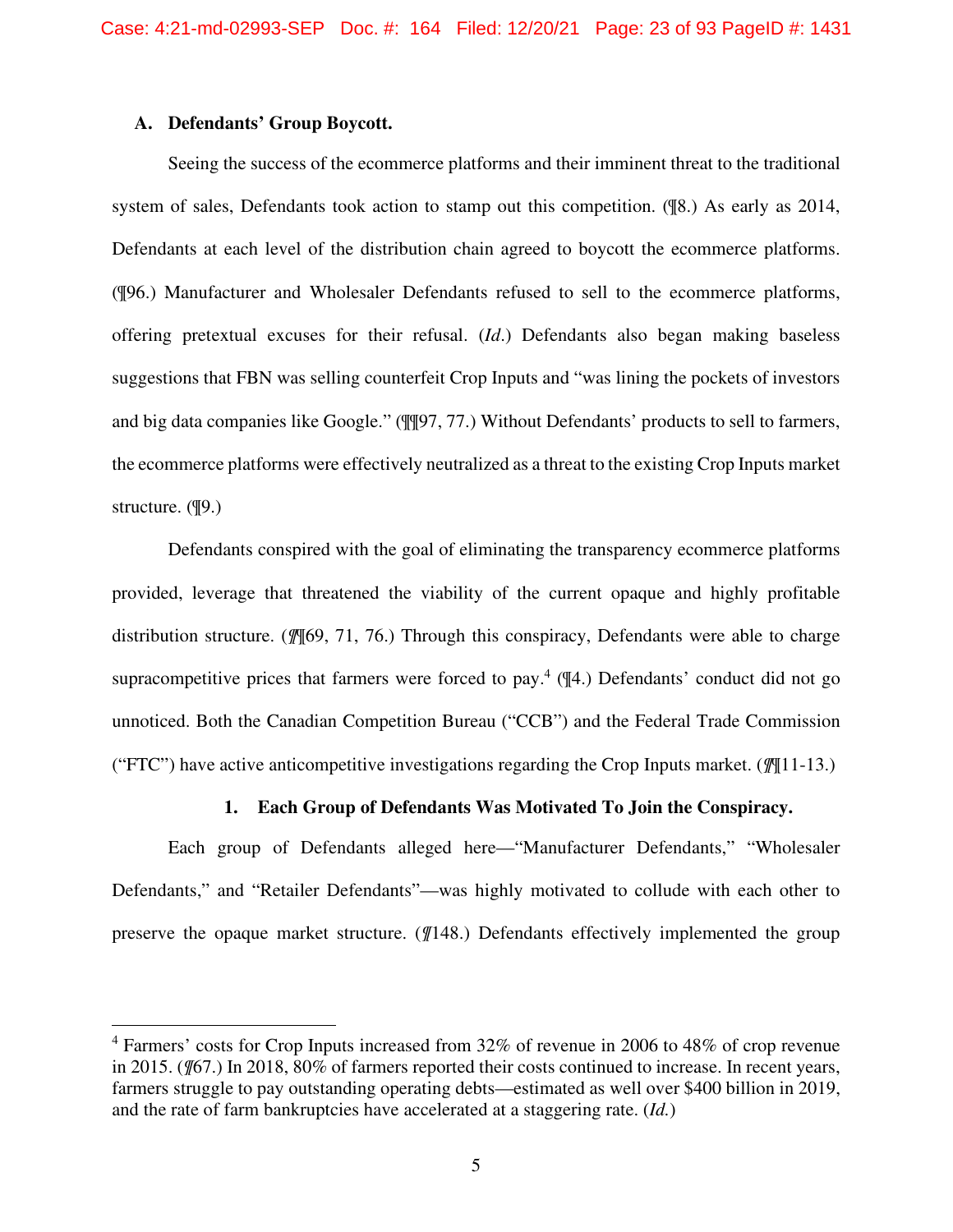#### Case: 4:21-md-02993-SEP Doc. #: 164 Filed: 12/20/21 Page: 24 of 93 PageID #: 1432

boycott due to their collective control of the large majority of the highly concentrated Crop Inputs market. (¶¶70, 146.) Manufacturer Defendants BASF, Corteva, Syngenta, and Bayer AG together control 85% of the corn seed market, over 75% of the soybean seed market, and over 90% of the cotton seed market. (¶146.) The wholesale market is just as concentrated, with seven wholesalers, including Defendants Cargill Incorporated, Tenkoz Inc., Winfield Solutions, LLC, and Univar Solutions, Inc., accounting for 70% of all sales volume. (*¶*146.) The Retailer Defendants are among the largest brick-and-mortar stores selling Crop Inputs in the country. (*¶*¶60-65.)

The Wholesaler and Retailer Defendants were motivated to keep prices for Crop Inputs secret and had the necessary leverage to enforce a boycott. (*See* ¶104.) If ecommerce platforms were able to publish price lists, Wholesaler and Retailer Defendants could not keep up the practice of charging variable prices between customers nor continue their practices of relabeling or bundling to increase profits. (¶148.) The Wholesaler and Retailer Defendants, collectively represent a significant share of Crop Inputs sales and have both the leverage and the motivation to pressure the Manufacturer Defendants to not sell through these new platforms. (¶¶101, 148.) This was demonstrated in 2018 when FBN purchased Yorkton Distributors ("Yorkton"). (*¶*¶102-09.) Prior to its purchase, Yorkton maintained Crop Inputs supply agreements with Defendants Bayer, Syngenta, BASF, Corteva, and Winfield. (*¶*102.) FBN confirmed that those contracts would remain in place after the purchase was completed. (*Id.*) However, within months after completing the purchase, Wholesaler and Retailer Defendants began pressuring the Manufacturer Defendants to stop doing business with Yorkton. (*¶*¶103-09.) Wholesaler Univar and Retailer Federated both made statements warning the Manufacturer Defendants of the consequences should the Manufacturer Defendants choose to continue doing business with FBN. (*¶*¶104-06.) Within months of FBN's purchase, the Manufacturer Defendants cancelled their contracts and Yorkton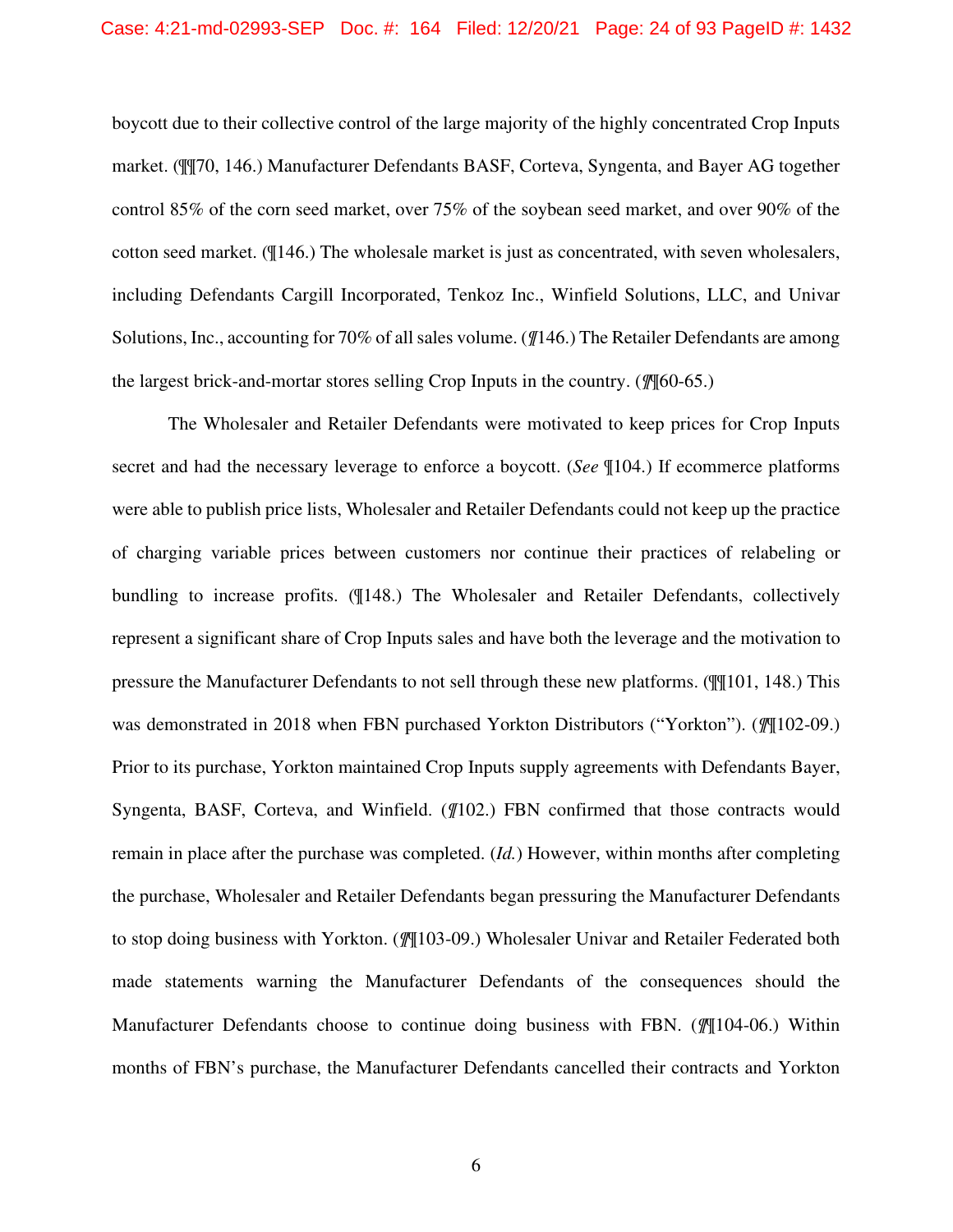lost two-thirds of its product lines. (*¶*¶107-09.) This conduct mirrored the industry response in the United States when FBN was launched in 2014. (¶108.)

As Wholesaler and Retailer Defendants exerted pressure on the upstream Manufacturer Defendants, Manufacturer Defendants also exerted control over their downstream distribution networks to enforce the boycott. Manufacturer Defendants also benefitted from the higher prices the Wholesaler and Retailer Defendants could charge for Crop Inputs in a market unencumbered by price transparency. (¶9.) To enforce compliance with the boycott, Syngenta and other Manufacturer Defendants wielded their power to audit their authorized retailers' records to identify and punish retailers who had sold Crop Inputs to the ecommerce platforms. (¶¶98-99.) Several of the Defendants are antitrust recidivists, indicating that they know how to operate a conspiracy. (¶¶114, 151.) Indeed, the conspiracy's reach was felt even among non-Defendant manufacturers of generic Crop Inputs. One CEO of a generic Crop Input company indicated they feared potential retaliation from the industry if they were to sell to the ecommerce platforms; they confessed in an ideal world that they would sell to these platforms "in a heartbeat," but they were worried it would anger existing sales channels. (¶100.)

# **2. Defendants Used Trade Organizations and Publications to Maintain Their Conspiracy.**

Defendants maintained their conspiracy to stamp out "the devil of price transparency"<sup>5</sup> via direct communications and signaling through third parties. Defendants are well represented in CropLife's leadership structure, committees, and meetings, making the organization an ideal

<sup>5</sup> *See supra* p.4.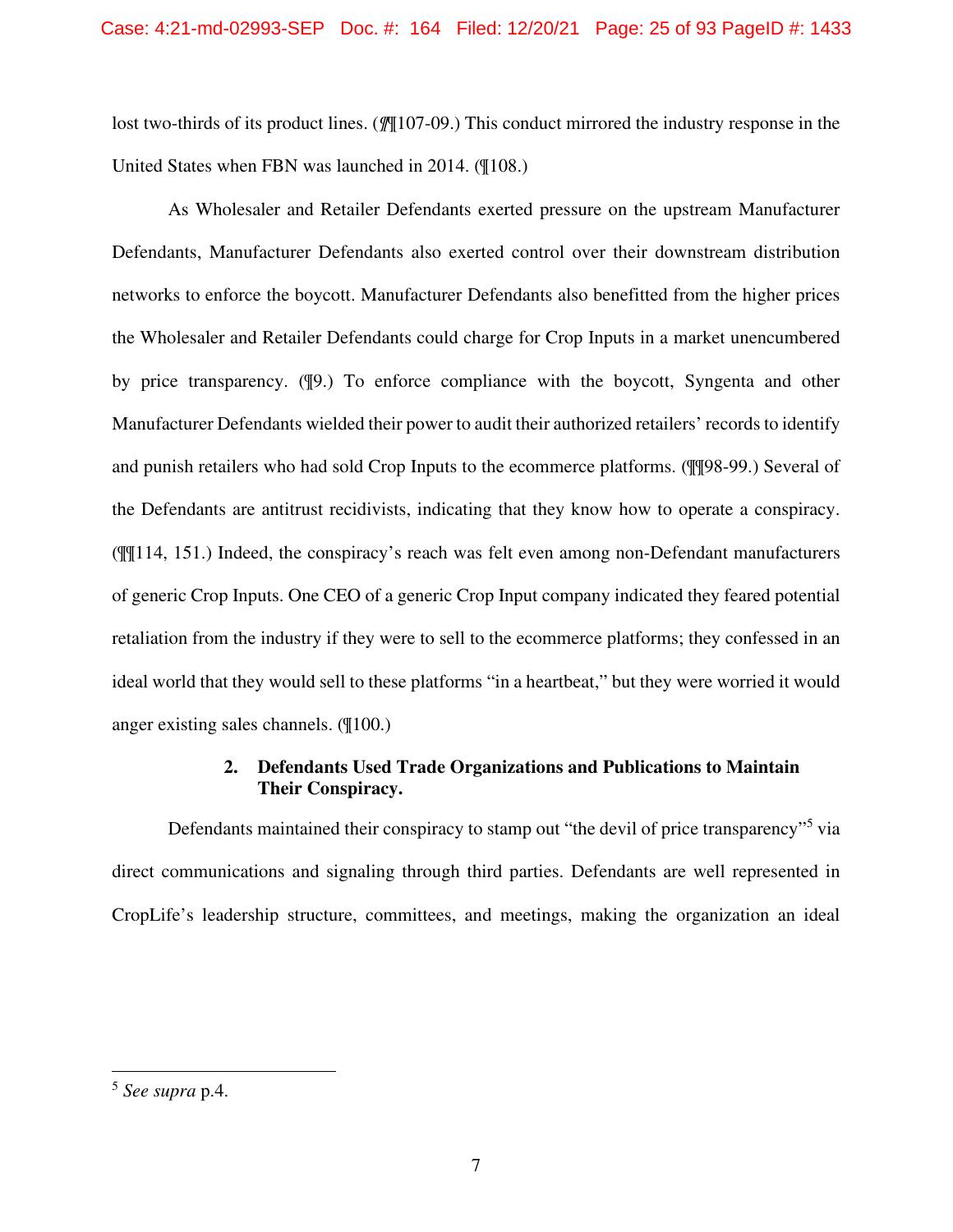forum for collusion.<sup>6</sup> (*[*[149.) CropLife also regularly advocates and acts as mouthpiece on behalf of Defendants. (¶84.) When Senator Warren targeted Defendants Bayer, Corteva, and Syngenta regarding recent mergers consolidating the Crop Inputs industry and squeezing out family farms, CropLife spoke on Defendants' behalf to justify the consolidation. (*Id.*) Similarly, when the Ninth Circuit concluded the EPA had not adequately considered anticompetitive effects of Manufacturer Defendants' dicamba pesticide, CropLife wrote in support of Defendants. (*Id.*) CropLife's CEO amplified Defendants' unsubstantiated fearmongering that FBN sold counterfeit Crop Inputs. (¶¶97, 257.) When CropLife publications and speakers called for action to address the rising threat posed by the ecommerce platforms, Defendants listened. (*See* ¶83.)

Similarly, ARA's leadership is comprised of employees of the Retailer Defendants. (¶92.) At the 2017 ARA "Conference & Expo" with representation from 85% of the industry, Steve Watts of Farrell Growth Group ("FGG") explicitly announced it was time for the Crop Inputs retailers to take steps to affirmatively combat the intrusion of ecommerce entities. (*¶*86.) Defendants had the benefit of FGG's industry benchmarking information that "analyz[es] industry trends along with retail performance side by side with industry averages… at an individual company level." (*¶*87.) The FGG "MIX" reports provided Defendants with opportunities for coordination and collusion of market pricing and stability. (*¶¶*87-89.) With this information, one conspirator could ensure that no one else was cheating. (*¶*90.) This type of report is very similar to the meat industry benchmarking reports that have since prompted federal criminal charges. (*¶*87.)

<sup>&</sup>lt;sup>6</sup> CropLife's Board of Directors is chaired by an executive from BASF. The position was previously held by Corteva's Suzanne Wasson. For the 2016 to 2019 term, CropLife's Board of Directors also included executives from Defendants Bayer, Growmark, Tenkoz, and Simplot.  $($  ( $\frac{256.}{ }$ )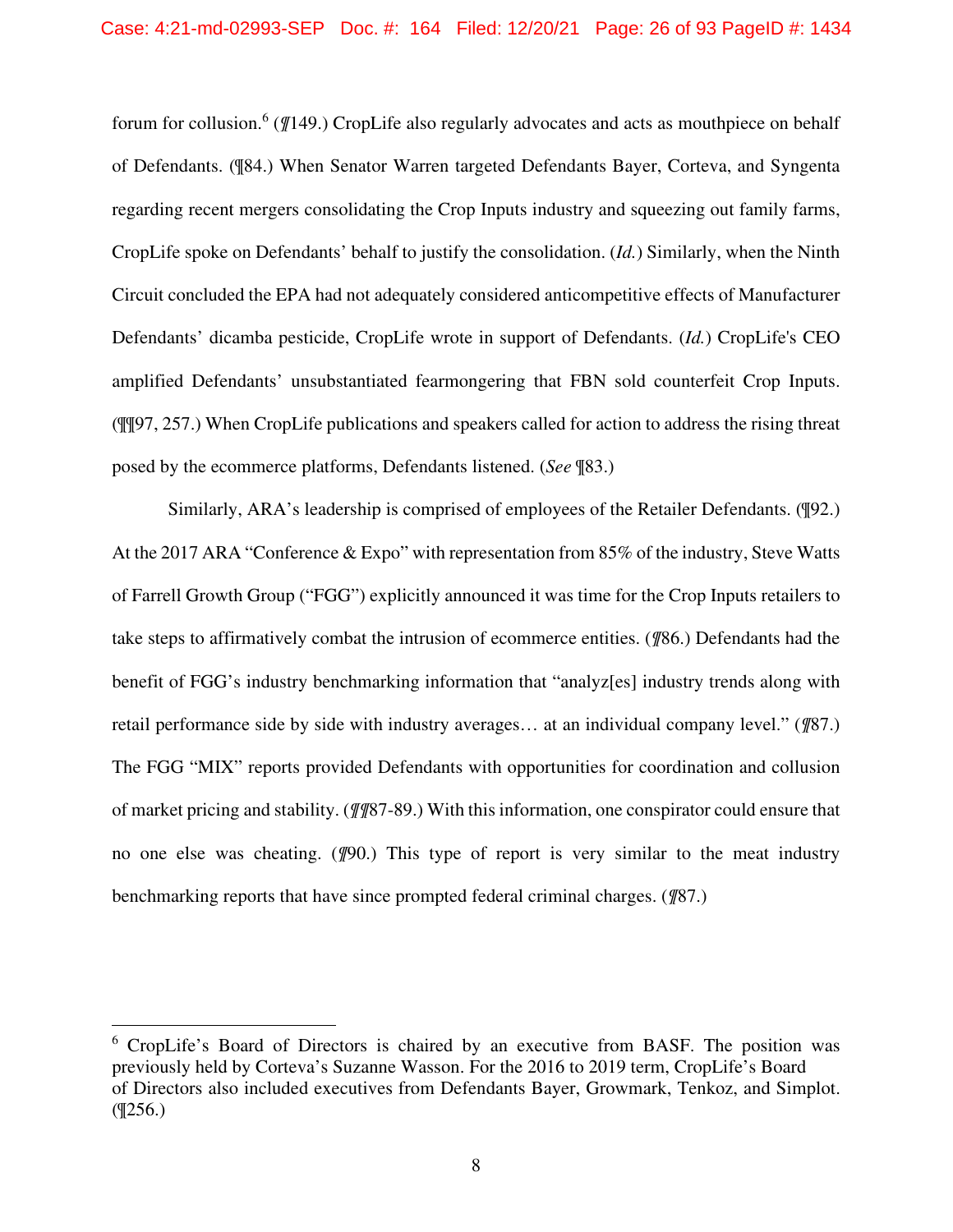## **III. PLAINTIFFS PROPERLY PLEAD A CONSPIRACY TO BOYCOTT THE ECOMMERCE PLATFORMS.**

Section 1 of the Sherman Act declares illegal "[e]very contract, combination . . . or conspiracy, in restraint of trade or commerce." 15 U.S.C. §1. Where, as here, Defendants collude with the purpose or effect of "raising, depressing, fixing, pegging, or stabilizing prices," they commit a *per se* violation of Section 1 of the Sherman Act. *United States v. Socony-Vacuum Oil Co.*, 310 U.S. 150, 223 (1940).

The CAC identifies conspiratorial acts Defendants committed, names participants in the conspiracy, sets out the time period, and describes how the conspiracy was enforced, alleging a clear outline of the agreement and circumstances that establishes a plausible inference of an agreement among Defendants. *See Evergreen Partnering Grp. v. Pactiv Corp.*, 720 F.3d 33, 45- 46 (1st Cir. 2013) (evidence can give rise to multiple inferences at the motion to dismiss stage). Plaintiffs' burden under *Twombly* "simply calls for enough fact to raise a reasonable expectation that discovery will reveal evidence of illegal agreement." *Id.*

Plaintiffs' allegations here are similar to those in *Precision Rx Compounding, LLC v. Express Scripts Holding Co.*, No. 4:16-CV-0069, 2016 WL 4446801, at \*1 (E.D. Mo. Aug. 24, 2016), where a motion to dismiss was denied because claimants identified an unreasonable restraint of trade, the individuals who restricted trade, and the actions taken to restrict trade. In *Precision Rx*, plaintiffs alleged that a group of pharmacy benefit managers conspired to boycott compounding pharmacies and eliminate them from the market. 2016 WL 4446801, at \*1. The plaintiffs alleged parallel conduct by describing "a combination of techniques defendants and their co-conspirators all used for the unified purpose of eliminating plaintiffs and other independent compounding pharmacies from the market." *Id.* at \*3. The defendants had opportunities to conspire through their joint trade association involvement, the market was highly concentrated, and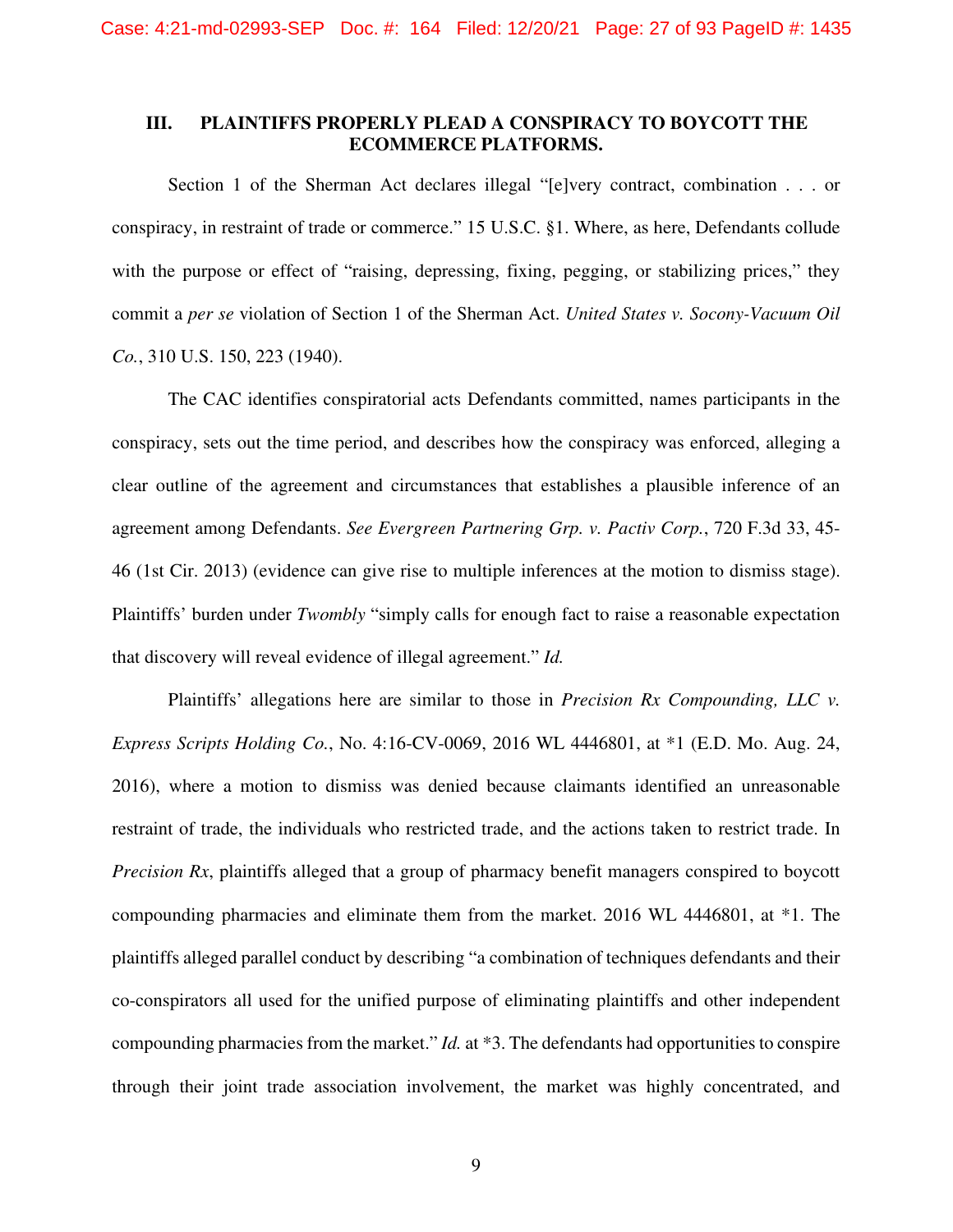defendants engaged in public signaling and actions that would be against their self-interest in the absence of a conspiracy. *Id.* at \*3-4. The court found the parallel conduct and plus factors sufficient to support the inference of an agreement. *Id.* at \*5.

Plaintiffs' factual allegations here similarly allow the inference of a plausible illegal agreement among Defendants. *Precision Rx*, 2016 WL 4446801, at \*5. Plaintiffs allege Defendants agreed to boycott ecommerce platforms to prevent pricing transparency and exclude these platforms from the market with the goal of artificially inflating the prices of Crop Inputs. (¶121.) Plaintiffs also allege Defendants engaged in public signaling through trader groups and publications. (*¶*149.) The highly-concentrated Crop Inputs market also enabled Defendants' conspiracy. (¶146.) Defendants' actions were against their self-interest in the absence of a conspiracy, and would not work absent cooperation among Defendants. (¶112.) For any one or more Defendants to provide Crop Inputs to ecommerce platforms presented a significant business opportunity because those platforms: (1) represented well-financed customers ready to purchase in bulk quantity; (2) would simplify the distribution channel and permit Manufacturer Defendants to retain more profits by, among other things, reducing incentive programs to wholesalers and retailers; and; (3) presented an opportunity for Manufacturer Defendants to grow their market share nationwide, not merely where their authorized retailers were. (¶¶112-113.) Plaintiffs finally allege that the conspiracy worked, driving up prices of Crop Inputs. (¶¶9-10.)

Plaintiffs' allegations also are similar to those in *Starr v. Sony BMG Music Entertainment*, where the court found a plausible conspiracy to fix the price of digital music based on allegations that: thirteen defendants controlled 80% of the market; "some form of agreement among defendants would have been needed to render the enterprises profitable;" one company's CEO suggested that the conduct occurred as an attempt to stop eroding profit margins; defendants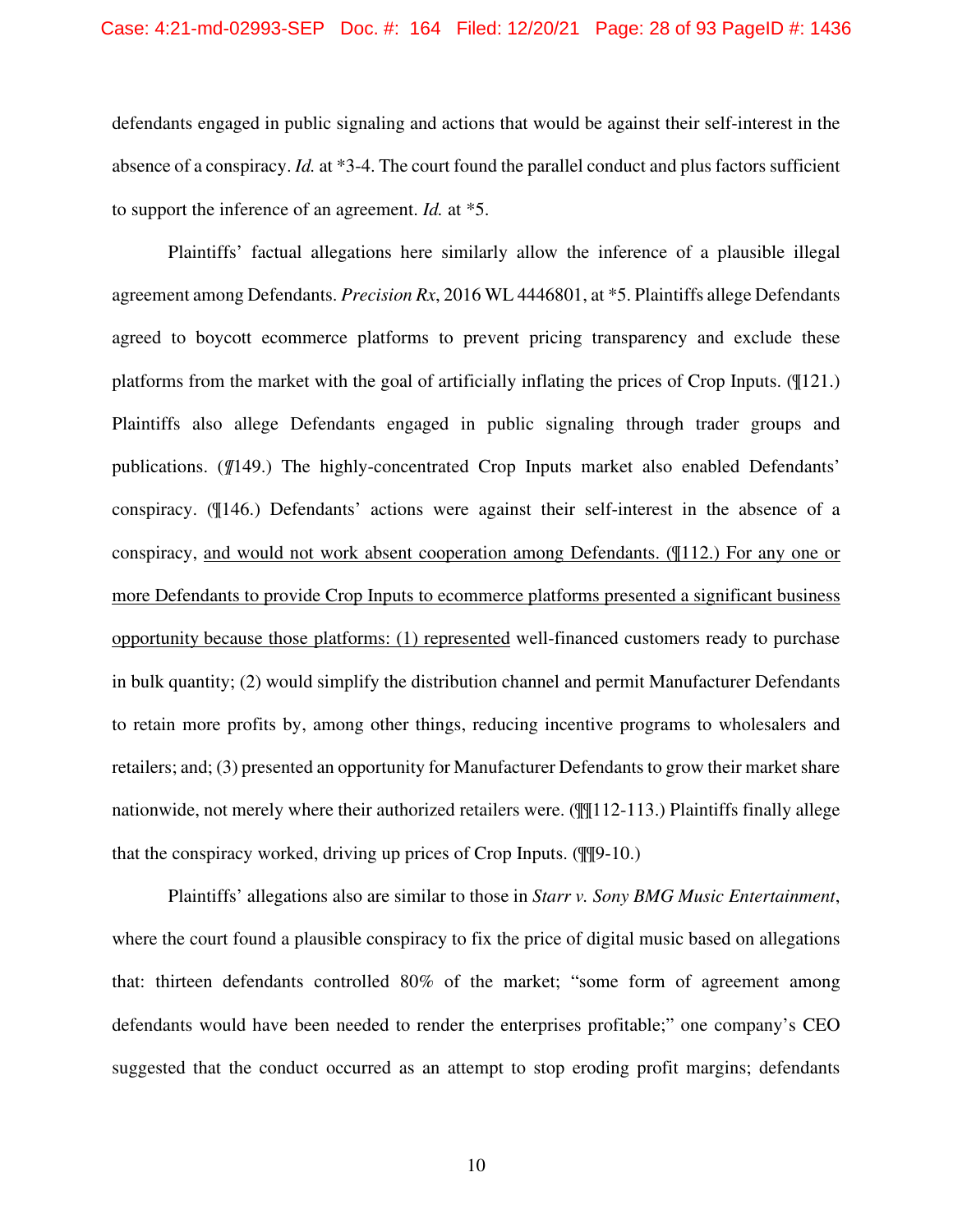#### Case: 4:21-md-02993-SEP Doc. #: 164 Filed: 12/20/21 Page: 29 of 93 PageID #: 1437

attempted to hide their conduct to avoid antitrust scrutiny; defendants' pricing decisions would have been irrational in the absence of a conspiracy; and there was a DOJ investigation. 592 F.3d 314, 323-24 (2d Cir. 2010). As in *Starr*, here Plaintiffs allege Defendants' control of the market (*¶¶*70, 146), that Defendants made statements about falling profit margins related to the transparency introduced by (¶82); the fact that an agreement needed to be among all Manufacturer Defendants to render the conduct profitable and not against self-interest ( $\mathbb{Q}[\mathbb{I}]$ 12-13); and that there are government investigations related to Defendants' alleged conduct. (*¶¶*117-20.)

In addition to these other facts supporting an inference of a plausible conspiracy, Plaintiffs allege the Crop Inputs market exhibits unusual pricing behavior, in that the market is purposefully built to obscure pricing and product information farmers need to make informed purchasing decisions. (¶69.) Wholesalers' contracts with authorized retailers contain strict confidentiality provisions, prohibiting retailers from disclosing the price paid to the wholesaler for Crop Inputs or the price at which retailers sell those exact same Crop Inputs to other farmers. (¶73.)

#### **A. Plaintiffs Adequately Allege Circumstantial Evidence of a Conspiracy.**

Plaintiffs plausibly allege circumstantial evidence of an antitrust conspiracy. Plaintiffs can, and almost always do, adequately allege antitrust conspiracies without the smoking gun of direct evidence because defendants "typically cannot be relied on to confess that they have entered into an unlawful agreement." *Craftsmen Limousine, Inc. v. Ford Motor Co.*, 363 F.3d 761, 771 (8th Cir. 2004). "[T]he typical conspiracy is 'rarely evidenced by explicit agreements,' but must almost always be proved by 'inferences that may be drawn from the behavior of the alleged conspirators.'" *ES Dev., Inc. v. RWM Enters., Inc.*, 939 F.2d 547, 553-54 (8th Cir. 1991). "[I]t is possible to infer the existence of an agreement from consciously parallel conduct if the parallelism is accompanied by substantial additional evidence—often referred to as the 'plus factors.'" *Precision Rx*, 2016 WL 4446801, at \*2. Plaintiffs allege parallel conduct in combination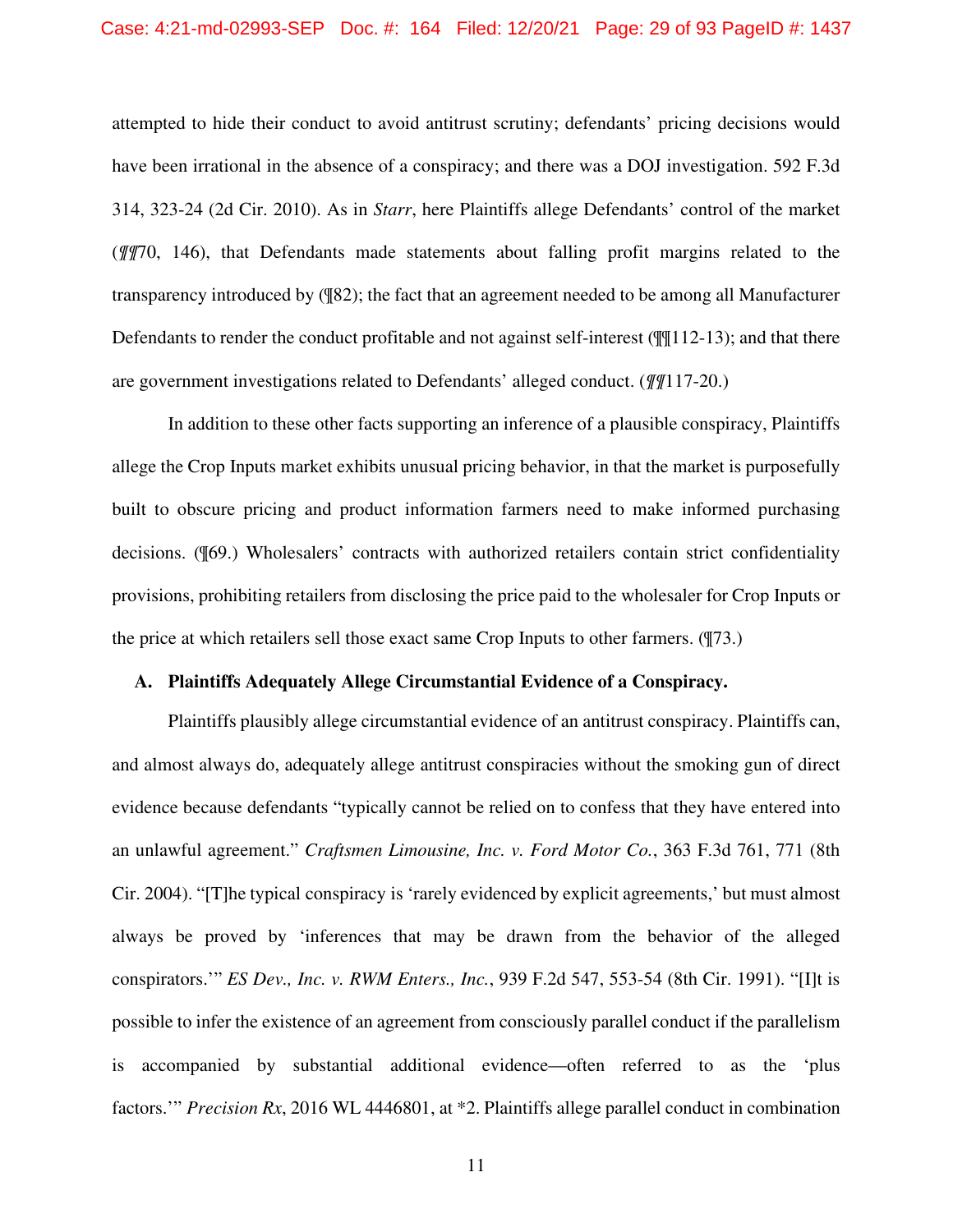with plus factors to support an inference Defendants agreed with each other to jointly boycott ecommerce Crop Input platforms.

# **1. Plaintiffs' Parallel Conduct Allegations Support a Plausible Conspiracy.**

The CAC alleges Defendants engaged in parallel conduct through their use of a combination of techniques for the unified purpose of eliminating ecommerce platforms from the market. *See Grasso Enters., LLC v. Express Scripts, Inc.*, No. 4:14CV1932, 2017 WL 365434, at \*3 (E.D. Mo. Jan. 25, 2017) ("A plaintiff establishes parallel conduct when it pleads facts indicating that the defendants acted similarly.")). Plaintiffs allege Defendants made public statements decrying ecommerce platforms and their effect on the Crop Inputs market, refused to extend FBN's contracts, and instituted a group boycott of ecommerce platforms.

The CAC is replete with Defendants' independent actions which, taken together and in the light most favorable to Plaintiffs, plausibly demonstrate Defendants engaged in concerted, parallel conduct in furtherance of their joint conspiracy to boycott ecommerce Crop Inputs platforms:

| a. |  |  | <b>Plaintiffs' Boycott Allegations</b> |
|----|--|--|----------------------------------------|
|----|--|--|----------------------------------------|

|         | In 2016, Retailer Defendant CHS sent a letter to farmers discouraging<br>them from using FBN.                                                                                                                                                                               |
|---------|-----------------------------------------------------------------------------------------------------------------------------------------------------------------------------------------------------------------------------------------------------------------------------|
| $\P95$  | Also in 2016, Defendant Bayer formed an internal task force to study<br>the long term competitive impact of FBN's ecommerce Crop Inputs<br>sales platform.                                                                                                                  |
| $\P97$  | When Syngenta's head of crop protection sales found out that a small<br>number of branded Crop Inputs had been sold on an ecommerce<br>platform, he falsely claimed they would deliver counterfeit products.                                                                |
| $\P$ 98 | Retailers who failed to comply with the boycott were penalized by<br>Defendants. For example, in 2018 Syngenta initiated an audit of its<br>authorized retailers to identify and punish retailers which had sold Crop<br>Inputs to ecommerce platforms despite the boycott. |
| $\P99$  | Defendants Bayer, BASF and Corteva use contractual provisions in<br>their contracts with authorized retailers that allow them to audit the<br>retailers' books and records and on-site inspections at any time, which                                                       |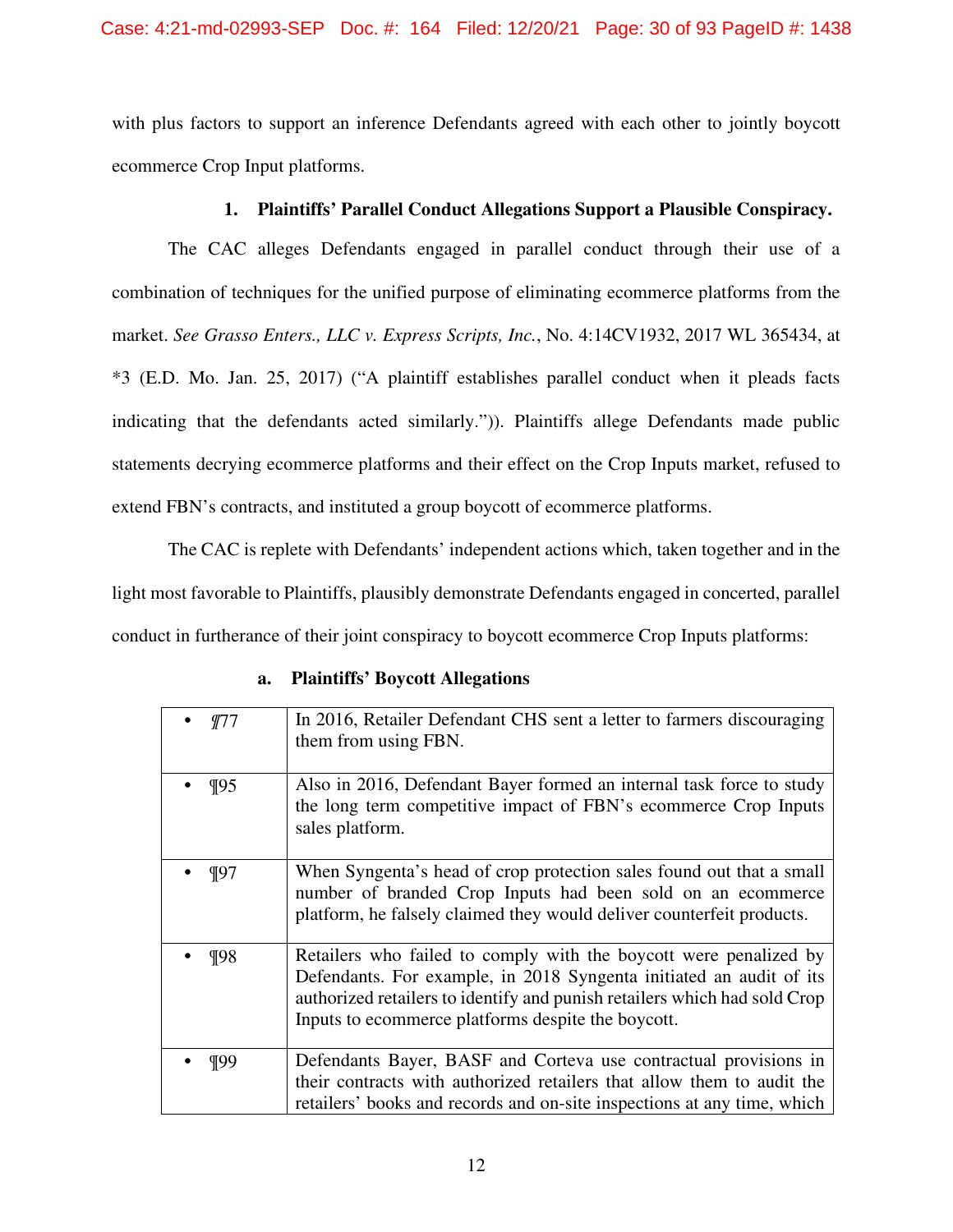|                           | ensure that ecommerce platforms could not purchase name brand Crop<br>Inputs from an authorized retailer.                                                                                                                                                                                                                                                                                                                                                                                                                             |
|---------------------------|---------------------------------------------------------------------------------------------------------------------------------------------------------------------------------------------------------------------------------------------------------------------------------------------------------------------------------------------------------------------------------------------------------------------------------------------------------------------------------------------------------------------------------------|
| $\P$ $\P$ $93,$<br>102-03 | In Spring 2018, when FBN purchased Yorkton, a retailer with<br>longstanding supply agreements with Defendants Bayer, Syngenta,<br>BASF, Corteva, and Winfield, those agreements would have provided<br>FBN with inventory to sell to farmers. (1102.) However, the Wholesaler<br>and Retailer Defendants, which constitute a significant share of the<br>sales of the Manufacturer Defendants, threatened to retaliate against the<br>Manufacturer Defendants if they honored FBN's newly acquired supply<br>agreements from Yorkton. |
| $\P$ 103                  | As a result, the Manufacturer and Wholesaler Defendants collectively<br>agreed to boycott Yorkton and canceled those supply agreements only<br>a few months after FBN's acquisition of Yorkton                                                                                                                                                                                                                                                                                                                                        |
| $\P$ 104                  | On March 31, 2018, four days after FBN announced its purchase of<br>Yorkton, Federated warned that FBN would upend their business<br>models, writing, "[h]ow our key manufacturing partners decide to<br>engage with this business will be closely observed by us and likely all<br>of our traditional retailing peers across Western Canada."                                                                                                                                                                                        |
| $\P$ 105                  | On April 6, 2018, Univar also emailed retailers after FBN's purchase<br>of Yorkton, declaring it would cease conducting business with FBN<br>after July 31, 2018, due to FBN's model of pricing transparency, and<br>stating "If anyone thinks socialism is going to feed the world just call<br>Russia first and see how that worked out."                                                                                                                                                                                           |
| $\P106$                   | Also on April 6, 2018, Univar sent an email notifying its suppliers of<br>its decision not to do business with FBN and provided false and<br>misleading talking points to justify its decision on April 6, 2018.                                                                                                                                                                                                                                                                                                                      |
| ¶107                      | On May 8, 2018, Winfield advised that it would not supply FBN with<br>Crop Inputs.                                                                                                                                                                                                                                                                                                                                                                                                                                                    |
| $\P$ 107                  | On June 15, 2018, Bayer informed FBN it would no longer sell Crop<br>Inputs to Yorkton.                                                                                                                                                                                                                                                                                                                                                                                                                                               |
| $\P$ 107                  | On August 3, 2018, Cargill informed FBN it would no longer sell Crop<br>Inputs to Yorkton.                                                                                                                                                                                                                                                                                                                                                                                                                                            |
| $\P$ 107                  | On August 27, 2018, Corteva informed FBN it would no longer sell<br>Crop Inputs to Yorkton.                                                                                                                                                                                                                                                                                                                                                                                                                                           |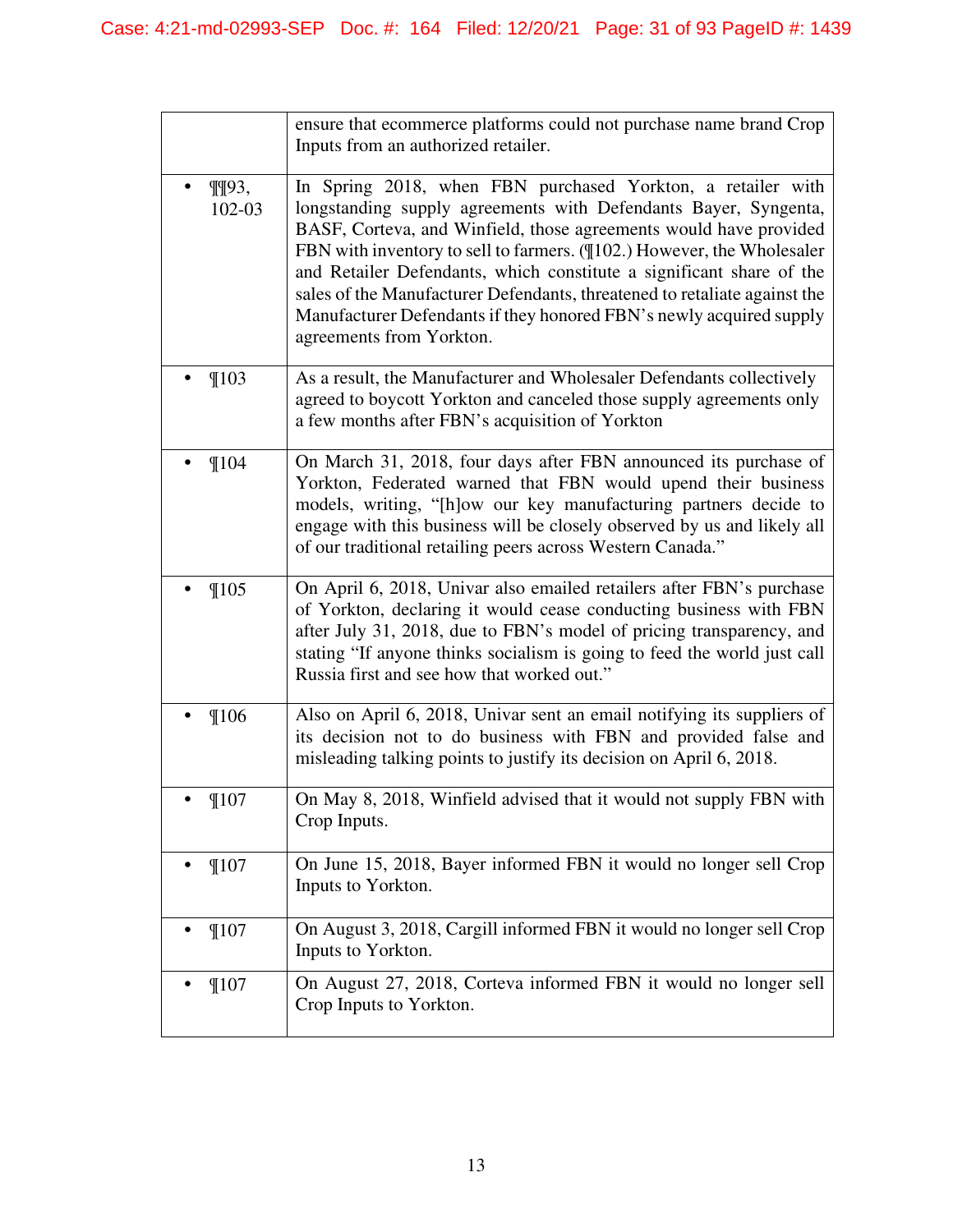**.** 

# **b. Defendants, Through Trade Organizations, Perpetuated the Boycott.**

| $\P80$             | Paul Rea, an employee of Defendant BASF, currently serves as chair<br>for the board of directors of CropLife. Suzanne Wesson from Defendant<br>Corteva previously served as the chair of the board of directors<br>Similarly, Defendants Winfield Solutions' parent company Land<br>O'Lakes has a current executive on the CropLife board. (Id.)<br>Defendants Bayer, Growmark, Tenkoz, and Simplot had executives on<br>the board from 2016-19, and Syngenta's Crop Protection section is a<br>member of CropLife.                                                           |
|--------------------|-------------------------------------------------------------------------------------------------------------------------------------------------------------------------------------------------------------------------------------------------------------------------------------------------------------------------------------------------------------------------------------------------------------------------------------------------------------------------------------------------------------------------------------------------------------------------------|
| $\P81$             | In February 2016, CropLife stated it was "concerned that the retailer<br>could be disintermediated—i.e., that ecommerce platforms would 'cut<br>out the middle man'—allowing growers to find product conveniently<br>and at a lower market price," and decried the "devil known as 'price<br>transparency," stating that "[g] rowers were not really as interested in<br>buying and selling and storing product as they were in printing price<br>lists off the Internet and waving them in their retailer's faces. Already<br>low margins were about to race to the bottom." |
| $\P110$            | Also in February 2016, CropLife described ecommerce platforms, such<br>as FarmTrade, as "draconian" for allowing growers to find product<br>conveniently and at a lower market price.                                                                                                                                                                                                                                                                                                                                                                                         |
| $\P$ 82            | FBN was the main topic of CropLife's PACE Advisory Council's 2017<br>annual meeting, where several council members described how FBN<br>had negatively affected their business by cutting into their "already slim<br>margins."                                                                                                                                                                                                                                                                                                                                               |
| $\P$ 83            | In February 2018, CropLife reported on a local "huge price war in<br>chemicals" in Iowa as a result of FBN competing in the Market                                                                                                                                                                                                                                                                                                                                                                                                                                            |
| $\P$ $\P$ $92, 85$ | Over the last decade, CropLife has reported that it has improved<br>cooperation and camaraderie with ARA. Defendants Nutrien, CHS,<br>Winfield Solutions, Corteva, Growmark, Bayer, BASF, and Syngenta<br>all have employees on the board of directors of the ARA. Like<br>CropLife, influential members of the ARA identified FBN and<br>ecommerce entities as an enemy and called its members to action.                                                                                                                                                                    |
| $\P$ 86            | At the 2017 ARA conference, Steve Watts of Farrell Growth Group<br>("FGG") announced that it was time for the Crop Inputs retailers to take<br>steps to affirmatively combat the intrusion of ecommerce entities. Once<br>FBN left the conference, the ARA members had ample opportunity to<br>build on Mr. Watts' calls to action.                                                                                                                                                                                                                                           |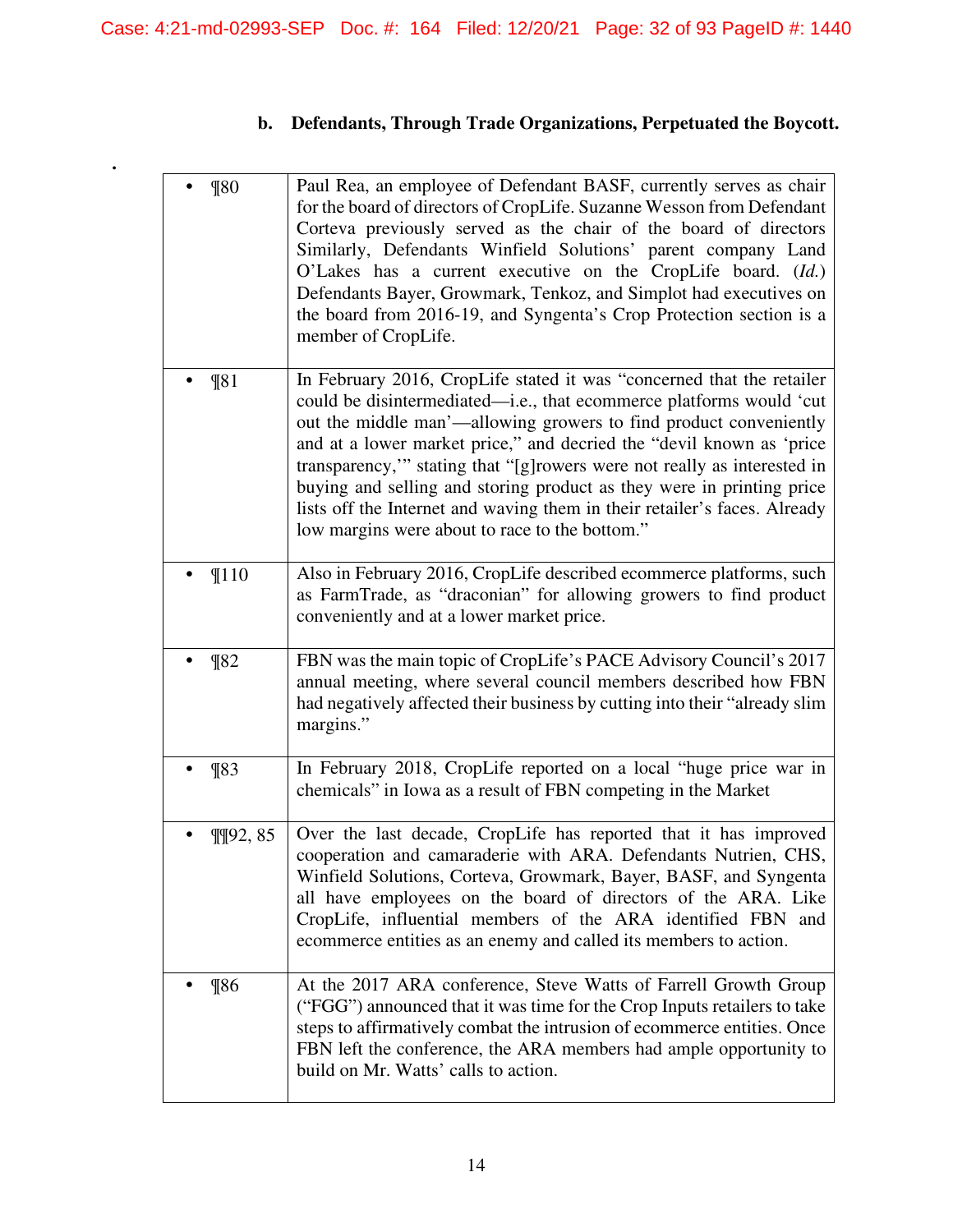### **2. Plaintiffs' Plus-Factor Allegations Support a Plausible Conspiracy.**

Plaintiffs also sufficiently plead plus factors supporting a plausible conspiracy. Plus factors are "circumstances demonstrating that the wrongful conduct was conscious and not the result of independent business decisions of the competitors." *In re Domestic Airline Travel Antitrust Litig.*, 221 F. Supp. 3d 46, 58 (D.C. Cir. 2016). Plus factors courts include: "(1) a common motive to conspire, (2) evidence that shows that the parallel acts were against the apparent individual economic self-interests of the alleged conspirators, and (3) evidence of a high level of interfirm communications." *Precision Rx,* 2016 WL 4446801, at \*2. *Precision Rx* also found joint trade association involvement and signaling that revealed confidential information were plus-factors. *See id*. at \*2-4. A retailer's coercive power and threatened retaliation have also been recognized as a plus factor. *Babyage.com, Inc. v. Toys "R" Us, Inc.*, 558 F. Supp. 2d 575, 582 (E.D. Pa. 2008).

Defendants had a common motive to conspire to boycott the ecommerce platforms, in that they were all similarly motivated to keep pricing of Crop Inputs opaque and fence out new pricecutting competitors so they could continue charging higher prices. (*See* ¶¶148, 239; *see* ¶¶70, 71, 73, 93, 94 (incentives to preserve existing system).) However, an effective boycott of the ecommerce platforms would not have been feasible without coordination and compliance from all Defendants. (¶¶112, 113, 150, 243.) Otherwise, a Manufacturer Defendant breaking from the boycott could establish itself as the primary supplier to ecommerce platforms and could gain a significant number of new customers. (¶112*.*) Defendants also had a high degree of inter-firm communication through CropLife and other trade organizations. (¶149.) Plaintiffs also allege the following plus factors set out in further detail below: (i) conduct against Defendants' independent self-interests; (ii) Defendants' opportunities to conspire; (iii) concentration in the Crop Inputs market; (iv) government investigations; and (v) prior antitrust violations. ( $\P$ [146-51.)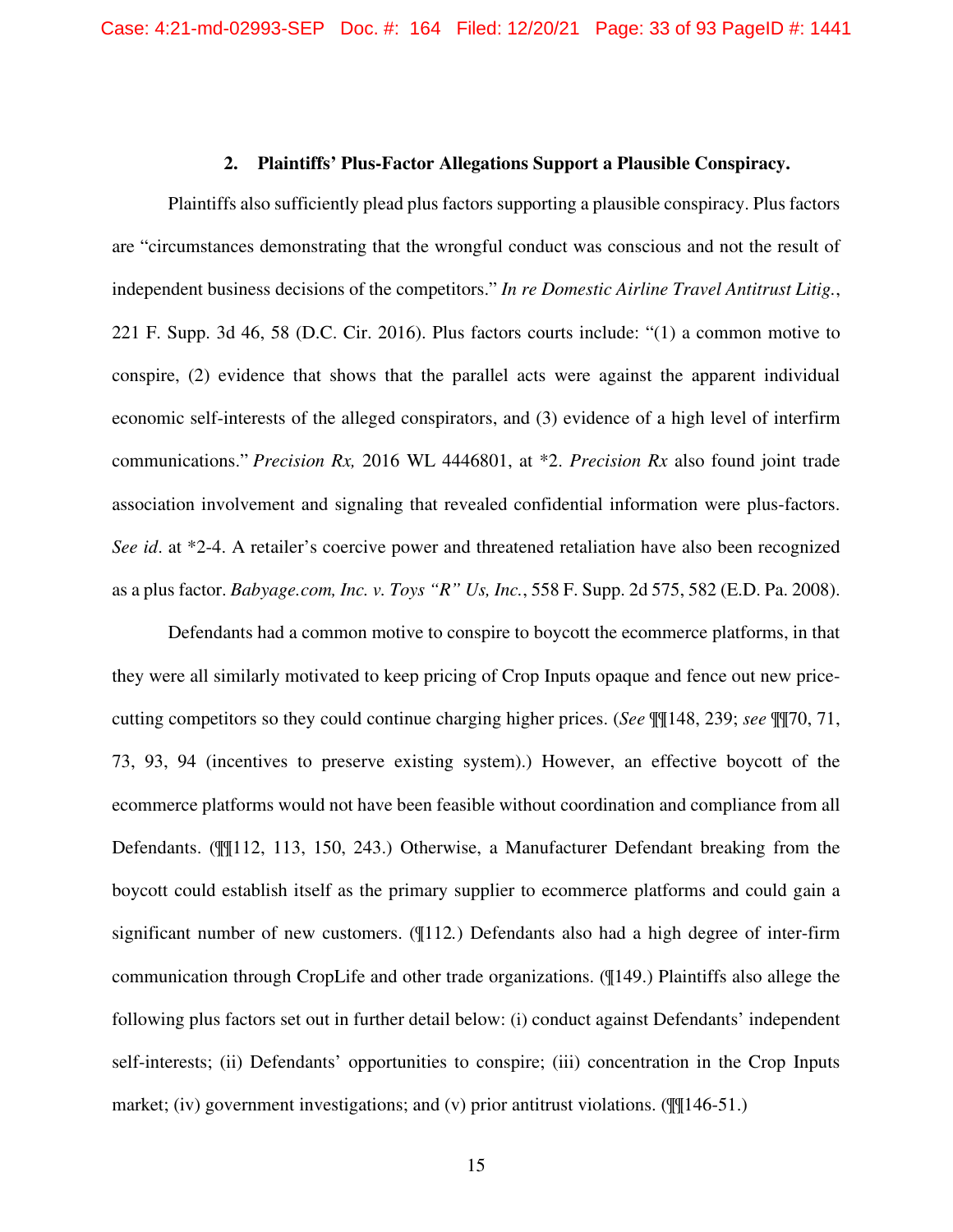Plaintiffs' plus factor allegations together demonstrate a plausible inference of conspiracy. Isolated attacks on plus factors—asking whether a plus factor on its own gives rise to a plausible inference of a conspiracy—must be rejected. (*See* Dkt. 142 at 42-56.) "It hardly needs statement that the character and effect of a conspiracy are not to be judged by dismembering it and viewing its separate parts, but only by looking at it as a whole." *United States v. Patten*, 226 U.S. 525, 544 (1913); *see also Cont'l Ore Co. v. Union Carbide & Carbon Corp.*, 370 U.S. 690, 699 (1962).

### **a. Defendants Acted Against Rational Economic Self-Interest.**

Defendants' actions were against their apparent economic self-interest in the absence of an agreement. First, providing Crop Inputs to ecommerce platforms presented a significant business opportunity. (¶150.) Ecommerce Crop Inputs platforms represented well-financed customers that were ready to purchase Crop Inputs in bulk quantity from a Manufacturer or Wholesaler Defendant, which would simplify the distribution channel and permit Manufacturer Defendants to retain greater profit by eliminating transport costs, rebates, and incentive programs to wholesalers and retailers. (*Id.*) Ecommerce Crop Inputs platforms further presented an opportunity for an individual Manufacturer Defendant to increase profits by growing its market share through sales to farmers nationwide, not merely where its authorized retailers were located.  $(Id.)^7$ 

Statements addressing the industry as a whole, like the public statements Defendants made regarding their refusal to do business with ecommerce platforms, are particularly indicative of a plausible conspiracy. In *Domestic Airline Travel Antitrust Litigation*, the court found plausible "the inference that [d]efendants' conduct was the result of an agreement," because the defendants

 $<sup>7</sup>$  Defendants recite a litany of excuses why their actions were not against economic self-interest,</sup> (Dkt. 142 at 42-47), but "based on the factual allegations in the complaint and reasonable inferences drawn therefrom . . . the alternative explanation [] is not 'obvious' or 'more likely' than [P]laintiffs' plausible claims." *Precision Rx*, 2016 WL 4446801, at \*4.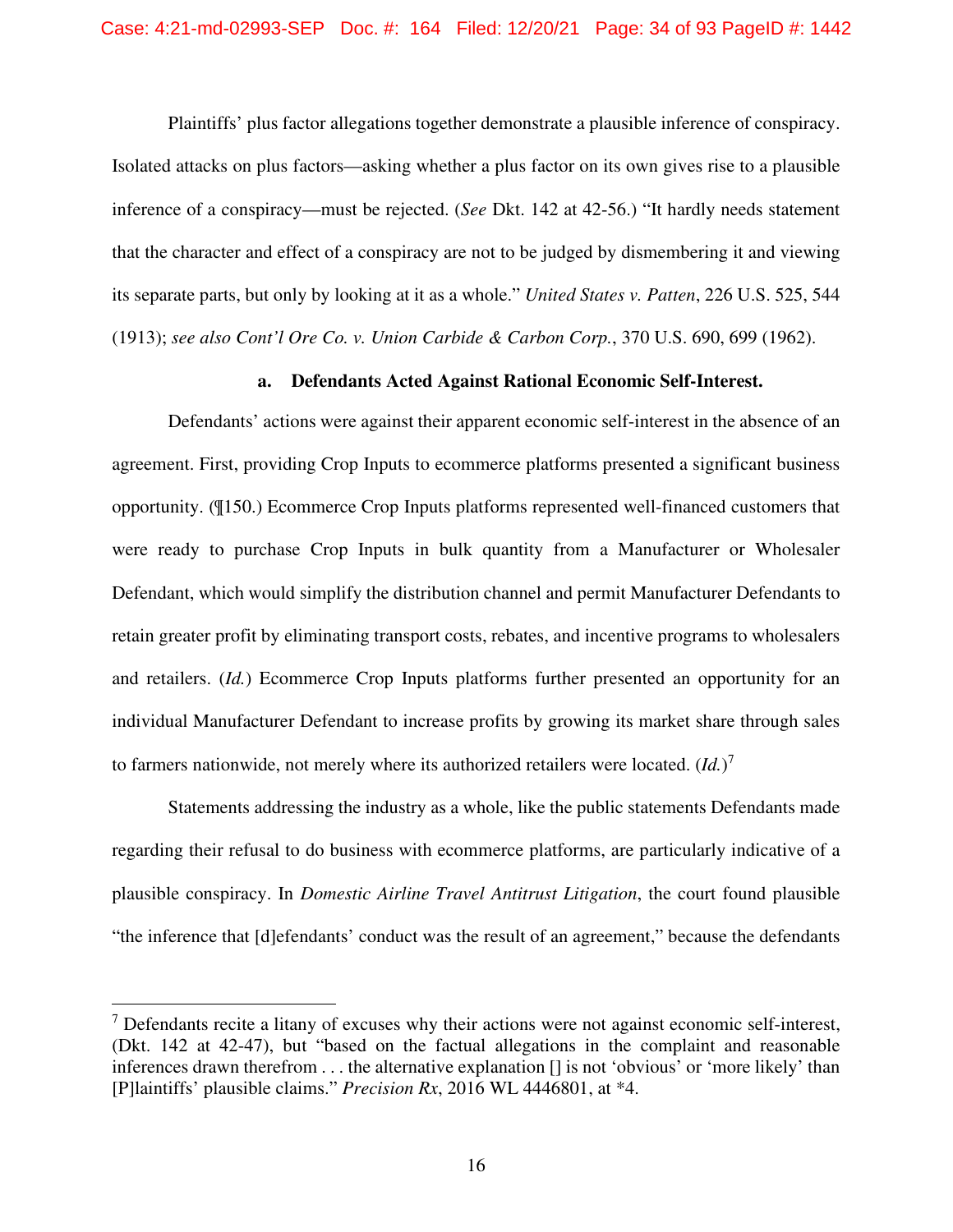"made public statements about their own commitment to capacity discipline as well as the importance of maintaining the capacity discipline within the industry." 221 F. Supp. 3d at 62. There, the court stated that the defendants' "discussion of the need for capacity discipline within the industry as a whole is notable because it involves more than a mere announcement of Defendant's own planned course of conduct." *Id.* at 62-63; *Precision Rx*, 2016 WL 4446801 at \*4 (signaling revealing boycotting steps was against self-interest, but co-conspirators implemented same tactic); *cf*., *Babyage.com*, 558 F. Supp.2d at 582 (minimum price policy contrary to individual interest in increasing sales volumes). Plaintiffs allege similar conduct here. (*See* ¶77 (CHS sent a letter to farmers discouraging them from using FBN); ¶97 (Syngenta suggests that branded Crop Inputs sold on ecommerce platform in violation of the boycott were counterfeit);  $\P$ [104-06 (describing emails announcing Defendants would not do business with FBN).)<sup>8</sup>

Plaintiffs plead that Defendants all publicly stated their boycott of ecommerce platforms around the same time. (*See* ¶107.) This timing is indicative of a conspiracy. *See Precision R*x, 2016 WL 4446801, at  $*4$  ("These policy changes, made at or around the same time by multiple competitors, are also indicative of conspiracy."); *In re Text Messaging Antitrust Litig.*, 630 F.3d 622, 628 (7th Cir. 2010) ("[C]omplex and historically unprecedented changes in pricing structure made at the very same time by multiple competitors, and made for no other discernible reason would support a plausible inference of conspiracy.").

<sup>&</sup>lt;sup>8</sup> "The broadcasting of sensitive business information, plans or strategies is further circumstantial evidence of a conspiracy among competitors." *Precision Rx*, 2016 WL 4446801, at \*4; *In re Pool Prods. Distrib. Mkt. Antitrust Litig.*, 988 F. Supp. 2d 696, 711 (E.D. La. 2013) (noting courts have identified signaling as a plus factor); *Merkle v. Aetna Health, Inc.*, No. 04-61713-CIV, 2005 WL 6151455, at \*5 n.7 (S.D. Fla. Apr. 27, 2005) ("Examples of 'plus' factors include: (1) signaling of intentions . . . (4) actions taken contrary to economic self-interest . . . ).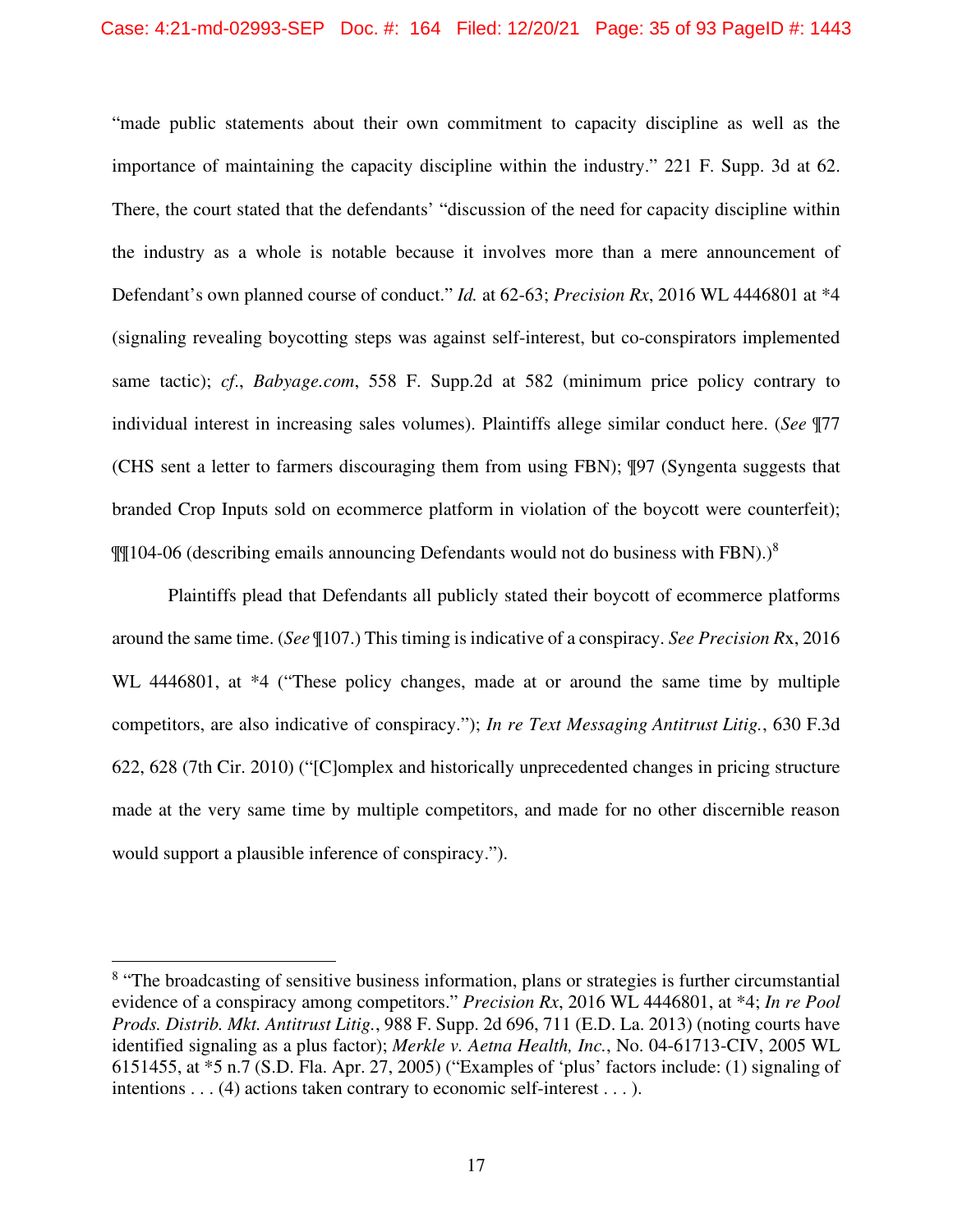### **b. Defendants Had Ample Opportunity To Conspire.**

Defendants' memberships in CropLife, ARA and other trade associations provide ample opportunities for collusion, which facilitated a high degree of intrafirm communication. *See HM Compounding Servs.*, 2015 WL 4162762, at \*5 ("Membership and participation in a trade group facilitates collusion" and provides opportunities to conspire); *Evergreen*, 720 F.3d at 49 (exchanges between defendants through common membership in a business group "may serve as practices facilitating collusion as they provide a basis for notifying alleged members of the conspiracy of the agreed-upon refusal to deal as well as to keep tabs on members"); *Text Messaging*, 630 F.3d at 628 (allegation that defendants belong to a trade association and exchanged price information directly at association meetings identified a practice that facilitates price fixing that would be "difficult for the authorities to detect"). Plaintiffs allege that the parallel conduct occurred during and following the CropLife PACE Advisory Council annual meeting and the ARA annual conference. (¶¶81-83, 86.) This provides a correlation to support an inference of a plausible relationship between the meetings and Defendants' concerted actions. *See HM Compounding Servs.*, 2015 WL 4162762, at \*6 ("The timing of, and similarity between, [the defendant's] and the co-conspirators' actions following their [trade association] meeting in 2013, provides a plausible relationship between the [trade association] meeting and these actions."); *In re Delta/AirTran Baggage Fee Antitrust Litig.*, 733 F. Supp. 2d 1348, 1360 (N.D. Ga. 2010) ("[C]ollusive communications can be based upon circumstantial evidence and can occur in speeches at industry conferences, announcements of future prices, statements on earnings calls, and in other public ways.").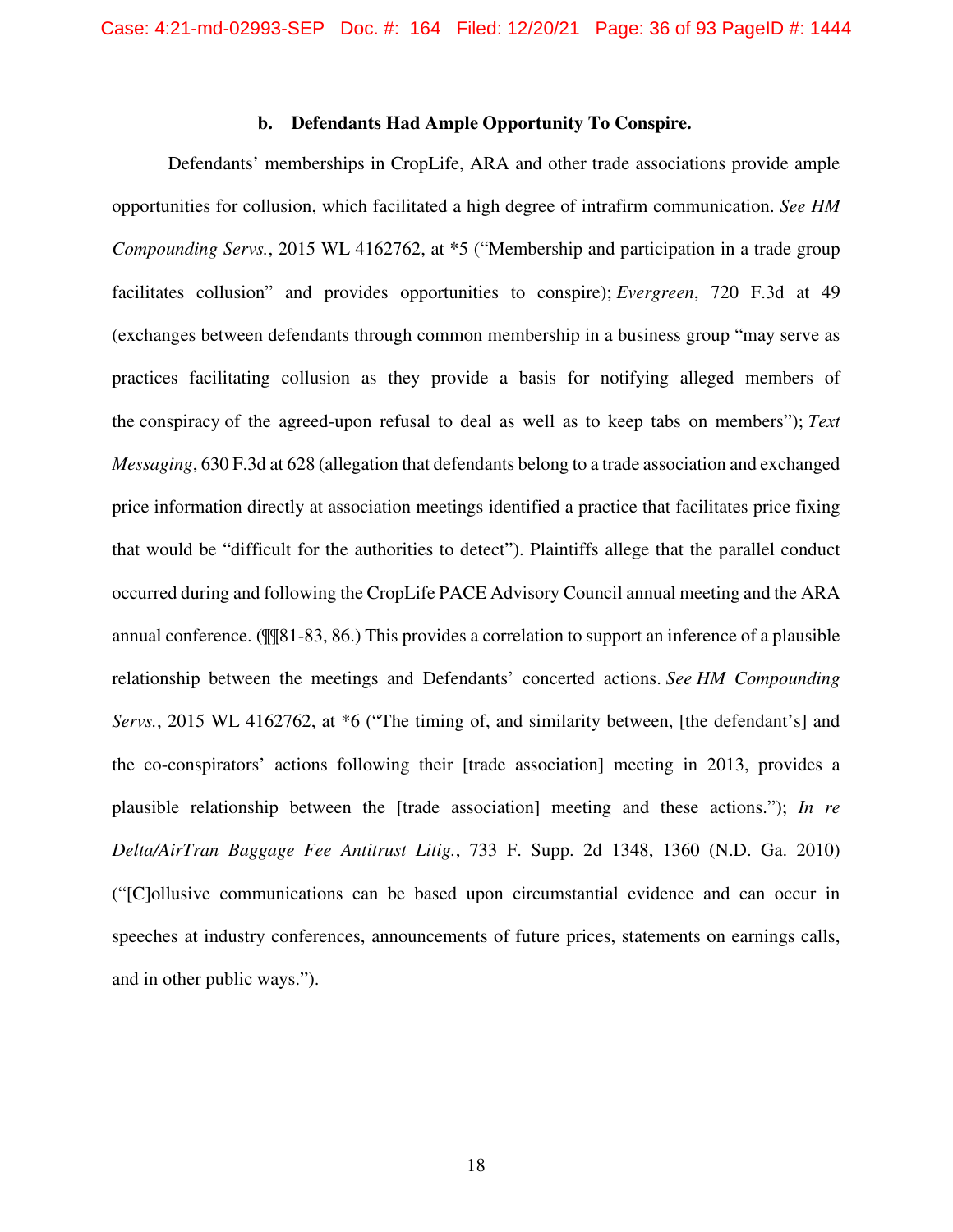### **c. The Relevant Market for Crop Inputs is Highly Concentrated.**

### **i. Plaintiffs Adequately Define the Relevant Crop Inputs Market.**

"There is no requirement that market definition be pled with specificity." *HM Compounding Servs.*, 2015 WL 4162762, at \*8. An antitrust complaint survives at the motion to dismiss stage unless "it is apparent from the face of the complaint that the alleged market suffers a fatal legal defect." *Id.* And, because it is a factual rather than legal issue, alleged markets may survive scrutiny under Rule 12(b)(6) subject to factual testing on summary judgment or at trial. *Id.* Under this standard, Plaintiffs sufficiently define the Crop Inputs Market as the relevant market. Plaintiffs allege that the relevant geographic market is the United States, and the relevant product market is the manufacturing market for Crop Inputs, the wholesale market for Crop Inputs, and the retail sales market for Crop Inputs. (¶18.)

Furthermore, Defendants' conspiracy was instituted nationwide. Plaintiffs allege that ecommerce platforms such as FBN and Agroy, Inc. became successful with farmers by providing price comparison tools allowing farmers to view what other farmers were paying for the same Crop Inputs. (¶7.) Defendants ignore the fact that FBN and other ecommerce platforms were providing price transparency for Crop Inputs via a website, which by its very nature is accessible nationwide, and Defendants' boycott prohibited ecommerce platforms such as FBN from purchasing Crop Inputs from Defendants, anywhere in the country. (¶9.)

## **ii. The Crop Inputs Market is Highly Concentrated.**

Plaintiffs allege that Defendants BASF, Corteva, Syngenta, and Bayer AG dominate production in virtually every Crop Input category, and control 85% of the corn seed market, over 75% of the soybean seed market, and over 90% of the cotton seed market. (¶146.) The wholesale market is just as concentrated, with seven wholesalers accounting for 70% of all sales volume*.* (*Id*.) The Wholesaler Defendants and Retailer Defendants' leverage also helped them control the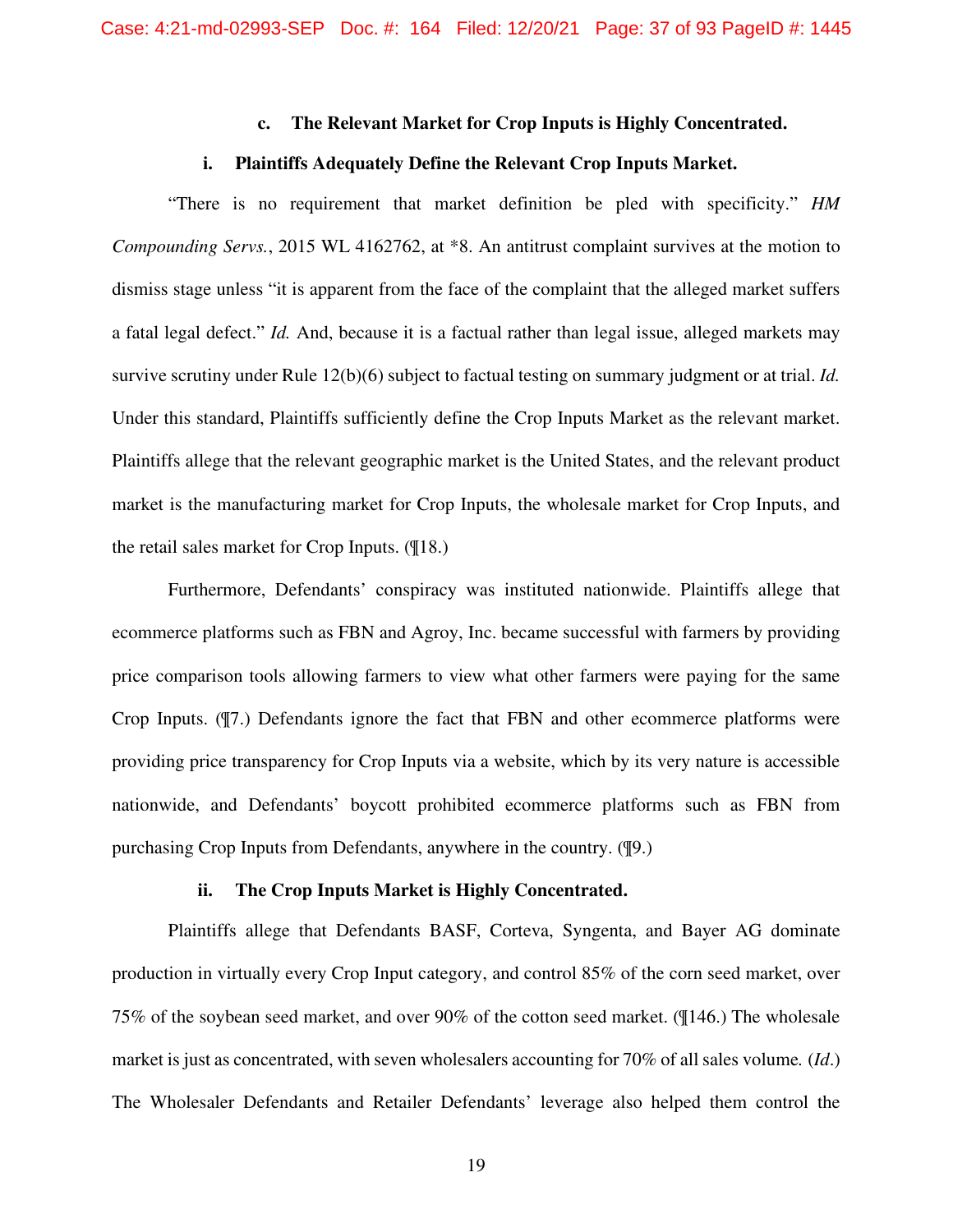Manufacturing Defendants' market power. (¶93.) This degree of concentration supports a plausible inference of conspiracy. *See Evergreen Partnering Grp.*, 720 F.3d at 48 (circumstantial evidence established a context for a plausible agreement with highly concentrated defendants); *Starr*, 592 F.3d at 323 (13 defendants' combined 80% market share is a persuasive plus factor); *Haley Paint Co. v. E.I. Dupont De Nemours & Co.*, 804 F. Supp. 2d 419, 421, 426 (D. Md. 2011) (high market concentration where defendants controlled 70% of the market); *Kleen Prods., LLC v. Packaging Corp. of Am.*, 775 F. Supp. 2d 1071, 1081 (N.D. Ill. 2011) (consolidated nature of the industry and inability of one firm to control the market supports the inference of a conspiracy).

### **d. Defendants' Conduct Is Under Governmental Investigation.**

The anticompetitive conduct alleged by Plaintiff is the subject of ongoing investigations by the CCB and the FTC. (*¶¶*11-13.) At least one Defendant, Corteva, has been subpoenaed by the FTC, requiring it to submit documents "in order to determine whether Corteva engaged in unfair methods of competition through anticompetitive conduct." (¶13.) Defendants posit that the fact that they are currently under investigation by not only Canadian, but U.S. governmental entities "merit[s] no weight" as to plus factors. (Dkt. 142 at 51.) However, the existence of relevant government investigations is an antitrust plus factor. *See, e.g., Alaska Elec. Pension Fund v. Bank of Am. Corp.*, 175 F. Supp. 3d 44, 55 (S.D.N.Y. 2016) (existence of investigation, combined with parallel behavior, may permit inference of agreement); *see also Starr*, 592 F.3d at 323-25 (investigations coupled with other allegations may be suggestive of a conspiracy).

District courts also have found that allegations of anticompetitive conduct in Canada specifically enhance the plausibility of a U.S. price-fixing conspiracy. *See, e.g.*, *In re Chocolate Confectionary Antitrust Litig*., 602 F. Supp. 2d 538, 576-77 (M.D. Pa. 2009). Although Defendants rely on the procedurally distinguishable summary judgment decision in *Chocolate Confectionary*,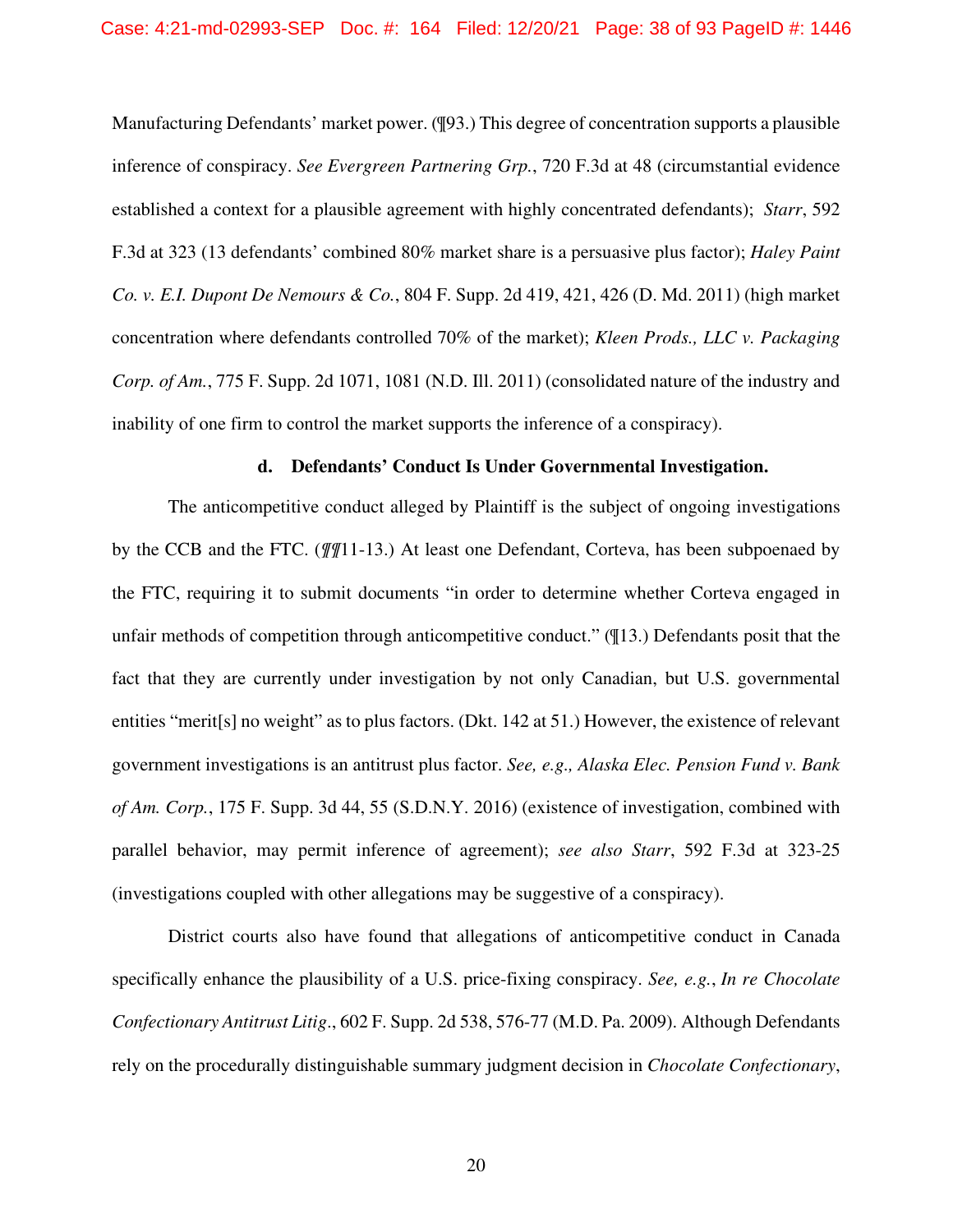at the motion to dismiss stage, that court in fact gave considerable weight to the connection

between the Canadian and U.S. markets:

Both the U.S. and Canadian markets are structured in a similar manner, the Canadian defendants allegedly transport chocolate candy into the U.S., and defendants have developed integrated distribution systems that service both markets. The Canadian defendants exchanged numerous pricing communications and raised Canadian prices concurrently with uniform price increases in the United States . . . . *The operational and structural similarities between the American and Canadian markets lend plausibility to plaintiffs' allegations of conspiratorial pricing agreements in the U.S. Moreover, defendants had ample opportunity to consult with one another about the U.S. and Canadian price increases*. Sherman Act notwithstanding, the alleged anticompetitive activity also makes economic sense. In a saturated, declining market, defendants faced stagnant or decreasing demand with limited capacity for market growth. Plaintiffs' contention that defendants sought to increase revenue through non-competitive means is a plausible reaction to harsh market realities. . ..

### *These allegations satisfy Twombly's pleading standard.*

*Id*. at 576-77 (emphasis added). As in *Chocolate*, Defendants and their U.S. and Canadian markets are linked. Defendants are multinational enterprises that operate and sell Crop Inputs both in the U.S. and Canada, with most of Defendants headquartered in the U.S. (*E.g.*, ¶¶ 54 (BASF), 56 (Cargill), 57 (Tenkoz, a distributor).) Defendants communicated with each other at trade meetings, which facilitated their businesses and their boycott. Further, Crop Inputs are closely related products because they are typically sold by retailers in groups. (¶73.)

The CAC's alleges the boycott in this case was part of a single conspiracy that "was effectuated both here and abroad." *Cont'l Ore Co.*, 370 U.S. at 706. The CAC describes widespread communications about cancelling contracts with Yorkton after it was acquired by FBN. A Canadian court found "sufficient evidence" to require Canadian Defendants to "produce records concerning their coordinated anticompetitive conduct in the United States as well" as Canada. (¶118.) DOJ uncovered internal BASF records substantively discussing FBN's U.S.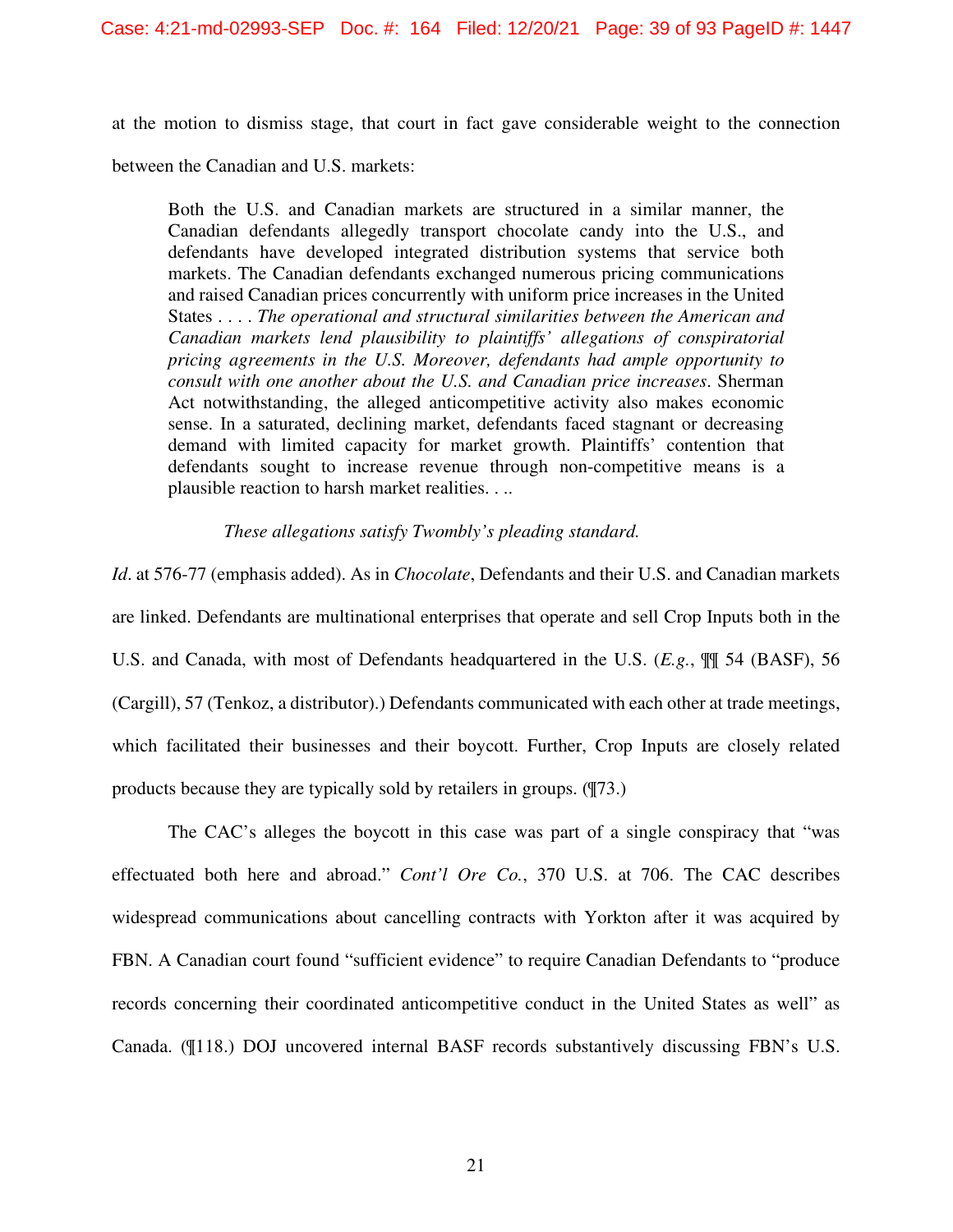competitive significance. (¶119.) The FTC subpoenaed Corteva records regarding crop protection products and business plans. (¶120.)

In *In re Chocolate Confectionary Antitrust Litigation*, the court discounted *at summary judgment* the presence of an unrelated foreign government investigation because the plaintiffs did not allege a conspiracy to which the foreign government investigation was related. 801 F.3d 383, 403 n.13 (3d Cir. 2015) (contrasting *Cont'l Ore*). This is consistent with other cases that seek a relationship between the conduct at the center of a foreign government investigation and plaintiffs' claims for that investigation to count as a plus factor. *See In re Elevator Antitrust Litig.*, 502 F.3d 47 (2d Cir. 2007); *In re Flash Memory Antitrust Litig.*, 643 F. Supp. 2d 1133, 1146 (N.D. Cal. 2009) ("overlap between the companion antitrust investigations"); *In re Packaged Ice Antitrust Litig.*, 723 F. Supp. 2d 987, 1010 (E.D. Mich. 2010) (distinguishing *Elevators* based on conspiracy links). Further, the Yorkton boycott could not have succeeded without the cooperation of both U.S. and Canadian entities because FBN was located in the U.S. and Yorkton was in Canada. (*See* ¶¶105-09, 112, 147, 243 (cooperation required among Defendants).) This structure also distinguishes *In re Mexican Government Bonds Antitrust Litigation*, 412 F. Supp. 3d 380, 390 (S.D.N.Y. 2019) (distinguishing another case where the conspiracy would not have worked absent cooperation among parents and subsidiaries). Accordingly, the structure of this market necessarily requires cooperation between Defendants to succeed, and court findings support the conspiracy as "effectuated both here and abroad," making the government investigations found here significant as a plus factor. *Cont'l Ore Co.*, 370 U.S. at 706.

## **e. Defendants Have a History of Committing Antitrust Violations.**

Several Defendants are also recidivist antitrust violators. (*¶¶*114, 151.) Competition Policy International maintains a list of the "fifty-two leading recidivists," in which Defendants BASF and Bayer are listed among the top 5, and Defendant Corteva is identified. (*Id.*) This suggests that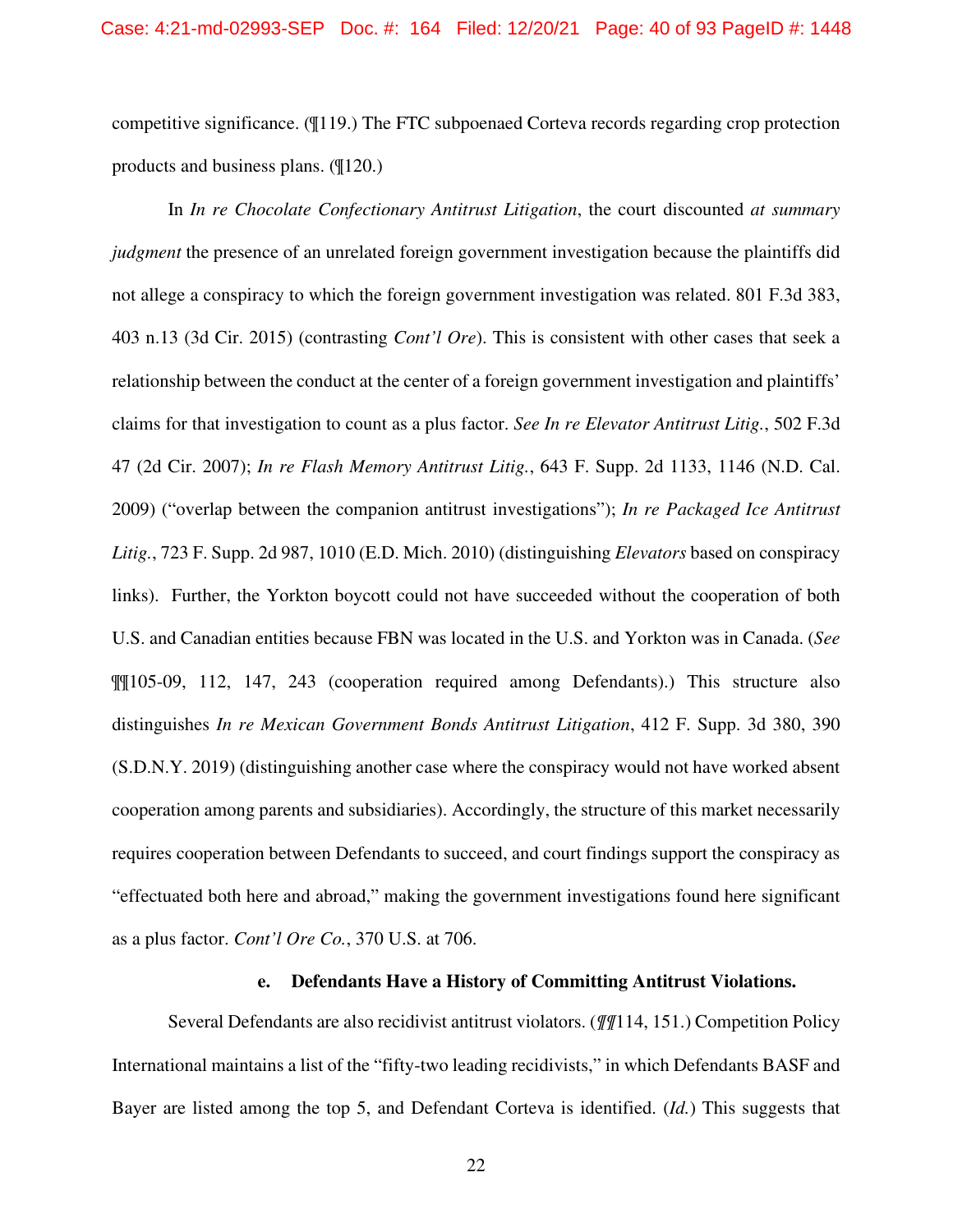#### Case: 4:21-md-02993-SEP Doc. #: 164 Filed: 12/20/21 Page: 41 of 93 PageID #: 1449

Defendants are not only comfortable in joining a conspiracy, but also know how to operate a conspiracy profitably. Competition experts note that past participation in cartels enables companies to spot opportunities to profitably engage in anticompetitive conduct while evading detection. (*¶*114.) Such allegations support plausibility. *See, e.g*., *Pool Prods. Distribution Mkt.*, 988 F. Supp. 2d at 711 (involvement in other conspiracies was plus factor supporting inference of conspiracy); *In re Static Random Access Memory (SRAM) Antitrust Litig.*, 580 F. Supp. 2d 896, 903 (N.D. Cal. 2008) (guilty pleas with respect to a different product supported an inference of a conspiracy in the SRAM industry); *In re Nat. Gas Commodity Litig.*, 337 F. Supp. 2d 498, 500-01 (S.D.N.Y. 2004) (noting Defendants are not "ingénues making their first appearance at the debutante ball.").

## **B. Plaintiffs' Allegations of Collective Conduct Are Proper and Sufficiently Pled.**

"A price fixing conspiracy would be expected to leave little publicly available evidence of its existence;" therefore, such conspiracies are "often inferred from context." *In re Broiler Chicken Antitrust Litig.* ("*Broilers*"), 290 F. Supp. 3d 772, 804 (N.D. Ill. 2017). Allegations that include that each defendant participated in the parallel conduct and participated in meetings that provided the opportunity to collude are sufficient to "allege participation in the agreement." *Id.* at 804.

Defendants' attempt to escape culpability by arguing that the CAC employs improper "group pleading" falls short. There is *no per se* rule against grouping defendants for the purpose of asserting allegations. *See Martinez v. Wexford Health Servs., Inc.*, No. 3:18-cv-50164, 2021 WL1546429, at  $*3$  (N.D. Ill. Apr. 20, 2021) (holding that "engaging in group pleading is not per se improper" and noting group pleading at the motion to dismiss stage is not prohibited). This is because "any direct evidence of the agreement will only be uncovered through discovery." *Broilers*, 290 F. Supp. 3d at 804.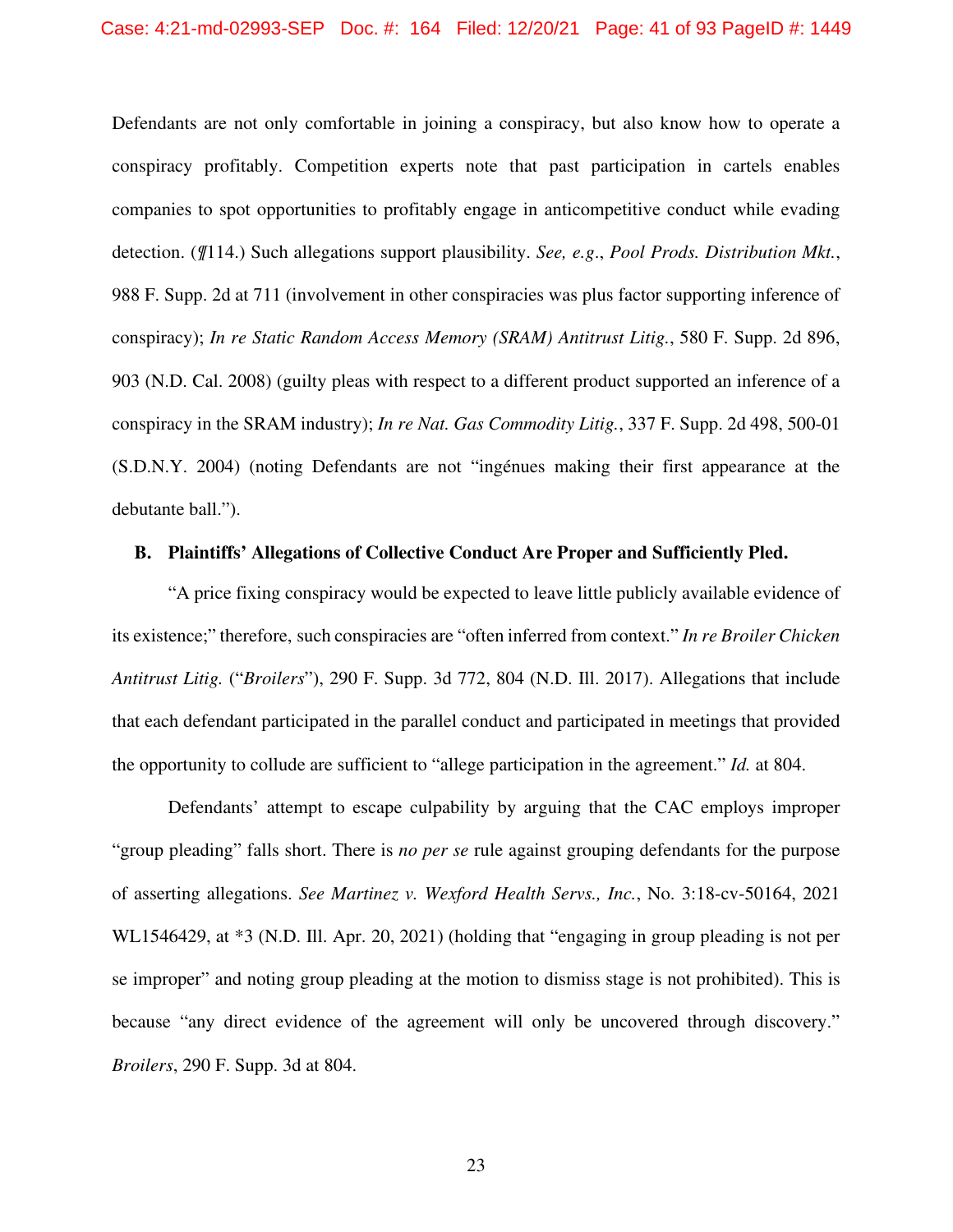Plaintiffs satisfy the requirement of pleading each Defendant's individual involvement in the conspiracy, as well as detailed allegations that pertain to all Defendants. Such allegations are plead specifically when viewed in the context of this case—a conspiracy occurring at multiple levels of a distribution chain. *See In re TFT-LCD (Flat Panel) Antitrust Litig.* ("*TFT-LCD I*"), 599 F. Supp. 2d 1179, 1184-85 (N.D. Cal. 2009) (each defendant's involvement was adequately pled by allegations that as a whole plausibly suggested all defendants participated in the conspiracy). As noted *supra*, Plaintiffs make allegations pertaining to the involvement of all Defendants. *See Brooks v. Ross*, 578 F.3d 574, 582 (7th Cir. 2009). These allegations are sufficient at the pleading stage to allege personal involvement, as they describe specific unlawful conduct by all Defendants. *Id.* The allegations are not a formulaic recitation of the cause of action, but provide detail—with reference to specific Defendants, and in some instances specific individuals employed by Defendants—to explain the contours of the conspiracy. *Id.*; *see also In re Credit Default Swaps Antitrust Litig.*, No. 13-MD-2476, 2014 WL 4379112, at \*10 (S.D.N.Y. Sep. 4, 2014) (rejecting argument that "references to 'Dealer-Defendants' as a group are insufficiently particular to render the allegations plausible").

The CAC further alleges specific conduct by each individual Defendant showing it joined and committed acts in furtherance of the conspiracy. (*See* ¶¶80, 84, 85, 95, 99, 102, 107, 114, 117, 118, 119, 146, 151, 256 (Bayer); ¶¶80, 84, 85, 99, 102, 107, 114, 117, 120, 140, 146, 151, 256 (Corteva); ¶118 (Pioneer Hi-Bred, a Corteva subsidiary); ¶¶80, 85, 99, 102, 114, 117, 118, 119, 146, 151, 256 (BASF); ¶¶80, 84, 85, 97, 98, 102, 146, 264 (Syngenta); ¶¶107, 117, 118 (Cargill); ¶¶80, 256 (Tenkoz); ¶¶80, 85, 87, 89, 102, 107 (Winfield); ¶¶105, 106, 264 (Univar); ¶¶77, 85, 264 (CHS); ¶85 (Nutrien); ¶¶80, 85, 256 (Growmark); ¶¶80, 256 (Simplot); ¶¶104, 117 (Federated).) These allegations are more than sufficient to establish each Defendant's participation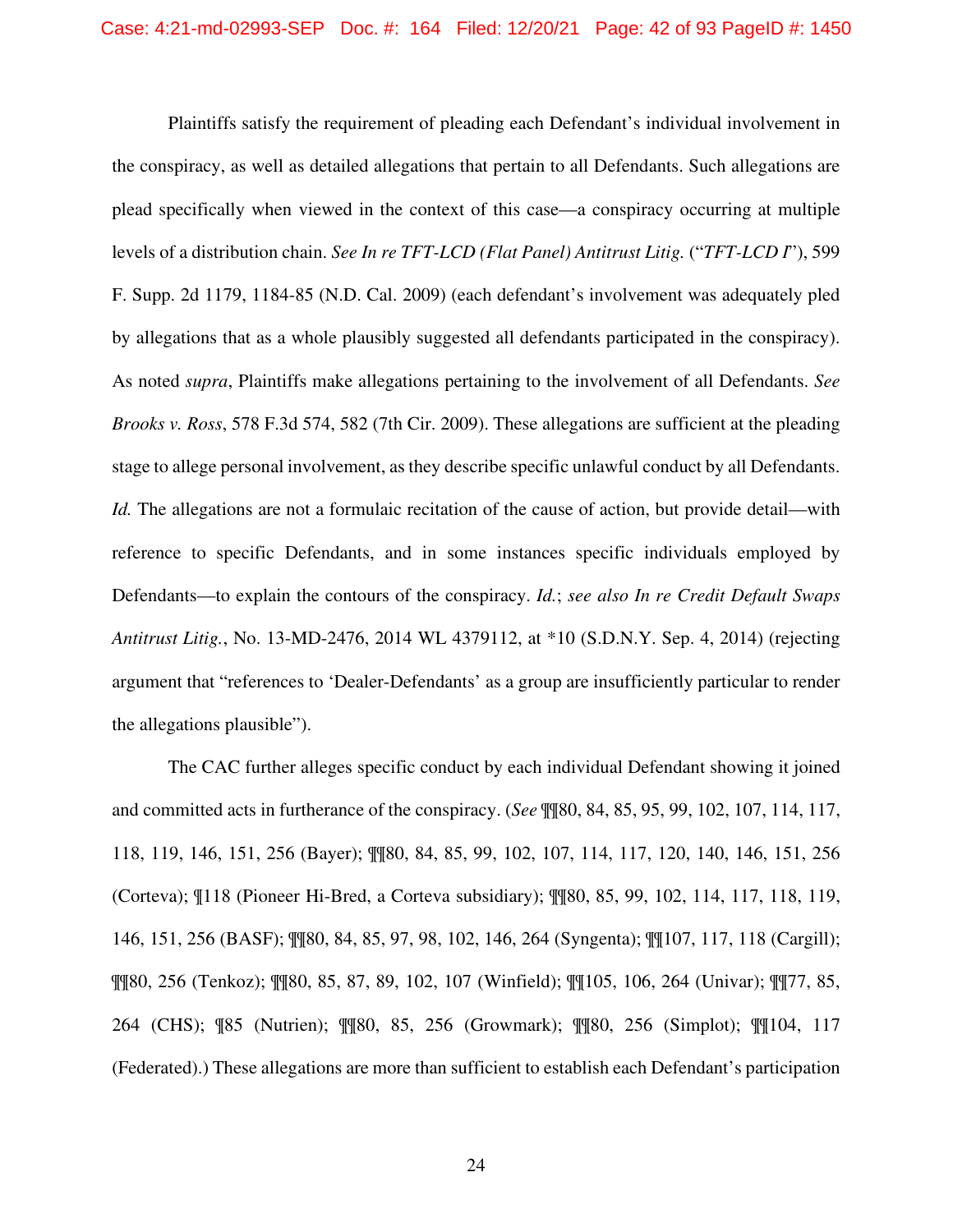in the conspiracy. *See In re Bulk Popcorn Antitrust Litig.*, 783 F. Supp. 1194, 1197 (D. Minn. 1991) ("Once a conspiracy is established, even *slight* evidence connecting a defendant to the conspiracy may be sufficient to prove the defendant's involvement.") (citing *United States v. Garcia*, 785 F. 2d 214, 225 (8th Cir. 1986)); *In re Polyurethane Foam Antitrust Litig.*, 86 F. Supp. 3d 769, 786 (N.D. Ohio 2015) (noting that once a conspiracy is demonstrated, the evidentiary burden of demonstrating a specific defendants' involvement in a conspiracy "is not onerous").

# **IV. PLAINTIFFS HAVE STANDING TO PURSUE THEIR ANTITRUST CLAIMS.**

Plaintiffs have both Article III and antitrust standing.<sup>9</sup> Defendants make two arguments to the contrary, which are both easily rejected. First, Defendants misconstrue Plaintiffs' alleged injury and argue against a position Plaintiffs never took; second, Defendants ask the Court to ignore Plaintiffs' detailed allegations of a plausible group boycott claim, instead asking the Court to give credence to arguments easily debunked by the CAC. $^{10}$ 

As an initial matter, "[t]he injury-in-fact requirement is very generous to claimants, demanding only that the claimant allege some specific, identifiable trifle of injury." *Cottrell v. Alcon Labs.*, 874 F.3d 154, 162 (3d Cir. 2017); *Sierra Club v. U.S. Army Corps of Engineers*, 645 F.3d 978, 988 (8th Cir. 2011) ("[A]n identifiable trifle will suffice."). Plaintiffs must allege they suffered "an invasion of a legally protected interest that is concrete and particularized and actual or imminent, not conjectural or hypothetical." *Cottrell*, 874 F.3d at 162-163.

<sup>&</sup>lt;sup>9</sup> Defendants do not explicitly challenge Plaintiffs' antitrust standing.

<sup>&</sup>lt;sup>10</sup> "The Supreme Court 'has long held that  $\ldots$  group boycotts are so likely to restrict competition without any offsetting efficiency gains that they should be condemned as *per se* violations of § 1 of the Sherman Act.'" *In re Keurig Green Mountain Single-Serve Coffee Antitrust Litig.*  ("*Keurig*"), 383 F. Supp. 3d 187, 245 (S.D.N.Y. 2019).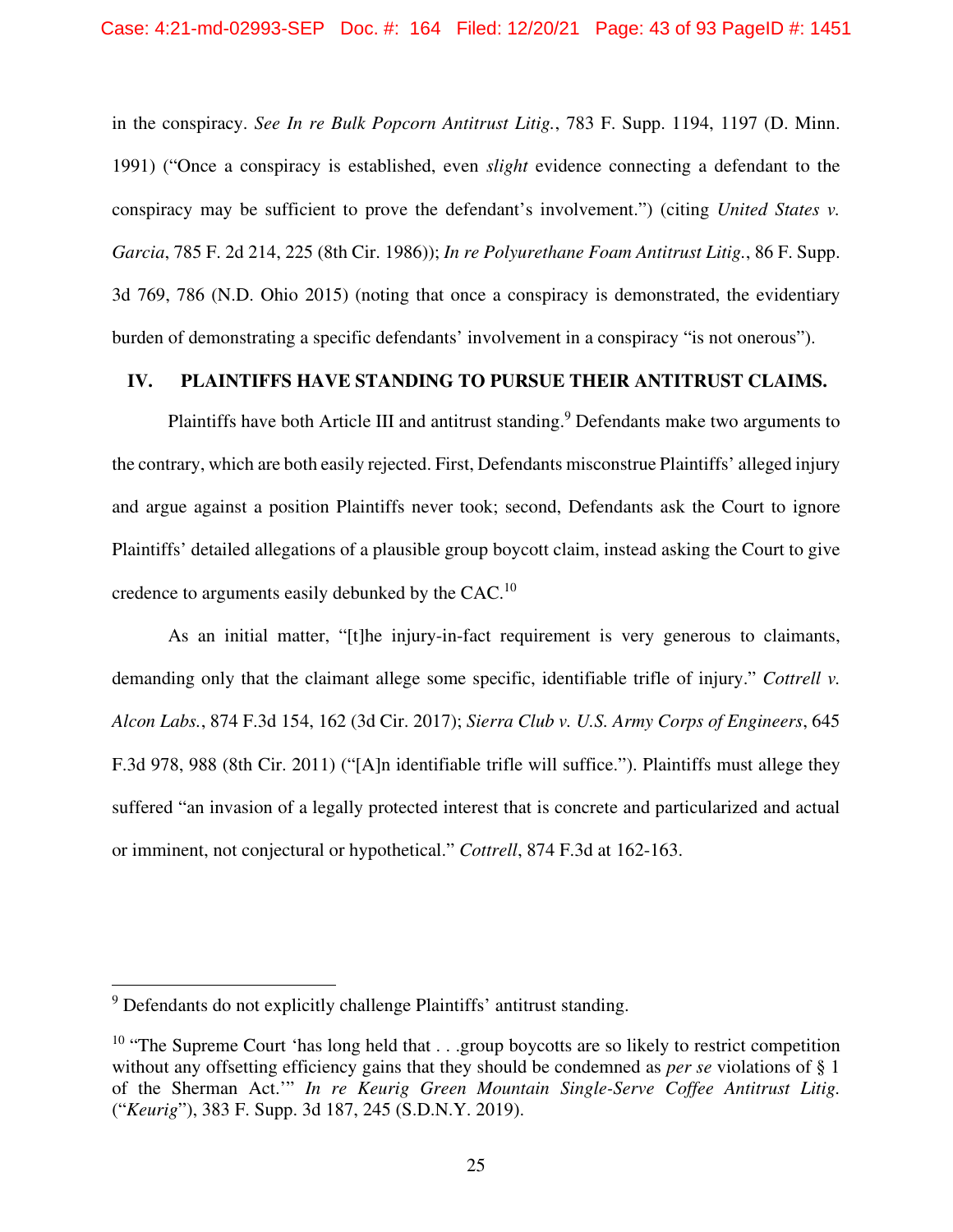The CAC alleges Defendants injured Plaintiffs by charging supracompetitive prices for Crop Inputs. (*See* ¶¶9-10, 93, 144, 148.) As a result, Plaintiffs sustained financial injury. (*Id.*) Plaintiffs' allegations of financial harm here "easily satisfy each of the components [to establish an injury-in-fact], as financial harm is a classic and paradigmatic form of injury in fact" to a "legally protected interest that is concrete and particularized." *Cottrell*, 874 F.3d at 163, 169. No reading of the CAC suggests that the antitrust harm alleged by Plaintiffs was the opacity of the market itself, as Defendants suggest. (Dkt. 142 at 40.) For example, Defendants cite to ¶138, a paragraph alleging that the opaque market structure *contributed to Defendants' concealment* of the conspiracy, to support their mischaracterization of plaintiff's alleged antitrust injury. (Dkt. 142 at 40.) But Plaintiffs unambiguously and repeatedly set out the causal connection between their antitrust injury (payment of inflated prices) and Defendants' conduct. (*See* ¶¶5, 9, 68, 111, 121, 141, 157.) Plaintiffs have established standing, injury-in-fact, and antitrust injury.

Defendants' challenge to the plausibility of Plaintiffs' claims also fails. Although framed as an Article III challenge, the thrust of Defendants' argument is whether Plaintiffs plausibly allege the anticompetitive effects of, and injury resulting from, Defendants' group boycott. (*See* Dkt. 142 at 41.) To establish antitrust injury, "[t]he injury should reflect the anticompetitive effect either of the violation or of anticompetitive acts made possible by the violation." *TMT Mgmt. Grp. v. U.S. Bank Nat'l Assoc.*, No. 14-4692, 2016 WL 730254, at \*22 (D. Minn. Jan. 4, 2016) (citing *Brunswick Corp. v. Pueblo Bowl-O-Mat, Inc.* 429 U.S. 477, 489 (1977).)

Group boycotts as Plaintiffs allege here are "so likely to restrict competition" that they are considered *per se antitrust* violations. *See Keurig*, 383 F. Supp. 3d at 245. Courts routinely find parties plead plausible anticompetitive effect and antitrust injury based on similar group boycott allegations. In *Regional Multiple Listing Service of Minnesota, Inc. v. American Home Realty*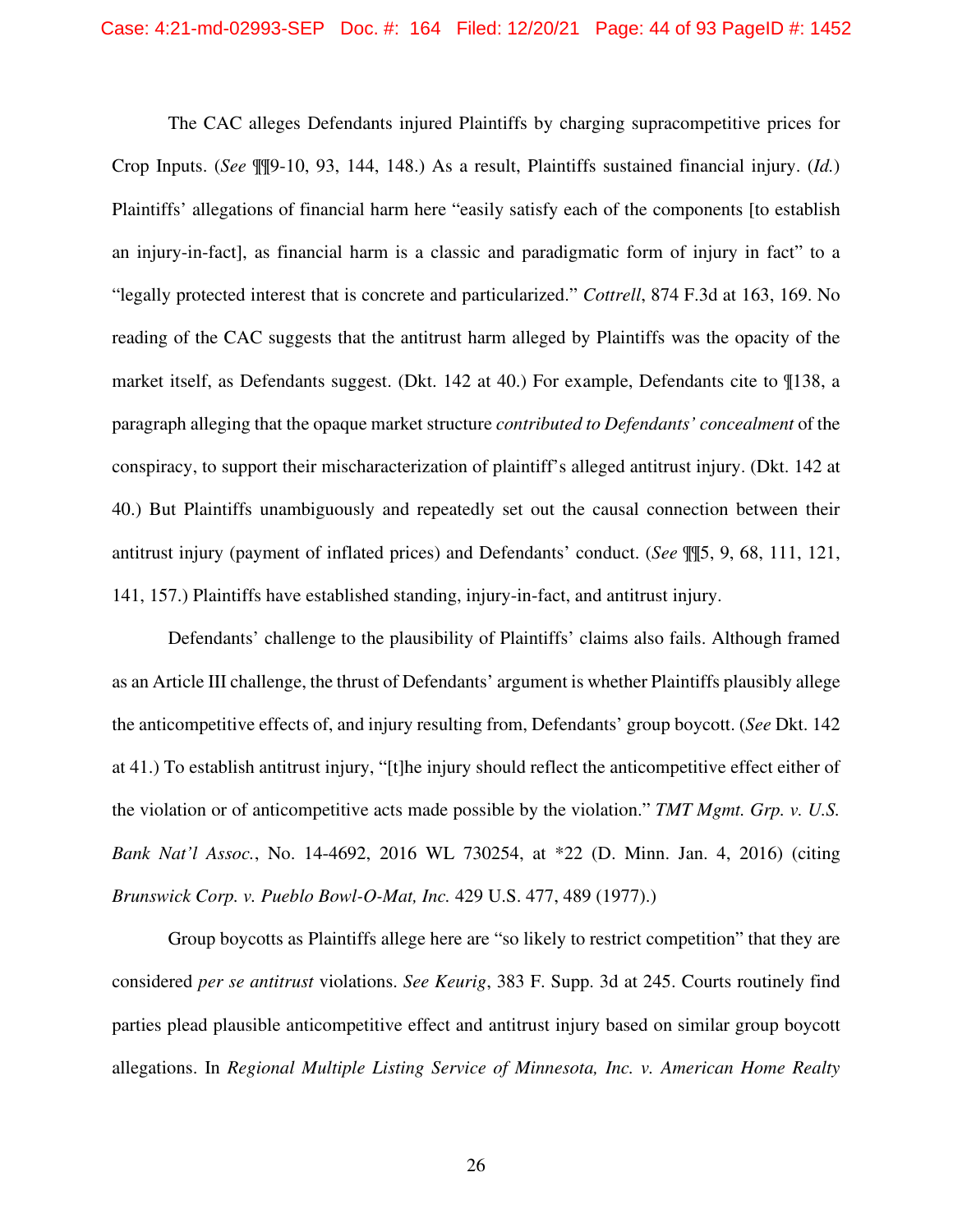*Network, Inc.* ("*MLS*"), 960 F. Supp. 2d 958, 983 (D. Minn. 2013), modified 960 F. Supp. 2d 988 (D. Minn. 2013), the court noted that group boycotts among horizontal competitors are analyzed under a "per se" designation where

the boycott cuts off access to a supply, facility, or market necessary to enable the boycotted firm to compete, the boycotting firms possess a dominant position in the relevant market, and the challenged practices are generally not justified by plausible agreements they were intended to enhance overall efficiency and make markets more competitive.

A *per se* violation is presumed to have an anticompetitive effect "without elaborate inquiry as to the precise harm it has caused." *Id.* (citing *Rossi v. Standard Roofing, Inc.*, 156 F.3d 452, 461 (3d Cir. 1998). Here, Plaintiffs allege that Defendants' collectively cut off access to a supply necessary for the ecommerce platforms to compete (¶9), the boycotting firms collectively possess a dominant position in the relevant market (¶¶20, 146, 242, 259); and Defendants' conduct was not justified by agreements that were intended to enhance overall efficiency. (¶153.) Even if analyzed under the rule of reason standard, Plaintiffs can demonstrate antitrust injury as a proximate result of Defendants' conspiracy. *Cf. MLS*, 960 F. Supp at 984-86 (alternatively analyzing group boycott claim brought by competitor under rule of reason and finding competitor alleged plausible effect of conspiracy where it alleged that the opposing party's conduct resulted in less negotiation on behalf of consumers, as well as alleging that conduct increased the price by excluding competitor from the market). *See also Keurig*, 383 F. Supp. 3d at 245 (allegations of overpayment was not speculative injury, where defendant engaged in a group boycott that excluded competitors).

Furthermore, Defendants' arguments against the plausibility of the alleged anticompetitive effects of the group boycott are themselves implausible and easily dismissed based on a cursory reading of the CAC. (*See* Dkt. 142 at 41-42.) Defendants suggest that the threat posed by FBN was speculative, but Defendants' own words demonstrate that the nascent competition from the ecommerce platforms was a concrete threat to their profits. (*See* ¶¶76, 81-83 (Defendants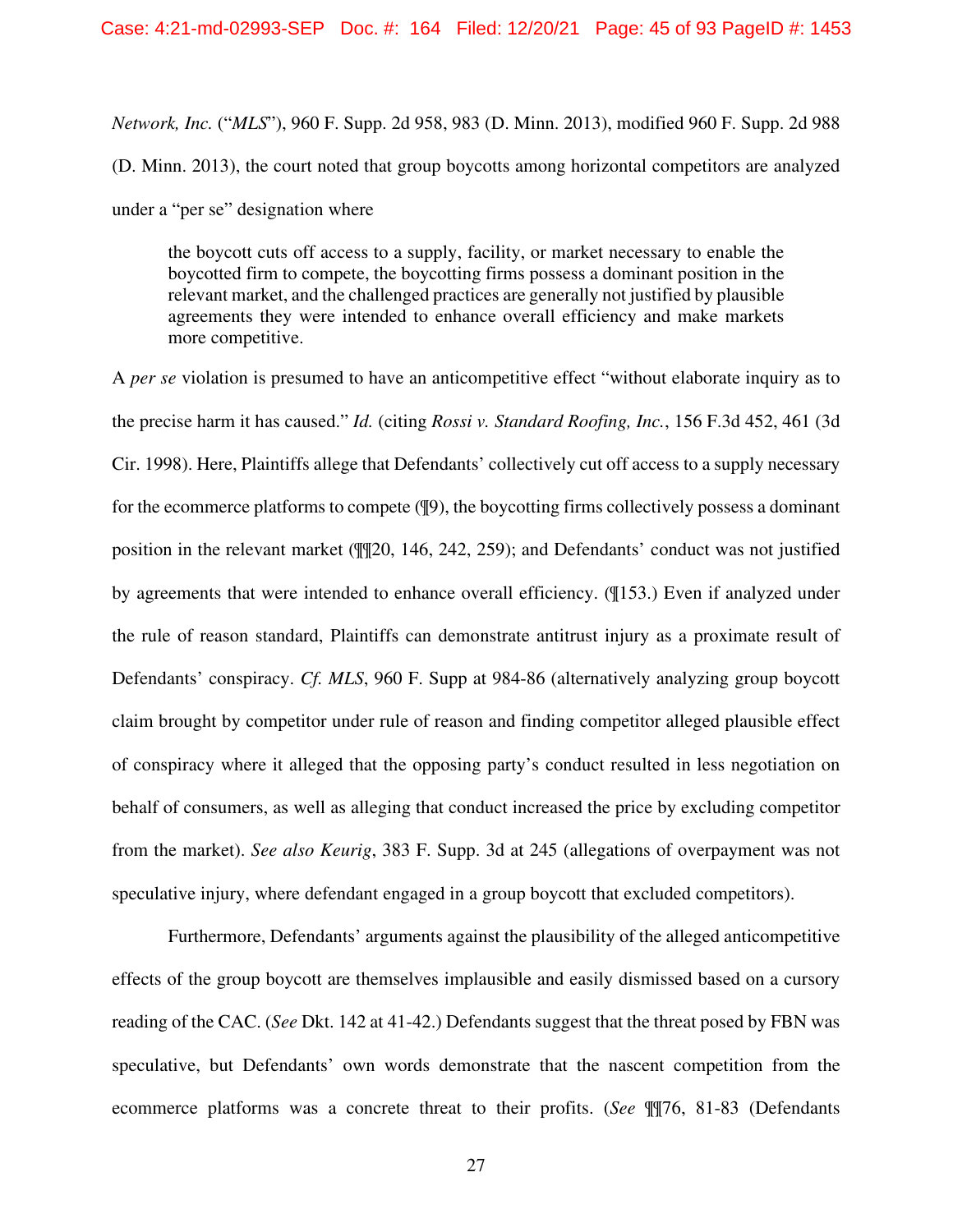repeatedly expressing concerns that ecommerce platforms would increase farmers' bargaining power and, consequently, depress Defendants' profit margins).) Plaintiffs here also readily identify the mechanism by which the Defendants injured Plaintiffs. (¶¶8-10, 77, 93, 96-100.) Plaintiffs offer significant, factual support for their group boycott claims. (*See, e.g.*, ¶¶96-108, 121-25.) These concrete allegations are more than sufficient to demonstrate plausible anticompetitive effect of Defendants' group boycott and the resulting injury. Defendants' cases are misleadingly cited and provide no meaningful support for their position. $^{11}$ 

## **V. DEFENDANTS' CONTINUING VIOLATION AND FRAUDULENT CONCEALMENT MAKE PLAINTIFFS' CLAIMS TIMELY.**

It is Defendants' burden to plead and prove the affirmative defense of statute of limitations. Fed. R. Civ. P. 8(c); *see Willis Elec. Co. v. Polygroup Macau Ltd. (BVI),* 437 F. Supp. 3d 693, 705-06 (D. Minn. 2020) (denying motion to dismiss where defendants failed to prove that plaintiffs' claims were subject to a shorter limitations period). "The commencement of the statute of limitations is a question of fact" that should not be decided on a motion to dismiss when the accrual date is disputed. *Morton's Mkt., Inc. v. Gustafson's Dairy, Inc.*, 198 F.3d 823, 828 (11th

<sup>&</sup>lt;sup>11</sup> See Clapper v. Amnesty Int'l USA, 568 U.S. 398, 416 (2013) (applying inapplicable summary judgment standard of review and noting that dismissed claims were based on allegations of hypothetical, future harms); *Litovich v. Bank of Am. Corp.*, No. 20-CV-3154, 2021 WL 4952034, at \*2 (S.D.N.Y. Oct. 25, 2021) (finding injury not properly alleged due to threadbare allegations amounting only to a recitation of the required elements, and where antitrust injury was only brought up in one paragraph with no reference to a connection with a group boycott); *Bray v. Bank of Am., N.A*., No. 4:14-CV-1336, 2016 WL 687818, at \*4 (E.D. Mo. Feb. 19, 2016) (plaintiff failed to include *any* allegation that the alleged violation cause injury). Cases cited by Defendants regarding occasional pro-competitive impact of opacity are wholly irrelevant.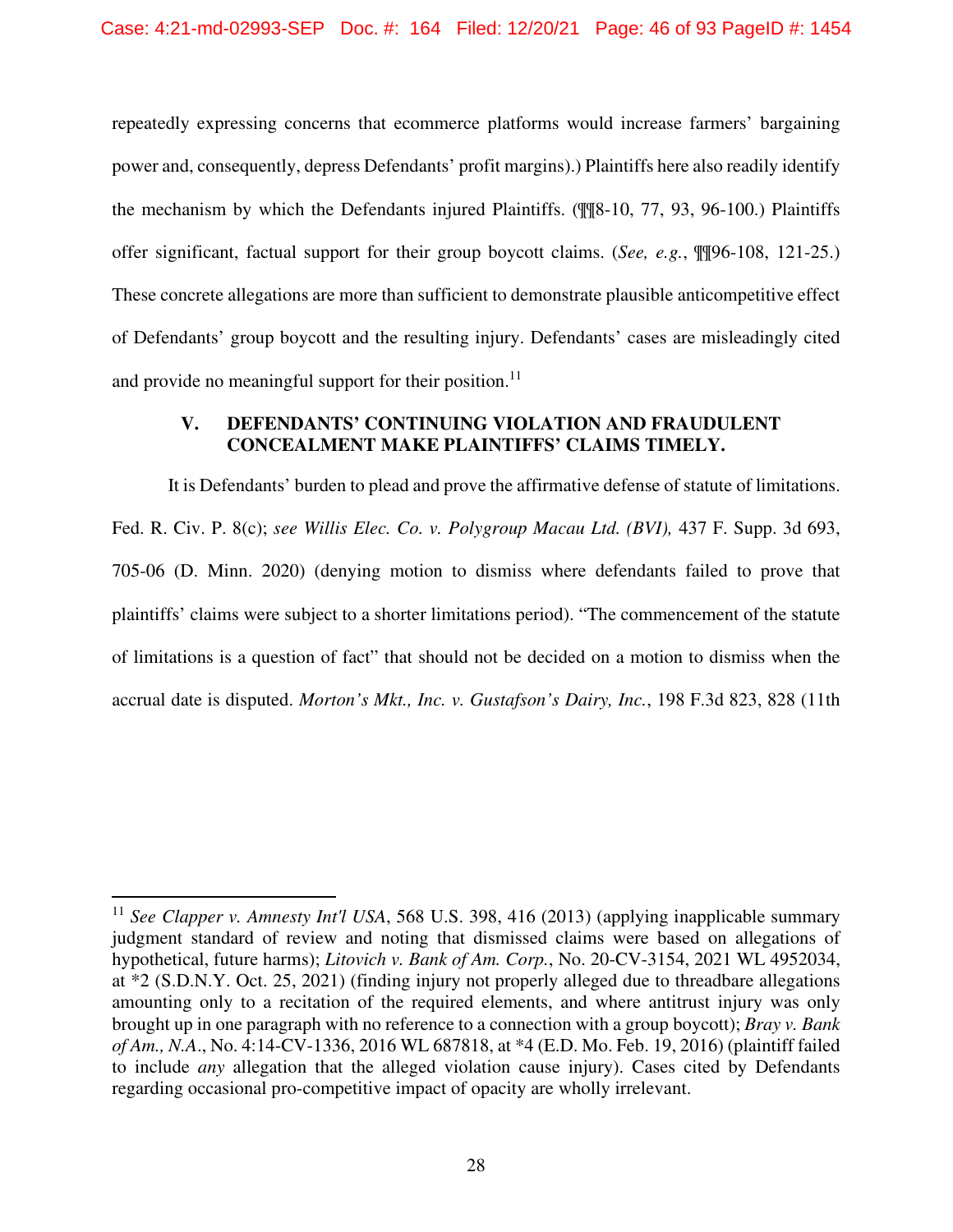Cir. 1999).<sup>12</sup> Since Plaintiffs plead a continuing violation of the Sherman Act and Defendants' fraudulent concealment, dismissal of this action based on the statute of limitations is improper.

## **A. The CAC Pleads a Continuing Violation.**

A continuing violation "restarts the statute of limitations period each time the defendant commits an overt act." *In re Pre-Filled Propane Tank Antitrust Litig*. ("*Propane*"), 860 F.3d 1059, 1063 (8th Cir. 2017) (en banc); *see also Klehr v. A.O. Smith Corp*., 521 US 179, 189 (1997) (same); *Zenith Radio Corp. v. Hazeltine Research, Inc*., 401 U.S. 321, 338 (1971) (cause of action accrues each time defendants' actions cause injury and statute runs from action). This is true "regardless of the plaintiffs' knowledge of the alleged illegality." *Propane*, 860 F.3d at 1066-67 (citing *Klehr*, 521 U.S. at 189). The continuing violation doctrine preserves claims for ongoing antitrust violations and protects buyers if, for example, two parties agree to divide markets to raise prices and then wait years to raise prices. *See In re Wholesale Grocery Prods. Antitrust Litig*., 752 F.3d 728, 736 (8th Cir. 2014). Otherwise, defendants would be allowed to reap profits "with impunity because any antitrust claims would be time barred" which is "not the law." *Id*.

Courts have applied the continuing violation doctrine to group boycott claims like the claims here. For instance, a continuing violation existed when the distributors "decided to pressure third parties—the mills—not to supply aluminum" to the plaintiff. *Champagne Metals v. Ken-Mac Metals, Inc*., 458 F.3d 1073, 1089 (10th Cir. 2006) (noting active steps to pressure third parties). A continuing group boycott violation was also found where defendants paid third parties to divert business from the plaintiff. *Hennegan v. Pacifico Creative Serv., Inc*. 787 F.2d 1299, 1300-01 (9th

<sup>&</sup>lt;sup>12</sup> "[A]bsent an affirmative showing" that defendants terminated it, a conspiracy is "presumed to have continued." *Id.* at 828-29; *see also Smith v. United States*, 568 U.S. 106, 112, 114 (2013) (defendant bears burden of proving withdrawal from conspiracy); *Osborn v. Visa, Inc*., 797 F.3d 1057, 1067-68 (D.C. Cir. 2015) (same, civil antitrust case). *Nitro Distributing Inc. v. Alticor, Inc.*, 565 F.3d 417 (8th Cir. 2009) is inapplicable as it is an appeal of a summary judgment decision.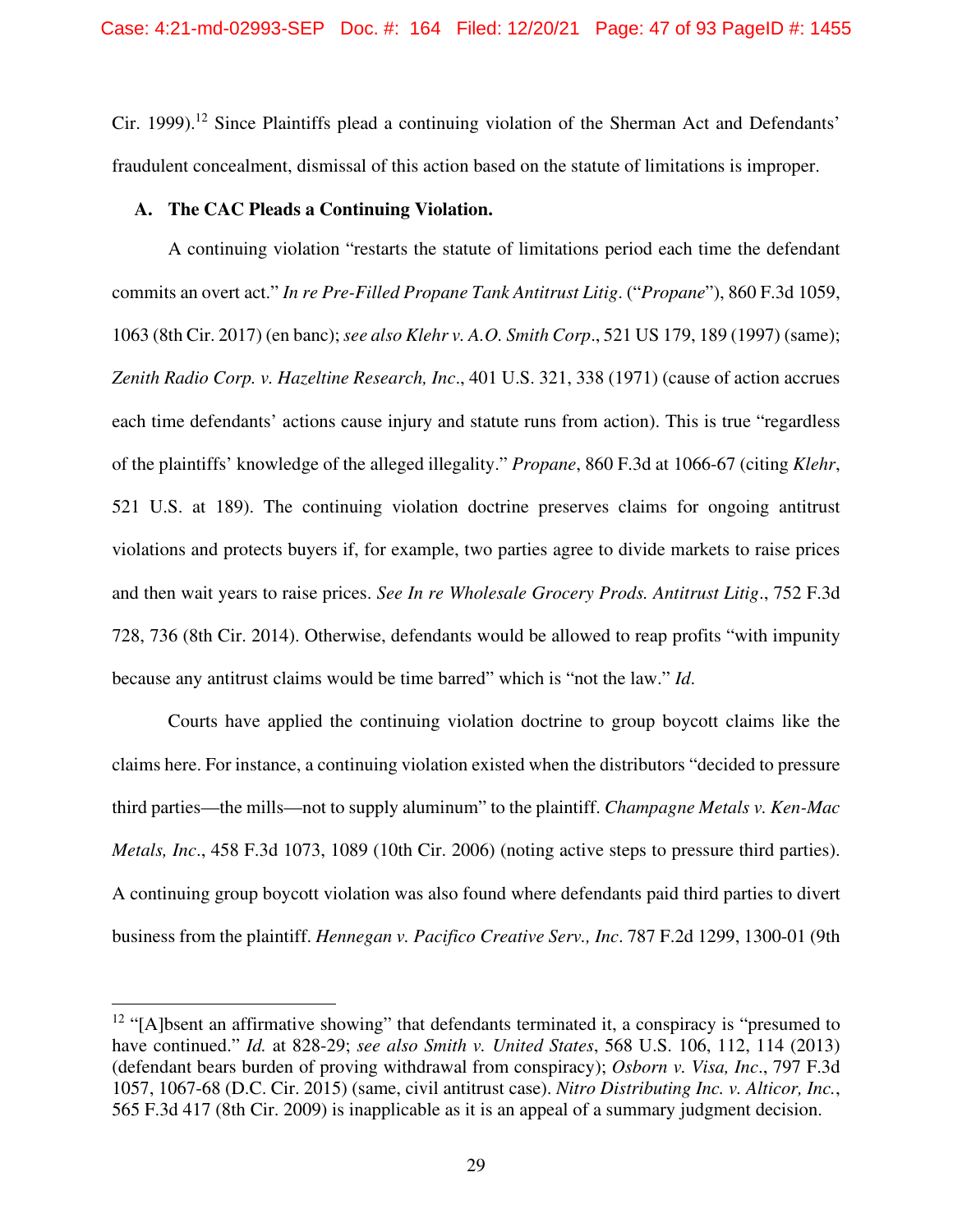Cir. 1986). Courts have applied the doctrine to other antitrust violations as well. *E.g*., *Zenith Radio*, 401 U.S. at 338 (participating in patent pools); *Propane*, 860 F.3d at 1071 (conspiring to reduce propane tank fill); *Wholesale Grocery Prods.*, 752 F.3d at 736-37 (camouflaged market division).

Allegations of (1) an ongoing antitrust conspiracy; (2) bringing about "'a series of unlawfully high priced sales' during the class period; and (3) 'sale[s] to the plaintiff[s]' during the class period" demonstrate a continuing violation. *Propane*, 860 F.3d at 1068 (alterations in original).<sup>13</sup> "Specific facts" are not required – only "sufficient factual information to provide the grounds on which the claim rests, and to raise a right to relief above a speculative level." *Id.* at 1070. Plaintiffs' allegations easily meet this standard.

In this case, Plaintiffs allege that Defendants engaged in an ongoing unlawful agreement "to artificially increase and fix the prices of" Crop Inputs used by farmers, including new overt acts that perpetuated Defendants' agreement. (¶¶3, 141.) Defendants continued to meet during the Class Period, creating opportunities to fix prices. (¶¶80, 82, 86, 141.) Defendants committed overt acts furthering their conspiracy during the Class Period, well within four years of Plaintiffs' complaints. For example, after would-be competitor FBN bought Yorkton to obtain a source of inventory in March 2018, Defendant Federated emailed other industry participants and explicitly warned them that it would carefully observe how its "key manufacturing partners" responded to FBN and Yorkton. (¶104.) Univar emailed retailers on April 6, 2018, stating that it would cease doing business with FBN that summer. (¶105.) Defendants cancelled their supply contacts with

<sup>13</sup> *Southeast Mo. Hosp. v. C.R. Bard, Inc*., No. 1:07-cv-0031, 2008 WL 4104534 (W.D. Mo. Aug. 27, 2008) is contrary to the circuit court decisions in, *Propane*, 860 F.3d at 1071 and *Wholesale Grocery Prods.*, 752 F.3d at 736. *Southeast Missouri Hospital* is also distinguishable because Plaintiffs here allege overt acts during the limitations period, such as cutting off a competitor's supplies, while the defendant in *Southeast Missouri Hospital* only continued the effects of a deal arranged before the limitations period.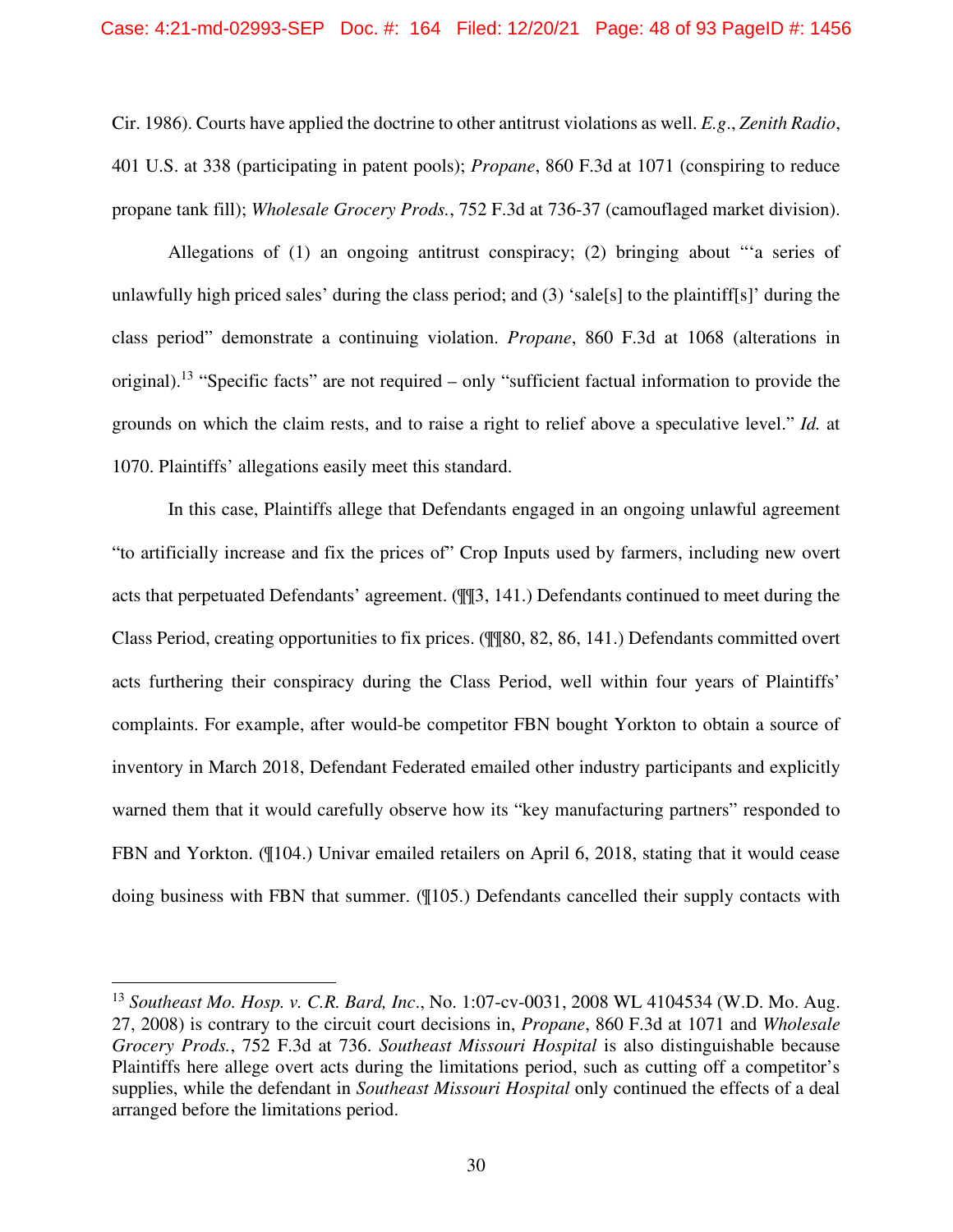Yorkton in 2018, thereby cutting off FBN's source of supply, pursuant to Defendants' conspiracy. (¶107.) Defendant Syngenta audited authorized retailers in 2018 after learning some retailers had sold Crop Inputs to ecommerce platforms, contrary to Defendants' conspiracy. (¶98.) Plaintiffs also allege that Defendants' conspiracy brought about a series of sales at elevated prices during the Class Period and the limitations period. They allege that by "renewing and refining their agreement to reflect market conditions, Defendants inflicted new and accumulating injury on Plaintiffs, Class, and Sub-Class members." (¶141.) Defendants' conduct fixed, raised, stabilized, or maintained Crop Inputs prices. ( $\sqrt{21}$  (a) & 156 (a).) Finally, Plaintiffs allege that they purchased Defendants' Crop Inputs during the Class Period, and in so doing paid supracompetitive prices. (¶¶22-48, 121 (d), 157, 222.)

Defendants' overt acts in recent years hamstrung their would-be competitors, reducing competition. The reduced competition plus Defendants' price-fixing allowed them to increase their prices for Crop Inputs bought by Plaintiffs during the limitations period.<sup>14</sup> Accordingly, construing the CAC in a light most favorable to Plaintiffs, "these allegations 'plausibly give rise to an entitlement to relief'" based on the continuing violation doctrine. *Propane*, 860 F.3d at 1070 (quoting *Ashcroft v. Iqbal*, 556 U.S. 663, 679 (2009)).

# **B. Any Applicable Statute of Limitations Is Tolled by Defendants' Fraudulent Concealment.**

Fraudulent concealment "prevent[s] a defendant from 'concealing a fraud … until such a time as the party committing the fraud could plead the statute of limitations to protect it.'" *In re* 

<sup>&</sup>lt;sup>14</sup> This chain of Defendants' meetings, overt boycotting acts, price-fixing, sales, and supracompetitively priced purchases distinguishes this case from Defendants' cited case of *Litovich*, 2021 WL 4952034, at \*27. Further, Defendants' argument to limit continuing violations to pure price-fixing alone is inconsistent with *Wholesale Grocery Prods.*, 752 F.3d at 736 (applying continuing violations to market allocation).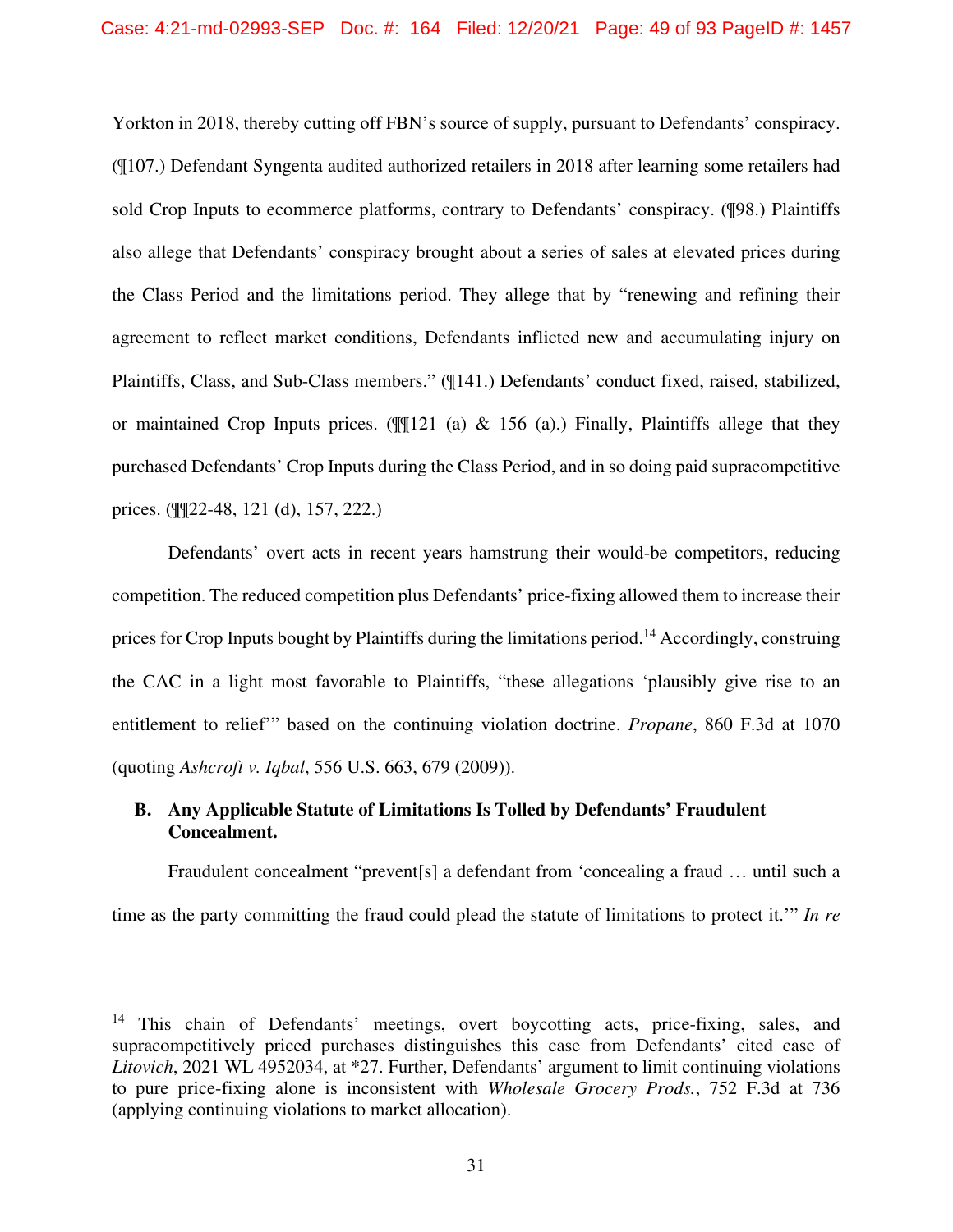*Animation Workers Antitrust Litig.*, 123 F. Supp. 3d 1175, 1194 (N.D. Cal. 2015) (quoting *Bailey v. Glover*, 88 U.S. (21 Wall.) 342, 349 (1874)). The Eighth Circuit aptly described fraudulent concealment for antitrust purposes:

> Fraudulent concealment comprehends two elements—the use of fraudulent means by the party who raises the ban of the statute and successful concealment from the injured party. In [*Bailey*], the Supreme Court held the doctrine applicable when there has been no negligence or laches on the part of a plaintiff in coming to the knowledge of the fraud which is the basis of the suit, and when the fraud has been concealed or is of such character as to conceal itself.

*Kansas City, Mo. v. Fed. Pac. Elec. Co*., 310 F.2d 271, 278 n.9 (8th Cir. 1962); *In re Bulk Popcorn Antitrust Litig*., No. 3-89-0710, 1990 WL 123753, at \*5 (D. Minn. June 19, 1990) (fraudulent means and concealment from injured party); *accord Abecassis v. Wyatt*, 902 F. Supp. 2d 881, 897 (S.D. Tex. 2012) (similar two elements). Fraudulent concealment tolls the limitations period unless the plaintiff "failed in reasonable diligence to discover" the deception. *Kansas City, Mo.*, 310 F.2d at 276; *see also, e.g*., *Carrier Corp v. Outokumpu Oyj*, 673 F.3d 430, 447 (6th Cir. 2012).

Fraudulent concealment allegations need not be "extensive." *In re Auto. Parts Antitrust Litig.* ("*Auto Parts I*")*,* No. 12-md-02311, 2014 WL 4272772, at \*12 (E. D. Mich. Aug. 29, 2014) (*Carrier Corp.'s* allegations "were not extensive" but were deemed sufficient); *Animation Workers*, 123 F. Supp.3d at 1208 (no absolute requirement complaint "must identify false statements made by each and every defendant"); *In re Fasteners Antitrust Litig*., No. 8-md-1912, 2011 WL 3563989, at \*3 (E.D. Pa. Aug. 12, 2011) (Rule 9 standard "relaxed … when factual information is peculiarly within the defendants' knowledge or control"); *In re Mercedes-Benz Anti-Trust Litig.*, 157 F. Supp. 2d 355, 368 (D.N.J. 2001) (Rule 9 does not require pleading "facts that, by the nature of the alleged fraud, are within the defendants' control"). Further, resolving "allegations of fraudulent concealment at the motion to dismiss stage" is "generally inappropriate."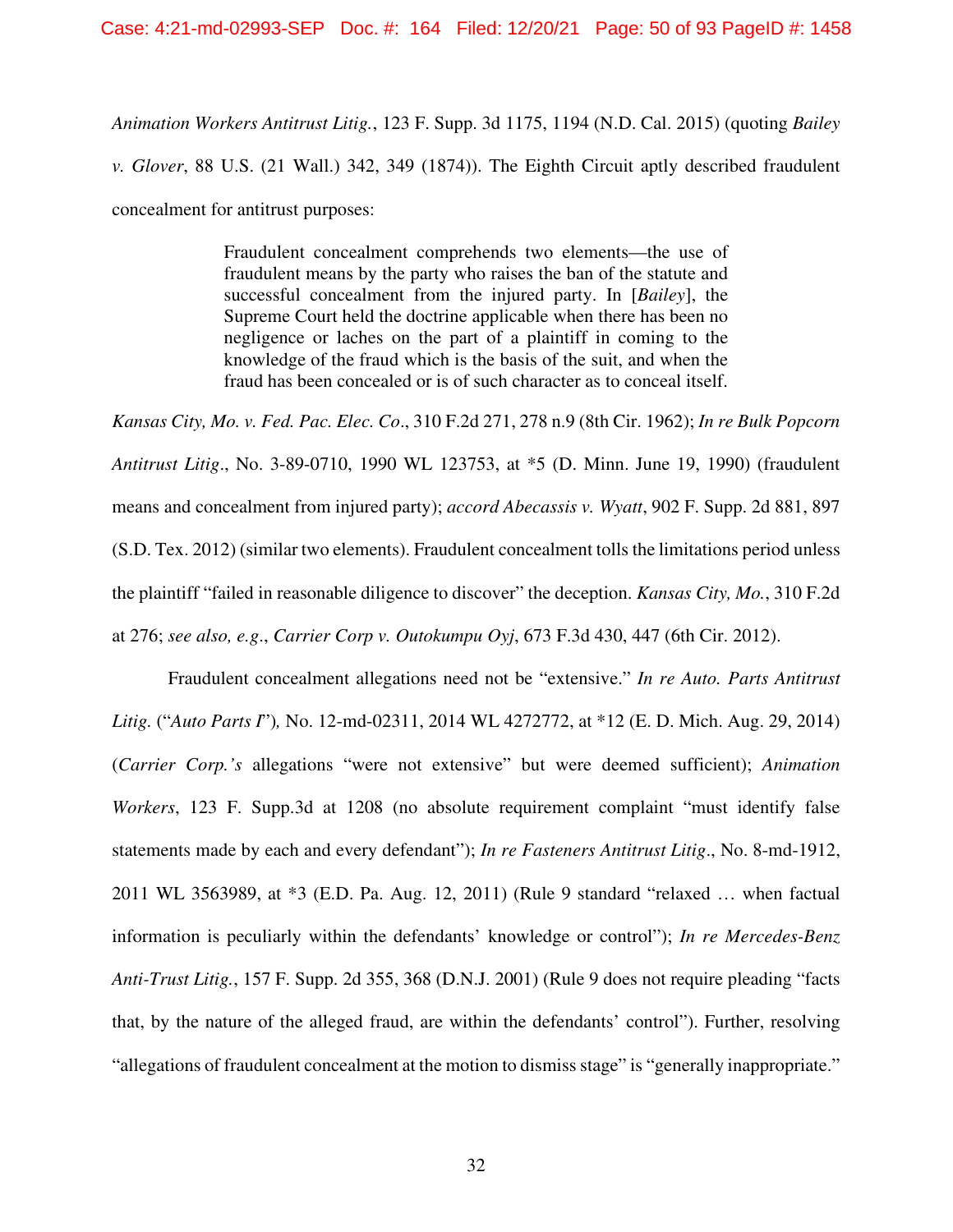*Animation Workers*, 123 F. Supp. 3d at 1194. This is especially true when the evidence of the fraudulent concealment "is alleged to be largely in the hands of the alleged conspirators." *Id.*

## **1. Defendants Concealed Their Violations from Plaintiffs.**

The first concealment element, concealing the violation, is shown either by a selfconcealing conspiracy or by acts of concealment. The Eighth Circuit expressly described concealment to include fraud that "has been concealed, *or is of such character as to conceal itself*." *Kansas City, Mo.*, 310 F.2d at 278 n.9 (emphasis added). "The notion of a self-concealing conspiracy dates back to [*Bailey*]." *Fasteners*, 2011 WL 3563989, at \*5. Courts in other circuits have adopted the self-concealing doctrine. *Id.* at \*4 ("[F]or the most part courts in this Circuit have applied the 'self-concealing' standard to antitrust conspiracies."). Another court went so far as to say "*Bailey* remains sound and binding on this Court, and that the self-concealing conspiracy concept is established in the anti-trust case law." *Mercedes-Benz*, 157 F. Supp. 2d at 371. Finding a self-concealing conspiracy when secrecy is intertwined with the conspiracy's aims is particularly "consistent with the policies the fraudulent concealment doctrine is intended to serve." *Id.*<sup>15</sup>

Plaintiffs allege that "group boycotts and other antitrust violations are inherently selfconcealing," and Defendants engaged in "secret conspiracies that did not reveal facts that would put Plaintiffs or the Class and sub-classes on inquiry notice that there was a conspiracy to fix prices of Crop Inputs." (¶137.) Defendants designed their system for opacity. For example, Manufacturer Defendants limited sales to licensed "authorized retailers." (¶¶69-71.) Manufacturer and Wholesaler Defendants' licenses to authorized retailers "contain strict confidentiality provision" hiding prices, incentives, rebates and commissions. ( $\sqrt{q}$ 71, 73.) Retailer's bundling of Crop Inputs

<sup>15</sup> *New Prime, Inc. v. Eaton Corp.*, No. 16-cv-3407, 2017 WL 5992466 (W.D. Mo. March 16, 2017) is inconsistent with *Kansas City, Mo.*, 310 F.2d at 278 n.9 and *Bailey*, 88 U.S. at 349-50, and is distinguishable from the extensive allegations here that are beyond mere "non-disclosure."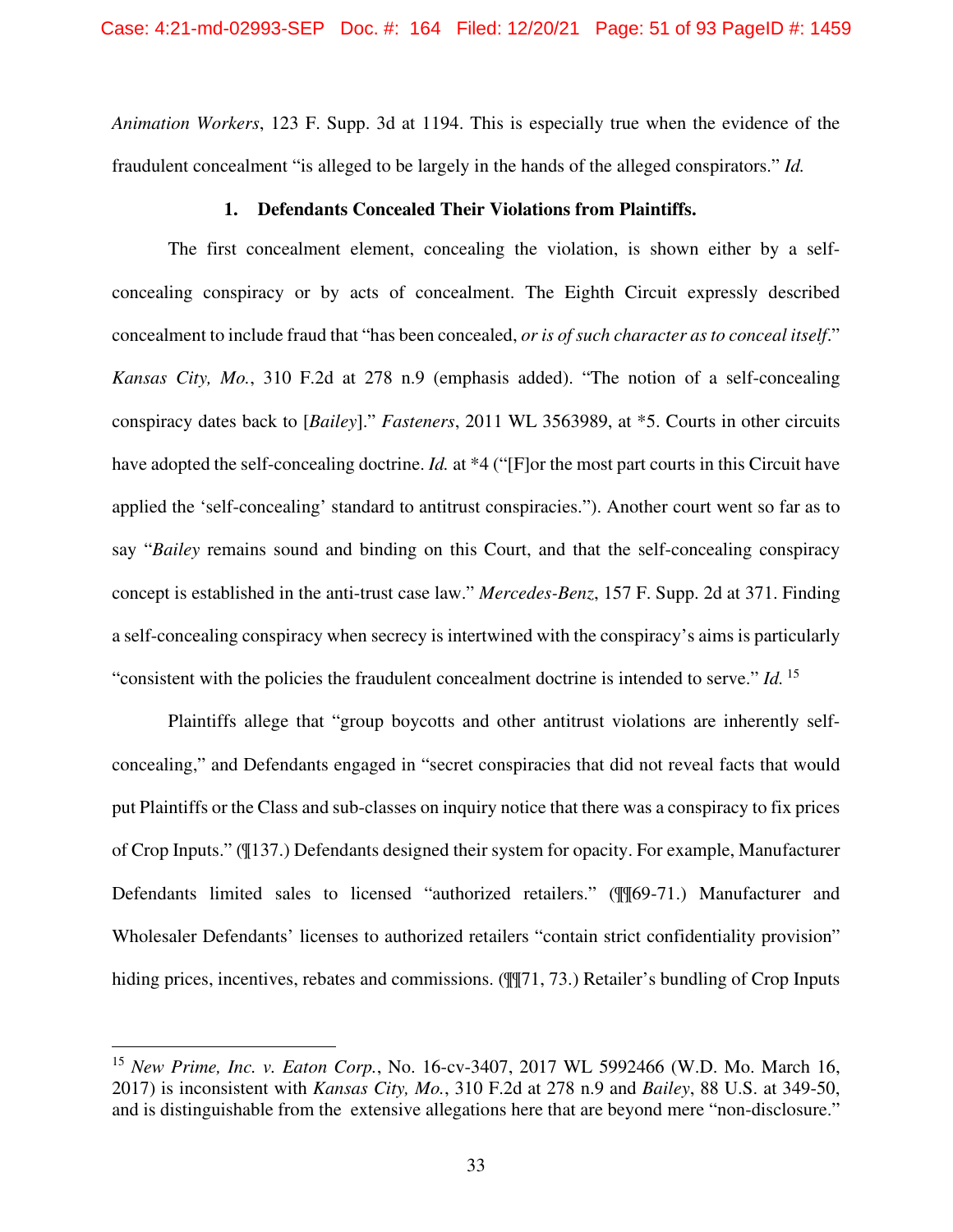#### Case: 4:21-md-02993-SEP Doc. #: 164 Filed: 12/20/21 Page: 52 of 93 PageID #: 1460

"further prevent farmers . . . from accessing pricing data and information about the Crop Inputs market." (¶138.) The ecommerce platforms emerged to modernize the market to avoid exactly this opaque distribution system controlled by Defendants (¶74), so Defendants committed their unlawful group boycott to preserve their secrecy and control of the market. Defendants intertwined secrecy with this conspiracy by deliberately eliminating ecommerce platforms as a transparent lower-priced alternative, denying farmers accurate pricing information and forcing them "to accept opaque price increases" for Crop Inputs. (¶¶9-10.)

Allegations that defendants acted to conceal their conduct also satisfy the concealment element. Basic allegations of concealment are "sufficient to sustain a charge of fraudulent concealment." *Mercedes-Benz*, 157 F. Supp. 2d at 372 (collecting cases); *Bulk Popcorn*, 1990 WL 123753, at \*4 (clandestine communications, rigged bids, and meeting through trade association to "cloak" conspiracy). Defendants hid their violations from Plaintiffs and the Class members by conducting a secret conspiracy, affirmatively hiding their conspiracy from Plaintiffs and deflecting attention from it with pretexts. (¶137.) Defendants' executives met at the CropLife and ARA boards, allowing them to cloak their boycotting and price-fixing discussions in official activities. (¶¶80, 85, 149.) Other executives attended the CropLife PACE Advisory Council meeting, where they discussed at least FBN and their margins. (¶82.) Defendants' pretextual attacks on ecommerce platforms to deflect attention from their conspiracy included data privacy claims and Syngenta's claims about, "product integrity, stewardship, and regulatory compliance." (¶264.)

### **2. Plaintiffs Did Not Discover Their Claims Until 2020.**

Because of the self-concealing nature of the conspiracy and Defendants' affirmative concealment, Plaintiffs and class members were unaware of the conspiracy before government investigations became publicly known. Neither Plaintiffs nor other class members had actual or constructive notice of Defendants' conspiracy until the CCB issued subpoenas in February 2020,

34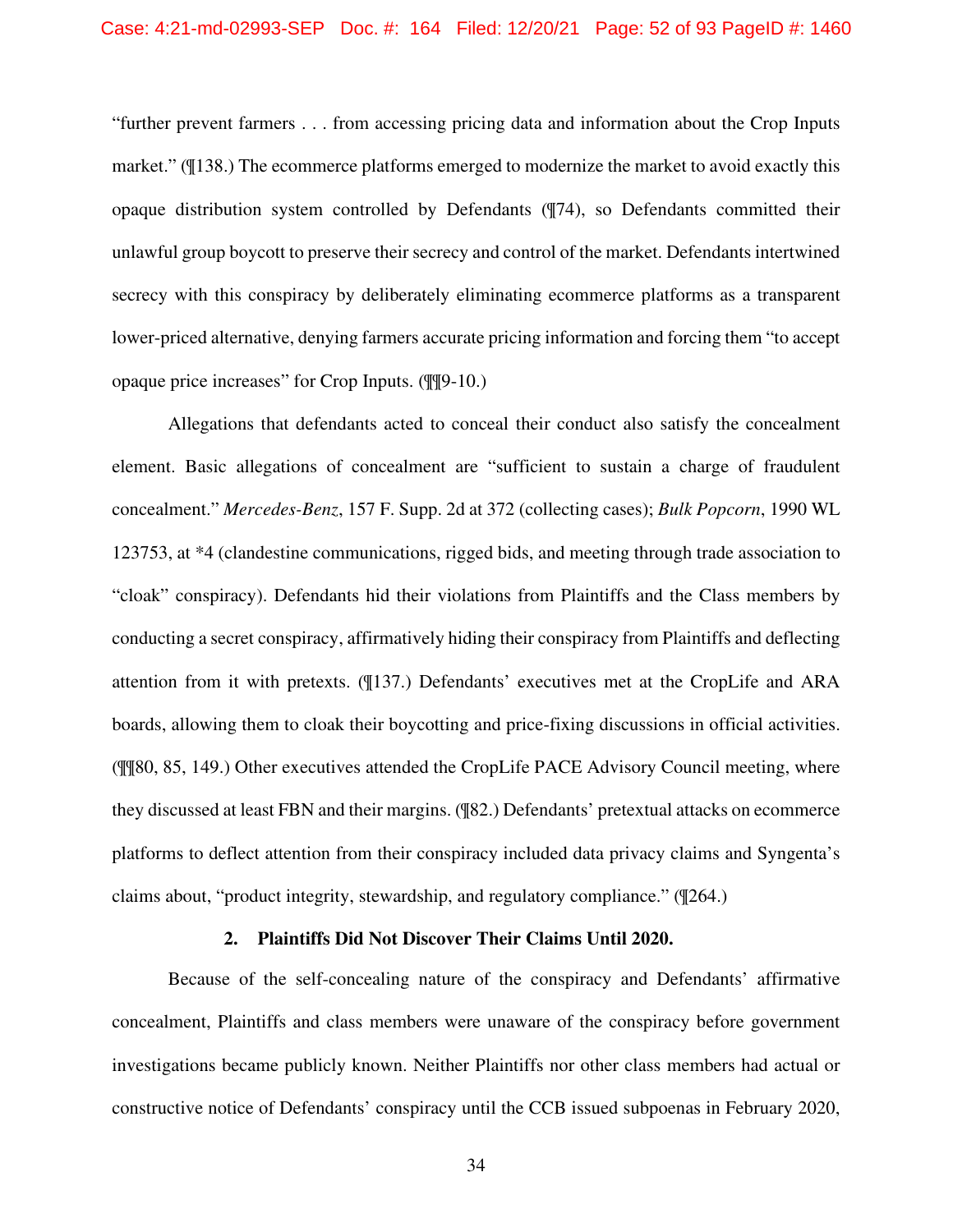or Defendant Corteva disclosed its FTC subpoena in September 2020. (¶140.)<sup>16</sup> In *In re Automotive Parts Antitrust Litigation,* No. 12-md-02311, 2015 WL 10376960, at \*5 (E.D. Mich. Dec. 30, 2015), the court held that plaintiffs "lacked the means to discover the conspiracy" until the investigating body officially announced an enforcement action, despite substantial publicity of an investigation of defendants for a similar conspiracy. Thus, neither Plaintiffs nor other Class members discovered or could have discovered the conspiracy through reasonable diligence until shortly before filing their complaints. (¶139.)

## **3. Plaintiffs Diligently Pursued Their Claims.**

A moving party has the burden to point to undisputed facts "which demonstrate conclusively that plaintiffs had notice of their claims, and, that, had they exercised reasonable diligence, they would have discovered adequate grounds for filing this antitrust lawsuit during the limitations period." *Morton's Mkt.,* 198 F.3d at 832; *Fasteners*, 2011 WL 3563989, at \*5 (same, for motion to dismiss). Accordingly, whether a party fulfilled its duty of reasonable diligence "is typically a fact issue appropriate for a jury." *Abecassis*, 902 F. Supp.2d at 904; *see Edwards v. Nat'l Milk Producers Fed'n*, No. C 11-04766, 2012 WL 12951848, at \*6 (N.D. Cal. Oct. 30, 2012) (finding when reasonable plaintiff should have discovered misconduct "is a factual question which may not be resolved on a motion to dismiss").

Inquiry notice does not begin to run unless the plaintiff "is able, with the exercise of due diligence (*whether or [not] actually exercised*), to ascertain the information needed to file suit." *Morton's Mkt.,* 198 F.3d at 835 (quoting *Marks v. CDW Computer Ctrs., Inc*., 122 F.3d 363, 368 (7th Cir. 1997)). The statute begins to run when the plaintiff "should have discovered the facts

<sup>16</sup> This triggering event distinguishes *Summerhill v. Terminix, Inc.*, 637 F.3d 877, 880-81 (8th Cir. 2011) and *Larey v. Allstate Prop. and Cas. Co*., No. 4:14-cv-04008, 2014 WL 4823872, at \*8 (W.D. Ark. Sept. 26, 2014).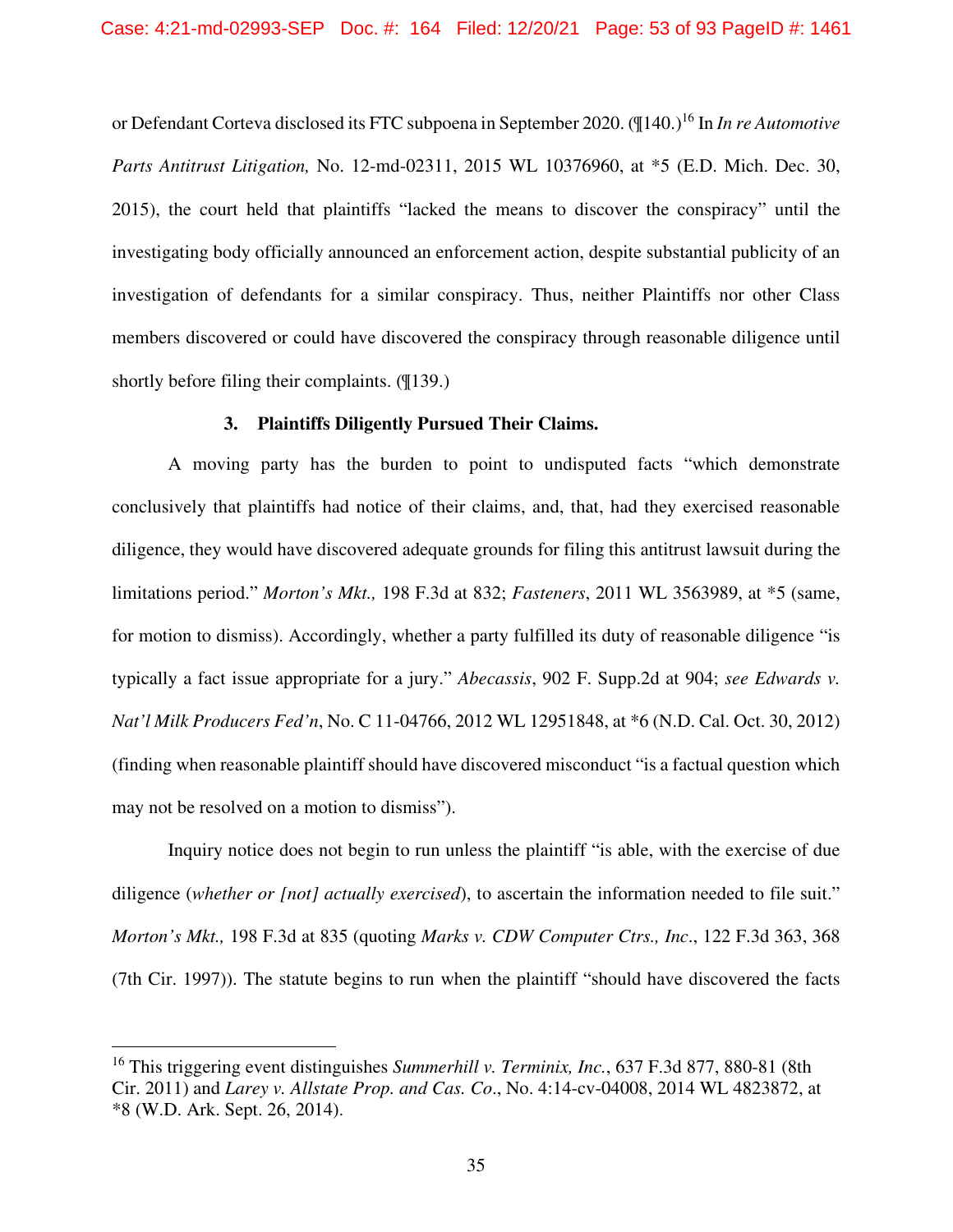supporting their claims. This is true regardless of whether they actually investigated." *Morton's Mkt.*, 198 F.3d at 835 (citing *Marks*, 122 F.3d at 368). Even when some information is public, courts have found such information did not trigger investigative duties unless the information clearly pointed to the defendants and the facts needed to write a complaint. *See, e.g., Auto Parts I*, 2014 WL 4272772, at \*13 (rejecting argument public data showing substantial price increases and susceptible market meant plaintiffs should have discovered conspiracy).

Ironically, while Defendants argue that public information regarding their hostility toward new ecommerce platforms is not sufficient to state a claim, they simultaneously argue Plaintiffs should have pleaded their case based on this information alone, even before the Canadian and U.S. investigations became public. (Dkt. 142 at 47-48.) As demonstrated by the case law above, this position has no merit. Defendants "have made virtually no showing at all regarding what [P]laintiffs would have discovered had they" investigated at that time. *Morton's Mkt.*, 198 F.3d at 833. Based on the self-concealing nature of their conspiracy, Defendant's affirmative concealment, and their continuing antitrust violations, the Court should reject their statute of limitations defense.

#### **VI. PLAINTIFFS SUFFICIENTLY PLEAD THEIR RICO CLAIM.**

RICO is "read broadly" and "liberally construed to effectuate its remedial purposes." *Sedima, S.P.R.L. v. Imrex Co*. *Inc*., 473 U.S. 479, 497-98 (1985); *accord Boyle v. U.S.*, 556 U.S. 938, 950-51 (2009) (noting RICO's "clear but expansive text"). Although "originally enacted to combat organized crime, 'it has become a tool for everyday fraud cases brought against respected and legitimate enterprises.'" *Painters and Allied Trades Dist. Council 82 Health Care Fund v. Takeda Pharm. Co. Ltd.*, 943 F.3d 1243, 1248 (9th Cir. 2019). For example, the Eighth Circuit recently affirmed the class certification of RICO claims for business-to-business overpayments stemming from a systemic scheme to defraud. *Custom Hair Designs by Sandy v. Cent. Payment Co., LLC ("CPAY")*, 984 F.3d 595, 602 (8th Cir. 2020). RICO applies the same in criminal and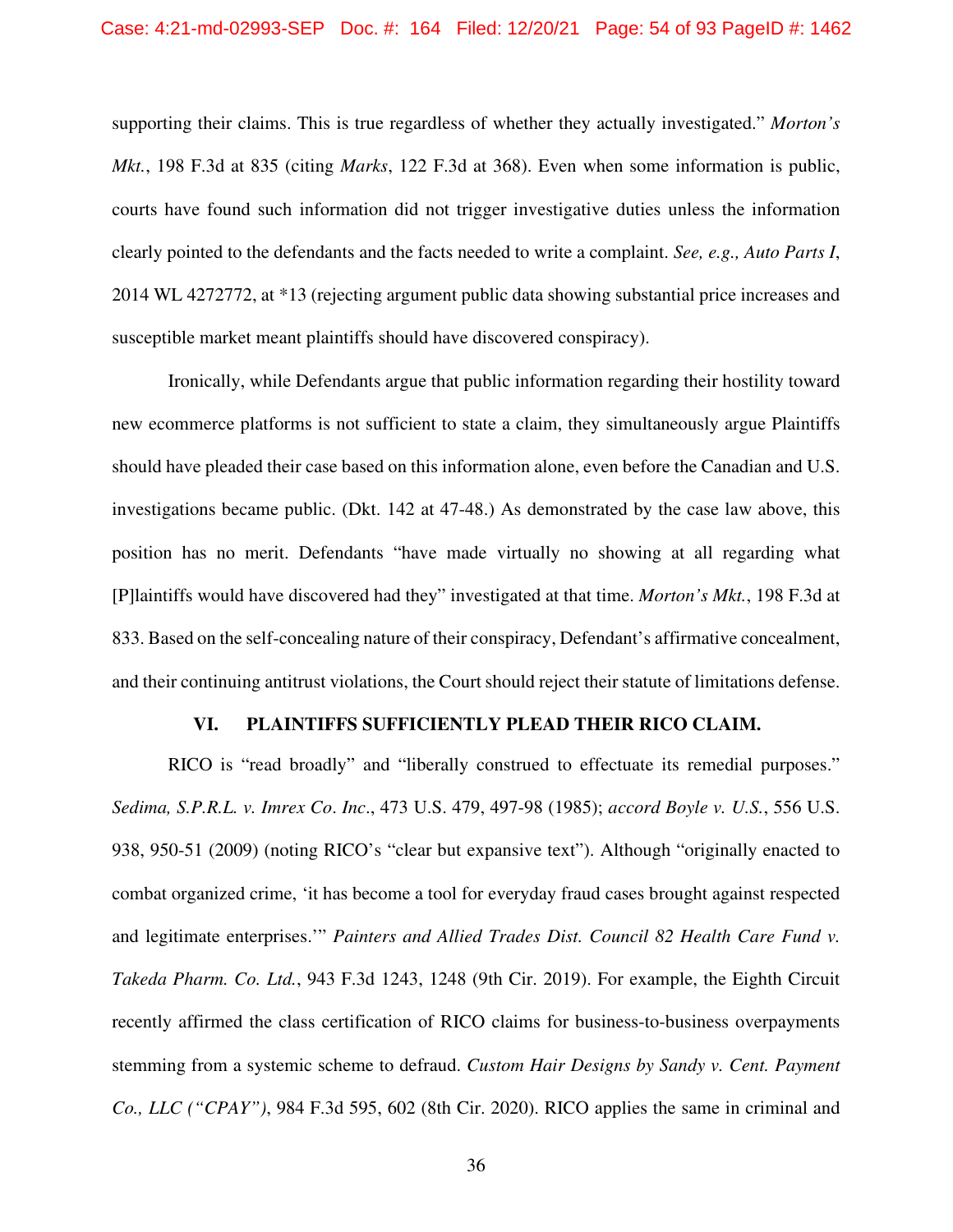civil cases. *H.J. Inc. v. Nw. Bell Tel. Co.*, 492 U.S. 229, 232 (1989). Defendants repeatedly misstate the law by omitting or misrepresenting controlling Supreme Court precedent and ignore the detailed factual allegations in the CAC while cherry-picking individual allegations.

## **A. Plaintiffs Plead Mail/Wire Fraud Predicate Acts with Sufficient Particularity.**

The heightened Rule 9(b) standard applies *only* to allegations of mail and wire fraud, not to the entire RICO claim. *Abels v. Farmers Commodities Corp.*, 259 F.3d 910, 919-21 (8th Cir. 2001) (reversing dismissal on this ground). The "gravamen" of mail/wire fraud is the "scheme to defraud;" "the indictable act" is "the use of the mails with the purpose of executing or attempting to execute a scheme to defraud." *Bridge v. Phoenix Bond & Indem. Co.*, 553 U.S. 639, 647, 652 (2008). The use of the mails and wires "need not be an essential element of the scheme. It is sufficient if the mailing is incident to an essential part of the scheme, or a step in [the] plot." *United States v. Fiorito*, 640 F.3d 338, 347 (8th Cir. 2011). In reviewing the scheme, the "fraudulent aspect is measured by a non-technical standard" and considers if Defendants' conduct "fails to conform to standards of moral uprightness, fundamental honesty, and fair play." *Abels*, 259 F.3d at 918.

The purpose of Rule 9(b) is to provide notice so a defendant can respond. *In re EpiPen Direct Purchaser Litig.* ("*EpiPen*"), No. 20-CV-0827, 2021 WL 147166, at \*19 (D. Minn. Jan. 15, 2021). "The level of particularity required depends on the nature of a case." *E-Shops Corp. v. U.S. Bank Nat'l Ass'n*, 678 F.3d 659, 663 (8th Cir. 2012). A plaintiff "need not allege the specific details of every fraudulent claim …[but instead ] some representative examples of the fraudulent conduct with particularity." *Allstate Ins. Co. v. Linea Latina de Accidentes, Inc.*, 781 F. Supp. 2d 837, 846 (D. Minn. 2011); *accord Young v. Wells Fargo & Co.*, 671 F. Supp. 2d 1006, 1031 (S.D. Iowa 2009).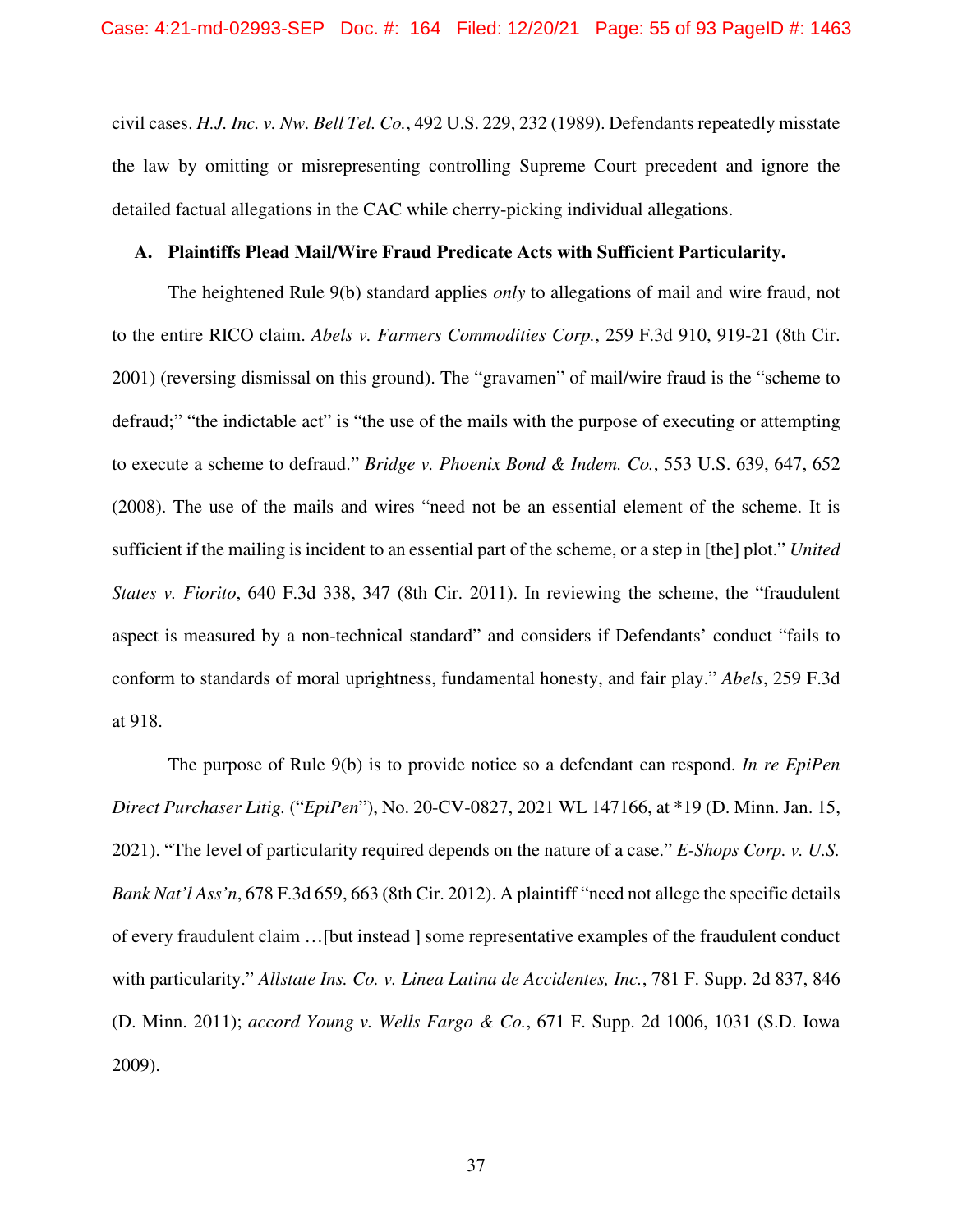Plaintiffs are also not expected to provide highly specific detail on facts exclusively within a defendant's control. "Where a plaintiff is not a party to a communication, particularity in pleading may become impracticable." *Abels*, 259 F.3d at 921. It is "only fair to give" plaintiffs "the benefit of discovery" before requiring they "plead facts that remain within the defendants' private knowledge." *Id.* Thus, this Circuit has "declined to require, before discovery, the pleading of dates and times of communications in furtherance of a scheme to defraud, where the complaint alleges facts supporting the inference that the mails or wires were used." *Id.*

Plaintiffs set out in detail how Defendants worked together as an association-in-fact enterprise to manipulate the Crop Inputs market by blocking access by ecommerce platforms. Plaintiffs provided representative examples of specific mails and wires used to further this scheme where public information is available. These include:

- As FBN launched, Defendants sent mails and wires with false claims, half-truths, and material omissions to discourage consumers' use of the platform: (1) in 2016, Defendant CHS sent a letter to farmers through the mails/wires; (2) in fall 2018, Syngenta executive gave an interview over the wires. (¶¶77, 97, 264.) It was reasonably foreseeable that these statements would be disseminated widely over the wires.
- In March 2018, Defendant Syngenta sent a letter to vendors over the mails and wires regarding its audit initiative to stop sales to FBN. (¶¶98, 264.) Defendants Bayer, BASF, and Corteva also used audits to stop sales. (¶99.) It is also a reasonable inference that steps in these audits required further uses of the mails and wires.
- On March 31, 2018, Defendant Federated sent an email over the wires pressuring its manufacturing partner to not do business with FBN. ( $\mathbb{q}\mathbb{q}$ 104, 264.)
- On April 16, 2018, Defendant Univar distributed talking points to retailers and manufacturers with false representations, half-truths, and omissions about FBN to further the scheme to keep these platforms off the market. (¶¶105, 264.)
- Defendants refused to sell or provide products to FBN or other ecommerce platforms. In Canada, these refusals were done through written communications. (¶107.) It is a reasonable inference that the mails and wires were similarly used by all Defendants here.
- Defendants could not have accomplished an industry-wide boycott of FBN and other ecommerce platforms without some use of the mails and wires to coordinate. (¶96.) As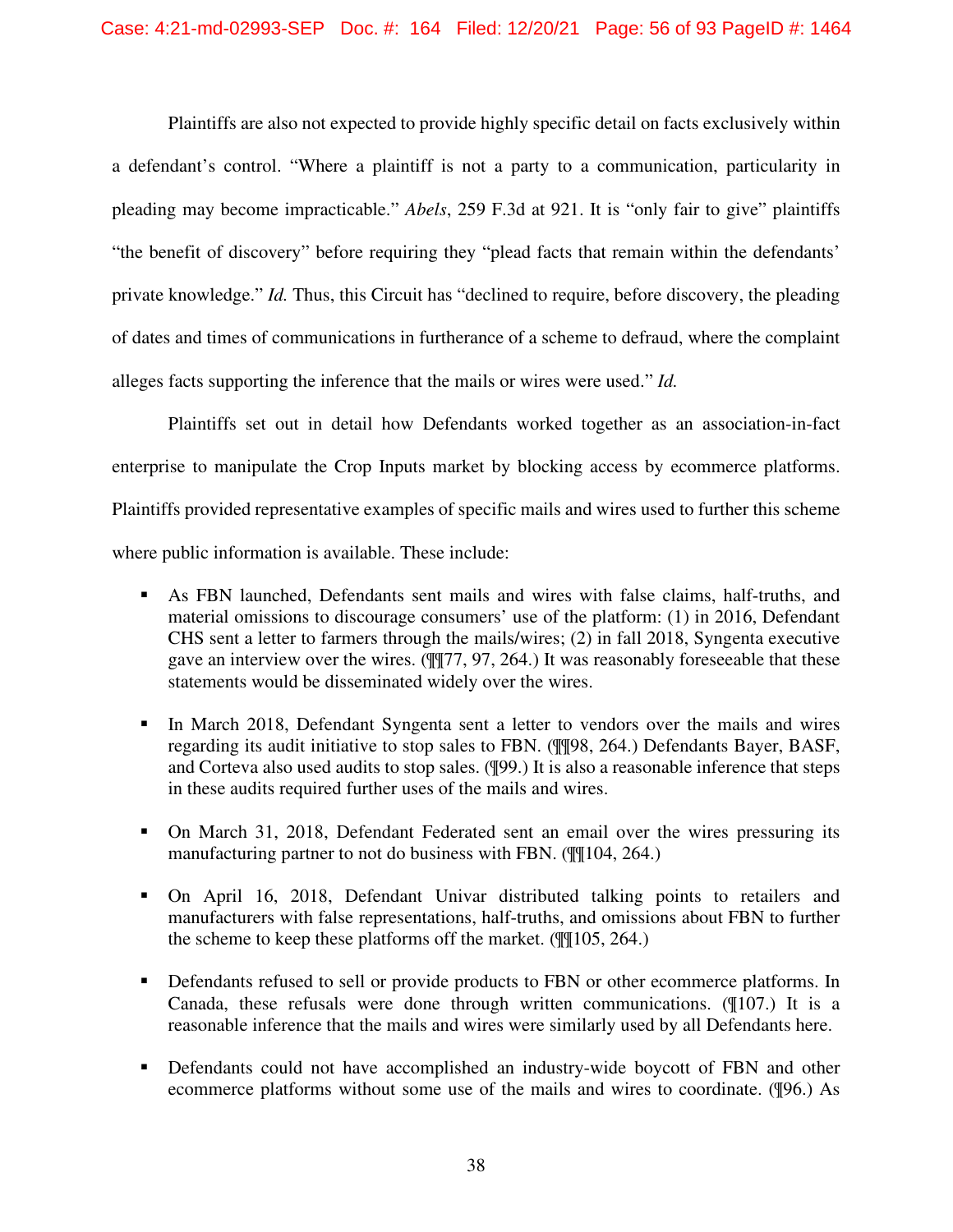demonstrated by the investigations into the part of the scheme carried out in Canada, multiple internal and external communications were used to coordinate that part of the boycott. (¶¶102-08.) Accordingly, there is also a reasonable inference that the mails and wires were used to further the scheme. *See Abels*, 259 F.3d at 921.

 Additionally, Defendants' use of benchmarking services to privately coordinate presumably relied on wires to disseminate benchmarking information. (¶¶87-91.)

Because the scheme was accomplished largely through private communications among Defendants, this level of specificity is sufficient. Indeed, Defendants have exclusive control of these communications and Plaintiffs cannot be expected to know their content without discovery. *Abels*, 259 F.3d at 921; *EpiPen*, 2021 WL 147166, at \*19. Finally, Defendants are already wellnoticed to "potentially damaging allegations" as evidenced by government investigations into their possible anticompetitive actions. (¶¶11, 13, 117-20.)

# **B. Defendants' Long-Running and Ongoing Actions Demonstrate a Pattern of Racketeering Activities.**

Defendants engaged in a systematic pattern of racketeering through their repeated use of mails and wires to perpetuate the scheme to defraud. A pattern of racketeering is "at least two acts of racketeering activity" occurring within a ten-year period. 18 U.S.C. § 1961(5). This generally requires that the racketeering predicate acts be (1) "related" and (2) "that they amount to or pose a threat of continued criminal activity." *H.J.*, 492 U.S. at 239. Defendants participated in a farreaching and continued use of the mails and wires to perpetuate the scheme to defraud which violated the foundational tenets of "moral uprightness, fundamental honesty, and fair play." *Abels*, 259 F.3d at 918. Because each Defendant had fraudulent intent, <sup>17</sup> they are equally liable. *U.S. v. Earles*, 955 F.2d 1175, 1177 (8th Cir. 1992) ("One who knowingly participates in an ongoing mail

<sup>&</sup>lt;sup>17</sup> Defendants do not challenge Plaintiffs' intent allegations.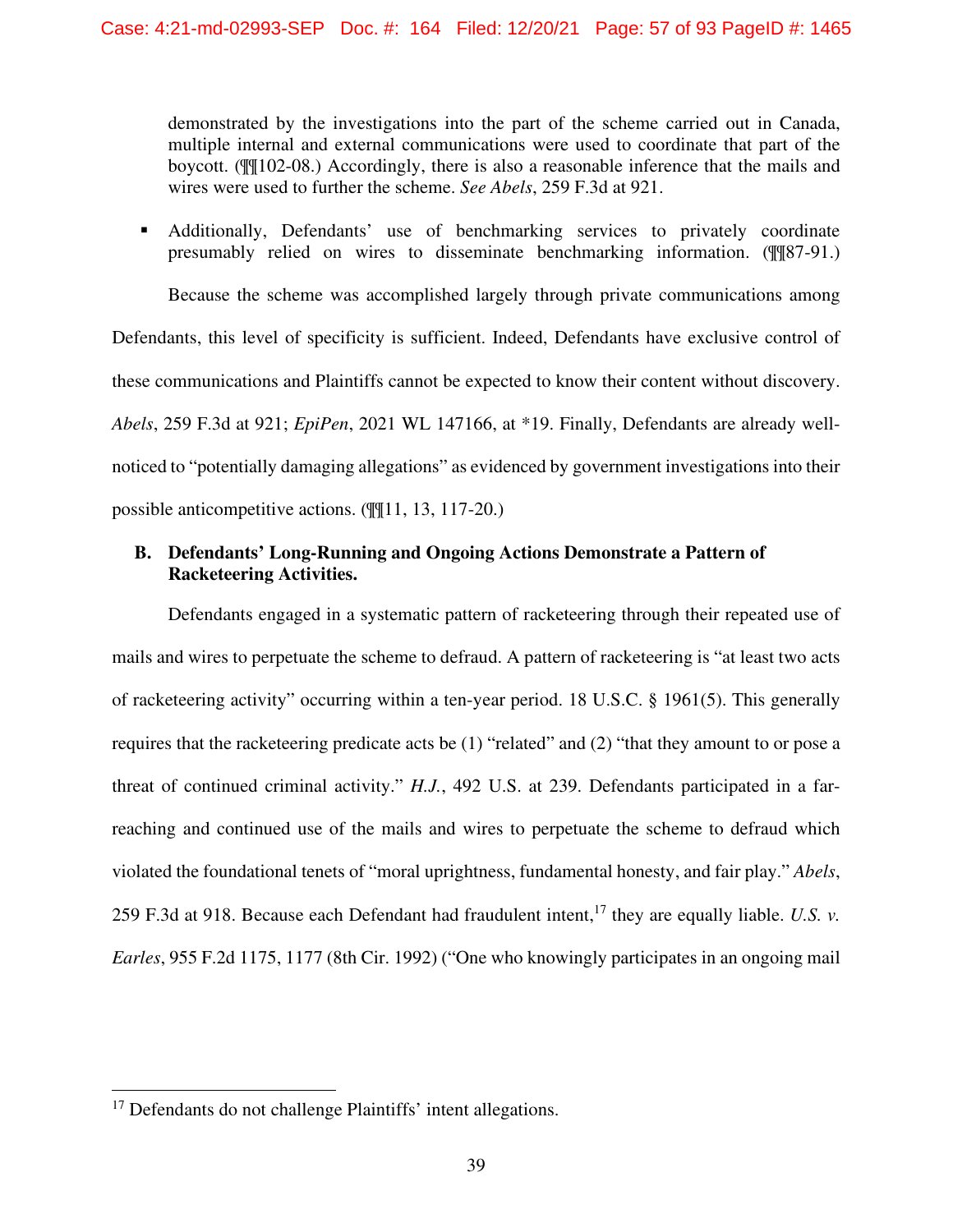fraud devised by another is guilty of mail fraud."). RICO reaches all who play some part in directing the enterprise's affairs whether "directly or indirectly." 18 U.S.C. § 1962(c).

"[R]outine business communications" *can* constitute mails and wires in furtherance of a scheme to defraud." *Abels*, 259 F.3d at 918, 921. In fact, "no misrepresentations need be transmitted by mail or wire: even routine business communications in these media may suffice to make a scheme of false dealing into a federal offense." *Id.* at 918; *accord Bridge*, 553 U.S. at 652 (stating that "the indictable act" is "not the fraudulent misrepresentation, but rather the use of the mails with the purpose of executing or attempting to execute a scheme to defraud"). Moreover, a coordinated group boycott violating the principles of fair play went far beyond the use of the mails and wires for routine purposes. The predicate acts alleged had the "common purpose" to artificially maintain high prices and retain farmer data by blocking ecommerce platforms. *Abels*, 259 F.3d at 919.

Plaintiffs allege predicate acts reaching back to at least 2016. (¶¶71, 104-06, 264.) At least five years of ongoing fraud is more than enough to demonstrate repeated behavior, and not "sporadic activity." *Atlas Piling Driving Co. v. DiCon Fin. Co.*, 886 F.2d 986, 994 (8th Cir. 1989) (three years sufficient). The pattern of racketeering is also open-ended because the scheme to defraud continues today; FBN and other online crop input sellers still cannot reliably access Manufacturer Defendants' products. ( $\frac{1000 - 10}{109 - 10}$ ) As a result of this open-ended threat, farmers continue to pay artificially inflated prices for their Crop Inputs.

Further, the acts of racketeering are related because their purpose is to prevent access to cheaper alternatives and obscure market structure by manipulating the market to eliminate ecommerce crop input platforms. (¶¶71, 104-06, 264.) These mails and wires are all aimed at exploiting similar victims: American farmers who use the Crop Inputs on their own land.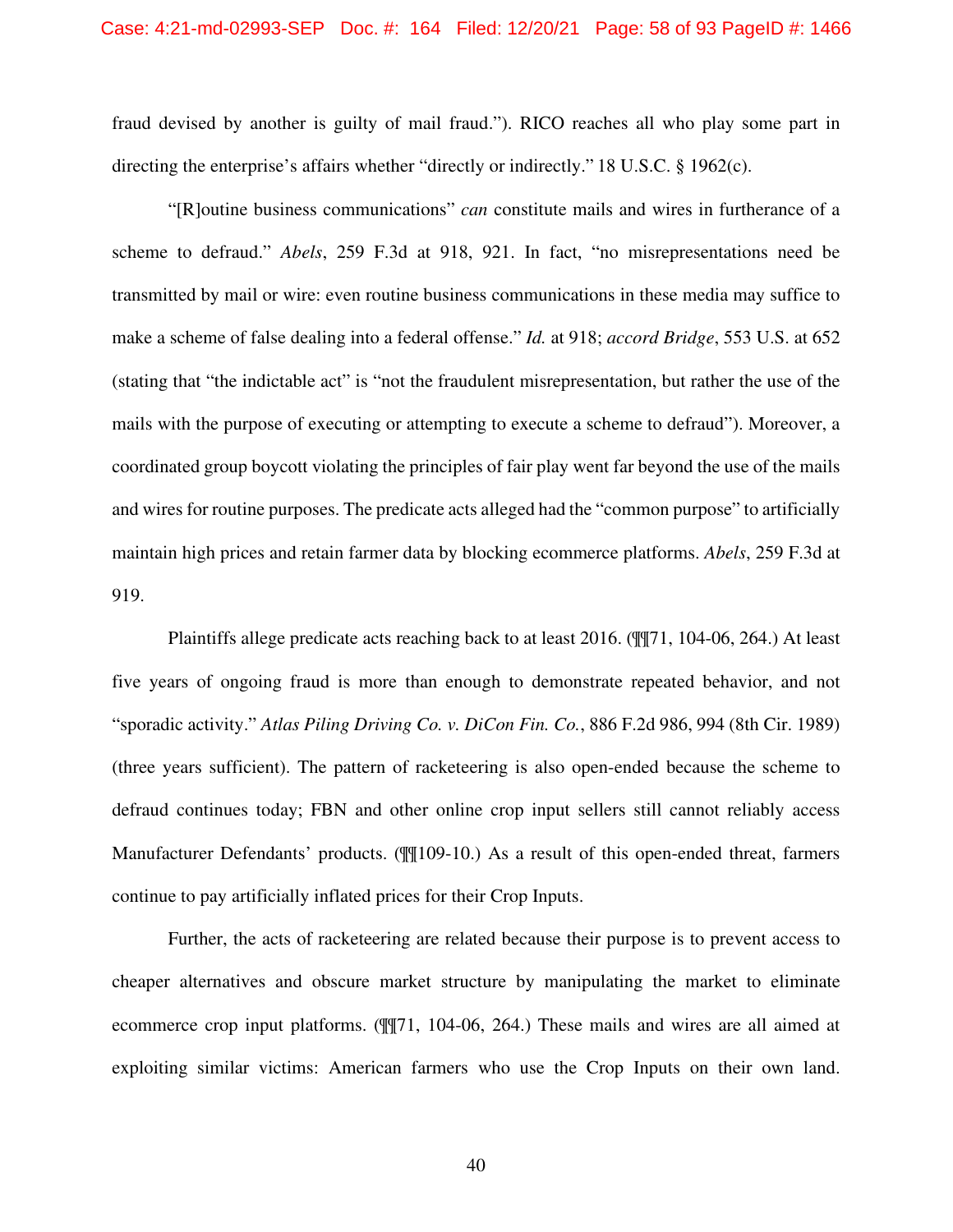Defendants rely on the complex web of entities and participants to carry out these acts of mail and wire fraud, enriching one another and the group in such a manner that no individual participant could have achieved by itself engaged in a unilateral fraud scheme.

## **C. Long-Term Relationships and Collective Efforts Constitute a RICO Enterprise.**

An "enterprise" includes "any individual, partnership, corporation, association, or other legal entity, and any union or group of individuals associated in fact although not a legal entity." 18 U.S.C. § 1961(4). Plaintiffs allege that Defendants engaged as a "group of individuals associated in fact although not a legal entity," also known as an association-in-fact ("AIF") enterprise. In its seminal case on this element, the Supreme Court stressed that the enterprise element is "expansive," "obviously broad," and was written to have a "wide reach." *Boyle*, 556 U.S. at 944. And this element, like RICO overall, must be "liberally construed" in plaintiff's favor. *Id.* Defendants ignore the three-factor test set out in *Boyle* (they fail to even cite it), which only requires that plaintiffs allege "three structural features": (1) a common purpose; (2) relationship among those associated with the enterprise; and (3) longevity. *Id.* at 946. Defendants claim the Eighth Circuit also requires a plaintiff show "an ascertainable structure distinct from the conduct of a pattern of racketeering[,]" relying heavily on *Crest Constr. II v. Doe*, 660 F.3d 346, 354 (8th Cir. 2011). (Dkt. 142 at 54.) But such a formulation was rejected in *Boyle* and there is no indication the Eighth Circuit intended to reject the Supreme Court's formulation in *Boyle* when it simply quoted pre-*Boyle* legal standards without analysis.

*No Independent Ascertainable Structure Requirement*. In *Boyle*, the Supreme Court rejected decisions that required the "structure" of the enterprise to be tangible. 556 U.S. at 947-49. It also expressly rebuffed the defendant's suggestions that the jury should have been instructed that an "ascertainable structure" was required and that the structure could not be shown through the pattern of racketeering activity, saying ascertainability was "redundant and potentially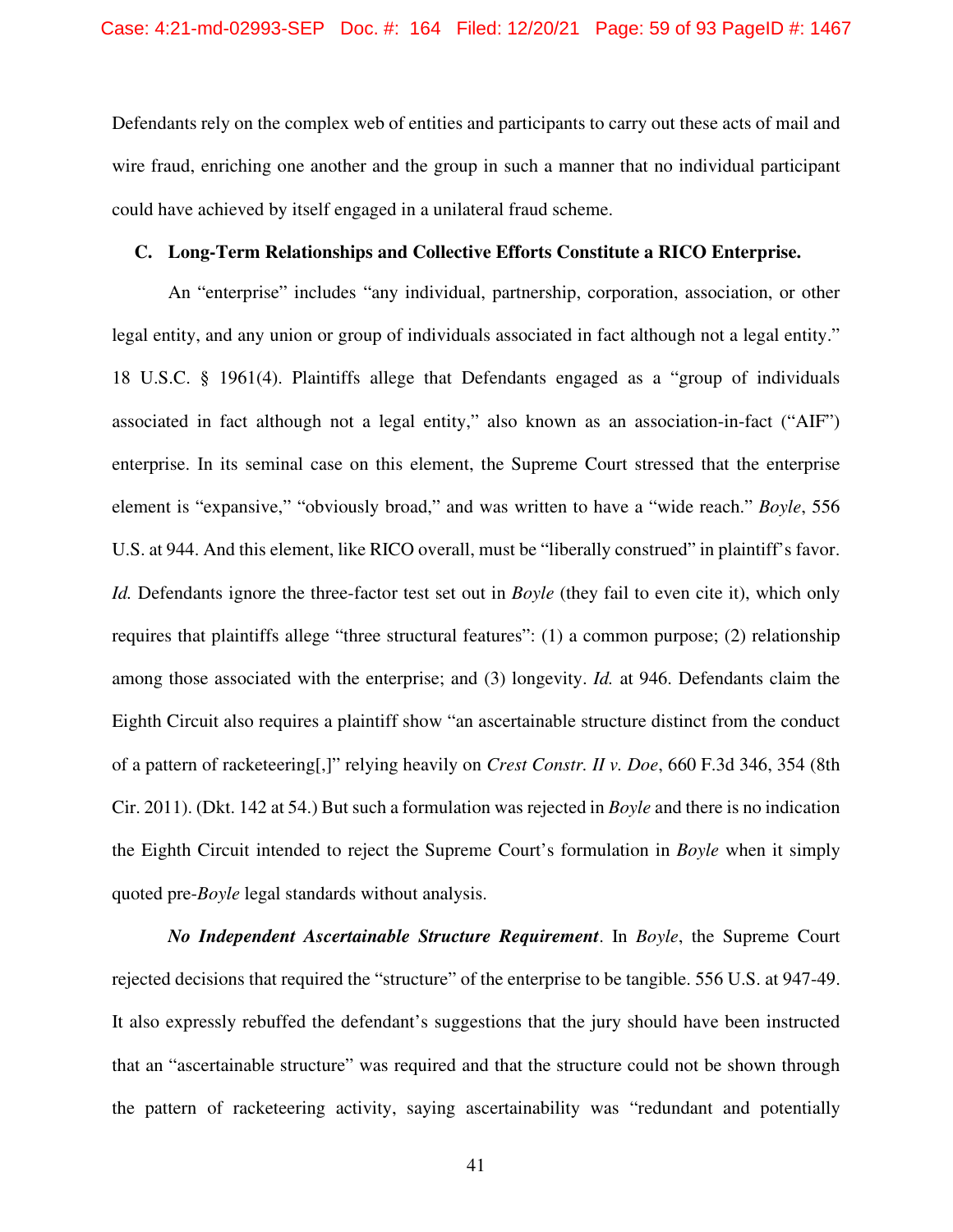misleading." *Id.* at 947. The Supreme Court held that while enterprise is a distinct element from racketeering, it would be "incorrect" to say "that the existence of an enterprise may never be inferred from the evidence showing that persons associated with the enterprise engaged in a pattern of racketeering activity." *Id.* In fact, evidence of these elements may "coalesce" and "a group that does nothing but engage in extortion through old-fashioned, unsophisticated, and brutal means may fall squarely within the statute's reach." *Id.* at 947-48; *accord United States v. Hutchinson*, 573 F.3d 1011, 1021 (10th Cir. 2009) (Gorsuch, J.) (explaining the change post-*Boyle* and concluding "no purpose or economic significance beyond or independent of the group's pattern of racketeering activity" is required). As this Court concluded, after *Boyle*, the enterprise element is "more flexible" because an enterprise can be inferred by proof of nothing more than the pattern of racketeering activity. *Aguilar v. PNC Bank, N.A.*, No. 14-cv-985, 2014 WL 12700618, at \*9 (E.D. Mo. Nov. 19, 2014).

Ignoring *Boyle*, Defendants insist that the Eighth Circuit requires: (1) an "ascertainable structure," (2) evidence that "the enterprise would still exist were the predicate acts removed from the equation." (Dkt. 142 at 73.) Defendants rely on *Crest*. But, as multiple courts in this Circuit have explained, that decision is not to the contrary:

[T]he Eighth Circuit in *Crest* determined that the plaintiffs' complaint failed "to establish how the Defendants are associated with each other or the RICO enterprise." Notably, the complaint in *Crest* is not quoted at length . . . and is not publicly available . . . . It is nevertheless evident from the Eighth Circuit's opinion that the adequacy of the enterprise allegations did not present a close question. The circuit, therefore, was not called upon to parse the rule of *Boyle.* The *Crest*  opinion's quotations of pre-*Boyle* cases . . . are not accompanied by analysis of the effect of *Boyle*'s holding. It is not reasonable, in this Court's opinion, to infer from the inclusion of those references a considered decision on the part of the Eighth Circuit to deviate from a rule clearly set out by the Supreme Court.

*Target Corp. v. LCH Pavement Consultants, LLC*, No. 12-1912, 2013 WL 2470148, at \*3 (D. Minn. June 7, 2013); *Allstate*, 781 F. Supp. 2d at 843-44 (same and citing four other circuits).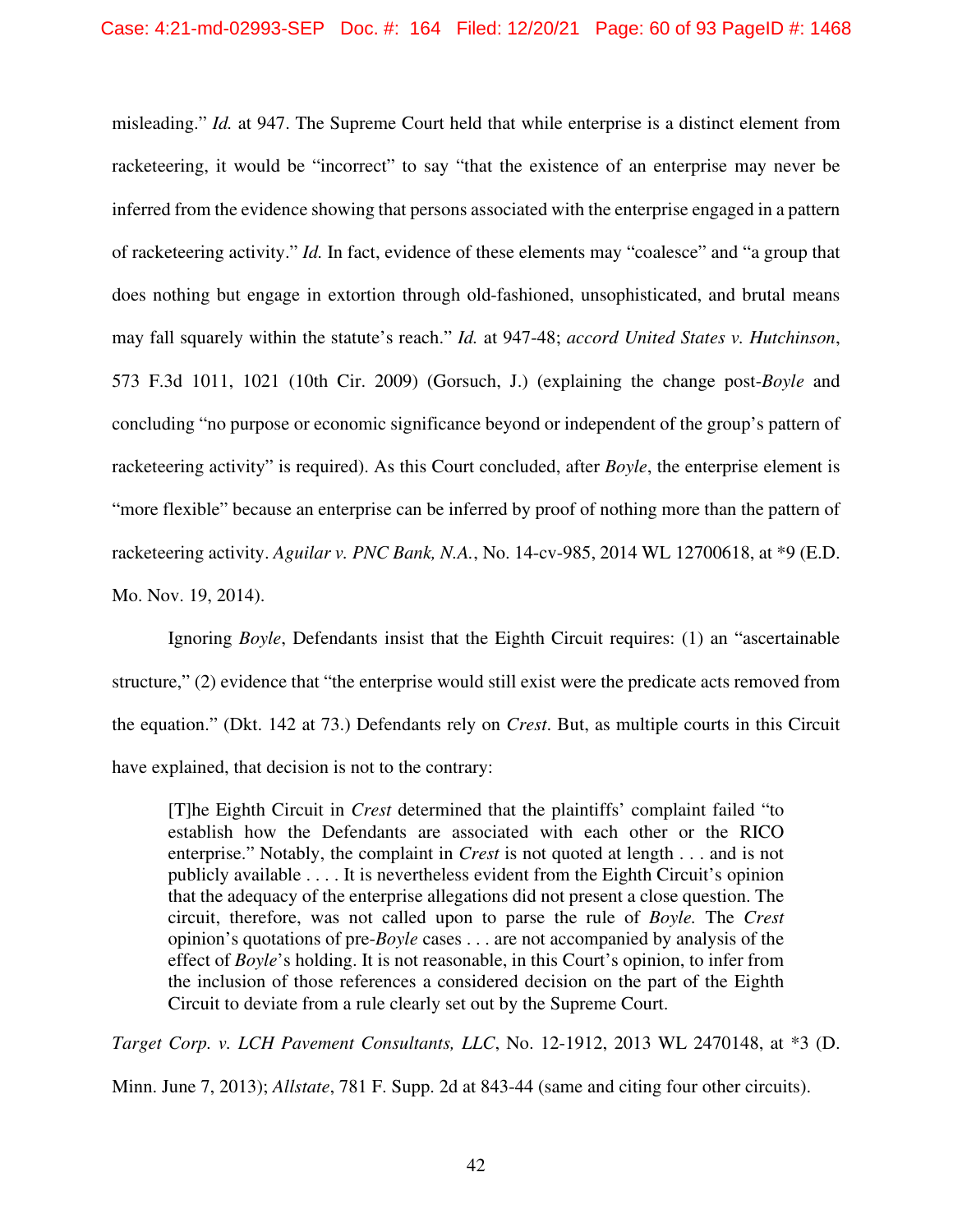**Boyle** *Test*. Plaintiffs have amply demonstrated all requirements for an enterprise (purpose, relationship, and longevity). Defendants do not directly challenge sufficiency on any of the actual *Boyle* requirements. Defendants "associated together for a common purpose of engaging in a course of conduct[,]" *United States v. Turkette*, 452 U.S. 576, 583 (1981), to institute their scheme to maintain supracompetitive prices, unfettered access to crucial farmer data, and deny farmers access to market information by stifling transparent pricing and product information services like FBN.<sup>18</sup> Each member of the enterprise acted to further the enterprise's goals, and the "mutual" benefit" to the Defendants "shows that [the] enterprise[] had a common purpose." *EpiPen*, 2021 WL 147166, at \*9. Indeed, as in *EpiPen*, Defendants' actions would not make economic sense unless they are understood through coordinated, illicit activity. (¶¶71, 93-96, 111-15.)

Plaintiffs also allege relationships between Defendants, and not just parallel activity. These relationships existed through their regular business transactions as well as through regular trade association meetings. (¶¶80, 82, 85-86, 256.) These relationships would continue to exist even if Defendants were not also working together to boycott FBN and other ecommerce provisions. Accordingly, Plaintiffs have also met the pre-*Boyle* standard of showing a distinct structure outside the pattern of racketeering. *EpiPen*, 2021 WL 147166, at \*10 (concluding distinct structure shown when defendants also had ongoing legitimate business interactions); *Handeen v. Lemaire*, 112 F.3d 1339, 1352 (8th Cir. 1997) (concluding legal entities with ongoing operations meet the independent structure requirement); *Secure Energy, Inc. v. Coal Synthetics*, No. 4:08-cv-01719, 2009 WL 10694916, at \*9 (E.D. Mo. June 8, 2009) (same).

<sup>18</sup> The "common purpose" of the enterprise "does not itself have to be fraudulent." *In re JUUL Labs Inc., Mktg., Sales Practices, and Prods. Liab. Litig*., 497 F. Supp. 3d 552, 598 (N.D. Cal. 2020). *Boyle* says only "common purpose."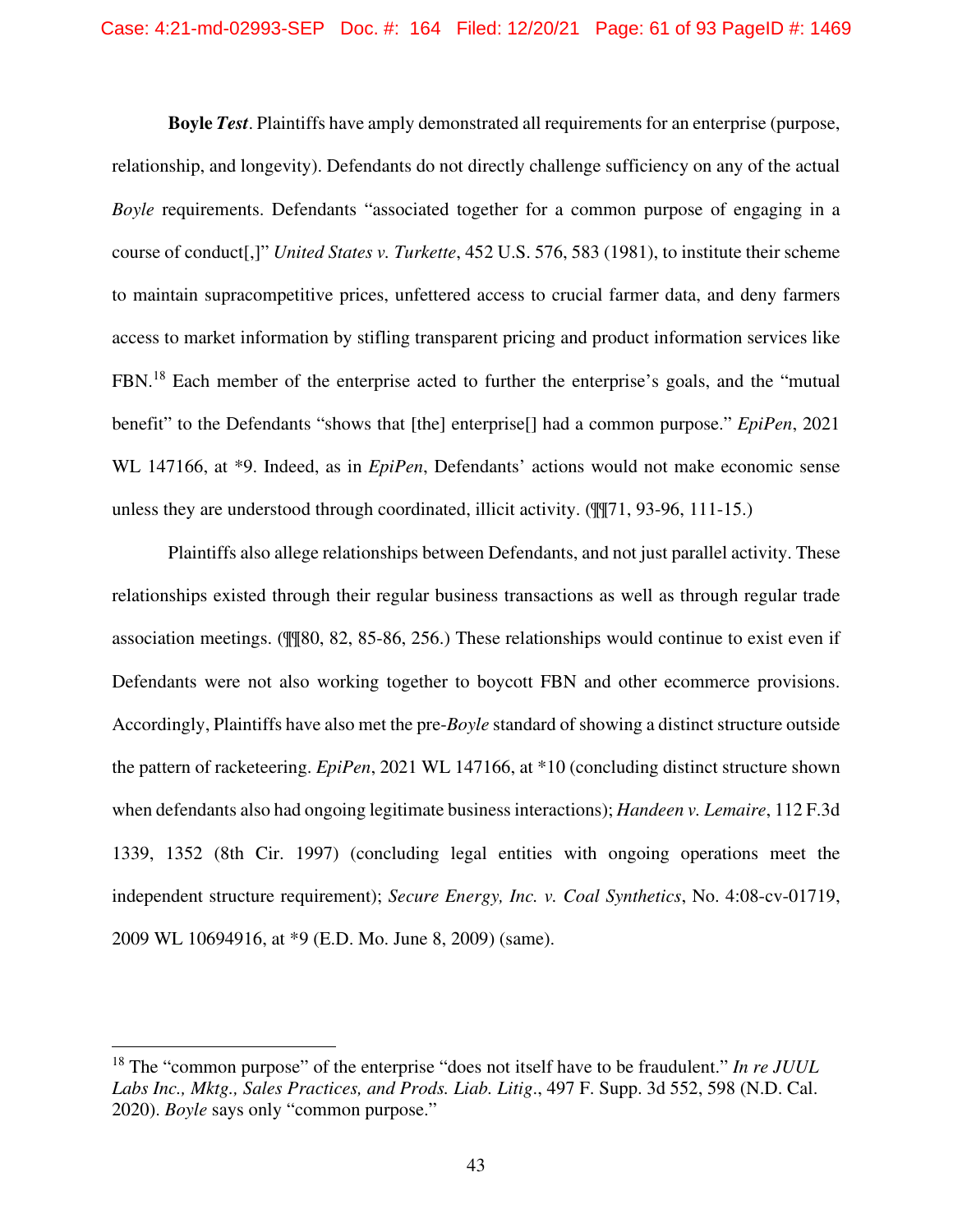Defendants fault Plaintiffs for not alleging the structure of the AIF enterprise or Defendants' roles. (Dkt. 142 at 74.) But there is no requirement for any particular structure beyond showing a "continuing unit that functions with a common purpose." *Boyle*, 556 U.S. at 948. There is no need to allege "a hierarchical structure," "chain of command," particular method of decision making, "fixed roles," "regular meetings," or "established rules and regulations." *Id.* Defendants' suggestion that Plaintiffs must set out particular roles and structures is directly counter to *Boyle*.

## **D. Plaintiffs Have Standing as the Direct and Foreseeable Victims of the Conspiracy.**

Standing is decided on the pleadings, and "general factual allegations" are sufficient. *Iowa League of Cities v. Env't Prot. Agency*, 711 F.3d 844, 869 (8th Cir. 2013). A civil RICO plaintiff must show the injury occurred "by reason of" the racketeering. *Holmes v. Sec. Inv. Prot. Corp.*, 503 U.S. 258, 278-79 (1992). This requires a RICO plaintiff show "some direct relation between the injury asserted and the injurious conduct alleged." *Id.* at 268. To meet this requirement, Plaintiffs must plausibly allege that Defendants' predicate acts were both the "but-for" and "proximate" causes of their injuries. *Hemi Grp., LLC v. City of New York, N.Y.*, 559 U.S. 1, 9 (2010). As the Eighth Circuit recently emphasized, the central question for proximate causation is not about reliance but "whether the alleged violation led directly to the plaintiff's injuries." *CPAY*, 984 F.3d at 602.

The Supreme Court has concluded that reliance is simply evidence to be weighed in the larger causal analysis; it is not a separate burden or element. *Bridge*, 553 U.S. at 659. While the Supreme Court noted that third-party reliance evidence would likely exist in "most cases" premised on false representations, it did not make it an absolute pleading requirement for all scheme to defraud cases as represented by Defendants. *Id.* After *Bridge*, "[t]he necessity of individual reliance is no longer an aspect of a civil RICO claim." *CGC Holding Co. v. Broad and Cassel*, 773 F.3d 1076, 1092 n.10 (10th Cir. 2014); *accord Allstate Ins. Co. v. Plambeck*, 802 F.3d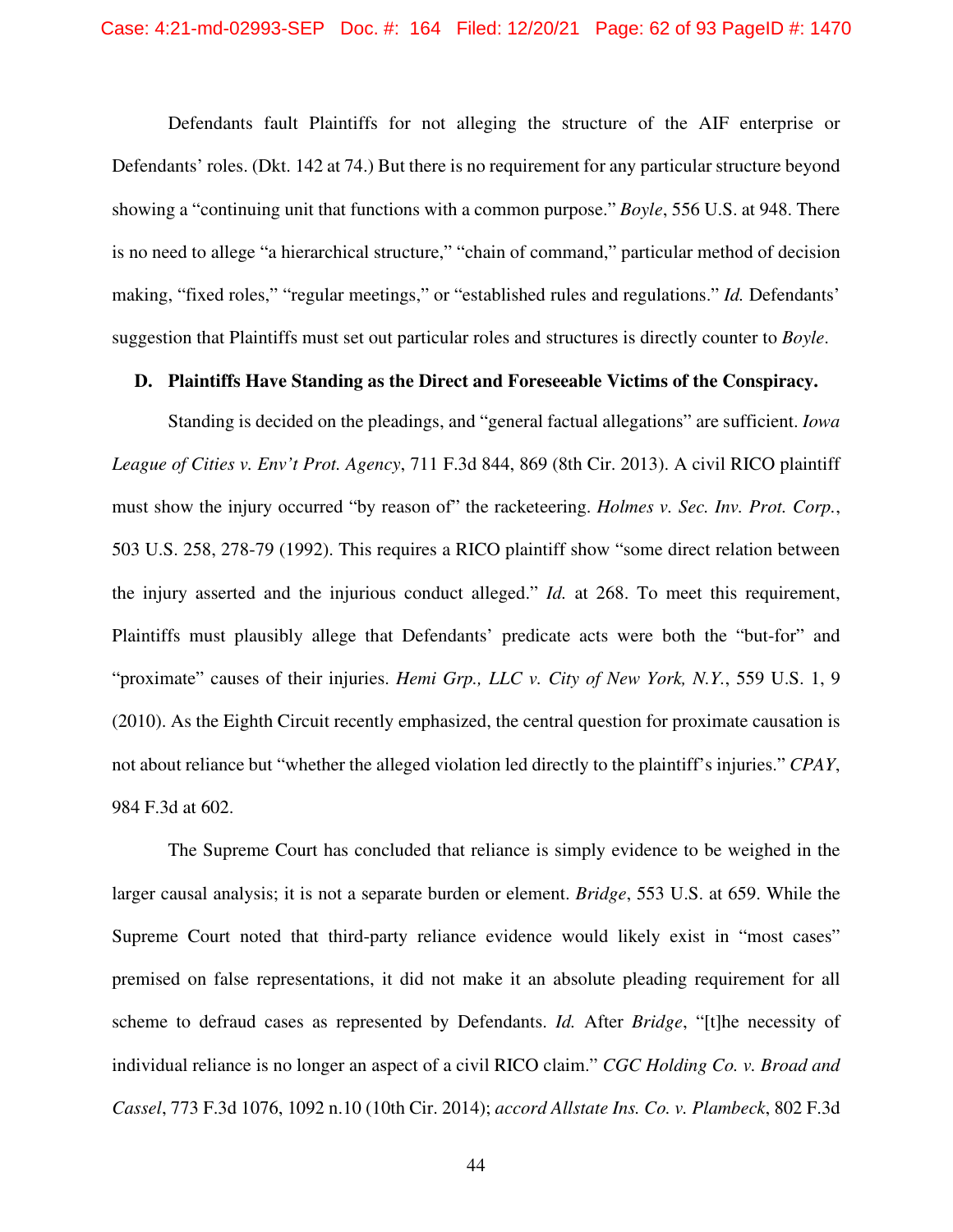665, 676 (5th Cir. 2015) ("In cases predicated on mail or wire fraud, reliance is not necessary."). That is especially true in a case like this where fraudulent concealment and group coercion are central to the scheme to defraud and result in uniform overpayment by all consumers. Such was the central holding of a recent Eighth Circuit RICO class decision when the Court rejected a reliance requirement and found that overpayments, on their own, resulting from a scheme to defraud would satisfy RICO causation and be common to class members. *CPAY*, 984 F.3d at 602- 03; *see also Torres v. SGE Mgmt., LLC*, 838 F.3d 629, 640 (5th Cir. 2016) (no reliance was necessary because the scheme's "structure" and "inherent concealment" led to inevitable injuries regardless of reliance).

Plaintiffs do not need to show that any particular false representation or concealment caused their injuries because *it is the scheme to defraud*, and not any particular mail or wire, that is the "gravamen" of the predicate act. *Bridge*, 553 U.S. at 647, 652. And Plaintiffs have done just that: they are the "primary and intended victims of the scheme to defraud." *Id*. at 650. As alleged, the direct and foreseeable result of a scheme to block ecommerce platforms was to artificially increase Crop Input prices and decrease choice to Plaintiffs. (¶¶1, 5-6, 10, 68-69, 111.) *See CPAY*, 984 F.3d at 602-03; *Torres*, 838 F.3d at 640; *In re EpiPen Mktg., Sales Practices and Antitrust Litig.*, 336 F. Supp. 3d 1256, 1321 (D. Kan. 2018) (allegations of paying artificially inflated prices due to the scheme to defraud were sufficient). Plaintiffs here can draw a straight line from the scheme to defraud and the injuries suffered and that is sufficient.

Even though reliance is not an element, *someone* had to rely on Defendants' scheme to defraud resulting in Plaintiffs' injuries. This situation is like *Bridge*, where if the county (a third party) had not accepted defendant's false attestations, the plaintiff's injury never would have materialized. 553 U.S. at 658-59. Had there been no reliance on the coordinated boycott, there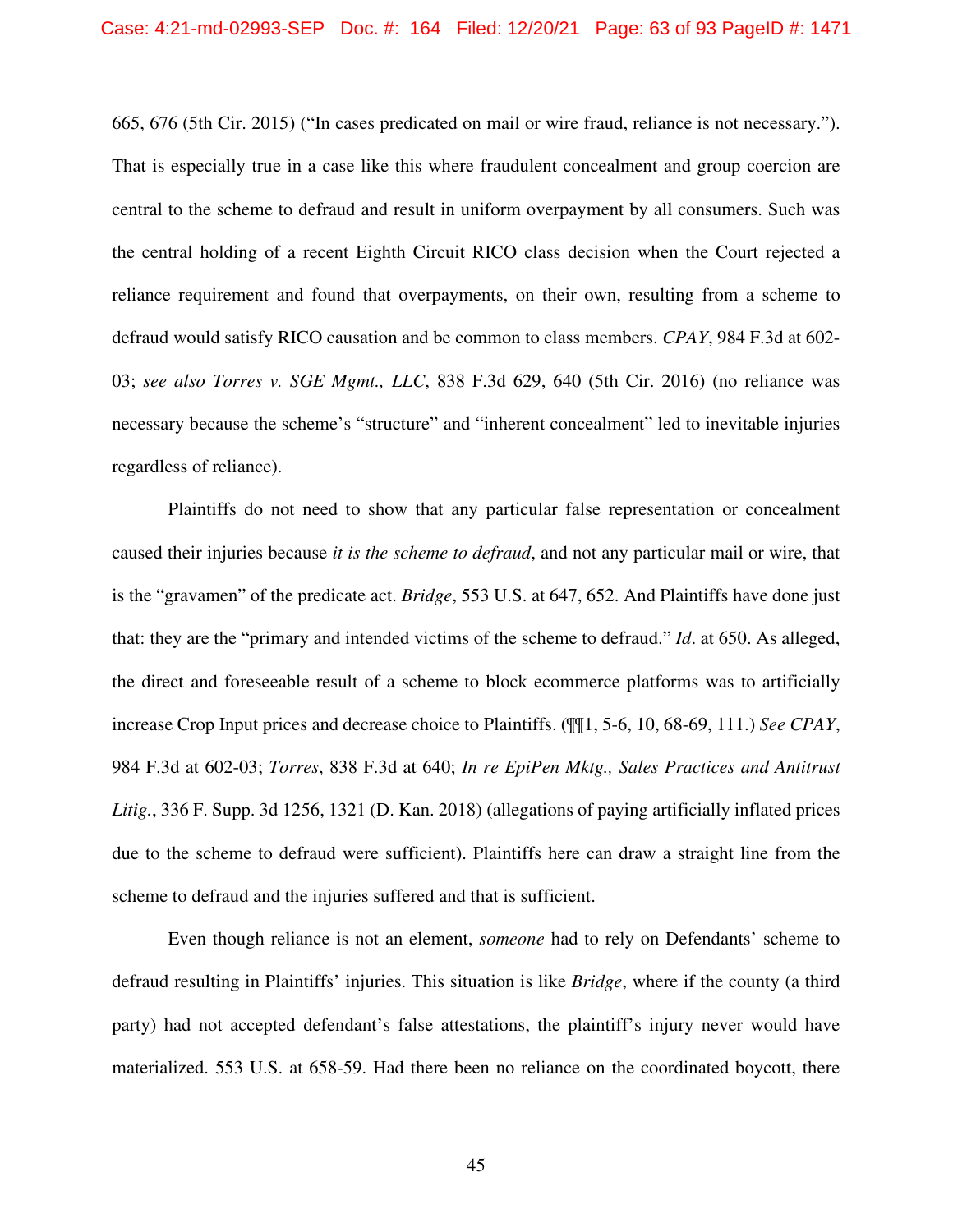Case: 4:21-md-02993-SEP Doc. #: 164 Filed: 12/20/21 Page: 64 of 93 PageID #: 1472

would have been Crop Input products available through ecommerce platforms. A boycott only works if those involved follow the benchmarking and coordinated agreements.

# **VII. DEFENDANTS' STATE-SPECIFIC ARGUMENTS ARE WITHOUT MERIT.**

### **A. Plaintiffs Plausibly Allege a Conspiratorial Agreement to Restrain Trade.**

## **1. Plaintiffs' Allegations of Defendants' Conspiracy Is Sufficient to State a Claim Under the State Antitrust and Consumer Protection Laws.**

Plaintiffs have plausibly alleged the existence of the requisite conspiratorial agreement. Plaintiffs have thus sufficiently alleged the existence of the anticompetitive conduct necessary to maintain their state antitrust, consumer protection, and unjust enrichment claims. *See In re Generic Pharms. Pricing Antitrust Litig.* ("*Generic Drugs*"), 368 F. Supp. 3d 814, 832-33, 839-40 (E.D. Pa. 2019) (denying dismissal of state antitrust and consumer protection claims predicated on allegations sufficient to state claim under overlapping federal antitrust laws); *see, e.g., In re Pork Antitrust Litig.* ("*Pork*"), 495 F. Supp. 3d 753, 791 (D. Minn. 2020) ("Because the Court will deny Defendants' Motion to Dismiss as to the antitrust claims, so too will it deny the Motion as to the Illinois unjust-enrichment claim.").

# **2. Plaintiffs Are Not Required to Plead the Specific Elements of Each State's Unjust Enrichment Regime.**

Unjust enrichment claims in "almost all states at minimum require plaintiffs to allege that they conferred a benefit or enrichment upon defendant and that it would be inequitable or unjust for defendant to accept and retain the benefit." *In re Suboxone (Buprenorphine Hydrochloride & Naloxone) Antitrust Litig.* ("*Suboxone*"), 64 F. Supp. 3d 665, 703 (E.D. Pa. 2014). At the motion to dismiss phase, courts analyze whether there are sufficient allegations to plausibly allege unjust enrichment generally and reserve the more individualized inquiry until a motion for summary judgment is brought. *See Pork*, 495 F. Supp. 3d at 790-91 (determining plaintiffs plausibly alleged a claim for unjust enrichment generally and declining to analyze individual elements of each state's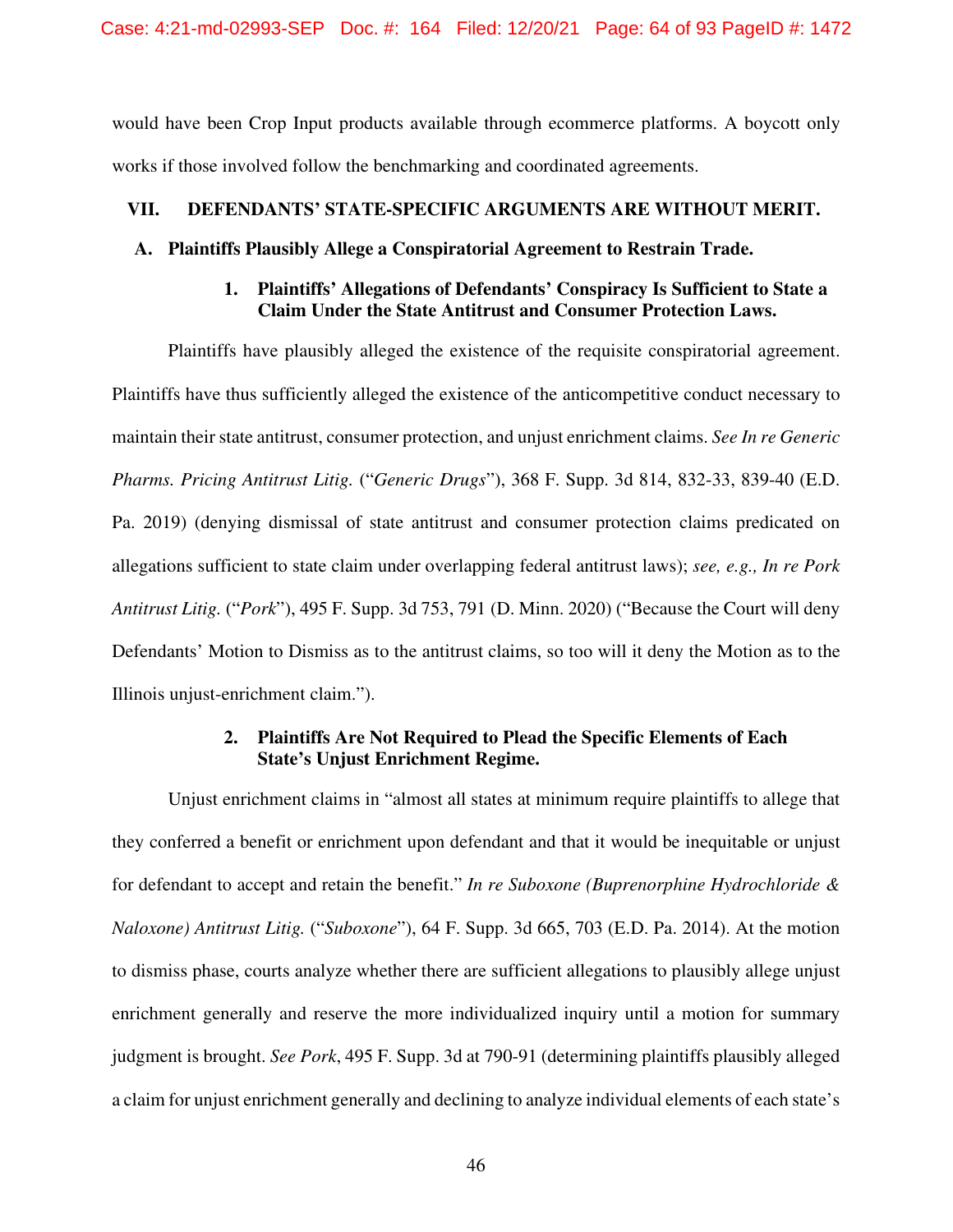unjust enrichment regime at the motion to dismiss phase).<sup>19</sup> Plaintiffs, therefore, are not required to engage in the seriatim pleading that Defendants incorrectly claim is required.

## **B. Plaintiffs Sufficiently Allege Facts Demonstrating They Have Standing.**

Defendants challenge Plaintiffs' Article III standing on two grounds. First, Plaintiffs supposedly failed to allege cognizable injuries sufficient to confer standing but how that is incorrect is addressed in detail in Section IV *supra*. Defendants' second standing argument incorrectly frames Plaintiffs' ability to bring claims on behalf of absent class members as an Article III issue. As discussed Section VII.H *infra,* Defendants confuse individual standing under Article III with Rule 23's commonality requirement, which is properly addressed at class certification.

## **C. Plaintiffs Have Adequately Alleged Each of Their State Antitrust Law Claims.**

## **1. Plaintiffs Complied with the Applicable Filing Notice Requirements.**

State law filing notice requirements cannot be used as a "shield to avoid answering for alleged anti-competitive behavior." *In re Aftermarket Filters Antitrust Litig.*, No. 08-C-4883, 2009 WL 3754041, at  $*6$  (N.D. Ill. Nov. 5, 2009). Courts repeatedly decline to dismiss state law claims based on the timing of the notice or even the failure to comply at all. *See Generic Drugs*, 368 F. Supp. 3d at 835 ("[T]he relevant notice provisions . . . do not alter the substantive elements of Plaintiffs' claims and are not a pleading requirement[.]"); *Broilers*, 290 F. Supp. 3d at 817 (declining to dismiss claims for failure to comply with notice provisions when the plaintiffs filed late notices with state attorneys general); *Staley v. Gilead Scis., Inc.,* 446 F. Supp. 3d 578, 623-

<sup>&</sup>lt;sup>19</sup> Even if the Court were inclined to adopt Defendants' argument regarding specifically pleading the elements of each state's unjust enrichment laws, leave to amend should be granted. *See, e.g., Miami Prods. & Chem. Co. v. Olin Corp.*, Nos. 1:19-CV-00385, 1:19-CV-00975, 1:19-CV-00990, 2021 WL 2588090, at \*13-15 (W.D.N.Y. June 24, 2021) (granting leave to replead unjust enrichment claims with greater specificity)); *In re Opana ER Antitrust Litig.*, 162 F. Supp. 3d 704, 726 (N.D. Ill. 2016) (same).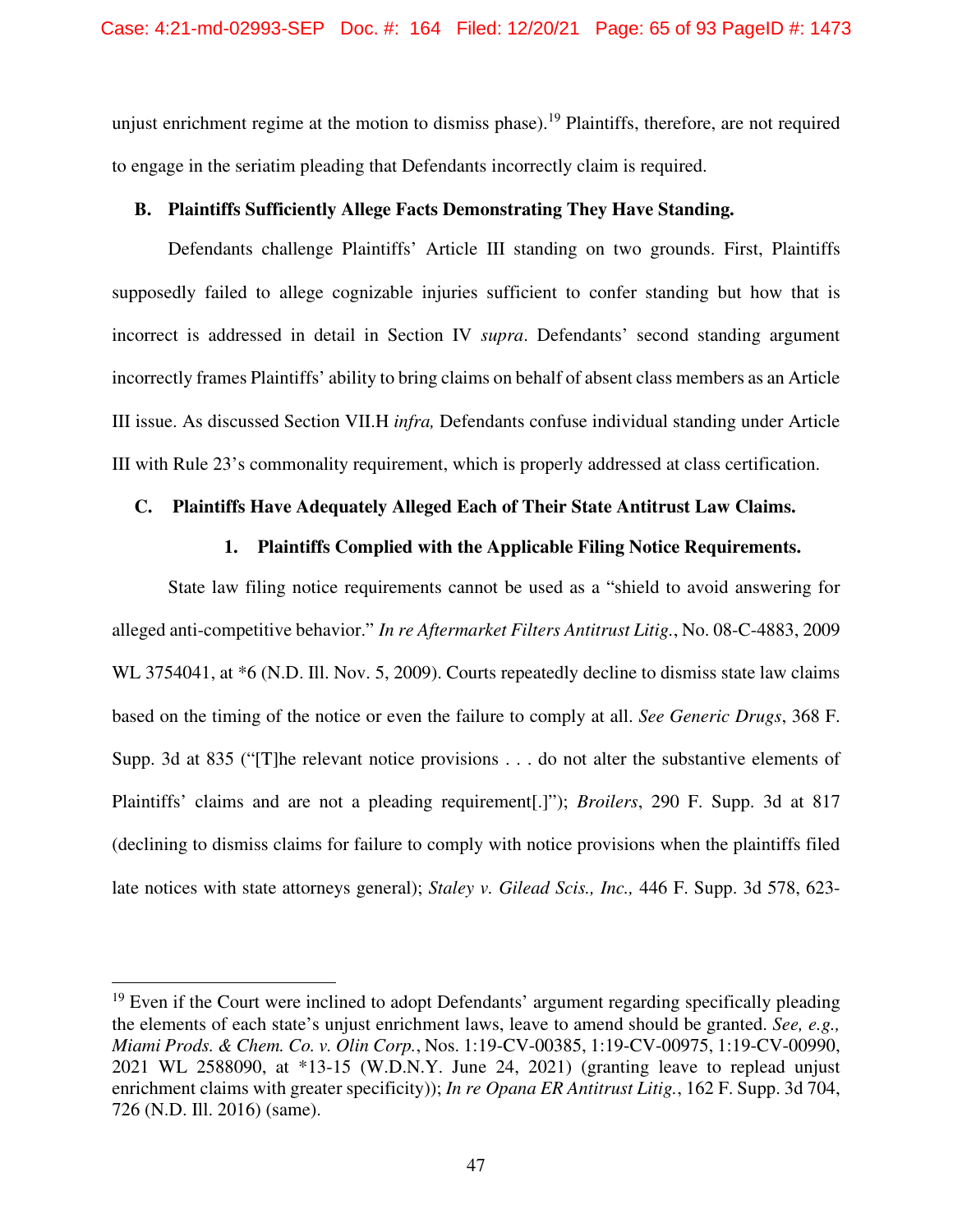624 (N.D. Cal. 2020) (denying motion to dismiss state law antitrust claims for failure to comply with notice requirements because the plaintiffs had actually provided the requisite notice and were not required to plead the same to state a claim).

Regardless, Plaintiffs did comply with the statutory notice provisions for each of the states (Arizona, Hawaii, Nevada, Rhode Island, and Utah) identified in Section V.C.1. of Defendants' motion to dismiss on September 21, 2021. *See* Declaration of Derek Y. Brandt ("Brandt Decl."), Exs. B-D, F, G. Even if Plaintiffs had not complied with these notice provisions, such a failure is curable. *Miami Prods. & Chem. Co. v. Olin Corp*., No. 1:19-CV-00385 EAW, 2021 WL 2588090, at \*12 (W.D.N.Y. June 24, 2021) (concluding the notice provisions of Arizona, Nevada, and Utah statutes each permit notice to their respective attorney general simultaneous with or after the filing of complaint); *Broilers*, 290 F. Supp. 3d at 817 (declining to dismiss Arizona and Rhode Island claims for failure to comply with notice provisions when plaintiffs filed late notices with state attorneys general*); In re Zetia (Ezetimibe) Antitrust Litig.* ("*Zetia*"), No. CV 2:18-MD-2836, 2019 WL 1397228, at \*25 (E.D. Va. Feb. 6, 2019), report and recommendation adopted as modified, 400 F. Supp. 3d 418 (E.D. Va. 2019) (recommending denial of motion to dismiss Arizona, Hawaii, Nevada, Rhode Island, and Utah claims where notice was provided to attorneys general after initiation of suit but early in litigation).

## **2. Plaintiffs Allege Intrastate Misconduct or Substantial Intrastate Effects.**

Allegations of a nationwide antitrust or consumer protection violation satisfy "intrastate" pleading requirements so long as the impact of the conduct was felt within each state. *See In re Digital Music Antitrust Litig.*, 812 F. Supp. 2d 390, 408 (S.D.N.Y. 2011) (collecting cases). Plaintiffs sufficiently plead intrastate conduct for each of the challenged states, as set forth below.

*Mississippi:* "Mississippi's Antitrust Act requires at least some conduct that is intrastate." *Sandee's Catering v. Agri Stats, Inc.* ("*Sandee's Catering"*), No. 20 C 2295, 2020 WL 6273477,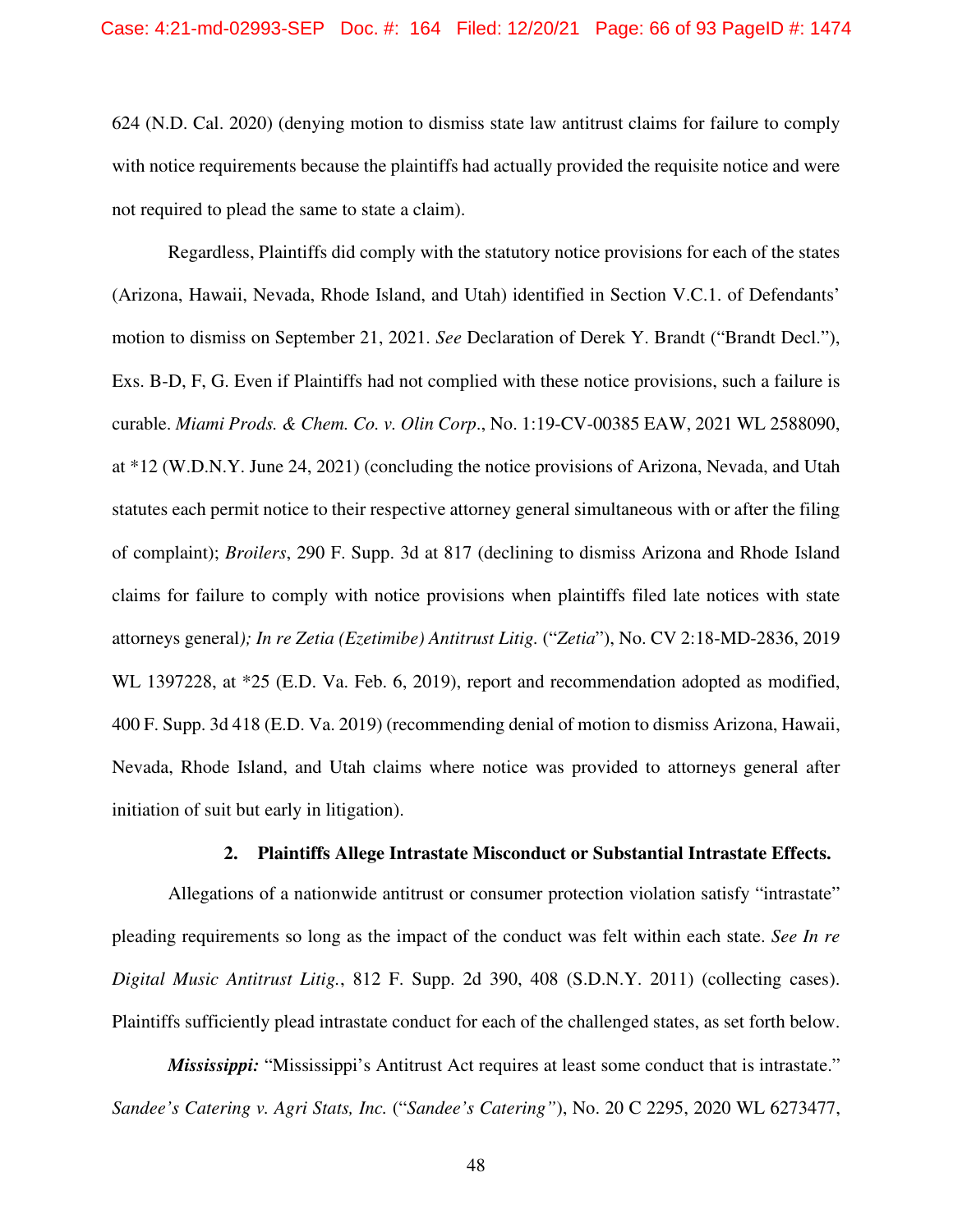at \*8 (N.D. Ill. Oct. 26, 2020). Plaintiffs allege that "Defendants' Crop Inputs were imported into Mississippi and then sold through Defendants' agents to Mississippi customers . . . at anticompetitive prices," and that this conduct "substantially affected Mississippi commerce." (¶176(a), (c).) Plaintiffs also allege Defendants' conduct caused consumers to pay artificially higher prices for the Crop Inputs purchased in Mississippi. ( $\P$ 176(b).) Courts consistently find that such allegations establish the requisite intrastate conduct under Mississippi's Antitrust Act. *See Sandee's Catering*, 2020 WL 6273477, at \*8 (finding allegations identical to Plaintiffs' satisfied the requirement to plead intrastate conduct); *Suboxone*, 64 F. Supp. 3d at 698-99 (allegations that anticompetitive conduct had "substantial intrastate effects" that foreclosed retailers within a state from offering cheaper prices were sufficient).

**South Dakota:** South Dakota's antitrust statute states, "[a] contract, combination, or conspiracy between two or more persons in restraint of trade or commerce any part of which is within this state is unlawful." S.D. Codified Laws § 37-1-3.1. Courts find that this language requires that a plaintiff allege "only that defendant's conduct produced anticompetitive effects within South Dakota." *Chocolate Confectionary*, 602 F. Supp. 2d at 581 (quoting *In re New Motor Vehicles Canadian Export Antitrust Litig.*, ("*NMV*"), 350 F. Supp. 2d 160, 172 (D. Me. 2004)); *see also*, *In re Auto. Parts Antitrust Litig*. ("*Auto Parts II*"), 50 F. Supp. 3d 836, 857-58 (E.D. Mich. 2014) (allegations that plaintiffs paid supracompetitive prices in South Dakota were sufficient under South Dakota's antitrust statute). Plaintiffs satisfy this requirement by alleging that Defendants' conduct resulted in South Dakota purchasers paying supracompetitive prices and which had a substantial effect on South Dakota commerce. (¶186(a)-b.)

*Tennessee:* The Tennessee Trade Practices Act ("TTPA"), "applies to activity that has substantial effects on commerce within the state[.]." *Sherwood v. Microsoft Corp.*, No. M2000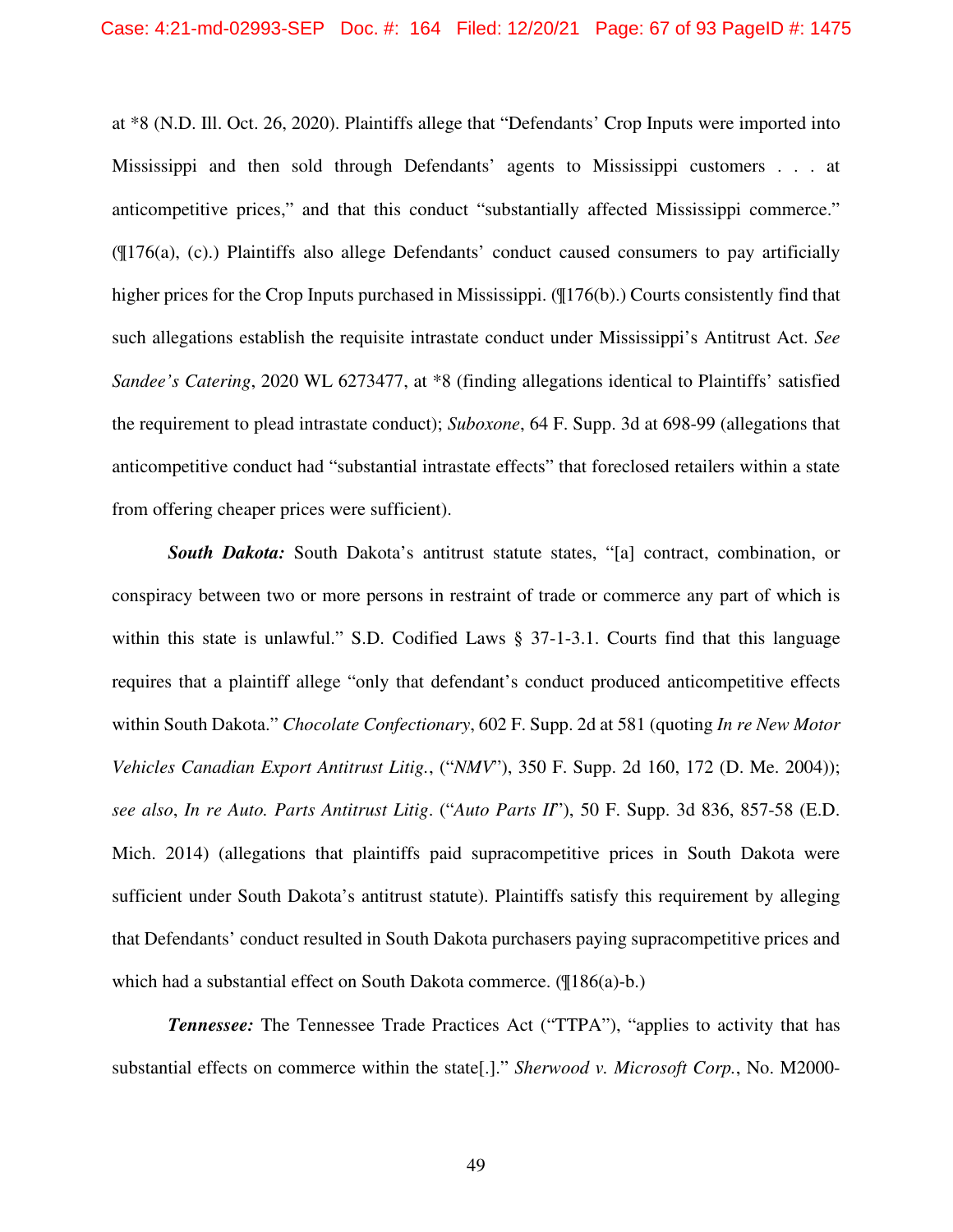01850, 2003 WL 21780975, at \*1 (Tenn. Ct. App. July 31, 2003). This requirement is satisfied by allegations that Tennessee citizens paid more for a product in Tennessee than they otherwise would have but for the alleged anticompetitive conduct. *See NMV*, 350 F. Supp. 2d at 173 ("the Tennessee legislature clearly intended that the [TTPA] apply to anticompetitive conduct that decreases competition in or increases the price of goods paid by consumers in Tennessee even though those goods may have arrived in Tennessee through interstate commerce."). Plaintiffs meet this standard by alleging that Defendants' conduct resulted in Tennessee purchasers paying supracompetitive prices, which had a substantial effect Tennessee commerce. (*See* ¶187(a)-(b).)

Defendants' reliance on *Freeman Industries, LLC v. Eastman Chemical Co.*, 172 S.W.3d 512, 524 (Tenn. 2005), is misplaced. The Supreme Court of Tennessee did not conclude that "allegations that prices were raised as a result of [anticompetitive] conduct [are] insufficient" to satisfy the substantial effects requirement. (*See* Dkt. 142 at 83, n 46.) Instead, the Court determined the allegations in that case were insufficient because they "primarily relate[d] to the defendants' actions in conspiring and implementing the conspiracy" rather than the "*effects* of the conduct on Tennessee commerce." *Freeman*, 172 S.W.3d at 524.

*Wisconsin:* Wisconsin's antitrust act requires a plaintiff to allege that the conduct complained of "substantially affects the people of Wisconsin and has impacts in this state, *even if the illegal activity resulting in those impacts occurred predominantly or exclusively outside this state.*" *Olstad v. Microsoft Corp.*, 700 N.W. 2d 139, 141 (Wis. 2005) (emphasis added). To satisfy the "substantially affects" requirement, it is sufficient to allege that "the putative Wisconsin class members paid higher prices because of Defendants' alleged anticompetitive conduct and substantially affected the people of Wisconsin." *Sandee's Catering*, 2020 WL 6273477, at \*8; *In re Flonase Antitrust Litig.*, 692 F. Supp. 2d 524, 535 (E.D. Pa. 2010) (same). Plaintiffs satisfy this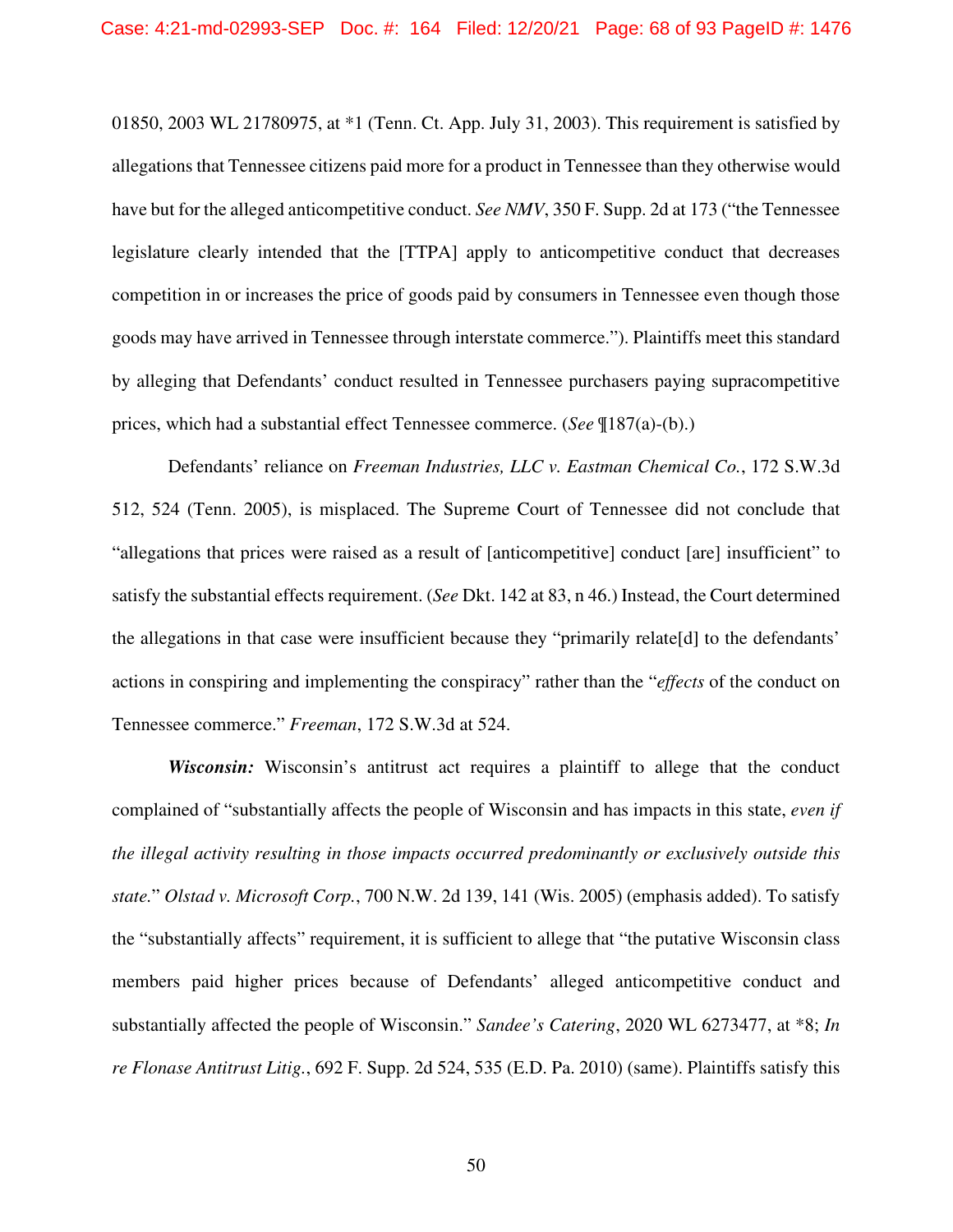standard by alleging that Defendants' Crop Inputs were imported into Wisconsin and then sold through their agents to Wisconsin customers at anticompetitive inflated prices.  $(\mathcal{T}[191(a)-(b))$ .

## **D. Plaintiffs Have Adequately Alleged Their State Consumer Protection Act Claims.**

## **1. Plaintiffs Complied with the Relevant Notice Requirements.**

State filing notice requirements do not protect Defendants from the consequences of their anticompetitive conduct. Furthermore, Plaintiffs complied with the filing notice requirements under the Hawaii and Oregon statutes on September 21, 2021. *See* Brandt Decl., Exs. C, E.<sup>20</sup>

Defendants' argument that Plaintiffs' West Virginia consumer protection claim must be dismissed for failure to comply with the right-to-cure provision contained in W. Va. Code § 46A-6-106(c) is a defunct argument. This provision was eliminated following the statute's amendment in July 2021. *See* 2021 West Virginia Senate Bill No. 5, West Virginia Eighty-Fifth Legislature - Regular Session, 2021, Feb. 25, 2021. Assuming West Virginia's new right-to-cure provision, W. Va. Code § 46A-5-108, applies, Plaintiffs should be permitted to submit a post-filing notice and amend their complaint accordingly. *See Oakley v. Coast Prof'l, Inc.*, No. 1:21-00021, 2021 WL 5150165, at \*3 (S.D.W. Va. Nov. 4, 2021) (indicating the language of Va. Code § 46A-5-108(a) suggests post-filing right-to-cure notices are permissible); *see also Zetia*, 400 F. Supp. 3d at 440.

# **2. Plaintiffs Sufficiently Allege Their State Consumer Protection Claims.**

Defendants summarily assert that Plaintiffs cannot proceed with their consumer protection claims in ten jurisdictions where, they claim, the specific standards for unfair, deceptive, or unconscionable conduct are not satisfied by allegations of an antitrust conspiracy. (*See* Dkt. 142 at 84.) Yet Defendants cite scant authority in support of this sweeping argument and fail to offer

 $20$  Contrary to Defendants' assertion. Plaintiffs are only required to provide notice to Oregon's Attorney General under Or. Rev. Stat. § 646.638(2).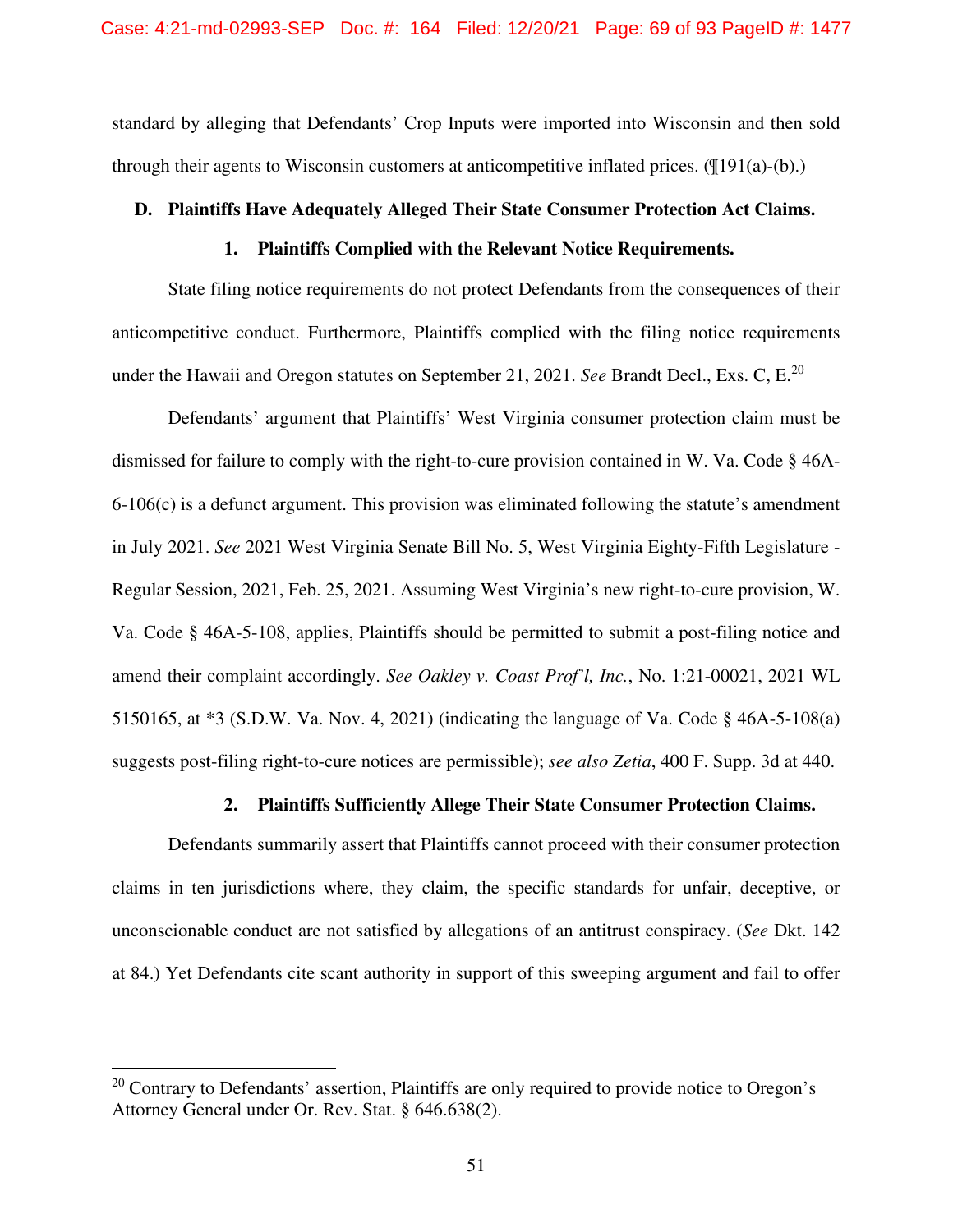#### Case: 4:21-md-02993-SEP Doc. #: 164 Filed: 12/20/21 Page: 70 of 93 PageID #: 1478

any analysis. In fact, courts have repeatedly found that antitrust conspiracies are sufficient to satisfy the pleading requirements of each state's consumer protection statute, as set forth below.

*Arkansas:* "The Arkansas Deceptive Trade Practices Act ("ADTPA"), Ark. Code Ann. § 4–88–107(a)(10), makes illegal any trade practice which is unconscionable, which includes conduct violative of public policy or statute." *Baptist Health v. Murphy*, 226 S.W. 3d 800, 811 (Ark. 2006). As numerous courts have concluded, allegations of anticompetitive conduct, and collusion in particular, are sufficient to establish the requisite unconscionable conduct under the ADTPA. *See Pork*, 495 F. Supp. 3d at 785 (plaintiffs' plausible allegations of a price-fixing were "unconscionable" acts under the ADTPA); *Chocolate Confectionary*, 602 F. Supp. 2d at 583 (same).

*District of Columbia:* Defendants omit a key aspect of the court's ruling in the sole case cited in support of dismissing the D.C. consumer protection claim. In *In re Graphics Processing Units Antitrust Litigation*, the court stated that pleading unconscionability "requires something more than merely alleging that the price of a product was unfairly high." 527 F. Supp. 2d 1011, 1029 (N.D. Cal. 2007). The court relied on *Riggs National Bank of Washington D.C. v. District of Columbia*, which held that unconscionability requires pleading that one of the parties lacked a meaningful choice and that the terms of the contract are unreasonably favorable to the other party. 581 A.2d 1229, 1251 (D.C. 1990). Plaintiffs here allege both elements and thus sufficiently allege unconscionability under D.C. law*.* (*See* ¶198(b).) Furthermore, numerous courts have concluded that a violation of federal antitrust law by itself constitutes a violation of the D.C.'s Consumer Protection Procedures Act ("DCCPPA"). *See Pork*, 495 F. Supp. 3d at 782 (a federal antitrust claim is a basis for a CPPA claim); *In re Packaged Seafood Prod. Antitrust Litig.* ("*Packaged*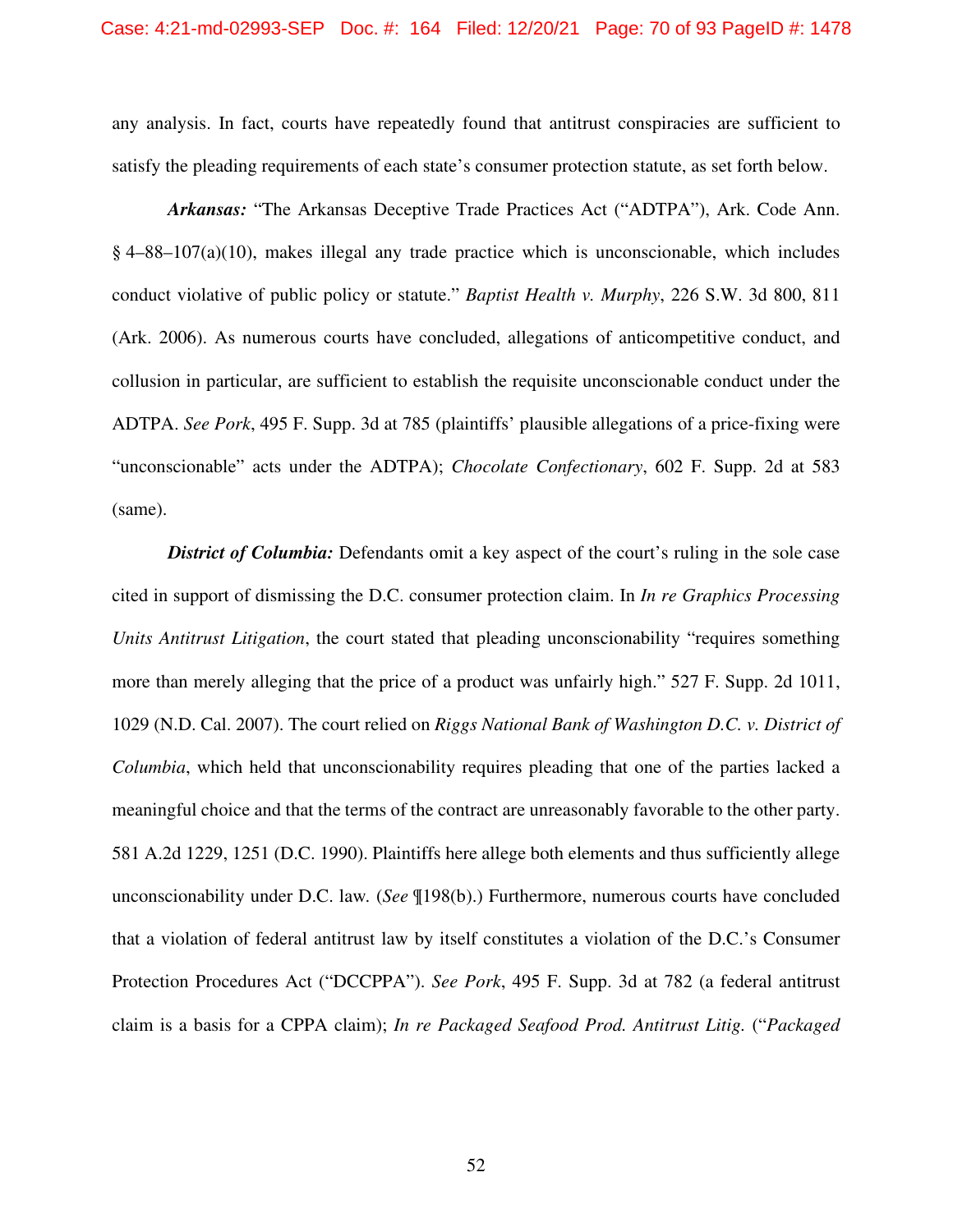*Seafood*"), 242 F. Supp. 3d 1033, 1073 (S.D. Cal. 2017) (same). Plaintiffs allege a violation of federal law here.

*Kansas:* The Kansas Consumer Protection Act ("KCPA") prohibits a supplier from "engag[ing] in any deceptive act or practice in connection with a consumer transaction," including "the willful failure to state a material fact, or the willful concealment, suppression or omission of a material fact." Kan. Stat. Ann. §§50–626(a), (b)(3). Establishing a claim under this section requires that Plaintiffs allege: (1) Plaintiffs were consumers; (2) Defendants were suppliers; (3) Defendants willfully failed to state, concealed, suppressed, or omitted, a certain matter or information; and (4) that certain matter or information was a material fact. *Cole v. Hewlett Packard Co*., 84 P.3d 1047 (Table) (Kan. Ct. App. 2004). Plaintiffs sufficiently allege each element. (*See*  ¶¶22-48 (Plaintiffs are consumers); ¶¶49-65 (Defendants are suppliers); ¶¶5, 69-73, 137-41, 233- 62 (Defendants willfully failed to state, concealed, suppressed or omitted certain information); ¶¶66-120, 202, 137-41, 202 (alleging the information Defendants failed to disclose was a material fact).)

*Michigan:* Plaintiffs' allegations are sufficient to establish a violation of the Michigan Consumer Protection Act ("MCPA"). Courts have concluded that allegations of anticompetitive joint conduct are sufficient to constitute actionable deception under the MCPA. *See, e.g.*, *Packaged Seafood*, 242 F. Supp. 3d at 1077 (allegations of secret meetings, misrepresentations to customers, and surreptitious communications among defendants, as well as public statements and explanations, were sufficient to plead a fraud-based claim under the MCPA). Conspiracy allegations are also sufficient to maintain a claim under provisions of the MCPA not predicated on the failure to disclose or the omission of information. *See In re Loestrin 24 FE Antitrust Litig.*  ("*Loestrin*"), 410 F. Supp. 3d 352, 378 (D.R.I. 2019) (finding overcharges caused by Defendants'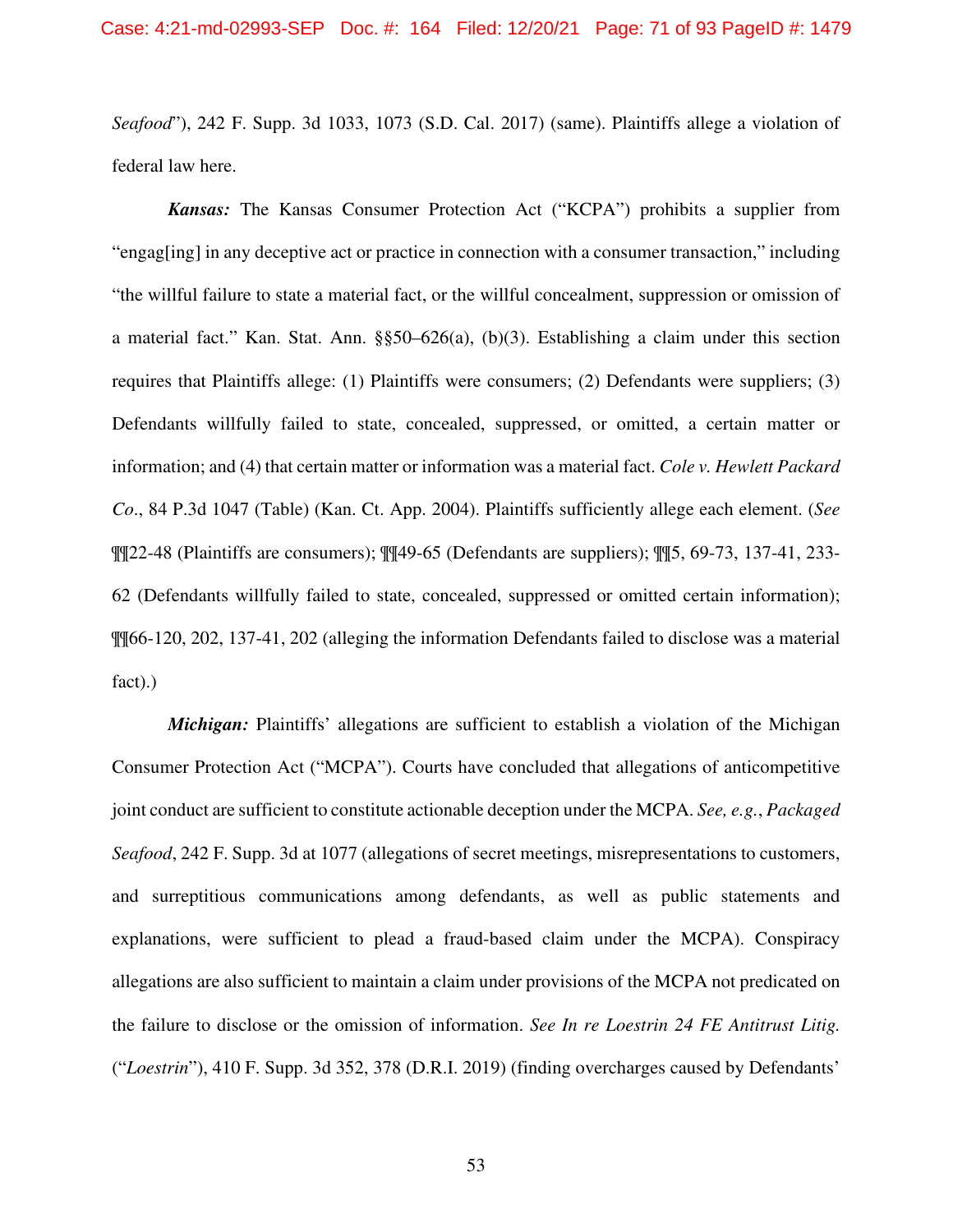#### Case: 4:21-md-02993-SEP Doc. #: 164 Filed: 12/20/21 Page: 72 of 93 PageID #: 1480

anticompetitive conduct fell squarely within Mich. Comp. Laws Ann.  $\S$  445.903(1)(z) and denying motion to dismiss). Plaintiffs thus sufficiently allege a claim under the MCPA. (*See* ¶¶5, 69-73, 137-41, 203, 233-62 (Defendants actively concealed their conspiracy and Michigan consumers were overcharged).) Defendants overstate the holding in *In re Lidoderm Antitrust Litigation*, 103 F. Supp. 3d 1155 (N.D. Cal. 2015), where the court did not address whether allegations of a concealed group boycott and other concerted conduct would be sufficient to establish a MCPCA violation. Instead, the court in *Lidoderm* focused only on whether the plaintiffs' allegations of a pay-for-delay generic drug scheme and failure to disclose information to the USPTO were sufficient to establish actionable deception under the MCPA. *Id.* at 1169.

*Minnesota*: Minnesota's Prevention of Consumer Fraud Act ("MPCFA") prohibits "[t]he act, use, or employment by any person of any fraud, false pretense, false promise, misrepresentation, misleading statement or deceptive practice, with the intent that others rely thereon in connection with the sale of any merchandise, whether or not any person has in fact been misled, deceived, or damaged thereby." Minn. Stat. § 325F.69. Plaintiffs' allegations of Defendants affirmative efforts to conceal their conduct are sufficient to state a MPCFA claim. (*See* ¶¶5, 69-73, 137-41, 204, 233-62 (Defendants actively concealed their conspiracy and that Minnesota consumers were overcharged)); *Packaged Seafood*, 242 F. Supp. 3d at 1078 (allegations of secret meetings, misrepresentations to customers, and surreptitious communications, combined with public statements and explanations, sufficient to state a claim under the MPCFA).

*New Mexico:* The New Mexico Unfair Practices Act ("NMUP") prohibits "unconscionable trade practices in the conduct of any trade or commerce." N.M. Rev. Stat. § 57–12–3. An unconscionable trade practice is "an act or practice . . . which to a person's detriment: (1) takes advantage of the lack of knowledge, ability, experience or capacity of a person to a grossly unfair;

54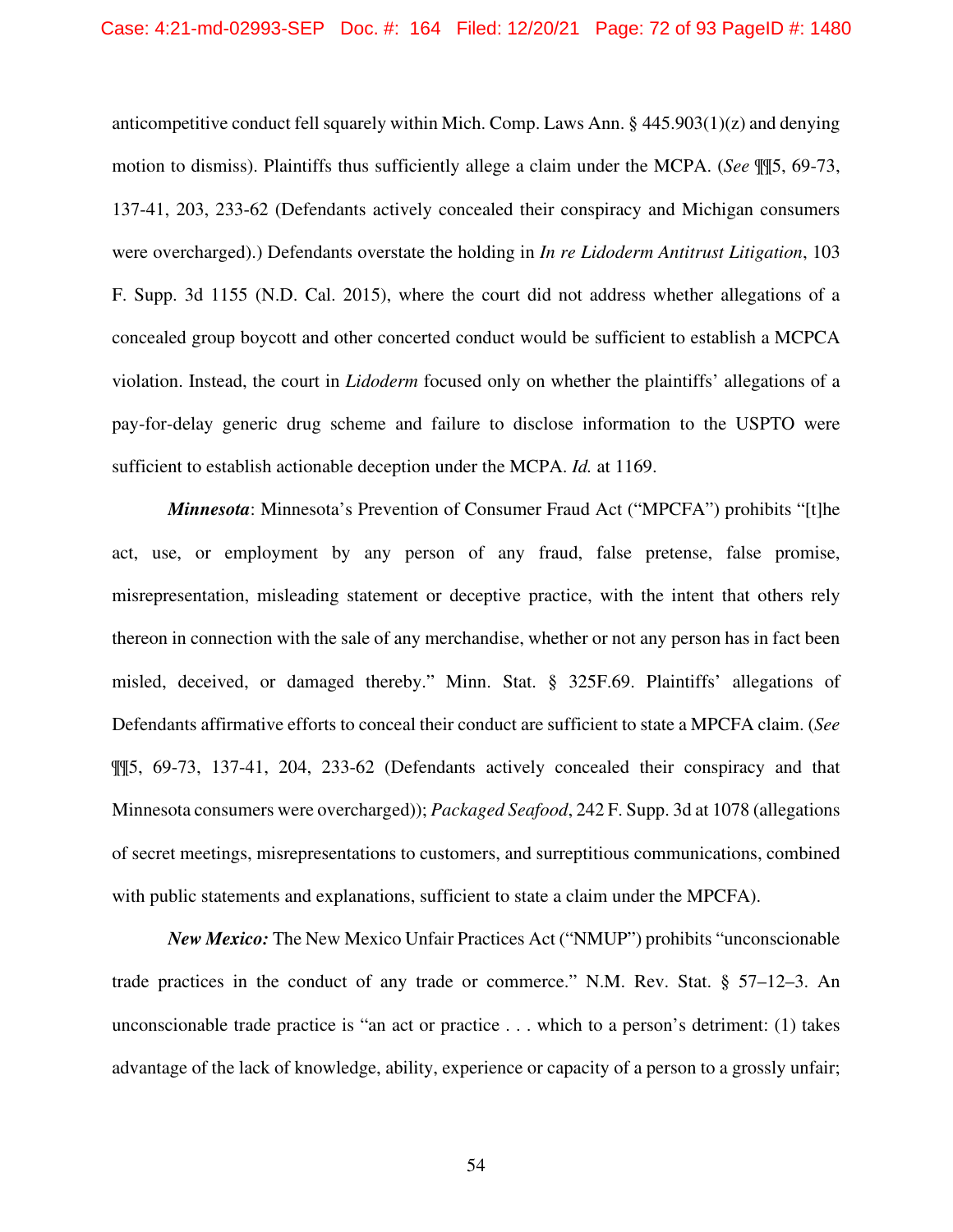or (2) results in a gross disparity between the value received by a person and the price paid." 57 N.M. Rev. Stat. § 57–12–2(E). Plaintiffs allege that Defendants' conspiracy caused consumers to pay artificially high prices for Crop Inputs, which resulted in a "gross disparity" between the price paid and the value received. (*See* ¶210(b).) Such allegations are sufficient to state a claim under the NMUP. *See, e.g.*, *In re TFT-LCD (Flat Panel) Antitrust Litig.* ("*TFT-LCD II*"), 586 F. Supp. 2d 1109, 1127 (N.D. Cal. 2008) (denying dismissal of NMUP claim where plaintiffs alleged "gross disparity" between the price paid and the value received and distinguishing *In re Graphics Processing Units Antitrust Litigation* ("*GPU*"), 527 F. Supp. 2d 1011, 1030 (N.D. Cal. 2007) by noting *GPU* plaintiffs did not allege a gross disparity as a result of defendants' alleged price fixing).

*Oregon:* The Oregon Unfair Trade Practices Act ("OUTPA") should be "liberally construed in order to maximize protection of consumers." *In re Liquid Aluminum Sulfate Antitrust Litig*., No. 16-md-2687, 2017 WL 3131977, at \*27 (D.N.J. July 20, 2017). "[T]he [OUTPA] is designed to prevent 'false or misleading representations of fact' relating to the consumer's cost for goods." *Id*. Accordingly, where plaintiffs "plausibly allege affirmative misrepresentations regarding and concealment of the alleged conspiracy," courts will allow antitrust claims to proceed. *Packaged Seafood*, 242 F. Supp. 3d at 1084. Plaintiffs thus sufficiently allege their OUTPA claim. (*See* ¶¶5, 69-73, 137-41, 233-62.)

*Rhode Island:* In determining whether a practice is "unfair" under the Rhode Island's Unfair Trade Practices and Consumer Protection Act ("UTPCPA"), courts consider "whether the practice offends public policy as it has been established by statutes, the common law, or otherwise; whether it is immoral, unethical, oppressive, or unscrupulous; and whether it causes substantial injury to consumers." *TFT-LCD II*, 586 F. Supp. 2d 1109 at 1129-1130. Pursuant to this standard,

55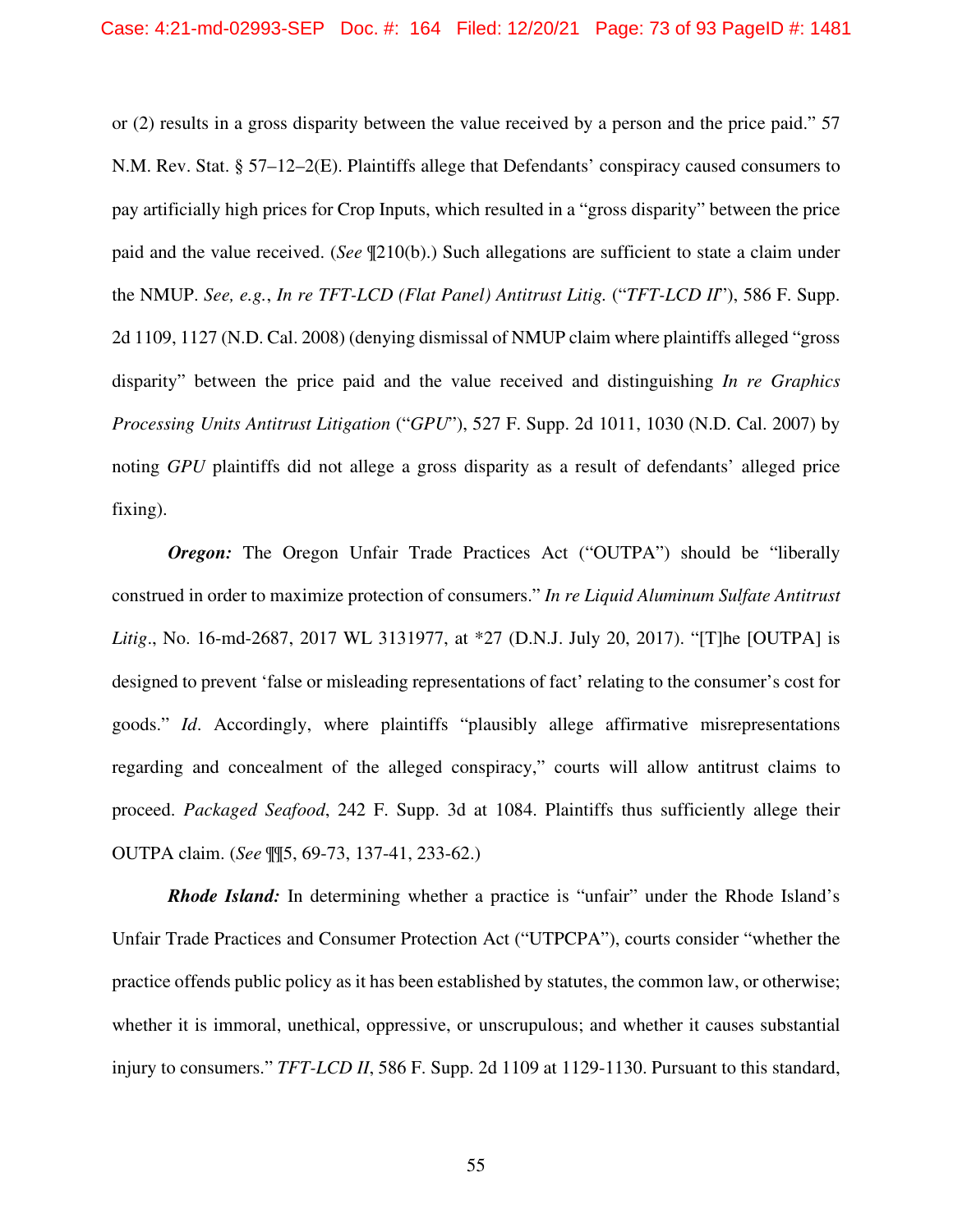allegations of collusion are sufficient to meet the UTPCPA's standard for "unfair" conduct. *See In re Niaspan Antitrust Litig.* ("*Niaspan*"), 42 F. Supp. 3d 735, 762 (E.D. Pa. 2014) (collecting cases). Plaintiffs' allegations thus satisfy this standard. (*See* ¶¶66-120, 185.)

**South Dakota:** Under the South Dakota Deceptive Trade Practices Act ("SDDTPA"), it is a deceptive trade practice to "[k]nowingly and intentionally act, use, or employ any deceptive act or practice, fraud, false pretense, false promises, or misrepresentation or . . . conceal, suppress, or omit any material fact in connection with the sale or advertisement of any merchandise, regardless of whether any person has in fact been misled, deceived, or damaged." S.D. Codified Laws § 37– 24–6(1). Plaintiffs' allegations regarding the existence and extent of Defendants' affirmative efforts to conceal their anticompetitive conduct fall squarely within the ambit of the SDDTPA's prohibition on such conduct. (*See* ¶¶5, 69-73, 137-41, 233-62.)

*West Virginia:* West Virginia's Consumer Credit and Protection Act ("WVCCPA") was amended in 2015 to include the explicit directive that "in construing this article, the courts be guided by the policies of the [FTC] and interpretations given by the [FTC] and the federal courts to Section  $5(a)(1)$  of the [FTC] Act[.]" W. Va. Code § 46A–6–101. Guided by this, courts have concluded that allegations that defendants engaged in a conspiracy and concealed it from plaintiffs are sufficient to state a claim under the WVCCPA. *See Packaged Seafood*, 242 F. Supp. 3d at 1094 (denying dismissal where plaintiffs alleged a conspiracy, an aspect of which was fraudulently concealed from plaintiffs); *In re Dealer Mgmt. Sys. Antitrust Litig.*, 362 F. Supp. 3d 510, 552 (N.D. Ill. 2019) (applying *Packaged Seafood* to deny motion to dismiss WCCPA claim). As Plaintiffs allege the existence of a conspiracy, and Defendants' concealment thereof, Plaintiffs sufficiently state a claim under the WVCCPA. (*See* ¶¶5, 66-120, 137-41, 233-62.)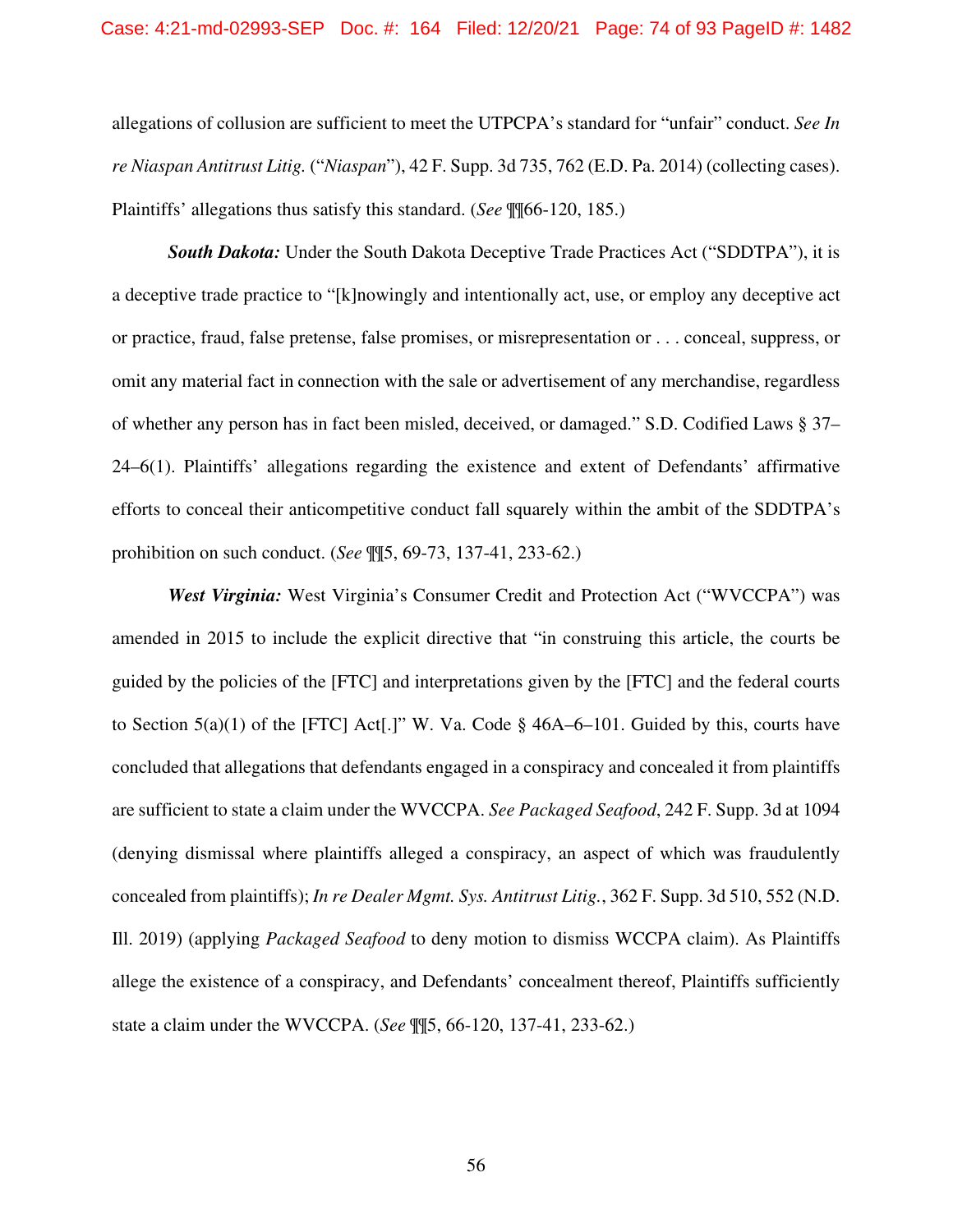#### **E. Plaintiffs Adequately Allege Their Unjust Enrichment Claims.**

#### **1. Unjust Enrichment Constitutes an Independent Cause of Action.**

Plaintiffs adequately allege their unjust enrichment claims under the laws of California, Illinois, Mississippi, and New Hampshire, all of which permit independent causes of action for unjust enrichment.

*California:* Unjust enrichment has been held to be an independent cause of action in California courts. *See Ghirardo v. Antonioli*, 924 P.2d 996, 1002–03 (Cal. 1996) (holding that a vendor could recover from a debtor without statutory claims for relief because California had incorporated the common-law concept of unjust enrichment). Despite an apparent intrastate split of authority on this issue, the California Supreme Court's holding in *Ghirardo* has led courts to conclude independent enrichment claims may proceed under California law. *See Pork*, 495 F. Supp. 3d at 791 (relying on *Ghirardo* to conclude that independent unjust enrichment claims are not expressly disallowed denying motion to dismiss California unjust enrichment claim); *Loestrin*, 410 F. Supp. 3d at 381 (same).

*Illinois:* Illinois law similarly recognizes unjust enrichment as an independent claim. *Cleary v. Philip Morris Inc.*, 656 F.3d 511, 516 (7th Cir. 2011) ("The Illinois Supreme Court appears to recognize unjust enrichment as an independent cause of action."); *Pork*, 495 F. Supp. 3d at 791 (recognizing existence of independent claim for unjust enrichment under Illinois law and denying dismissal of claim on that basis).

*Mississippi:* A claim under Mississippi law for unjust enrichment may also be brought as an independent cause of action. *Owens Corning v. R.J. Reynolds Tobacco Co.*, 868 So. 2d 331, 342 (Miss. 2004) ("Mississippi law provides that, in an action for unjust enrichment, the plaintiff need only allege and show that the defendant holds money which in equity and good conscience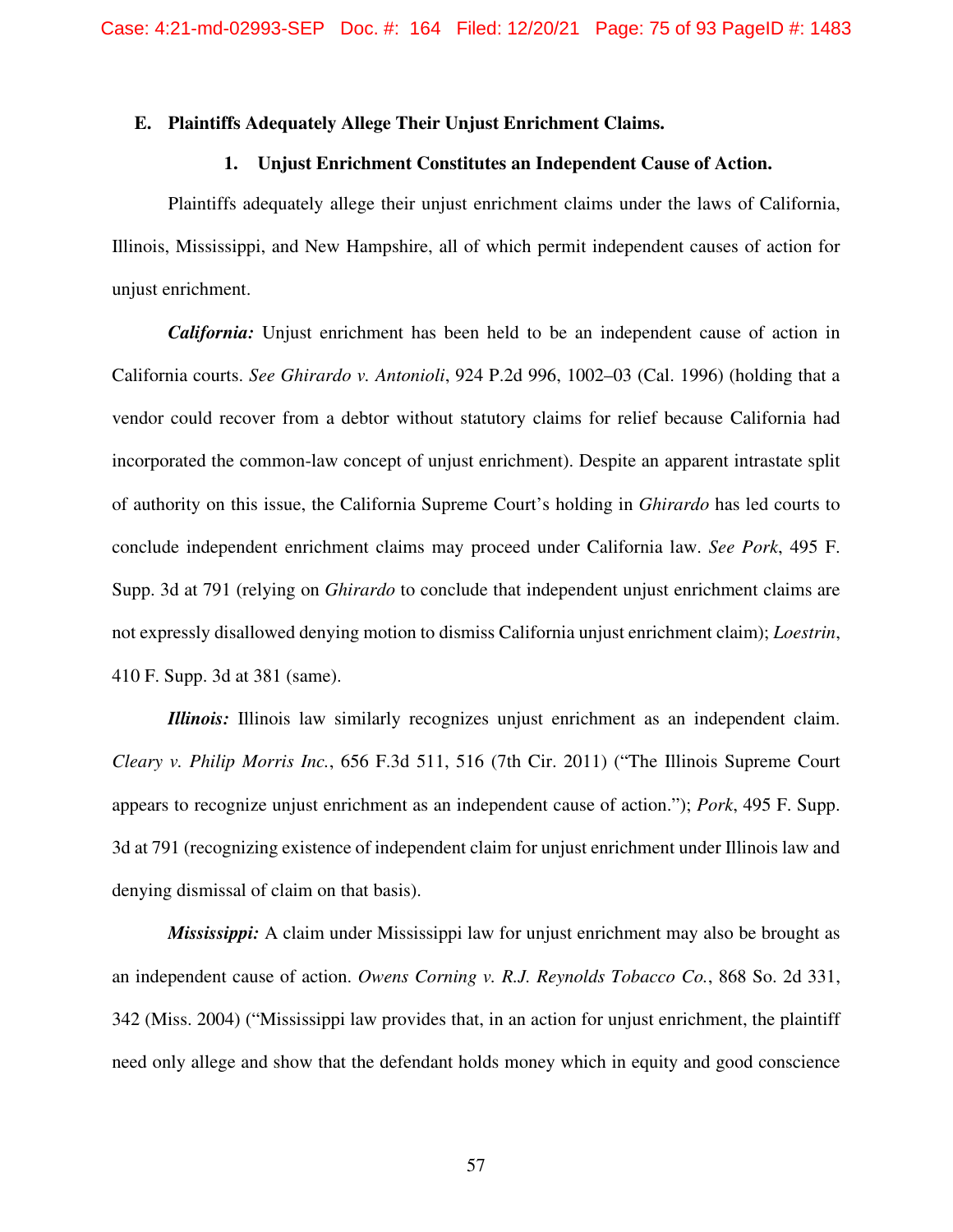belongs to the plaintiff."); *Pork*, 495 F. Supp. 3d at 792 (recognizing existence of independent claim for unjust enrichment under Mississippi law and denying dismissal of claim on that basis).

*New Hampshire:* Under New Hampshire law, "courts have allowed indirect purchasers to bring [] unjust-enrichment claims based on defendants' violations of New Hampshire's consumerprotection statute." *Niaspan*, 42 F. Supp. 3d at 767. Given that Defendants do not challenge the sufficiency of Plaintiffs' New Hampshire consumer protection allegations, the Court should decline to dismiss Plaintiffs' New Hampshire unjust enrichment claim on the same basis.

#### **2. Plaintiffs May Plead Both Equitable and Legal Remedies.**

Plaintiffs are entitled to plead unjust enrichment claims in the alternative to their legal claims. *See In re Solodyn (Minocycline Hydrochloride) Antitrust Litig.* ("*Solodyn*"), No. 14-md-02503, 2015 WL 5458570, at \*19 (D. Mass. Sept. 16, 2015) (end-payor plaintiffs could "plead in the alternative equitable claims along with legal claims"); *Generic Drugs*, 368 F. Supp. 3d 814 at 851 (denying dismissal of unjust-enrichment claim because it failed to allege a lack of legal remedy, citing Rule 8(d)(2)'s "permissiveness" of pleading in the alternative); *In re Processed Egg Prods. Antitrust Litig.* ("*Processed Egg*"), 851 F. Supp. 2d 867, 918 (E.D. Pa. 2012) (same).

Moreover, Defendants' reliance on *United States v. Bame*, 721 F.3d 1025 (8th Cir. 2013) is misplaced. The issue on appeal in *Bame* was not whether a plaintiff may *plead* both legal and equitable claims, but rather whether summary judgment was appropriately granted on the unjust enrichment claim. *Id.* at 1026. Indeed, the Eighth Circuit explained, "the issue here is not one of pleading" and observed that whether an unjust enrichment claim may be maintained despite the existence of other legal remedies "'presents a serious question that we need not resolve at this time<sup>[1]</sup> *Id.* at 1029, 1031. Accordingly, pleading unjust enrichment claims in states where Plaintiffs also have asserted legal claims is not basis for dismissal.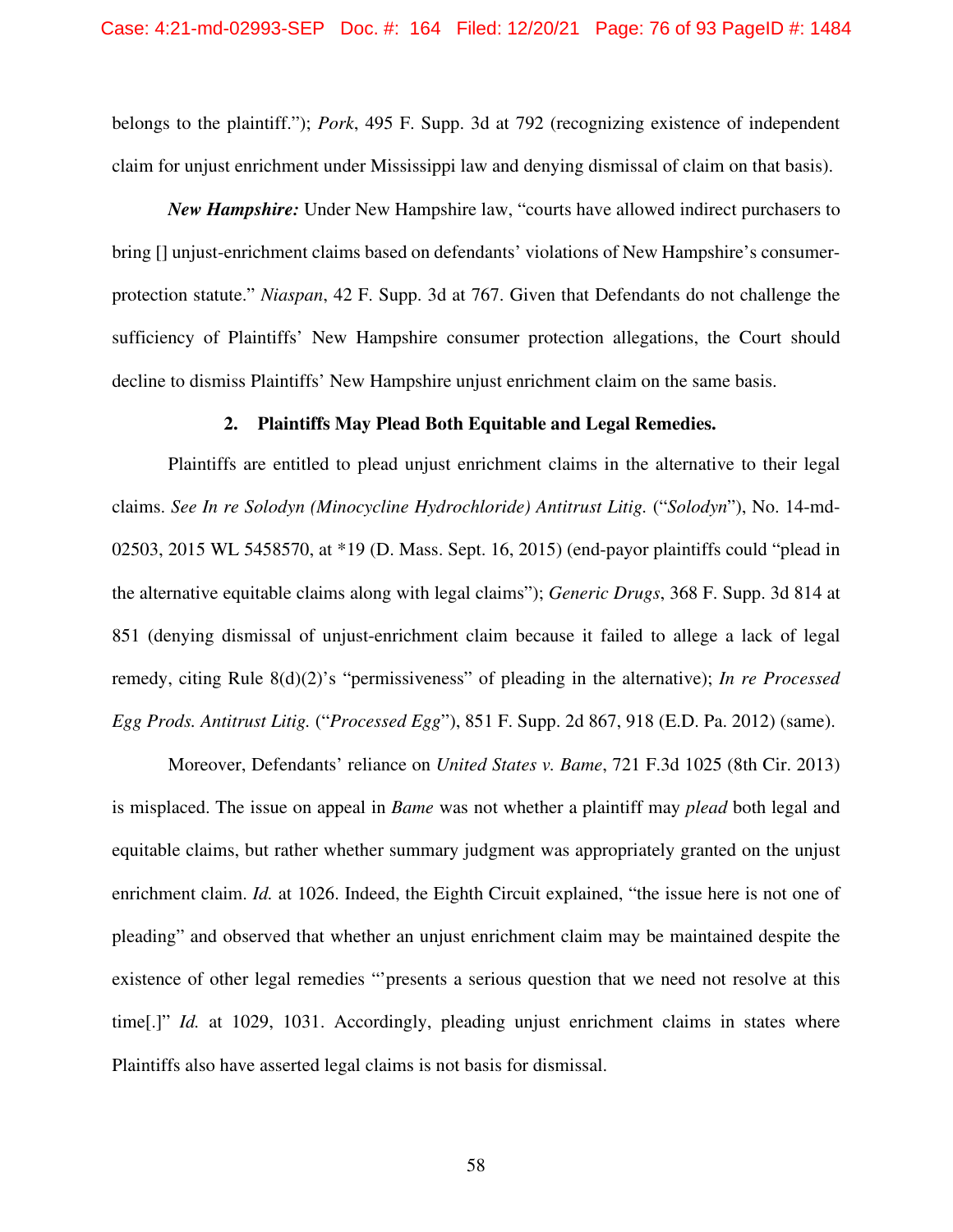#### **3. Inadequate Consideration Does Not Defeat Unjust Enrichment Claims.**

Plaintiffs' unjust enrichment claims are not vitiated because Plaintiffs received *some* consideration. Because the consideration Plaintiffs received was inadequate, Defendants were still unjustly enriched. *See, e.g.*, *In re K–Dur Antitrust Litig.*, 338 F. Supp. 2d 517, 545-46 (D.N.J. 2004) (noting "Plaintiffs' receipt of valuable medicine for their payments does not, as Defendants contend, bar an unjust enrichment claim" and collecting cases). Courts regularly decline to dismiss unjust enrichment claims in each of the states challenged by Defendants on this basis. *See Lidoderm*, 103 F. Supp. 3d at 1177, 1177-1180 (declining to dismiss Kansas and Tennessee unjust enrichment claims on ground that plaintiffs received consideration); *In re Auto. Parts Antitrust Litig.* ("*Auto Parts III*"), 50 F. Supp. 3d 869, 895-96 (E.D. Mich. 2014) (same regarding Florida).

### **F. Conferral of a Direct Benefit Is Not Required for the Unjust Enrichment Claims.**

Though some Plaintiffs are not "direct purchasers" of Crop Inputs, in the sense the term is used in the antitrust law context, this does not mean those Plaintiffs failed to confer a direct benefit on Defendants as contemplated by unjust enrichment law. *See, e.g.*, *Processed Egg*, 851 F. Supp. 2d at 928-36 (acknowledging some jurisdictions use "direct benefit" terminology but concluding that precedent in those states found a direct benefit in the absence of a direct relationship or direct payment, where the benefit conferred was not merely incidental). In reviewing each jurisdiction individually, it is clear that conferral of a direct benefit is not required.

*Arizona:* Numerous courts have held that Arizona does not require a plaintiff confer any direct benefit on a defendant. *See, e.g.*, *In re Hard Disk Drive Suspension Assemblies Antitrust Litig.* ("*HDD*"), No. 19-md-02918, 2021 WL 4306018, at \*25 (N.D. Cal. Sept. 22, 2021) (rejecting argument that direct benefit is required and denying dismissal of Arizona unjust enrichment claim); *Sandee's Catering v. Agri Stats, Inc.* ("*Sandee's Catering II*"), No. 20 C 2295, 2021 WL 963812, at \*4 (N.D. Ill. March 15, 2021) (same) (citing cases).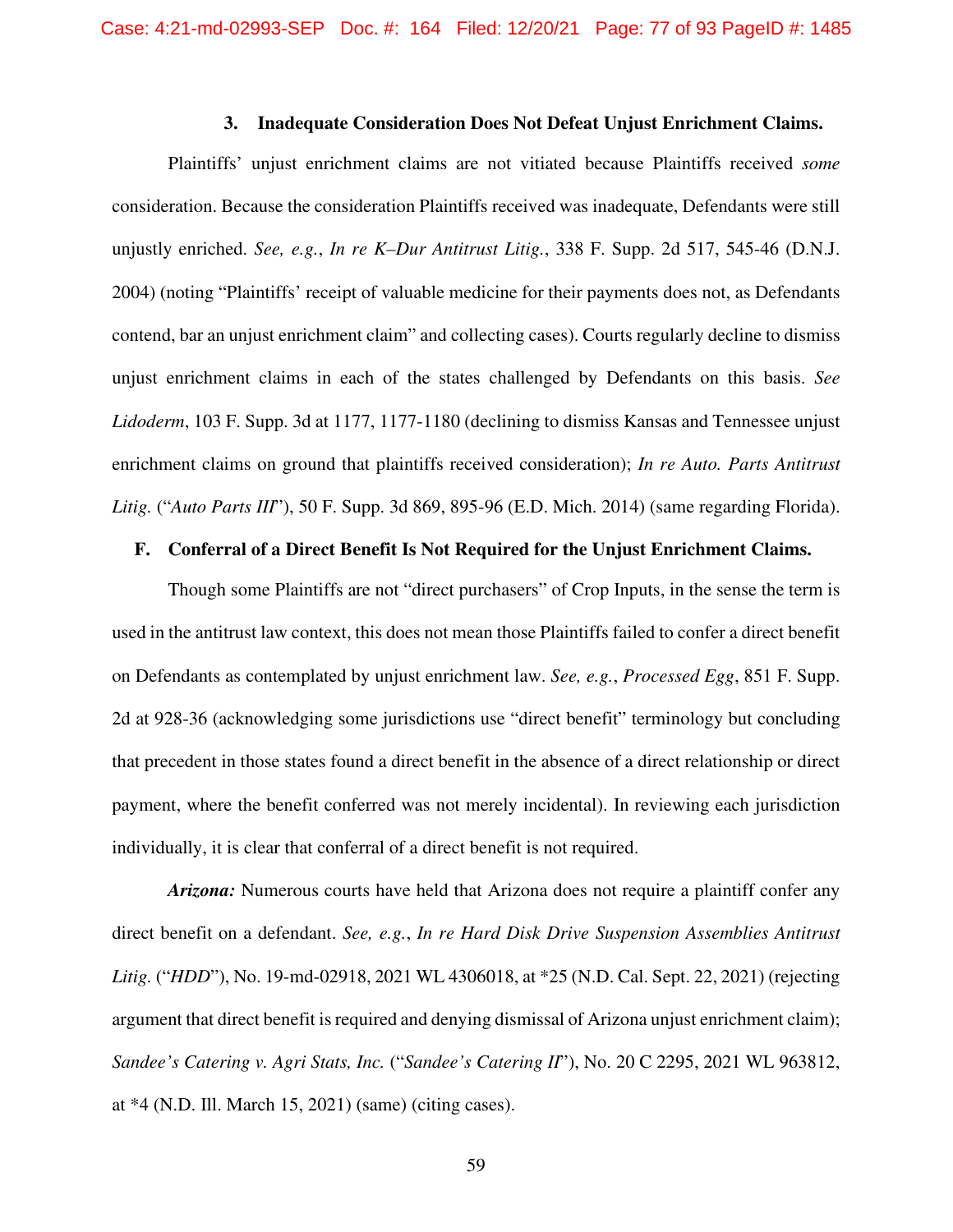*Florida:* The weight of authority supports the conclusion that conferral of a direct benefit is not required under Florida law. *See Solodyn*, 2015 WL 5458570, at \*18 (rejecting argument that Florida unjust enrichment law requires a conferral of a direct benefit); *Processed Egg*, 851 F. Supp. 2d at 929 ("Given that Florida law does not appear to require the conferral of a direct benefit exclusively [] the Court cannot dismiss the Florida unjust enrichment claims as a matter of law.").

*Kansas:* The Supreme Court of Kansas has held an unjust enrichment claim "does not depend on privity." *See Haz-Mat Response, Inc. v. Certified Waste Servs. Ltd.*, 910 P.2d 839, 847 (Kan. 1996). Defendants fail to cite any relevant authority that could overcome this, relying only on an unpublished Tenth Circuit opinion that upheld dismissal of a Kansas unjust enrichment claim because the plaintiffs failed to cite to any Kansas law supporting it. *Spires v. Hosp. Corp. of Am.*, 289 Fed. App'x. 269, 273 (10th Cir. 2008). *Spires* notably does not identify any Kansas authority indicating a direct benefit is required. Accordingly, courts have declined to conclude that Kansas requires such a showing. *See Packaged Seafood*, 242 F. Supp. 3d at 1090 ("[I]n the absence of contrary authority, the Court concludes that Kansas does not require a showing of direct benefit.").

*Maine:* The Supreme Judicial Court of Maine has held that "lack of privity . . . do [es] not bar an action for unjust enrichment." *Aladdin Elec. Assocs. v. Town of Old Orchard Beach*, 645 A.2d 1142, 1144 (Me. 1994). Although a plaintiff must demonstrate that he "conferred a benefit" on the defendant, *Platz Associates v. Finley*, 973 A.2d 743, 750 (Me. 2009), courts have concluded that this benefit need not be conferred directly. *See Sandee's Catering II*, 2021 WL 963812, at \*4 ("Maine's unjust enrichment laws do not require a showing of a direct benefit"); *HDD*, 2021 WL 4306018, at \*26 (same). Defendants' authority does not support a contrary conclusion. *See Simpson v. Cent. Me. Motors, Inc*., 669 A.2d 1324, 1326 (Me. 1996) (summary judgment was properly granted because the benefit alleged was not supported by the record).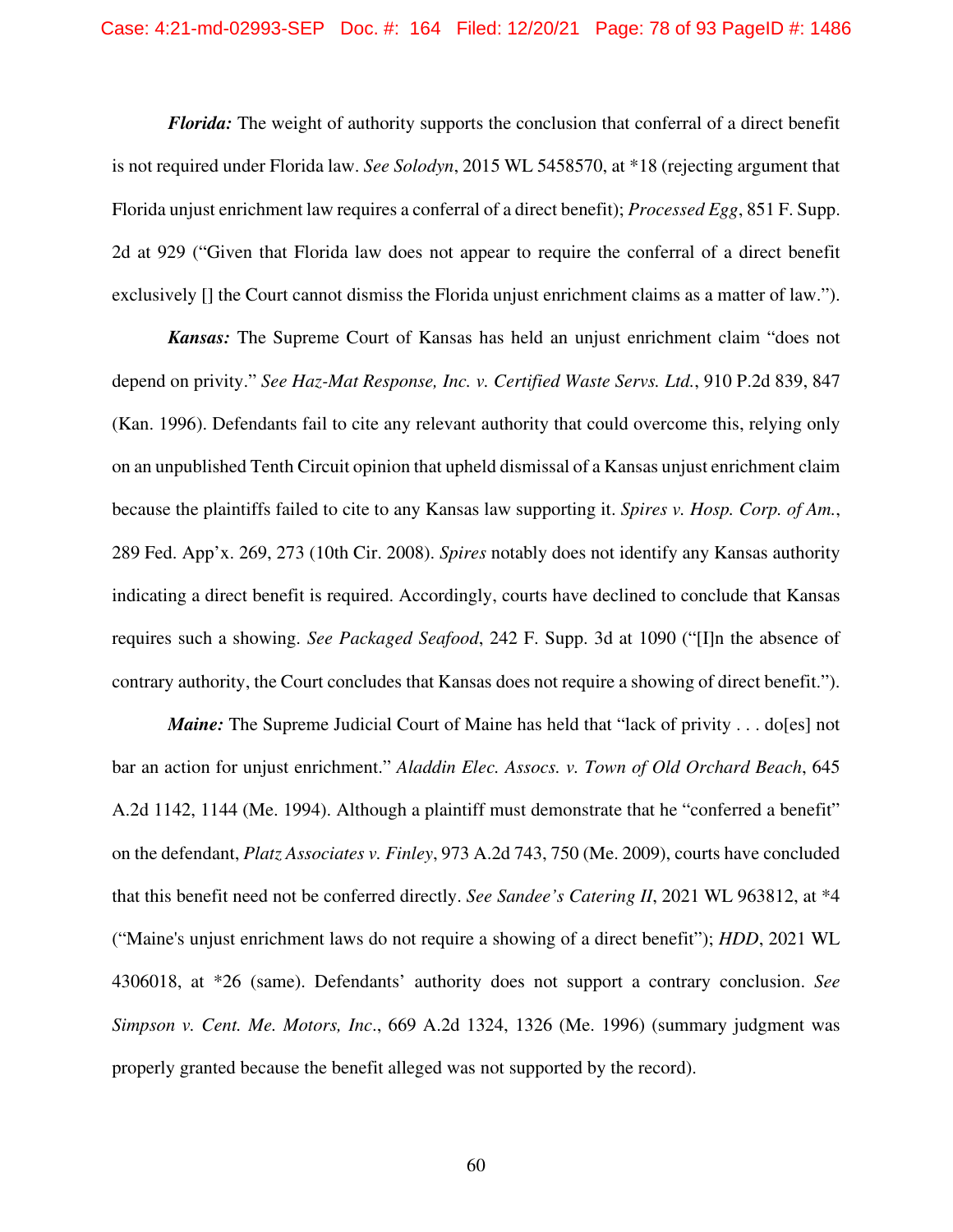*Massachusetts:* "Unjust enrichment [under Massachusetts law] does not require that a defendant receive direct payments from a plaintiff." *Massachusetts v. Mylan Labs.*, 357 F. Supp. 2d 314, 323 (D. Mass. 2005) (citing *Greenwald v. Chase Manhattan Mortg. Corp.*, 241 F.3d 76, 81 (1st Cir. 2001)); *see also In re Chocolate Confectionary Antitrust Litig.,* 749 F. Supp. 2d 224, 237 (M.D. Pa. 2010)*,* (upholding indirect purchaser's unjust enrichment claim under Massachusetts law). Defendants cite *Estate of Johnson v. Melvin Rose, Inc.*, No. WOCV200400622, 2007 WL 1832029 (Mass. Super. May 9, 2007) to argue otherwise, but this case is unpersuasive. *See Pork*, 495 F. Supp. 3d at 794 (*Estate of Johnson* is unpersuasive as it applied the wrong state's law and relied on a misreading of a prior case).

*Michigan:* Conferral of a direct benefit is not required under Michigan law. *See Kammer Asphalt Paving Co. v. East China Twp. Schools*, 504 N.W. 2d 635, 641 (Mich. 1993) (plaintiff who "indirectly provided defendant a benefit," and had "no contract" with defendant, was entitled to proceed with unjust enrichment claim). Courts analyzing Michigan law have determined that the focus is more appropriately placed on the benefit itself. *See Pork*, 495 F. Supp. 3d at 795 (noting that the language used by the Michigan Supreme Court in *Wright v. Genesee Cty.*, 934 N.W.2d 805, 809 (Mich. 2019) suggests "that the focus is on the benefit, rather than on how that benefit was transferred."). Defendants' authority is insufficient to reach a different conclusion. *See Pork*, 495 F. Supp. 3d at 795 (criticizing application of *A & M Supply v. Microsoft Corp.*, No. 274164, 2008 WL 540883 (Mich. App. Feb. 28, 2008) in this context).

*New Hampshire:* New Hampshire state law does not require the conferral of a direct benefit on the defendant. *See Knapp v. Hobbs*, 50 N.H. 476, 478 (N.H. 1871) (no privity required to establish unjust enrichment); *see also Luckey v. Alside, Inc*., 245 F. Supp. 3d 1080, 1098-99 (D. Minn. 2017) (holding that no direct benefit is required, but dismissing because there was no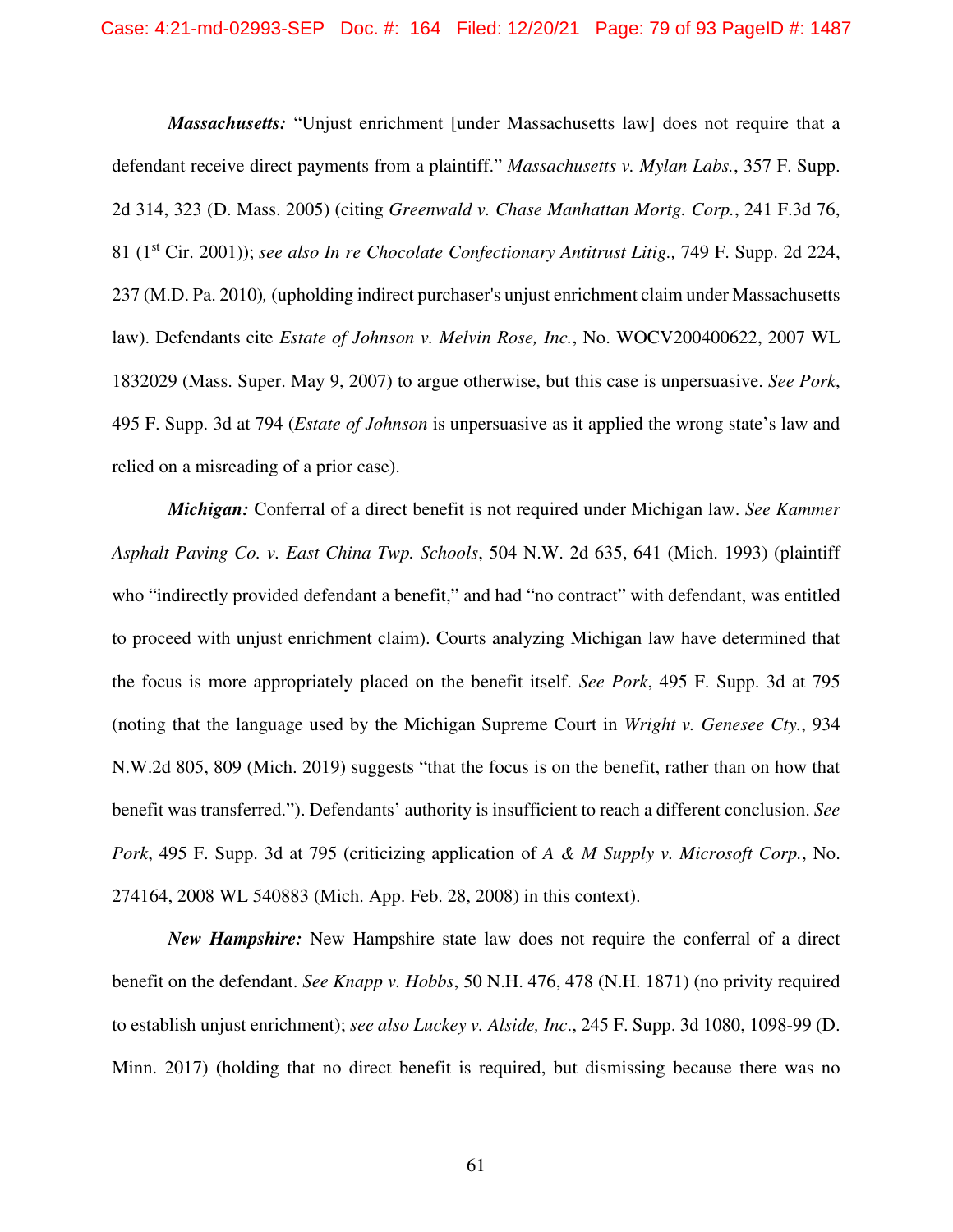benefit, direct or indirect, pleaded). Defendants' authority merely reiterates that a benefit must be conferred to the defendant by the plaintiff and rejected the characterization of defendants' increased profits and revenues, at plaintiff's expense, because of defendant's violation of state and federal laws as "the conferral of a benefit." *Pacamor Bearings, Inc. v. Minebea Co*., 892 F. Supp. 347, 357 (D.N.H. 1995). The court did not, however, conclude a direct benefit was required, and this Court should decline to adopt Defendants' overinclusive reading.

*North Carolina:* The North Carolina Supreme Court has *not* expressly required that a benefit be directly conferred in order to support a claim for unjust enrichment. In fact, the court's decision in *Embree Construction Group, Inc. v. Rafcor, Inc.*, 411 S.E.2d 916 (N.C. 1992), suggests that an unjust enrichment claim does not always require a direct benefit. *Bandy v. Gibson*, No. 16 CVS 456, 2017 WL 3207068, at \*5 (N.C. Super. July 26, 2017). Defendants rely on *Effler v. Pyles,*  380 S.E. 2d 149 (N.C. Ct. App. 1989) in support of their position, but "cases decided after *Effler* have held that an indirect benefit can support an unjust enrichment claim." *Lau v. Constable*, 16 CVS 4393, 2017 WL 536361, at \*5 (N.C. Super. Feb. 7, 2017).

*Rhode Island:* Numerous courts have concluded that Rhode Island does not require a benefit be conferred directly on a defendant to plead a claim for unjust enrichment. *See, e.g.*, *Loestrin*, 410 F. Supp. 3d at 383 (collecting cases).

**South Carolina:** Courts analyzing South Carolina law have concluded that a conferral of direct benefit is not required for unjust enrichment claims. *See Auto Parts II*, 50 F. Supp. 3d at 865 (rejecting unjust enrichment claim where benefit to defendant was "incidental")).

*Utah: "*Utah law does not mandate that a plaintiff demonstrate that she directly conferred a benefit upon a defendant." *Processed Egg*, 851 F. Supp. 2d at 934; *see also Emergency Physicians Integrated Care v. Salt Lake Cty.*, 167 P.3d 1080, 1085 (Utah 2007).

62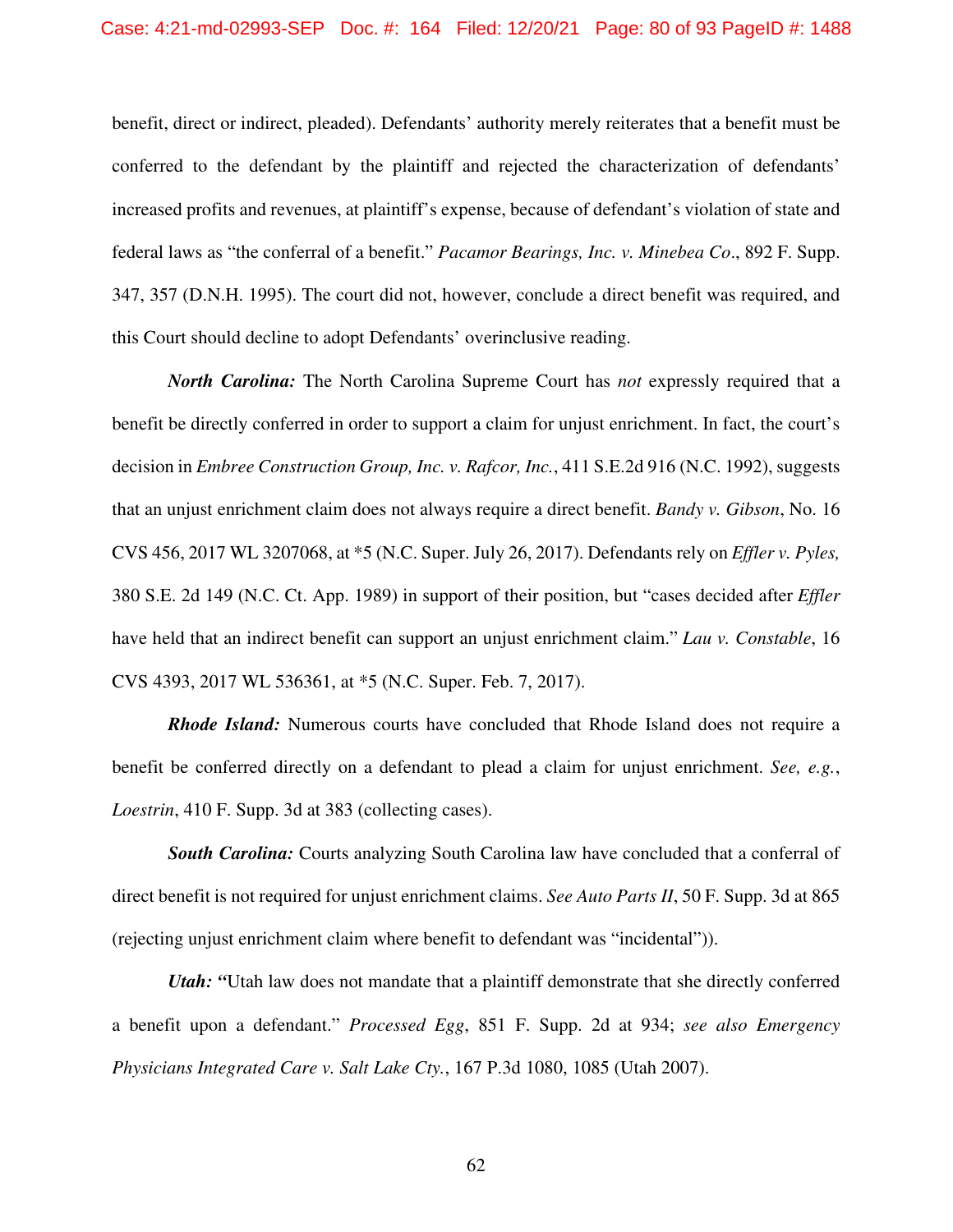*West Virginia:* Under West Virginia law, "[r]ecovery of damages based upon the theories of quasi contract or unjust enrichment does not necessitate a finding of privity of contract between the parties." *Dunlap v. Hinkle*, 317 S.E. 2d 508, 512 n.2 (W. Va. 1984). Defendants' reliance on *Johnson v. Ross* is misplaced, as the Fourth Circuit concluded that the West Virginia Court of Appeals had not yet decided the direct-benefit question and expressly "decline[d] [the] invitation to settle this state-law question[.]" 419 Fed. App'x 357, 362 (4th Cir. 2011).

*Wisconsin:* Courts analyzing unjust enrichment claims have rejected any requirement to plead a direct benefit under Wisconsin law. *See In re Auto. Parts Antitrust Litig.* ("*Auto Parts IV*"), 29 F. Supp. 3d 982, 1028 (E.D. Mich. 2014); *Loestrin*, 410 F. Supp. 3d at 383. Defendants cited authority, *Blitz v. Monsanto Co.*, 317 F. Supp. 3d 1042, 1056 (W.D. Wis. 2018), was predicated on an overextension of the cases on which it relies. *Blitz* concludes that a direct benefit is required based on its interpretation of *Sands v. Menard*, 904 N.W.2d 789, 798 (Wis. 2017) and *Emirat AG v. High Point Printing LLC*, 248 F. Supp. 3d 911, 937 (E.D. Wis. 2017). *Sands* is cited for the unremarkable proposition that to plead an unjust enrichment claim, a party must allege sufficient facts to satisfy the court the elements of the claim are present. *Blitz*, 317 F. Supp. 3d at 1055-56. In *Emirat*, the court found there was no actual benefit conferred at all. 248 F. Supp. 3d at 937. Although the *Emirat* court characterized a potential, alternative benefit as "indirect at most," *id.,* this suggests that the hypothetical benefit was merely too attenuated to be considered a benefit for purposes of the unjust enrichment claim. The court did not, however, suggest that a direct benefit would be necessary to succeed on the claim. Accordingly, the weight of authority supports Plaintiffs' position that direct benefit is not required under Wisconsin law.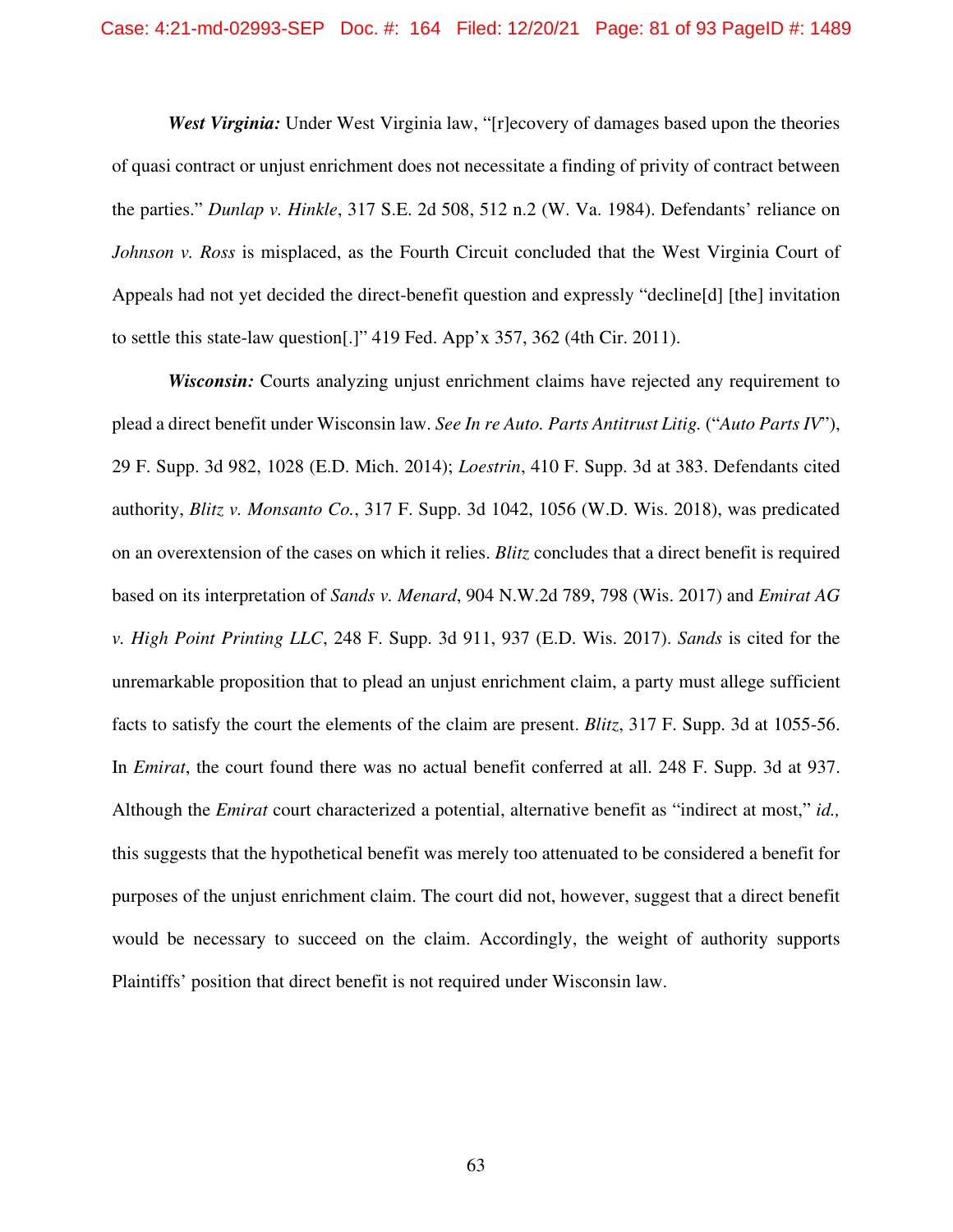#### **G. Plaintiffs' State Law Claims Are Timely.**

Plaintiffs' state antitrust, consumer protection, and unjust enrichment claims are timely due to the self-concealing nature of Defendants' conspiracy and the discovery doctrine, as well as because Defendants' anticompetitive acts are continuing violations. *See* Section V.

## **H. Plaintiffs Have Article III Standing for All Claims.**

Defendants seek dismissal of Plaintiffs' representative claims under Rule 23 for states where the named Plaintiffs do not have personal claims. Defendants' argument confuses justiciability under Article III with the propriety of asserting representative claims under Rule 23.

#### **1. Plaintiffs Adequately Allege Their Individual Article III Standing.**

Article III requires that a plaintiff "suffered an injury in fact that is fairly traceable to the defendant's conduct and that is likely to be redressed by the relief [they] seek[]." *In re SuperValu, Inc.*, 870 F.3d 763, 768 (8th Cir. 2017). Once the class representative's threshold standing is met, there is no further, separate "class action standing" requirement. *Id.* at 773. Defendants do not argue that Plaintiffs lack individual Article III standing in the states where they reside or bought Crop Inputs. (*See* Dkt. 142 at 63.) Plaintiffs also allege their injury caused by Defendants' conspiracy are redressable through damages and injunctive relief. (*See* ¶125.)

# **2. Plaintiffs Allege They Suffered the Same Type of Injury as the Proposed Class Members.**

The relevant inquiry at the pleading stage is whether Plaintiffs have Article III standing to pursue claims they assert in their *individual* capacity. Defendants confuse this inquiry by "conflat[ing] the requirements for individual standing with those for a class representative." *Fox v. Ritz-Carlton Hotel Co., L.L.C.*, 977 F.3d 1039, 1047 (11th Cir. 2020).

Class actions, by their very nature, involve named plaintiffs litigating injuries that they personally would not have standing to litigate. Because named plaintiffs are not required to have individual standing to litigate claims belonging to unnamed class members, it makes no sense to dismiss unnamed class members' claims for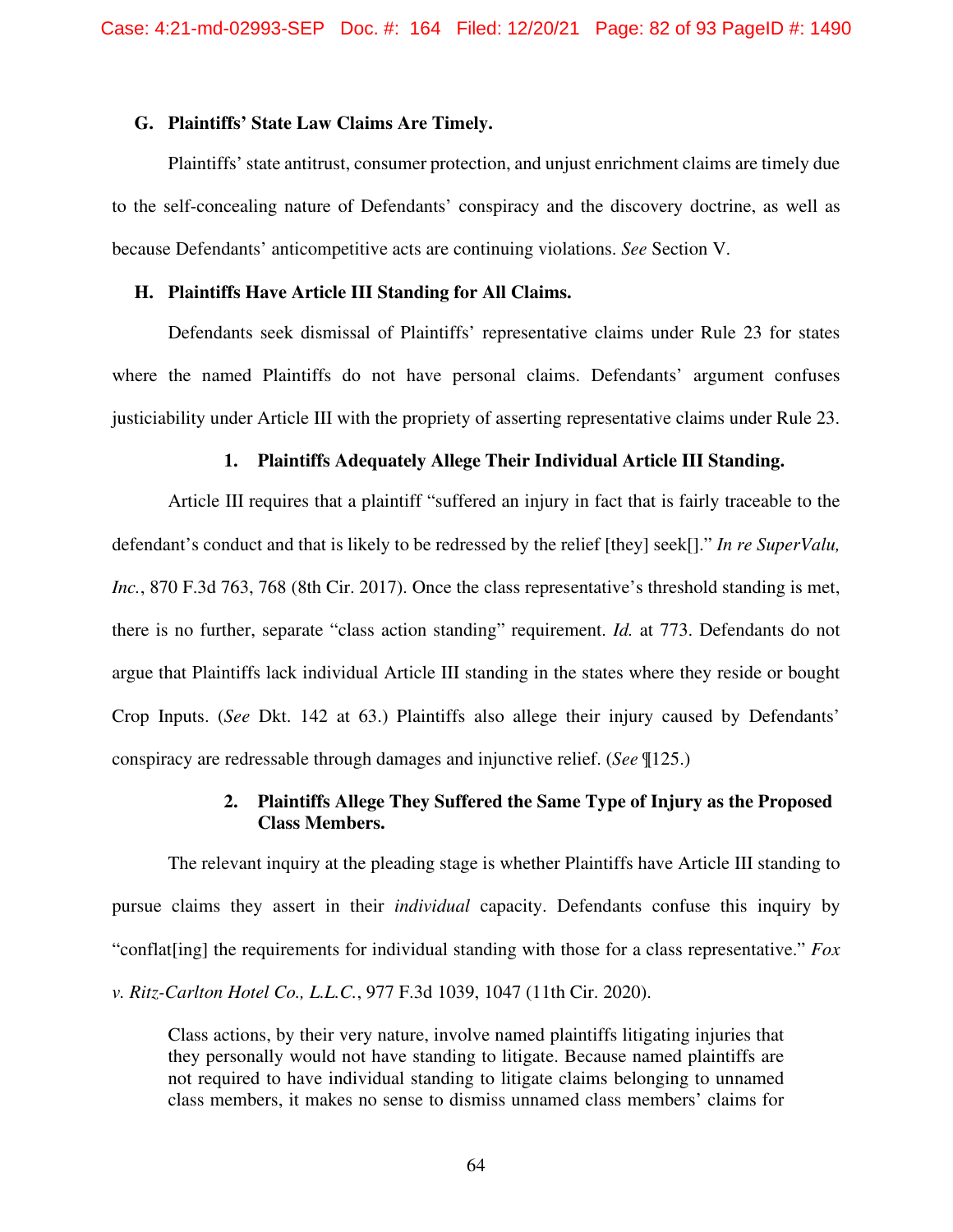lack of standing when there is no requirement that the named plaintiffs have individual standing to litigate those claims.

*Anderson v. Travelex Ins. Servs., Inc.*, No. 8:18-CV-362, 2020 WL 1323489, \*4 (D. Neb. Mar. 20, 2020).

Beyond demonstrating their individual standing to sue, Plaintiffs have also alleged that they suffered the same type of injury as the proposed class members that stemmed from the same conduct by Defendants. Named plaintiffs have sufficient stake in the outcome of the putative class members' claims when they all possess the same interest and have suffered the same injury. *Id*. The requirements of Rule 23(a) ensure that the appropriate representative for the class of claims to be litigated is the named plaintiff, and "effectively limits class claims to those fairly encompassed by the named plaintiff's claims." *Wal-Mart Stores, Inc. v. Dukes*, 564 U.S. 338, 349 (2011); *see also Penrose v. Buffalo Trace Distillery, Inc*., 4:17-CV-294, 2018 WL 705054, at \*5 (E.D. Mo. Feb. 5, 2018) ("the class certification approach has the benefit of resolving any disjuncture between a named plaintiff's injuries and the class's […]."). Plaintiffs clearly have individual standing for their claims, and do not assert that they have individual standing for states in which they do not reside or did not purchase Crop Inputs. Rather, Plaintiffs allege that they suffered the same injury as the proposed class members (i.e., paying too much for Crop Inputs), and therefore can bring absent class members' claims on a representative basis under Rule 23.

Defendants' related argument that that there must be a named Plaintiff with individual standing to assert each state law claim is wrong. The Eighth Circuit has never held that a class representative is required from each state for which a representative claim is asserted, let alone at the pleading stage. The proper inquiry focuses on the similarity of the injury suffered and whether the named plaintiff has a sufficient stake in the outcome of the putative class members' claim when they all possess the same interest and have suffered the same injury. *See Anderson*, 2020 WL

65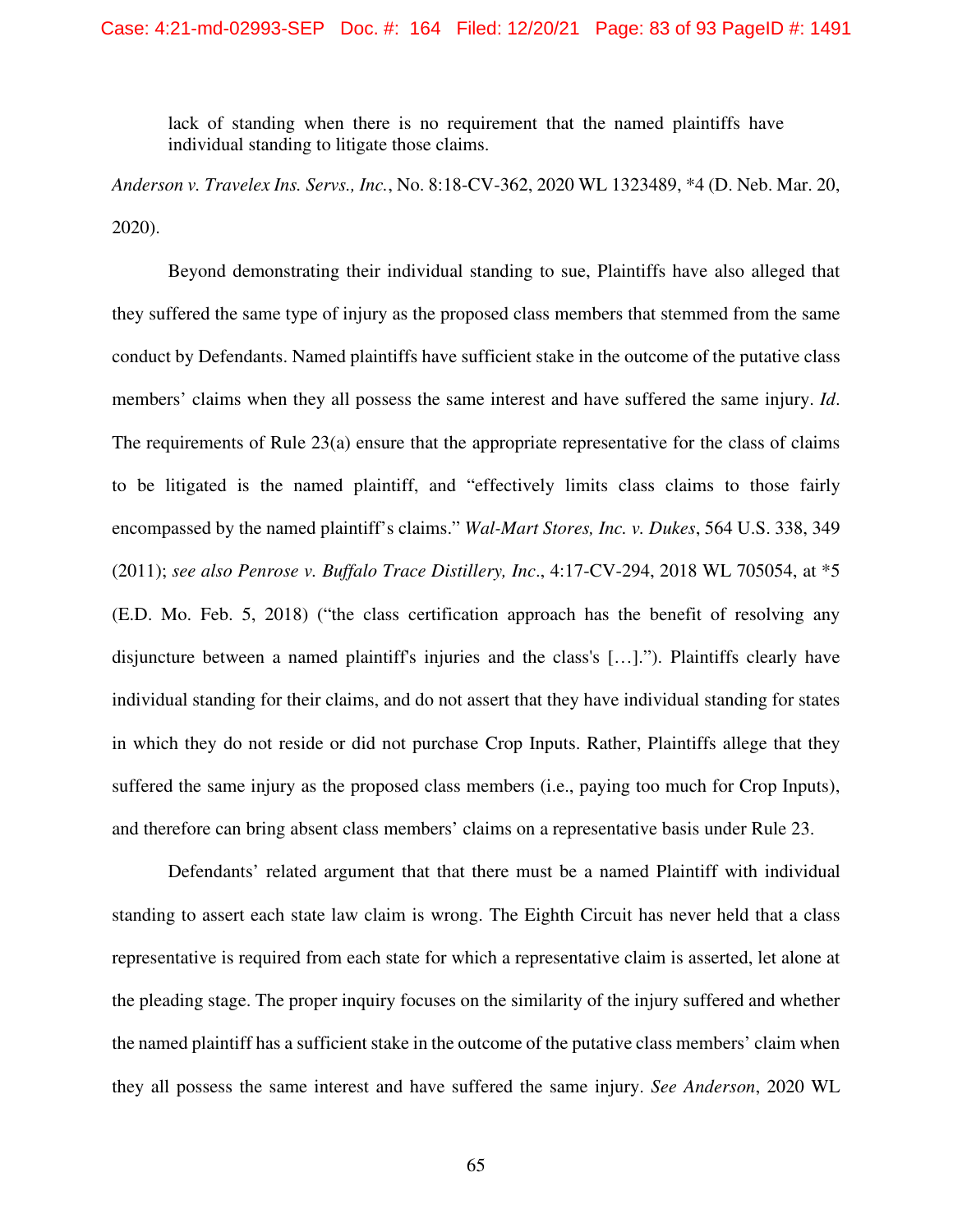1323489, at \*4 (in denying a motion to dismiss, noting the "absence of evidence suggesting that the plaintiff's claim and alleged injury is so different from the possible claims and injuries of putative class members.").

Every circuit to address the specific issue of whether there must be a named plaintiff from every state under which a claim is asserted has rejected Defendants' argument. *See Mayor of Baltimore v. Actelion Pharms. Ltd.*, 995 F.3d 123, 133-34 (4th Cir. 2021) (standing requires only that named plaintiffs show "they *personally* have been injured, not that injury has been suffered by other, unidentified members of the class" and that representation of absent class members in other states depends on whether Rule 23 is satisfied); *In re Asacol Antitrust Litig.*, 907 F.3d 42, 49 (1st Cir. 2018) (rejecting argument that plaintiffs lacked Article III standing in states where they did not make purchases); *Langan v. Johnson & Johnson Consumer Cos., Inc.,* 897 F.3d 88, 92-93 (2d Cir. 2018) (where named plaintiffs have individual standing, the question of absent class members with claims subject to different state laws is a question of predominance). *Cf. Morrison v. YTB Intern., Inc.*, 649 F.3d 533, 536 (7th Cir. 2011) (permitting Illinois state-law claims on behalf of residents of other states and rejecting arguments that choice of law and absent class members in other states have anything to do with standing).  $2<sup>1</sup>$ 

Moreover, district courts within the Eighth Circuit also have held with near uniformity that class certification issues are logically antecedent to Article III concerns in similar cases. *See*, *e.g.*, *Wells Fargo*, 671 F. Supp. 2d at 1023 (noting the circuit split and noting that the "Court concurs

<sup>&</sup>lt;sup>21</sup> Other circuits' cases show that Defendants' argument is a premature attempt to litigate the Rule 23 requirements at this stage. *See Molock v. Whole Foods Mkt. Grp., Inc*., 952 F.3d 293, 297-298 (D.C. Cir. 2020) (holding that putative class members are not parties subject to dismissal before class certification, rendering motion to dismiss premature); *Fallick v. Nationwide Mut. Ins. Co*., 162 F.3d 410, 423 (6th Cir. 1998) ("whether a plaintiff will be able to represent the putative class, including absent class members, depends solely on whether he is able to meet [] Rule 23").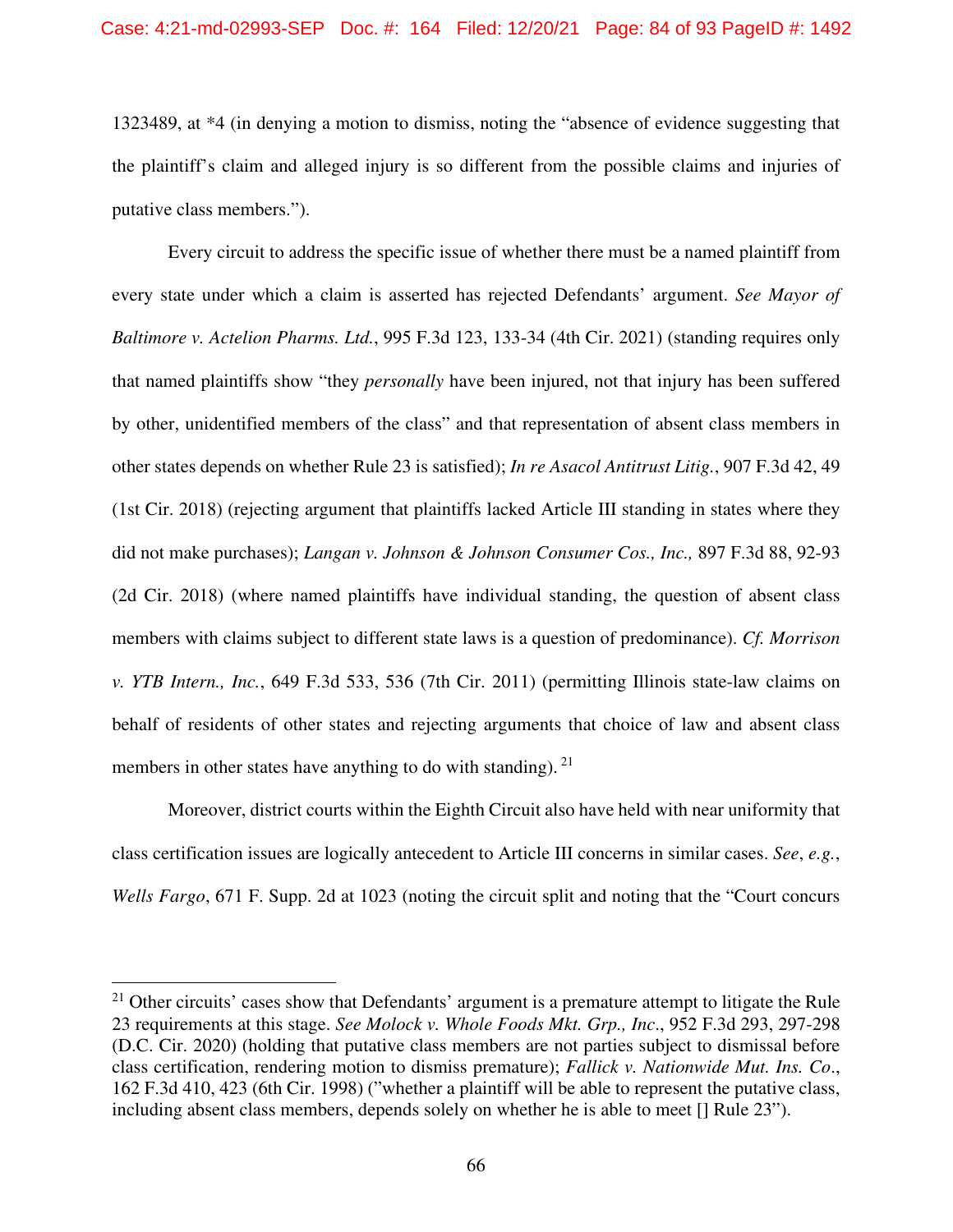with the view 'that the question whether [representative parties] may be allowed to present claims on behalf of others who have similar, but not identical, interests depends not on standing, but on an assessment of typicality and adequacy of representation.'") (citing 7AA Charles Alan Wright, Arthur R. Miller & Mary Kay Kane, Federal Practice & Procedure § 1785.1 (3d ed. 2005); William B. Rubenstein et al., 1 Newberg on Class Actions § 2.7 (4th ed. 2008) ("Whether or not the named plaintiff who meets individual standing requirements may assert the rights of absent class members is neither a standing issue nor an Article III case or controversy issue but depends rather on meeting the prerequisites of Rule 23 governing class actions.")); *Doyel v. McDonald's Corp.*, No. 4:08- CV-1198, 2009 WL 350627, at \*5 (E.D. Mo. Feb. 10, 2009) (denying dismissal of claims made on behalf of purported class members on the grounds that the argument went to the plaintiffs' ability to certify a class pursuant to Rule 23 and the plaintiffs had adequately asserted their individual Article III standing).

Aside from this majority of district courts this Circuit, courts in the other circuits that have not addressed the issue have acknowledged the "growing consensus" and reached the same conclusion. *See, e.g.*, *In re Carrier IQ, Inc., Consumer Privacy Litig.*, 78 F. Supp. 3d 1051, 1072 (N.D. Cal. 2015); *In re Xyrem (Sodium Oxybate) Antitrust Litig.*, No. 20-MD-02966, 2021 WL 3612497, at \*46 (N.D. Cal. Aug. 13, 2021) (relying on *Mayor of Baltimore* and concluding plaintiffs' class claims "need not be stricken or disregarded" at the motion to dismiss stage); *Broilers,* 290 F. Supp. 3d at 809-10 (declining to dismiss plaintiffs' "claims under laws for states in which they do not allege any of the named plaintiffs purchased"); *see also, e.g., In re Equifax, Inc., Customer Data Sec. Breach Litig*., 362 F. Supp. 3d 1295, 1344 (N.D. Ga. 2019) ("it is sufficient to allege that individuals nationwide, including individuals in [unrepresented territories], suffered injury.").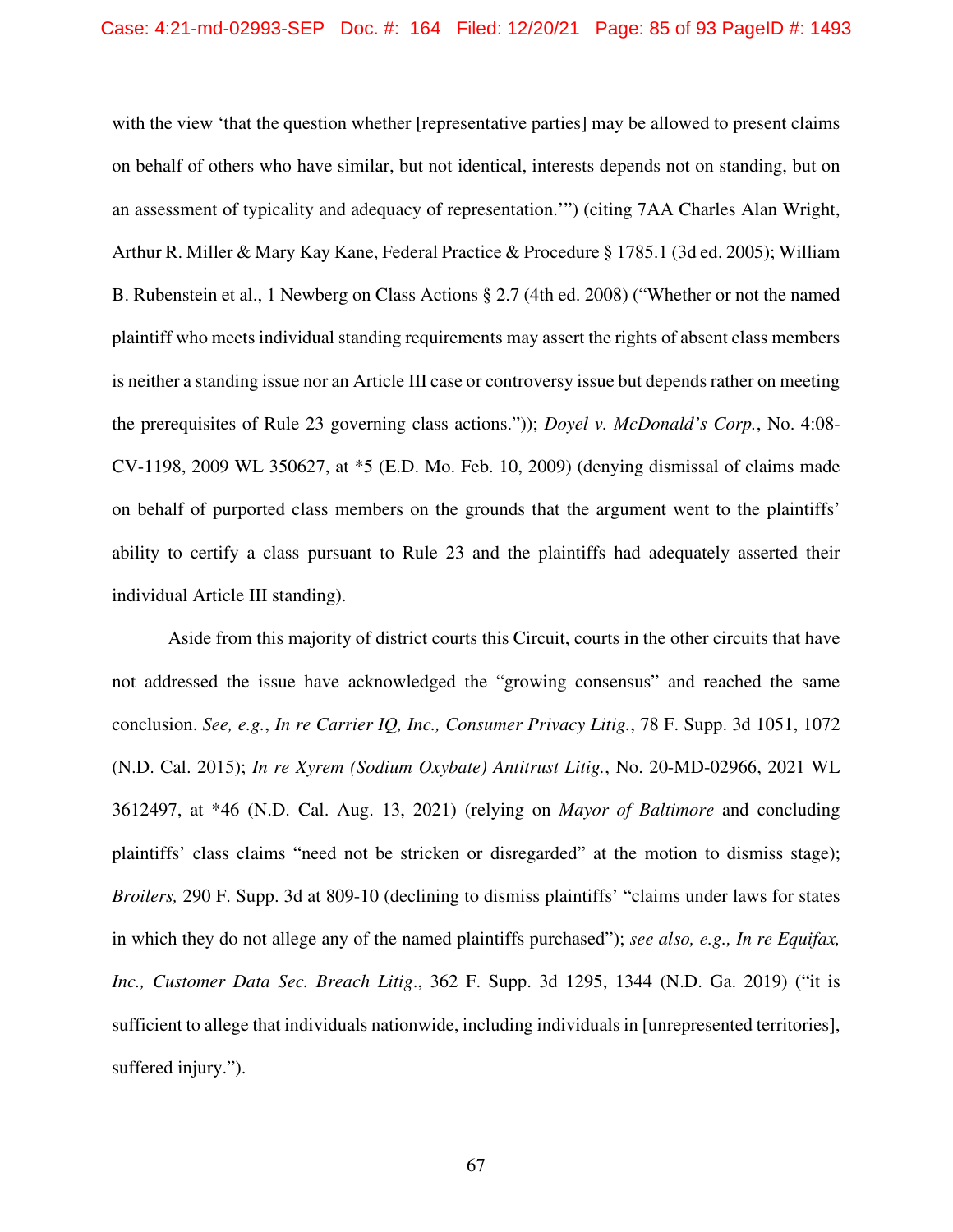Defendants ignore the overwhelming quantity and weight of cases that reject their argument and cite cases several cases that are either inapposite or that undermine their own argument. For example, *Payton v. County of Kane*, 308 F.3d 673, 682 (7th Cir. 2002), cited in ostensible support for the assertion that the Plaintiffs must demonstrate individual standing for every state law claim, in fact supports the opposite conclusion. Defendants quote *Payton*'s statement that "a person cannot predicate standing *on injury which he does not share*." *Id.*  (emphasis added). Plaintiffs have plainly alleged that their representative status is based on shared injury. Moreover, the *Payton* court went on to provide examples of where individual standing may be lacking, but where a named plaintiff could adequately serve as a representative in a class action. *See id.* at 681 ("[T]here is little trouble with the named plaintiffs representing this class under a standard 'commonality' or 'adequacy of representation' inquiry…Most importantly, there are cases where appropriate relief may only be obtained through one broad suit...").

Other cases cited by Defendants fail to provide the support they suggest. *McAteer v. Target Corp.,* No. 18-cv-349, 2018 WL 3597675, at \*3 (D. Minn. July 26, 2018), is inapposite, as the court found the single named plaintiff lacked individual standing for *any* claim that would have rendered federal jurisdiction proper. *In re SuperValu, Inc.*, 870 F.3d 763, 767 (8th Cir. 2017), similarly did not address the question of standing in a representative capacity and centered on whether any named plaintiff had alleged injury sufficient to demonstrate individual standing. Defendants cite no binding case law that remotely supports the conclusion named Plaintiffs' alleged injuries are sufficiently different from the putative class members' injuries brought under other state antitrust statutes. Nor do the cases cited by Defendant adequately support the position that named plaintiffs' individual standing is required for every asserted claim in a class action.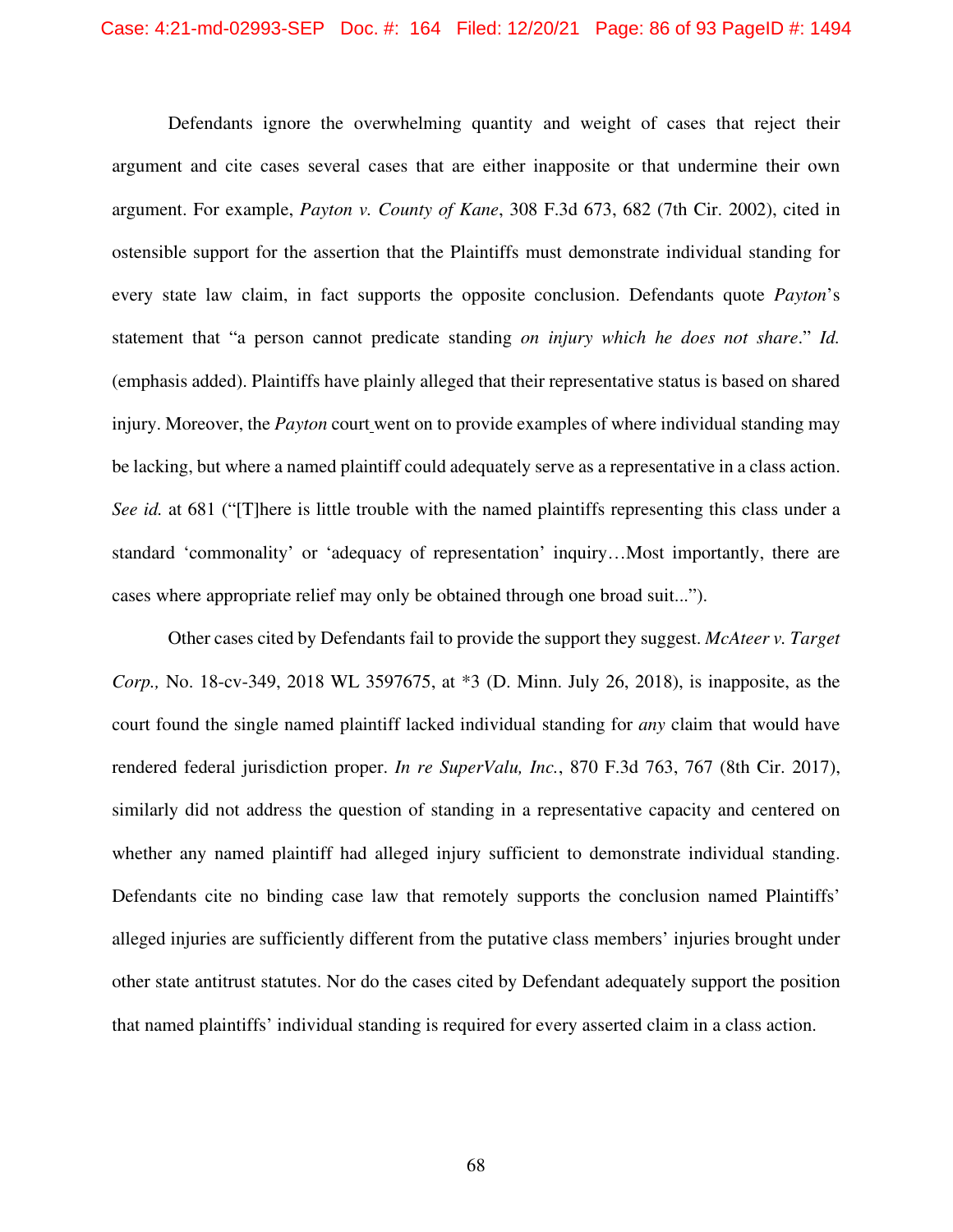The few district courts that have held individual standing was required for all representative claims are in the minority, and this approach has largely fallen out of favor. Although Defendants cite a single case within this Circuit that held individual standing was required for all representative claims, numerous recent cases in this Circuit have rejected its reasoning. *Compare Insulate SB, Inc. v. Advanced Finishing Sys., Inc.*, No. 13-2664, 2014 WL 943224, at \*10-11 (D. Minn. 2014), *with Roth v. Life Time Fitness, Inc.*, No. 15-3270, 2016 WL 3911875, at \*4-5 (D. Minn. 2016) (deferring standing question to class certification); *Buchta v. Air Evac EMS, Inc.*, No. 4:19CV00976 SRC, 2019 WL 4468943, at \*3-4 (E.D. Mo. Sept. 18, 2019) (analyzing split in district courts and finding a determination of standing was best addressed through Rule 23 requirements); *Moore v. Compass Group USA, Inc.*, No. 4:18-CV-1962, 2019 WL 4723077, at \*6- 7 (E.D. Mo. Sept. 26, 2019) (same); *see also Penrose*, 2018 WL 705054, at \*5 (the "*majority of the authorities* that follow the class certification approach [and] limiting the standing inquiry to the named plaintiff[], and deferring consideration of whether the plaintiff may represent others to a later stage.") (emphasis added).

#### **3. The Court Should Defer Further Analysis Until Class Certification.**

Any remaining questions about the standing of putative absent class members should be resolved at class certification. *See Amchem Prods., Inc. v. Windsor*, 521 U.S. 591, 612 (1997) (holding standing need not be analyzed at pleading stage when class certification issues are "logically antecedent" to Article III analysis). The same is true of questions about whether Plaintiffs will satisfy the requirements of Rule 23. *Pork*, 495 F. Supp. 3d at 775-76 (deferring consideration of "the standing issues until after class certification, which is 'logically antecedent' to the question raised by Defendants; whether [plaintiffs] can bring claims under the laws of states in which no representative plaintiff currently resides."). Defendants' claim that such questions must be answered now is not supported by any binding case law and contradicts sound case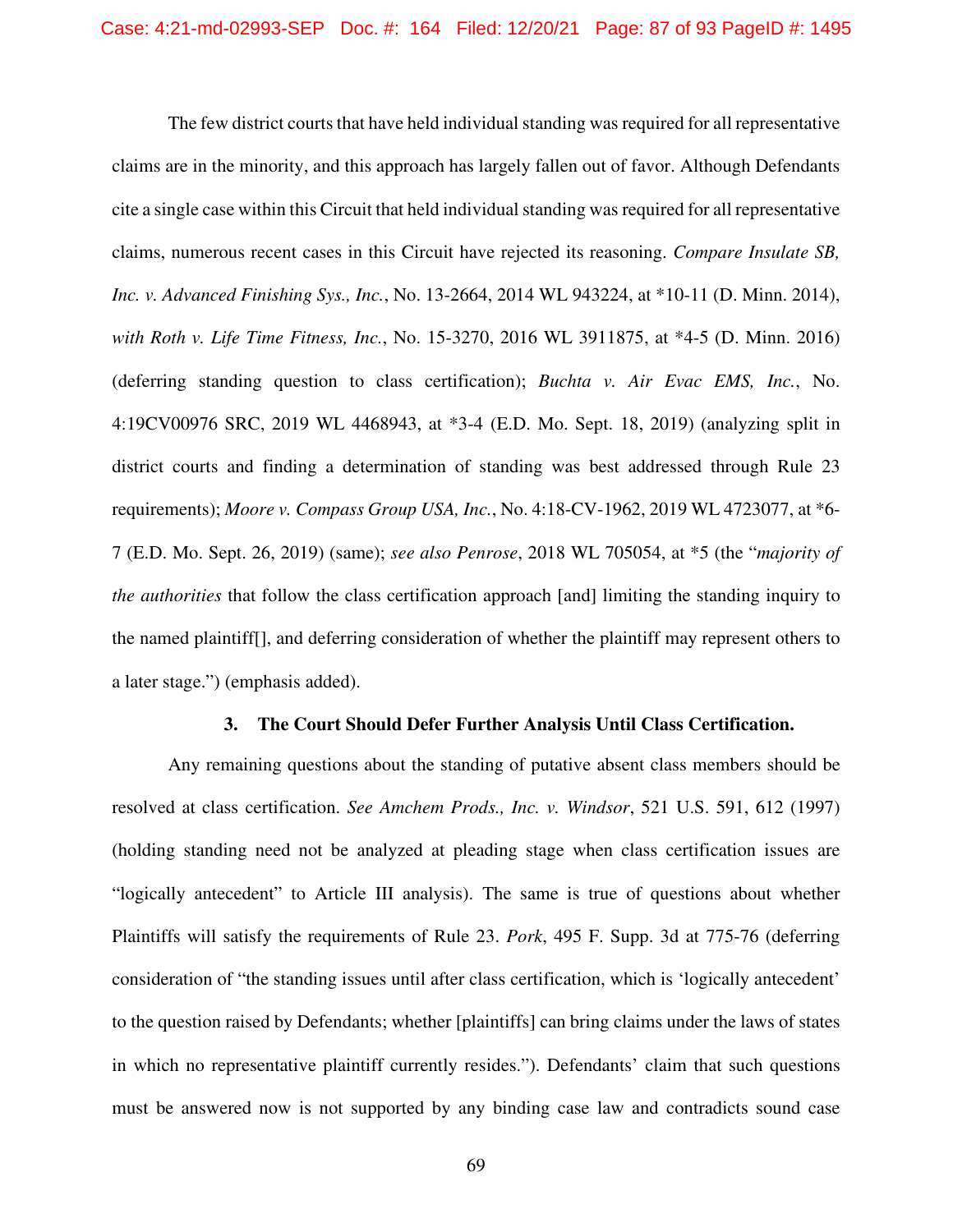management and efficiency principles. *See Mayor of Baltimore*, 995 F.3d at 134 (refusing to strike class claims as they would be appropriately considered under a Rule 23 analysis). This Court should defer any questions about the named Plaintiffs' ability to represent absent class members in other states. *See Molock*, 952 F.3d at 297 (jurisdictional questions about claims of class members are premature prior to class certification).

#### **VIII. CONCLUSION**

Plaintiffs respectfully request that the Court deny Defendants' motion to dismiss.

Dated: December 20, 2021 Respectfully submitted,

 *s/ Derek Y. Brandt*  **MCCUNE WRIGHT AREVALO, LLP**  Derek Y. Brandt (6228895 IL) Leigh M. Perica (6316856 IL) Connor P. Lemire (704702 MA) 231 N. Main Street, Suite 20 Edwardsville, IL 62025 Telephone: (618) 307-6116 dyb@mccunewright.com lmp@mccunewright.com cpl@mccunewright.com

*Plaintiffs' Liaison Counsel* 

 *s/ W. Joseph Bruckner (w/consent)*  **LOCKRIDGE GRINDAL NAUEN P.L.L.P.**  W. Joseph Bruckner (0147758 MN) Robert K. Shelquist (21310x MN) Brian D. Clark (0390069 MN) Rebecca A. Peterson (0392663 MN) Craig S. Davis (0148192 MN) 100 Washington Avenue South, Suite 2200 Minneapolis, MN 55401 Telephone: (612) 339-6900 Facsimile: (612) 339-0981 wjbruckner@locklaw.com rkshelquist@locklaw.com bdclark@locklaw.com rapeterson@locklaw.com csdavis@locklaw.com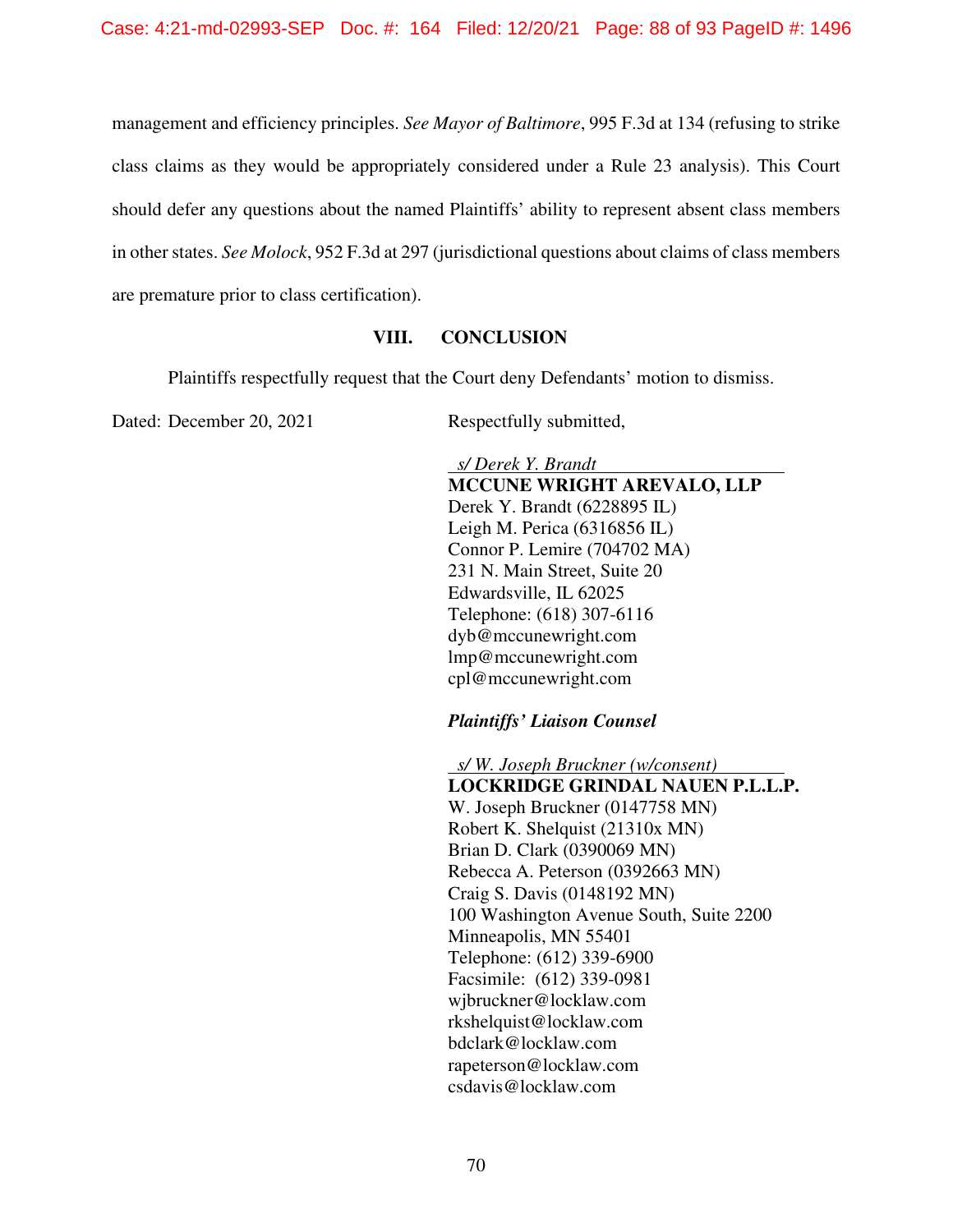#### *s/ Michelle J. Looby (w/consent)*

**GUSTAFSON GLUEK PLLC**  Daniel E. Gustafson (202241 MN) Michelle J. Looby (0388166 MN) Daniel C. Hedlund (258337 MN) Daniel J. Nordin (0392393 MN) Kaitlyn L. Dennis (0397433 MN) Canadian Pacific Plaza 120 South Sixth Street, Suite 2600 Minneapolis, MN 55402 Telephone: (612) 333-8844 Facsimile: (612) 339-6622 dgustafson@gustafsongluek.com mlooby@gustafsongluek.com dhedlund@gustafsongluek.com dnordin@gustafsongluek.com kdennis@gustafsongluek.com

# *s/ Sterling Aldridge (w/consent)*

**BARRETT LAW GROUP, P.A.**  John W. "Don" Barrett (2063 MS) Sterling Aldridge (104277 MS) Katherine Barrett Riley (99109 MS) David McMullan, Jr. (8494 MS) P.O. Box 927 404 Court Square North Lexington, MS 39095 Telephone: (662) 834-2488 Facsimile: (662) 834-2628 dbarrett@barrettlawgroup.com sstarns@barrettlawgroup.com kbriley@barrettlawgroup.com dmcmullan@barrettlawgroup.com

#### *Plaintiffs' Interim Co-Lead Counsel*

#### **COTCHETT, PITRE & MCCARTHY, LLP**

Adam Zapala (245748 CA) Elizabeth Castillo (280502 CA) Joseph W. Cotchett (36324 CA) Karin B. Swope (24015 WA) James G.B. Dallal (277826 CA) Reid W. Gaa (330141 CA) 840 Malcom Road, Suite 200 Burlingame, CA 94010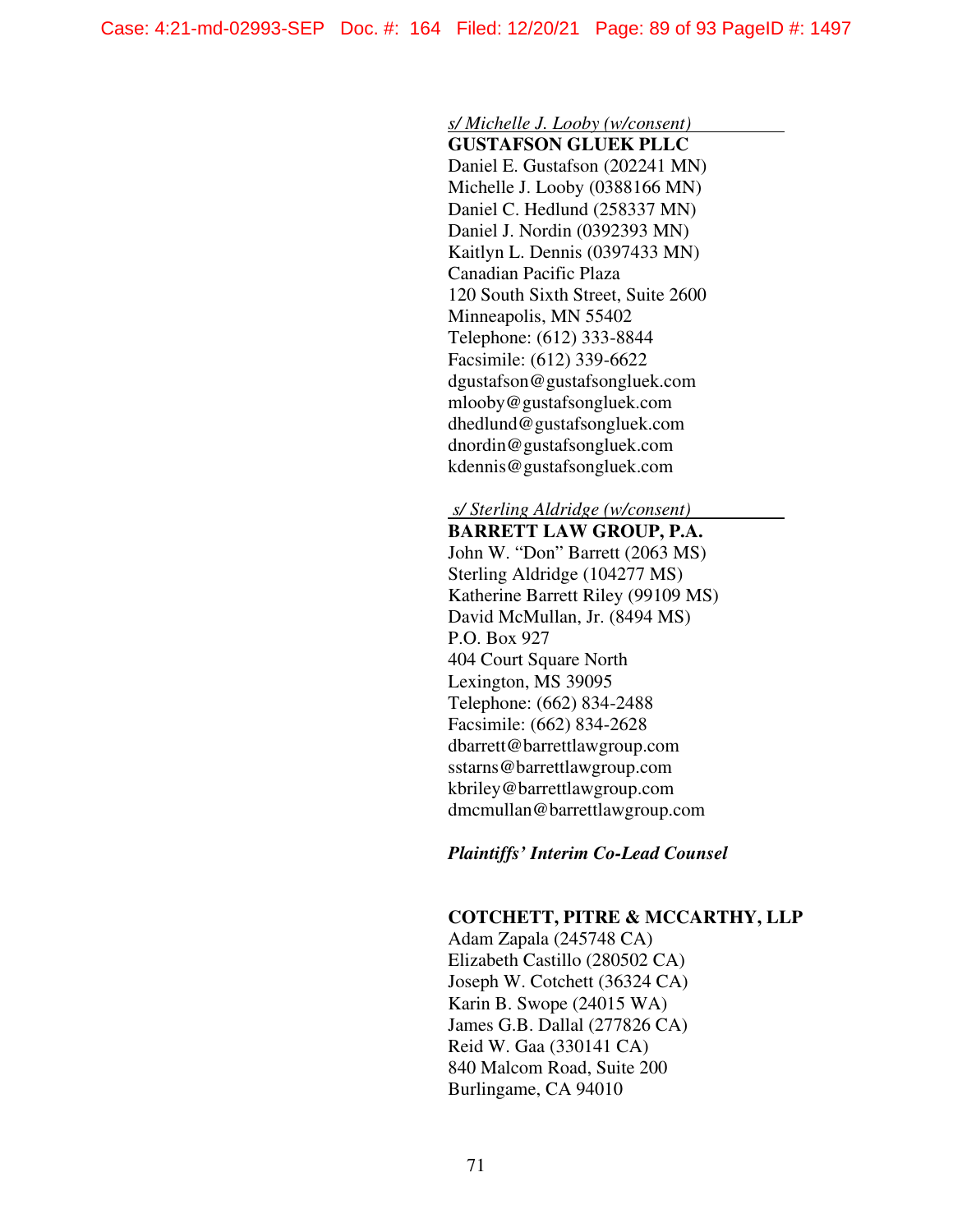Telephone: (650) 697-6000 azapala@cpmlegal.com ecastillo@cpmlegal.com jcotchett@cpmlegal.com kswope@cpmlegal.com jdallal@cpmlegal.com rgaa@cpmlegal.com

# **EDELSON LECHTZIN LLP**

Marc Edelson (51834 PA) Sati Gibson (90316 PA) 3 Terry Drive, Suite 205 Newton, PA 18940 Telephone: (215) 867-2399 Medelson@edelson-law.com sgibson@edelson-law.com

## **HELLMUTH & JOHNSON PLLC**

Michael R. Cashman (206945 MN) Anne T. Regan (0333852 MN) Nathan D. Prosser (0329745 MN) 8050 West 78th Street Edina, MN 55439 Telephone: (952) 941-4005 Facsimile: (952) 941-2337 mcashman@hjlawfirm.com aregan@hjlawfirm.com nprosser@hjlawfirm.com

## **LABATON SUCHAROW LLP**

Greg Asciolla (2635241 NY) Karin Garvey (2997831 NY) Jonathan S. Crevier (5592753 NY) 140 Broadway New York, NY 10005 Telephone: (212) 907-0700 gasciolla@labaton.com kgarvey@labaton.com jcrevier@labaton.com

#### **PAUL LLP**

Richard M. Paul III (44233 MO) Ashlea G. Schwarz (60102 MO) 601 Walnut Street, Suite 300 Kansas City, MO 64106 Telephone: (816) 984-8100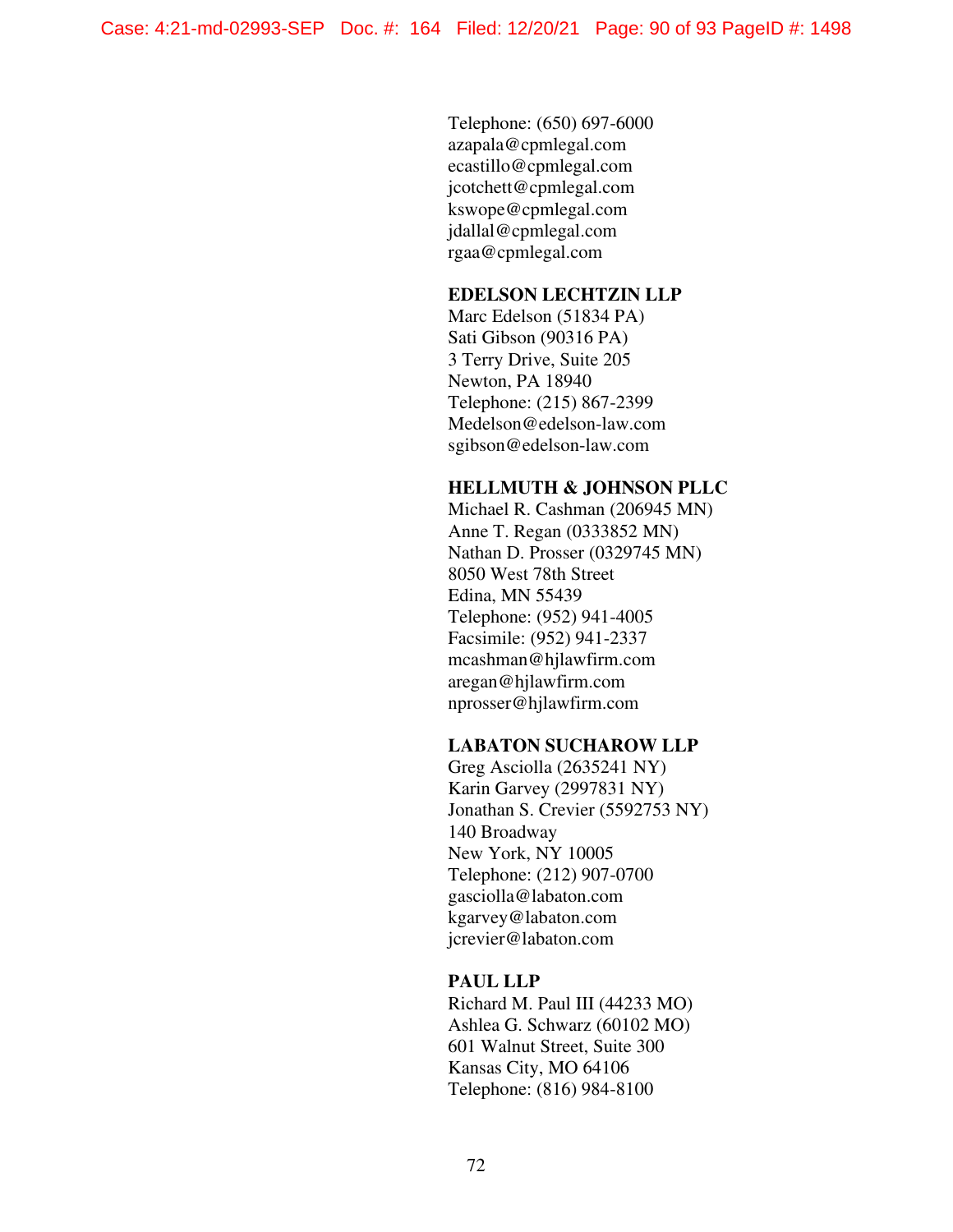Facsimile: (816) 984-8108 Rick@PaulLLP.com Ashlea@PaulLLP.com

## **REINHARDT WENDORF & BLANCHFIELD**

Mark Reinhardt (90530 MN) Garrett D. Blanchfield (209855 MN) Roberta A. Yard (322295 MN) 332 Minnesota Street, Suite W1050 St. Paul, MN 55101 Telephone: (651) 287-2100 Facsimile: (651) 287-2103 m.reinhardt@rwblawfirm.com g.blanchfield@rwblawfirm.com r.yard@rwblawfirm.com

## **SHARP LAW LLP**

Ruth Anne French-Hodson (65461 MO) Rex. A. Sharp (51205 KS) 5301 W. 75th Street Prairie Village, KS 66208 Telephone: (913) 901-0505 Facsimile: (913) 901-0419 rsharp@midwest-law.com rafrenchhodson@midwest-law.com

Isaac Diel (39503 (MO)) Greg Bentz (33369 (MO)) 6900 College Blvd., Suite 285 Overland Park, KS 66211 Telephone: (913) 901-0505 Facsimile: (913) 901-0419 idiel@midwest-law.com gbentz@midwest-law.com

## **SPECTOR, ROSEMAN & KODROFF, PC**

William G. Caldes (00062-1995 NJ; 75842 PA) Icee N. Etheridge (20256-2016 NJ; 322630 PA) Jeffrey J. Corrigan (03078-1999 NJ); 2372654 PA) Jeffrey L. Spector (03375-2007 NJ; 207208 PA) 2001 Market Street, Suite 3420 Philadelphia, PA 19103 Telephone: (215) 496-0300 Facsimile: (215) 496-6611 bcaldes@srkattorneys.com ietheridge@srkattorneys.com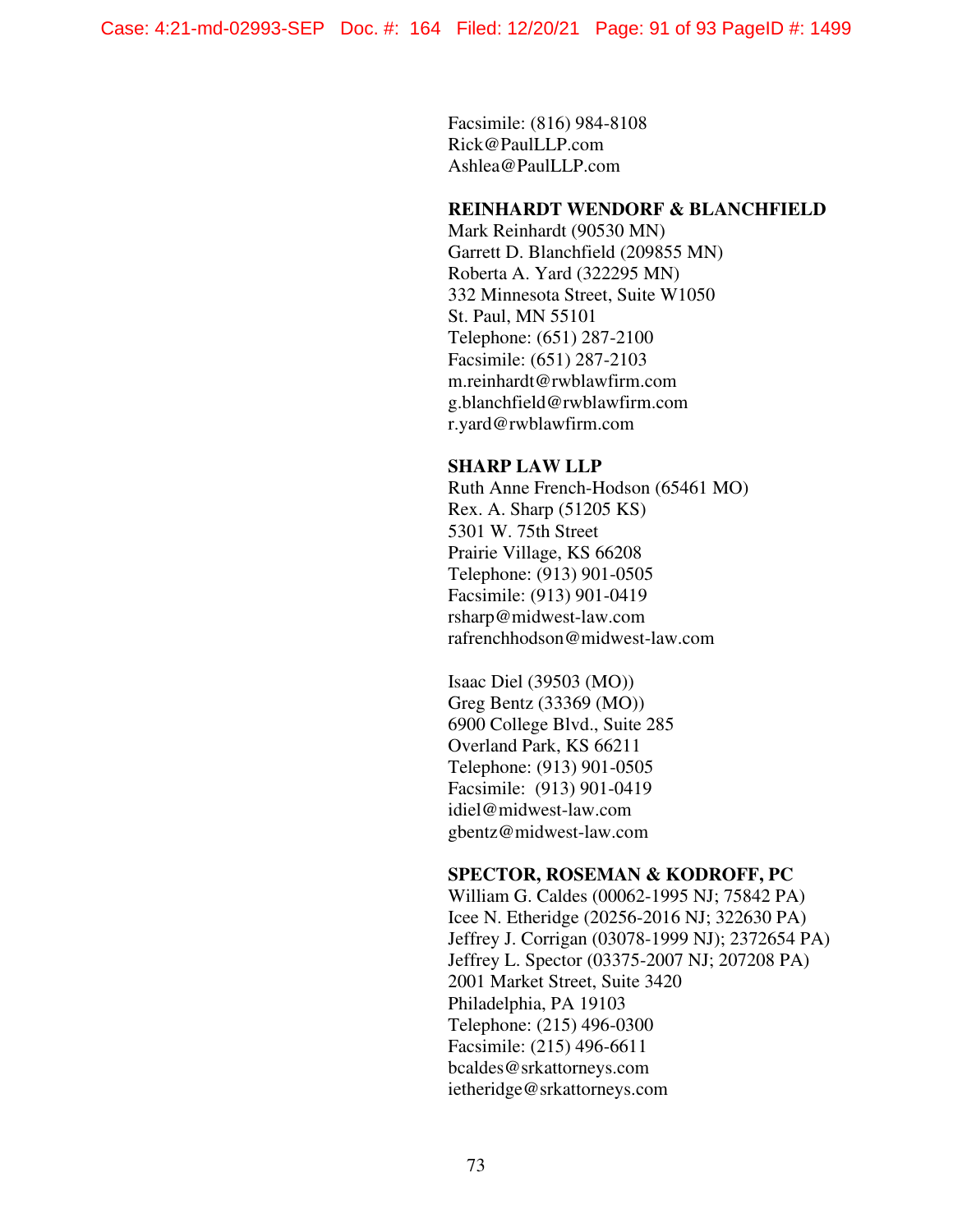jcorrigan@srkattorneys.com jspector@srkattorneys.com

#### **TAUS, CEBULASH & LANDAU LLP**

Archana Tamoshunas (3065661 NY) Brett Cebulash (2612190 NY) Kevin Landau (2835668 NY) Evan Rosin (5255153 NY) 80 Maiden Lane, Suite 1204 New York, NY 10038 Telephone: (212) 931-0704 atamoshunas@tcllaw.com bcebulash@tcllaw.com klandau@tcllaw.com erosin@tcllaw.com

#### **ZIMMERMAN REED**

David M. Cialkowski (306526 MN) Brian C. Gudmundson (336695 MN) 1100 IDS Center, 80 S. 8th Street Minneapolis, MN 55402 Telephone: (612) 341-0400 David.cialkowski@zimmreed.com Brian.gudmundson@zimmreed.com

Hart Robinovitch (240515 MN) 14646 N. Kierland Blvd., Suite 145 Scottsdale, AZ 85254 Telephone: (480) 348-6415 Hart.robinovitch@zimmreed.com

# *Executive Committee for Plaintiffs*